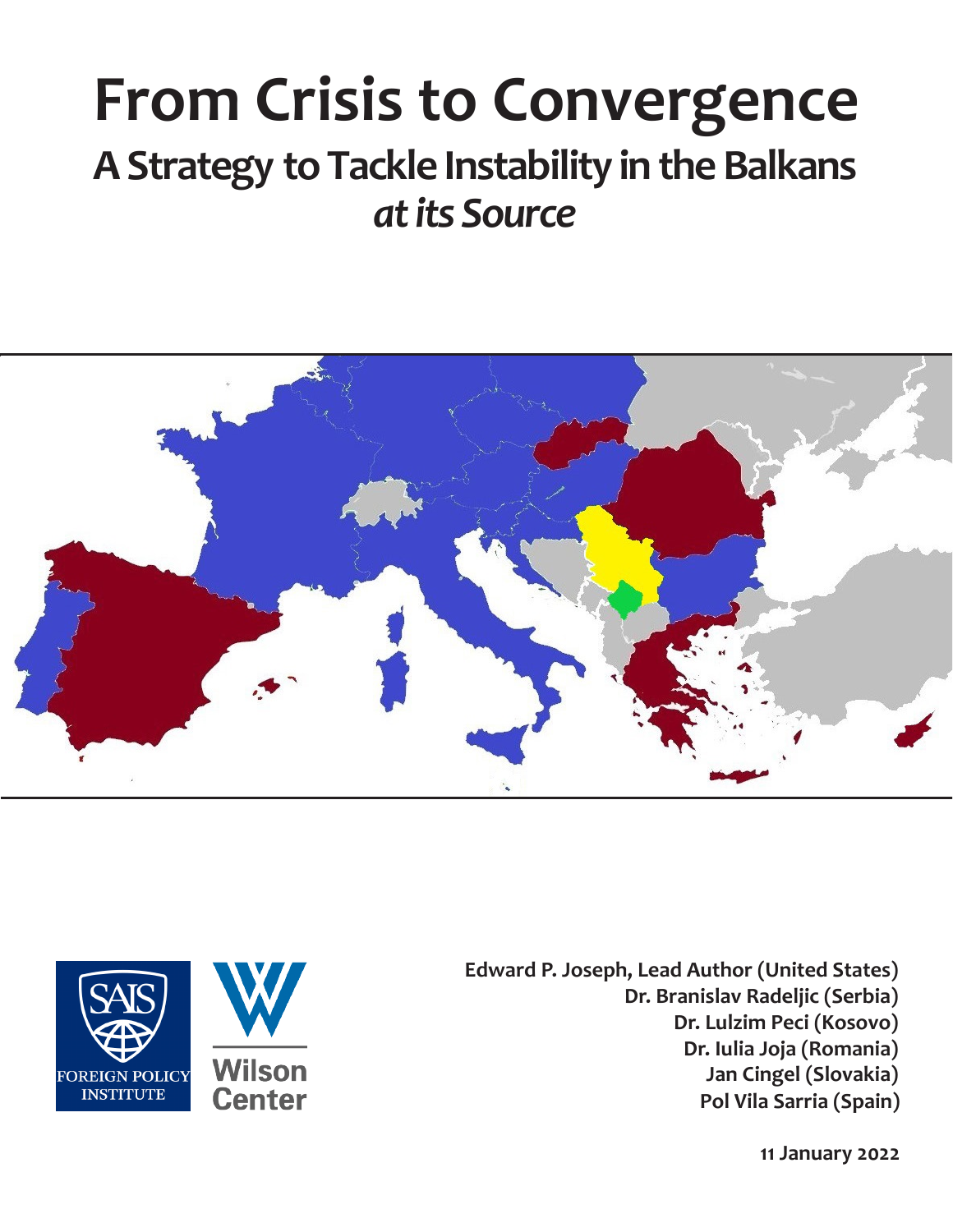# From Crisis to Convergence: A Strategy to Tackle Instability in the Balkans at its Source

### The '1 + 2 + 5' Project – **An initiative of experts from:**

- *The United States ('1')* Edward P. Joseph, Lead Author & Project Coordinator Senior Fellow & Lecturer, Johns Hopkins SAIS, Foreign Policy Institute, United States [Email](mailto:ejoseph@jhu.edu) | [LinkedIn](https://www.linkedin.com/in/edwardpjoseph) | [Twitter](https://twitter.com/edwardpjoseph)
- *The Parties to the EU-led Dialogue ('2')* Dr. Branislav Radeljic (Serbia) Professor of International Relations, Necmettin Erbakan University, Turkey & Visiting Professor of European Politics, Antonio de Nebrija University, Spain [Email](mailto:Branislav.Radeljic@gmail.com) | [LinkedIn](https://www.linkedin.com/in/branislavradeljic)

Dr. Lulzim Peci (Kosovo) Former Ambassador; Executive Director, Kosovo Institute for Policy Research and Development (KIPRED), Kosovo [Email](mailto:lulzim.peci@kipred.org) | [LinkedIn](https://www.linkedin.com/in/lulzim-peci-86127ab) | [Twitter](https://twitter.com/lulzimpeci)

- *The Five EU States That Do Not Recognize Kosovo ('5' – 'The EU 5')* Dr. Iulia Joja (Romania) Adjunct Professor, Center for Security Studies, Georgetown University, United States [Email](mailto:ij77@georgetown.edu) [LinkedIn](https://www.linkedin.com/in/dr-iulia-sabina-joja-093490aa/)

Jan Cingel (Slovak Republic) CEO, Strategic Analysis Think-Tank, Slovak Republic [Email](mailto:jan.cingel@strategicanalysis.sk) | [Twitter](https://twitter.com/jancingel)

SAIS JOHNS HOPKINS

SCHOOL of ADVANCED INTERNATIONAL STUDIES

Pol Vila Sarria (Spain)\* Former Project Officer at the Trans European Policy Studies Association, Belgium \*participated in The  $(1 + 2 + 5)$  Project until 30 September, 2021 [Email](mailto:p.vilasarria@gmail.com) | [LinkedIn](https://es.linkedin.com/in/pol-vila-sarri%C3%A1-057187155) | [Twitter](https://twitter.com/polsarria)

**Foreign Policy Institute** 

Experts from Greece and Cyprus also participated in this Project.

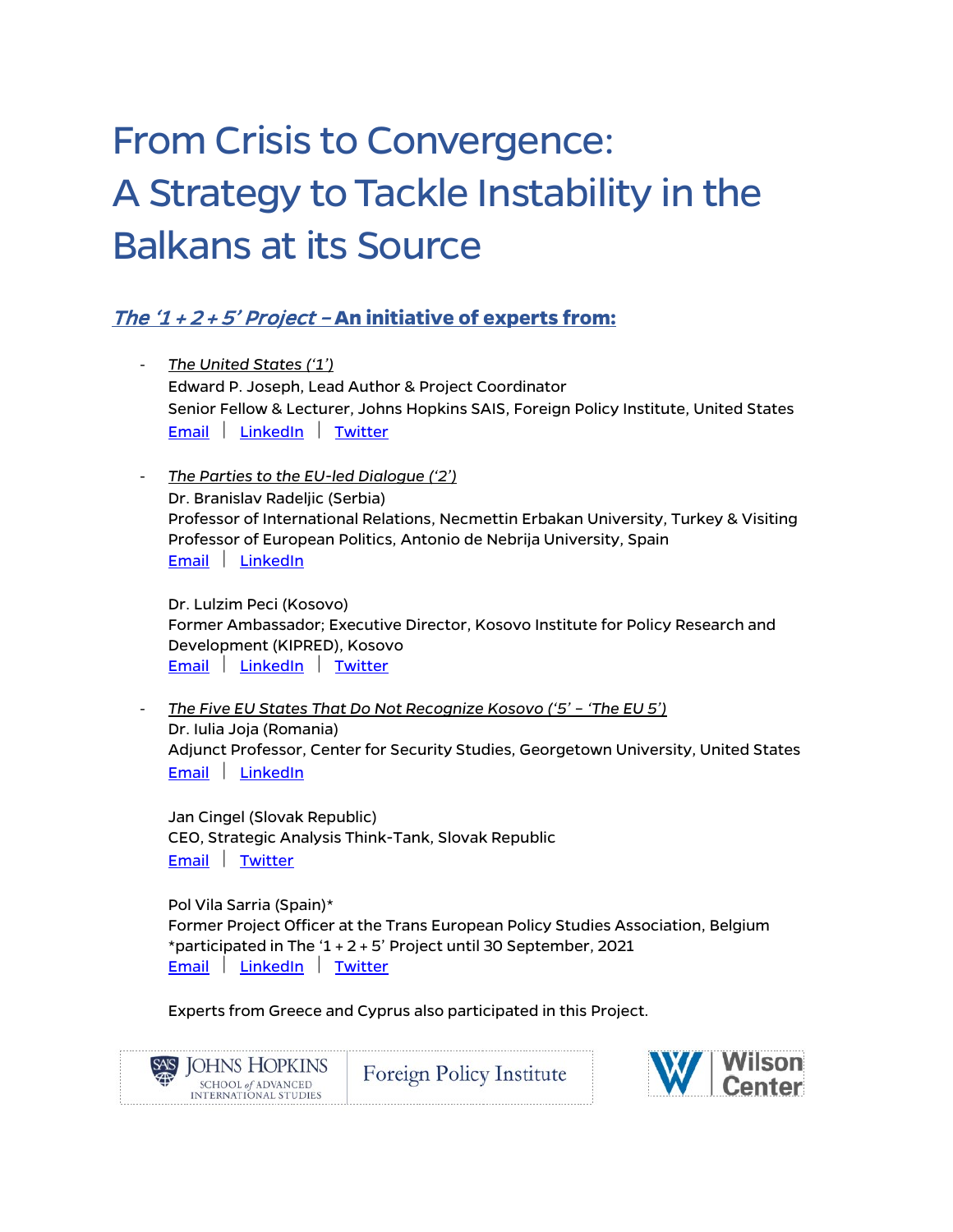## Contents (with time-to-read noted)

#### Map of the 'EU 5' non-recognizing states in relation to Kosovo, Serbia and the Balkans

Executive Summary (8 minutes reading time, capsule summary; plus 15 minutes, full summary.)

- Capsule Summary
- How Convergence Differs from Current US and EU policy in the Balkans
- The Sequential Argument for Convergence

#### Introduction: The Case for Convergence over Kosovo (18 minutes reading time)

#### Part I: (Why) (94 minutes reading time)

*Why the Balkans Defy Closure & Why Convergence Supplies It* 

#### Part II: (How) (49 minutes reading time)

*How the Biden Administration Can Attain Convergence on Kosovo*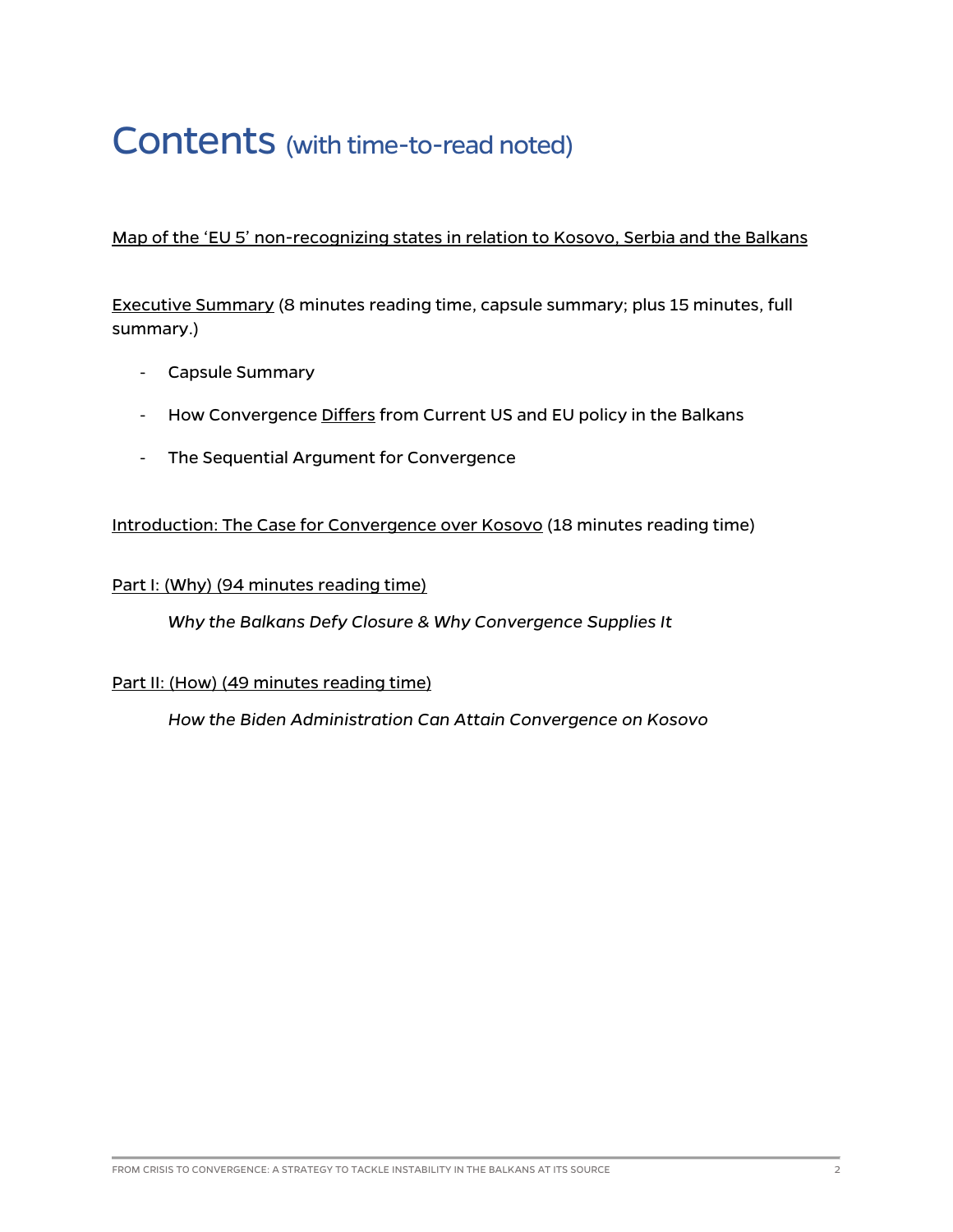

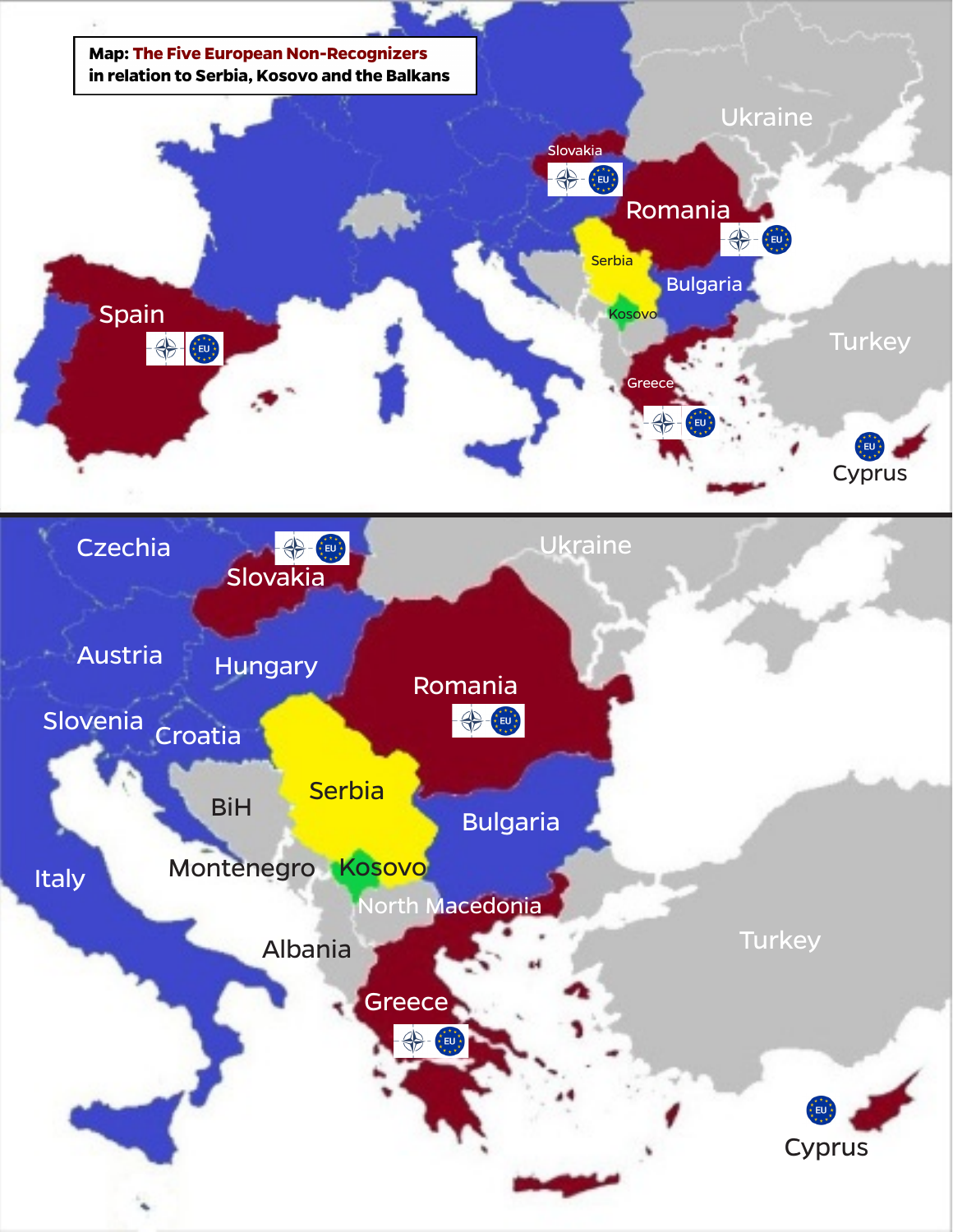## Executive Summary

This report offers a near-term strategy to reverse -- not just contain -- the alarming deterioration in the Balkans, and growing Russian and Chinese influence in the region.

At the core of the strategy is a straightforward contention: *the three-decade, violent dissolution of Yugoslavia can be brought to an end where it started, in Kosovo.* This claim extends to the still-unfolding crisis in Bosnia-Herzegovina. Last week's strong, timely US [sanctions,](https://home.treasury.gov/news/press-releases/jy0549) even if applied to other corrupt and divisive figures in the country, will not cure Bosnia's decades-long, unsustainable paralysis.

On the other hand, recognition of the Republic of Kosovo by the four NATO members that do not recognize Kosovo – Spain, Slovakia, Romania and Greece – would transform the moribund EU-led Dialogue between Belgrade and Pristina, *and the entire region, including Bosnia-Herzegovina*.

*Convincing these four states ('the NATO 4') – and a fifth, Cyprus, which is a fellow member of the EU, but not NATO – to recognize Kosovo is not so straightforward.* It will require a determined effort by the Biden Administration, in tandem with key allies, to convince the non-recognizers to change their stance. Policymakers across the Atlantic will only invest in this endeavor if they are convinced of the necessity, wider benefits and viability of this approach – and if they accept that their current approach will not work. That is the multiple aim of this report, and what accounts for its length.

Instead of pressing all the outliers to recognize Kosovo immediately, this report advocates a USled strategy of non-recognizer *'convergence'* with the majority EU and NATO stance, achieved by:

- *Establishing the centrality of a common Western position on Kosovo:*

#### Progress in the Balkans hinges on Serbia's acceptance of the Western order for the region; and Serbia's acceptance of the Western order hinges on the Kosovo position of the non-recognizing states.

In short, the European non-recognizers – however positive their intentions, and however negative the intentions of some EU recognizing states -- are the key to regional stability.

- *Identifying and effecting steps below the level of recognition that erode Serbian leverage and signal to Belgrade and Pristina significant evolution of the position of the nonrecognizers.*
- *Working principally with Greece, to advance the date of "inevitable" Greek recognition of Kosovo – while working across the EU and the NATO Alliance to protect, not expose, Athens.*
- *Focusing on evolutionary steps towards Kosovo within NATO, which: reduces the number of needed non-recognizing states to four; leaves the least promising EU non-recognizer,*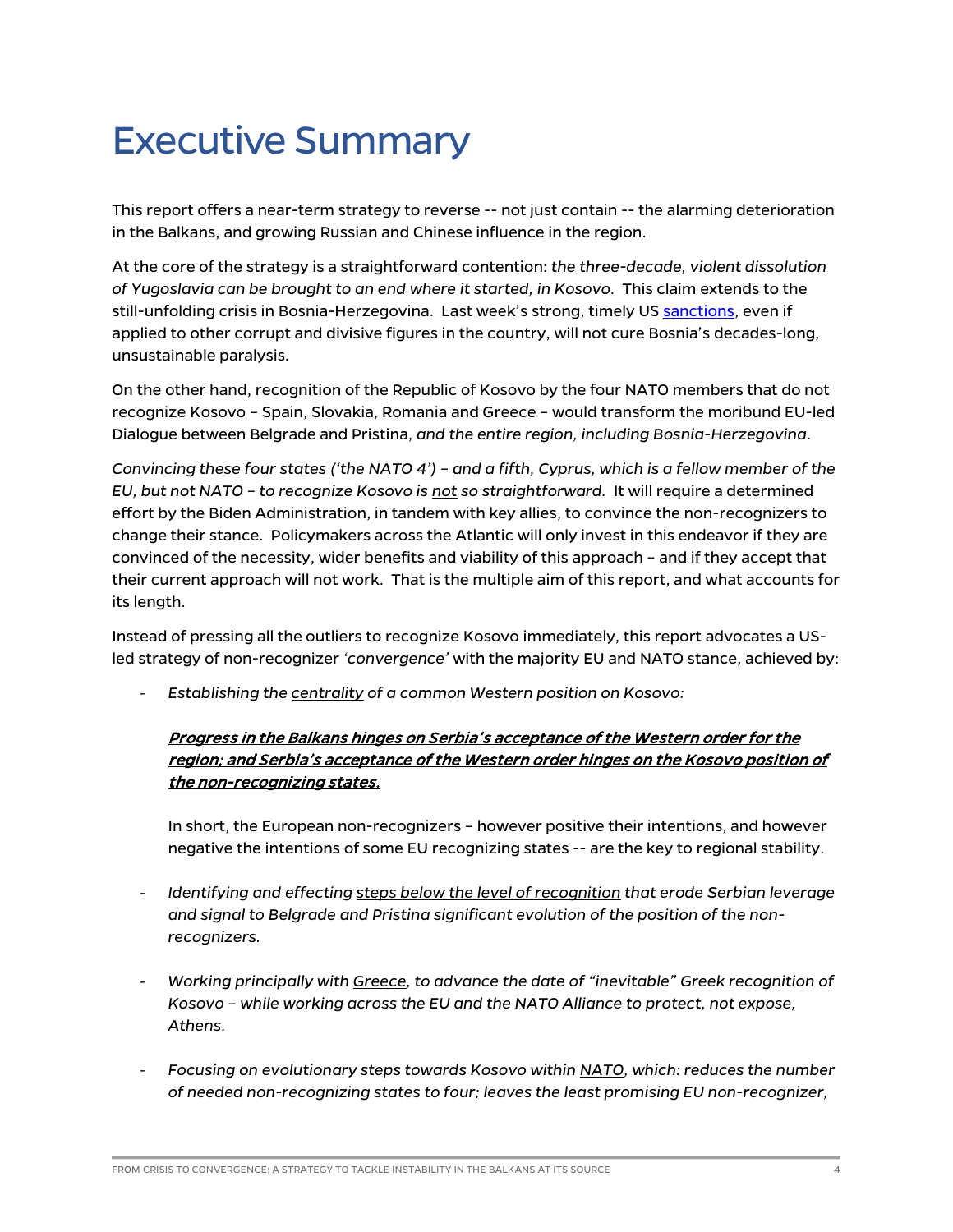*Cyprus, out; brings the most supportive European state, the United Kingdom, in; and sends the strongest deterrent signal against Russian or Serbian adventurism in the region.*

- *Implementing unilateral steps by the Biden Administration, including the appointment of a 'Special Envoy for Kosovo Recognition', coupled with an express US warning to sanction any leader in Albania or Kosovo who promotes any 'union' between the two independent countries.*

The necessity of convergence is also straightforward, if poorly understood. By creating a pathway to NATO membership for Kosovo, the leverage that Serbia wields over its neighbors and over the US and EU would be gone. In its place, equilibrium would allow Belgrade and Pristina to negotiate the only stabilizing settlement of their dispute: mutual recognition based on a fully sovereign, unitary and functional Republic of Kosovo, with full protections for the Kosovo Serb community.

The benefits of such a settlement range far beyond Kosovo. *First*, the more integrated the country's Serb-dominated north, the less feasible is any 'union of Kosovo and Albania' or eventual partition, an enduring impediment to both 'Greater Albania' and 'Greater Serbia.' Instead of the fulcrum for destabilizing Russian and Chinese political influence, Kosovo would become a bulwark against ethno-territorial aspirations and ethno-national subversion that Moscow *and Beijing* promote. Growing unity within the Western alliance is also the best way to check [Hungary's](https://www.euractiv.com/section/enlargement/opinion/commission-compromising-rule-of-law-standards-in-the-interest-of-orban-vucic-axis/) [promotion](https://balkaninsight.com/2021/07/08/eu-needs-serbia-key-to-western-balkans-orban-says/) an[d protection](https://www.politico.eu/article/oliver-varhelyi-eu-commissioner-enlargement-western-balkans-serbia-human-rights-democracy-rule-of-law/) of the illiberal Serbian regime led by President Aleksandar Vucic, including Budapest's coordinate[d meddling](https://balkaninsight.com/2021/12/21/orban-hungary-gives-e100-million-support-to-bosnian-serbs/) in Bosnia-Herzegovina.

*Second*, without the leverage to sustain its isolation of Kosovo, Belgrade's strategic calculus will change. The Russian and Chinese vetoes of Kosovo at the United Nations Security Council will be of negligible value on what Belgrade deems its ["main political-security challenge.](https://rs.n1info.com/english/news/belgrade-to-athens-kosovo-main-political-security-challenge/)" No longer will the Vucic regime be able to prosecute its aggressive "non-recognition" campaign against Kosovo, or leverage Kosovo to advance 'Serb World', or dodge accountability for the regime's assault on Serbian democracy. With no express demand from the West to recognize Kosovo – and no meaningful backing from Moscow or Beijing on Belgrade's most important issue -- the regime will struggle to exploit convergence domestically, and struggle to explain to citizens how it squandered Serbian leverage.

The Western order for the Balkans which Belgrade has stubbornly resisted – and actively undermines – will finally become uniformly accepted. The pre-condition for Western strategy and consequential reform in the region will be satisfied.

*Third*, Serbia's embrace of the Western order opens the way for renegotiation of the flawed Dayton Agreement that entraps Bosnia-Herzegovina. With the Bosnian Serbs also consigned to the Western order, Croat separatism and Bosniak demographic opportunism will dissipate. To be sure, a Kosovo settlement does not resolve all of Bosnia's vexing dilemmas; it fulfills the *prerequisite* for their resolution: *Serb acceptance of the permanence and viability of the Bosnian state*.

NATO 4 recognition of Kosovo will also enable Serbs and Montenegrins to devise a formula for coexistence in an unconflicted, Western-oriented Montenegro, unfettered by subversion from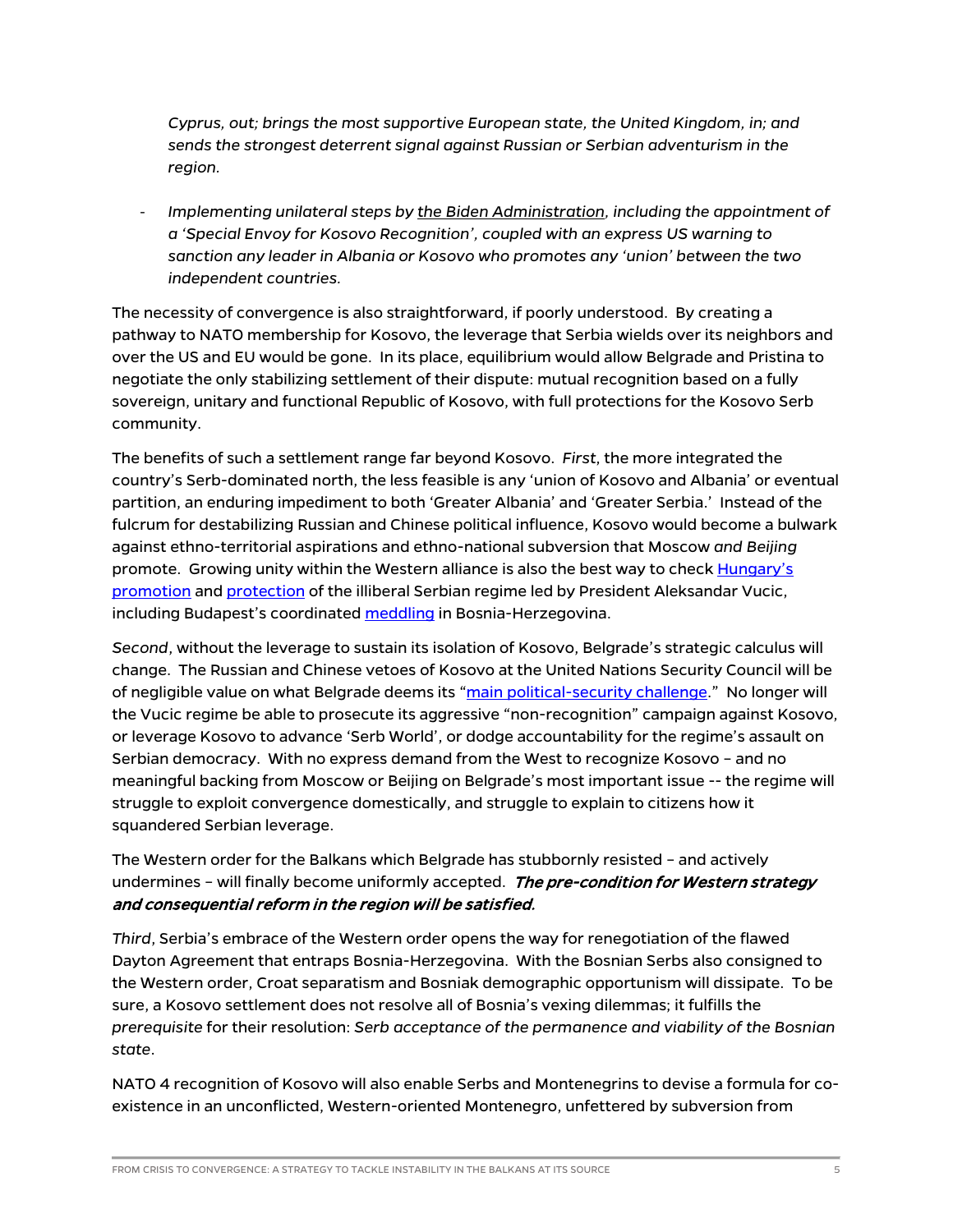Belgrade. Growing Trans-Atlantic convergence over Kosovo will galvanize a concerted approach to Bulgaria's destructive, unilateral blockade of EU negotiations for North Macedonia and Albania.

Instead of ineffective 'reengagement' across the region by Washington and Brussels, *convergence focuses squarely on the principal source of instability – Serbia's resistance to the Western order-- and supplies the means to overcome it*. Rather than simplistic appeals for EU enlargement and NATO membership, this report notes the differences between the two, and illustrates the pathway to both overarching objectives. Convergence removes a primary excuse – stagnation and turmoil in the region – for key enlargement skeptics in Europe.

The convergence strategy can be launched quickly, with steps below the level of recognition yielding swift, positive impact in the EU-led Dialogue and beyond. The term 'convergence' is deliberately benign and broad, deployable in any European capital from Brussels to Belgrade.

This strategy complements wider Trans-Atlantic objectives, including the urgent effort to deter a Russian invasion of Ukraine. Russian President Vladimi[r Putin](https://balkaninsight.com/2014/03/18/crimea-secession-just-like-kosovo-putin/) has repeatedly invoked Kosovo as the pretext and rationalization for Moscow's annexation of [Crimea.](http://en.kremlin.ru/events/president/news/page/220) A unifying Western position on Kosovo rebuffs the baseless claim over Ukraine – while curbing parallel Russian destabilization of Bosnia-Herzegovina. As this report explains, the Kremlin's agitation in Bosnia is dependent upon Belgrade, not vice-versa. Convergence replaces enfeebled Western supplication of the Vucic regime, with Western leverage – denying Russia its strategic partner in the Balkans.

In the same way, convergence is an antidote for China's corrosive [political](https://www.rferl.org/a/un-bosnia-serbia-russia-china-us-schmidt-resolution-eufor-peacekeepers/31545060.html) and [economic](https://balkaninsight.com/2021/12/15/china-in-the-balkans-controversy-and-cost/) influence in the region. Beijing's vital strategic partnership with Belgrade is fused in part through [Kosovo.](https://www.evropaelire.org/a/kriza-ne-kufirin-kosove-serbi/31483822.html) A unifying EU position on Kosovo restores the bloc's inherent competitive advantage over China. Though led by the Biden Administration, convergence empowers Brussels, enabling the EU to finally play its role in ending the three-decade-long Yugoslavia drama.

The inclusive  $1 + 2 + 5$ ' format of this project, with consultation among experts from the US, Serbia, Kosovo and the EU 5, ensures that the analysis is fair and the recommendations feasible. Following this Executive Summary, the Introduction sets out the narrative for the new strategy. Part I explains why convergence is necessary and transformative, and why alternatives will not work. Part II illustrates how the US can attain convergence working with its European partners and the non-recognizers.

#### How Convergence Differs from Current US and EU Policy in the Balkans

US and EU policies in the Balkans continue under convergence, including the bid to forge a regional common market. However, *convergence departs from the current US and EU posture in several ways*:

- By replacing notions about 'rewarding Belgrade' and 'pressuring or punishing Pristina' with a focus on *shaping the strategic foundation for a negotiated settlement*.
- By replacing fear and supplication of Belgrade, not with coercion, but Western strength, leaving Belgrade with no better option than to alter its strategic orientation.

Instead of abetting the Vucic regime's *charade* of democracy and reform, convergence allows the US and EU to hold Serbia accountable to the same standards as its neighbors.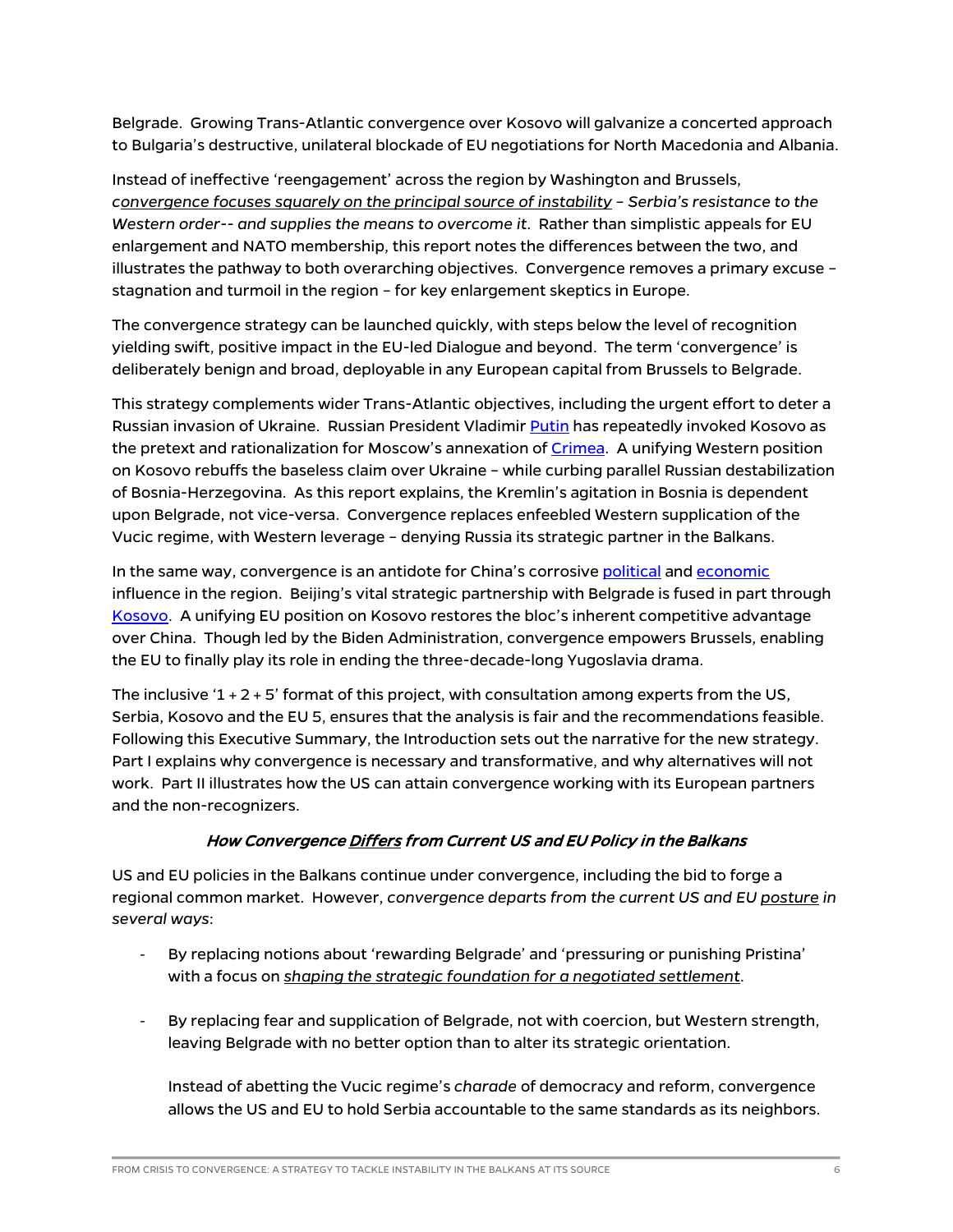Instead of averting Western eyes from the regime'[s "institutional extraction",](https://www.tandfonline.com/doi/abs/10.1080/14683857.2019.1672929) and aiming sanctions only [at](https://www.state.gov/u-s-government-takes-action-against-current-and-former-bosnia-and-herzegovina-officials-due-to-involvement-in-significant-corruption-and-destabilizing-activities/) [neighboring](https://www.state.gov/public-designation-of-albanian-sali-berisha-due-to-involvement-in-significant-corruption/) [countries,](https://home.treasury.gov/news/press-releases/jy0519) the US and its robust European partners can address systemic corruption in Serbia as well.

Instead of enabling the regime to promote the interests of Russia, China and Hungary, convergence inclines Belgrade to strategic alignment with core Western institutions and values.

- By advancing progress in the EU-led Dialogue between Belgrade and Pristina including on the 'Association/Community of Serb Majority Municipalities' and on key US priorities like the Trans-Adriatic Pipeline – not through arm-twisting of Pristina, but by tackling the structural imbalance with Belgrade that is the real obstacle to progress.
- By advancing prospects for a stabilizing, regional common market achieved through the Regional Cooperation Council and Berlin Process, rather than by increasing Serbia's economic and political advantage through imbalanced, values-free 'Open Balkans.'
- By balancing unhealthy rapprochement between Albania and Serbia, which leads to compatible visions of 'Greater Albania' and 'Greater Serbia', with *Greek recognition of Kosovo*.

A[s current](https://www.mfa.gr/en/current-affairs/statements-speeches/interview-of-minister-of-foreign-affairs-nikos-dendias-in-the-newspaper-realnews-with-journalist-giorgos-siadimas-04072021.html) and [former](https://www.kathimerini.gr/politics/561506680/i-ellada-pro-ton-pylon-tis-dimokratias-toy-kosovoy/) officials in Athens attest, *this breakthrough would serve Greek strategic interests and not damage Cypriot ones*. The Greek vision is, above all, premised on halting all forms of partition and 'union' – in full alignment with the American and majority European perspective.

Convergence advances the day of ["inevitable"](https://www.b92.net/eng/news/politics.php?yyyy=2021&mm=09&dd=24&nav_id=111810) Greek recognition by placing it in wider context: movement towards a unified position on Kosovo within the Alliance by all four NATO non-recognizers. In turn, Greek recognition of Kosovo would inject urgency and momentum for recognition across the other non-recognizing states, puncturing dubious claims about 'international law' and a 'Kosovo precedent.'

The close partnership that Washington and Athens have established, grounded in aligned concern over Turkey, makes this avenue entirely feasible.

- By addressing the crisis in Bosnia-Herzegovina, not through patching the Dayton framework, but by removing the main obstacle to a full and fair overhaul: Serbian pursuit of 'compensation' for 'the lost wars', and putative ['protection of Serbs'](https://rs.n1info.com/english/news/vucic-our-oath-is-to-protect-serbs-everywhere-dodik-our-country-is-serbia/) in neighboring states.
- By solidifying Montenegro's Western orientation, not by hoping the new government will keep its promises, but by removing the main obstacle to consensus between Serbs and Montenegrins: subversion from Belgrade. Movement towards political consensus will advance wholesale reform, rule of law and the fight against corruption.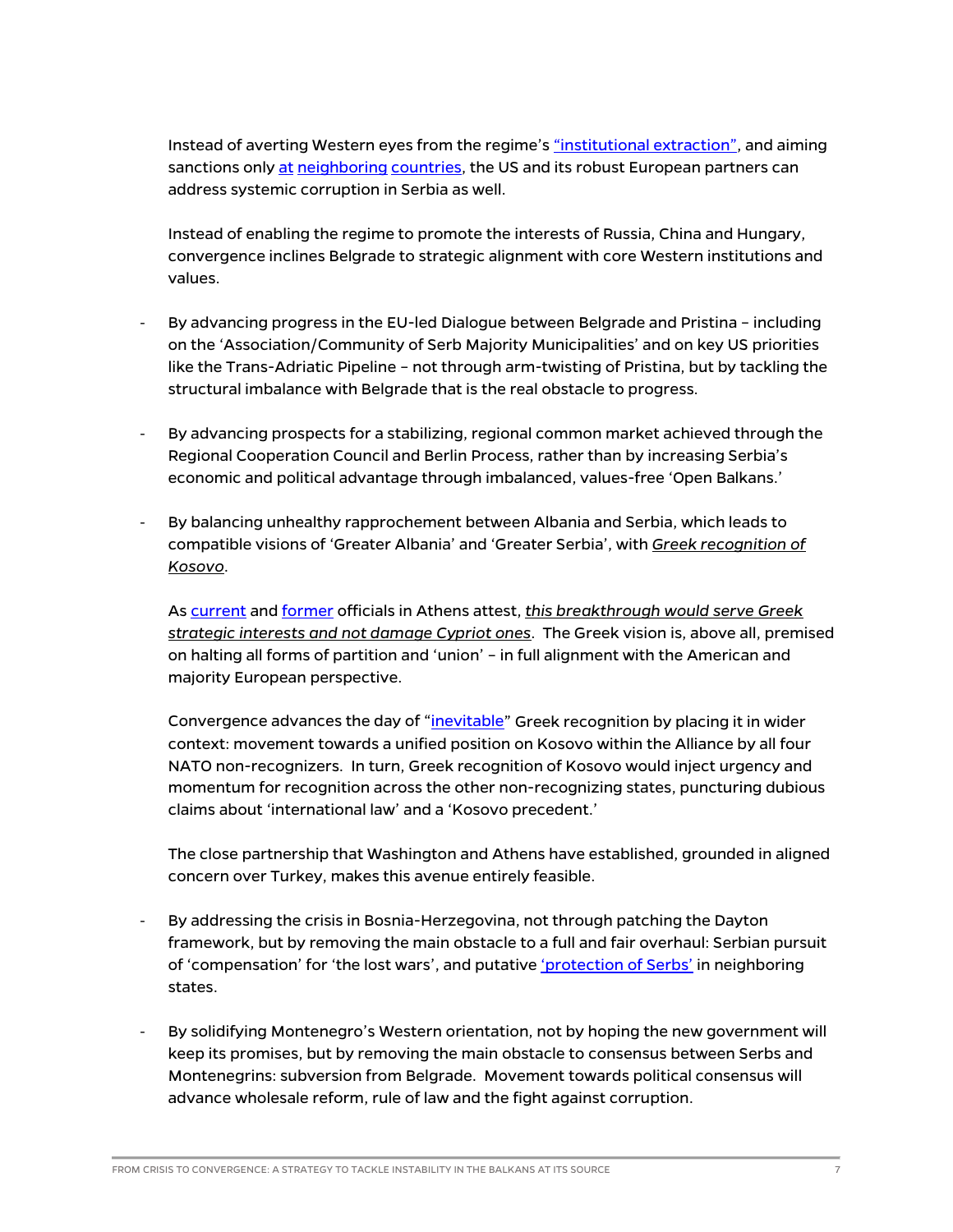- By actively *closing, rather than eliding, Western divisions in the Balkans* at the moment that US, EU and Alliance credibility is being tested by Russia in the region, as well as in Ukraine.

#### The Sequential Argument for Convergence

The case for convergence rests on thirteen sequential propositions:

#### First, the United States and its European Union partners are voluntarily ceding corrosive, destabilizing influence to Russia and China in the Balkans.

Unlike in Ukraine, it is NATO that holds absolute conventional superiority in the Balkans. Unlike in other parts of the globe, China cannot match the EU's economic and trading dominance in South-East Europe. It is wholly within the power of the US and EU – unblocked by Moscow, Beijing or any regional actor -- to reclaim the strategic advantage, and restore the Balkans to the path of integration in the Western order.

#### Second, the primary threat to Western interests in the region is political: the ethno-national fragmentation that is synonymous with the Balkans.

Even the distressed economic condition of the region, which helps propel mass out-migration, is primarily a function of this core political challenge. *As long as core ethno-national questions remain open to exploitation, progress will be limited in:* halting democratic backsliding and growing the region's economies; *fighting corruption* and building respect for rule of law; and stopping the assault on the environment and advancing the digital agenda. *All of these efforts are vital; and all are constrained by the exploitation of ethno-national disputes.*

Ethno-national turmoil in the region hands an excuse for skeptical EU capitals to block enlargement, a further constraint on reform.

#### Third, the exploitation of ethno-national differences in the Balkans is a function of national power and strategic orientation, not the inadequacy of Western tools.

The US and EU have been surprisingly effective at arresting and resolving ethno-national conflict in the Balkans, *where the parties accept the supremacy of the Western order*. The Western order rests on respect for *existing* borders and the sovereignty of all states in the Balkans. Ethnonational grievances are addressed through the exercise of democratic rights, not ethno-territorial separation or repression (approaches promoted by Russia and China.) The NATO security and EU economic, institutional, legal, and values umbrellas – and the possibility to join the two foundational Euro-Atlantic organizations as full members – buttress the Western order.

Where this core pre-condition – acceptance of the Western order – has been met, Washington and Brussels have mediated fair, effective and sustainable solutions to Balkans stand-offs, leading to meaningful reform.

#### Fourth, one country – Serbia – does not accept the Western order for the region.

Serbia is the largest state in the Western Balkans Six. Ethnic Serbs live in substantial numbers across four different states outside Serbia: Bosnia-Herzegovina; Croatia; Kosovo; and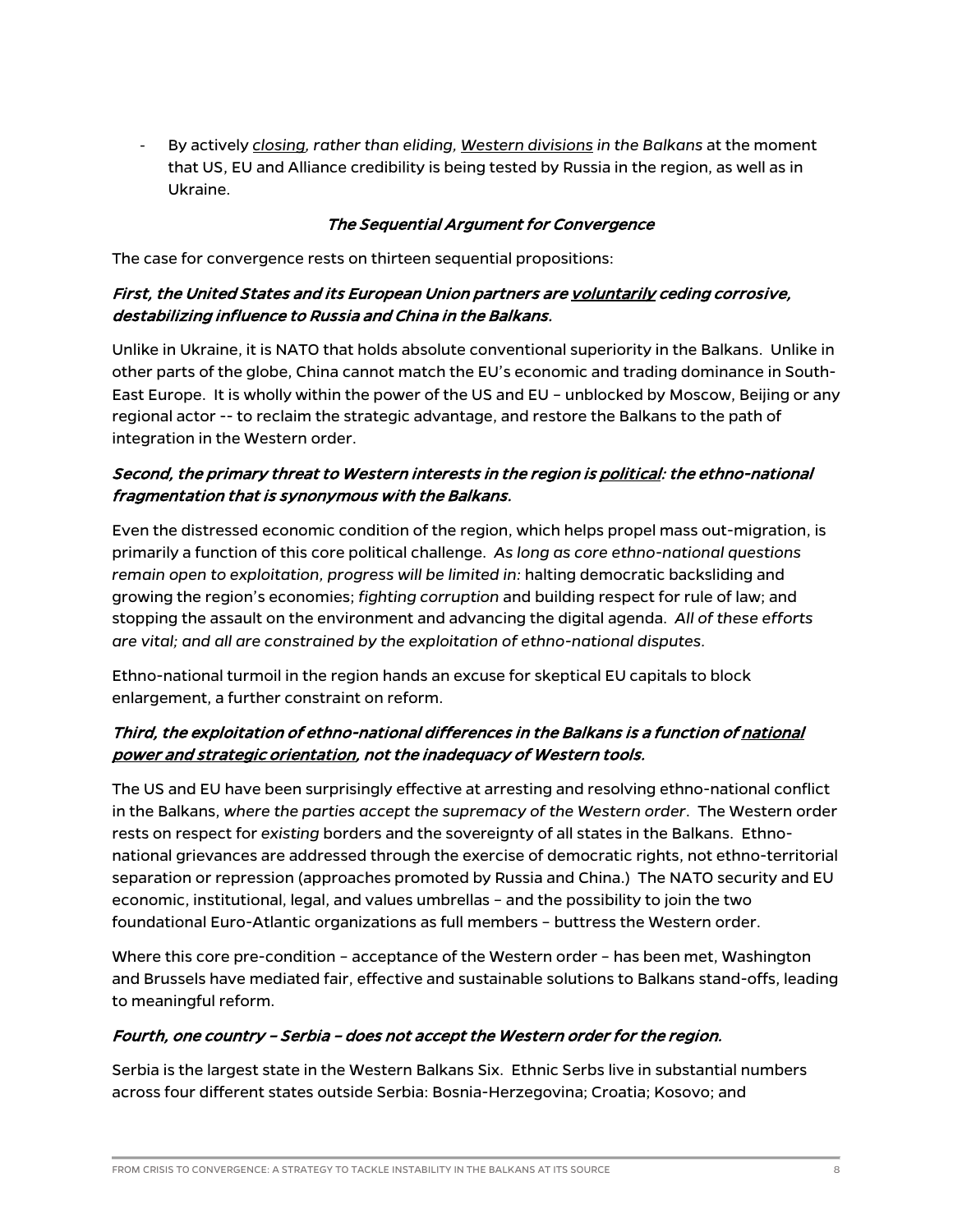Montenegro. This means that democratic stability in the region is inherently tied to democratic stability within Serbia.

Rather than a morass of intractable grievances, the Balkans are mired principally because one country – and one regime – is fundamentally unaffiliated with and uncommitted to the Western order. The struggle to resolve Croat-Bosniak electoral differences in Bosnia-Herzegovina, while Republika Srpska takes steps towards secession, illustrates the futility of trying to negotiate a 'separate peace.'

A revisionist Serbia that engineers a[n "institutional reversal"](https://www.tandfonline.com/doi/abs/10.1080/14683857.2019.1672929) at home, and promotes "Serb World' in the region, is antithetical to the Western order. $^1$  $^1$ 

#### Fifth, Serbia's inability to accept the Western order is a function of Belgrade's <u>leverage</u> over Kosovo.

The obstacle for Serbia is not the 'endangered position' of ethnic Serbs in neighboring countries who, like most minorities<sup>[2](#page-9-1)</sup> in the region, face significant challenges. Rather, it is the leverage Belgrade holds over Kosovo – which cannot join the EU or NATO without tacit 'consent' from Belgrade – that impedes Serbia and the region.

Kosovo was an obstacle for all of Serbia's democratic governments since the fall of the Serbian dictator, former President Slobodan Milosevic. For the illiberal regime led by current Serbian President Aleksandar Vucic, leverage over Kosovo is the enabler -- insulating the regime from Western scrutiny for its regressive actions at home and subversive policies next door.

#### Sixth, the source of Serbian leverage is the refusal of five EU/ four NATO states to recognize Kosovo.

Whatever their intentions or motivations, it is the stance of the European non-recognizers that hands Belgrade its destructive leverage. This is best illustrated by the converse. Outright recognition of Kosovo by the NATO  $4<sup>3</sup>$  $4<sup>3</sup>$  $4<sup>3</sup>$  would give Kosovo an unblockable path to Alliance membership, eliminating Serbian leverage, without resort to coercion, sanctions or other forms of pressure.

#### Seventh, 'convergence' by the NATO four - even below outright recognition -- will erode Serbian leverage, without supplying an election benefit to the regime. The proof is in Belgrade's non-recognition campaign.

More modest steps from the non-recognizers like bringing Kosovo into NATO's *Partnership for Peace*, for example, or advancing Pristina's bid to join *Interpol* would substantially erode Serbian leverage, boosting the prospects for the Dialogue. The proof lies in the intensity of regime opposition to benign steps like allowing Kosovo into Interpol, an organization devoted to fighting transnational crime.

<span id="page-9-0"></span><sup>1</sup> See remarks by Serbian President Aleksandar Vucic on Pink TV, 30 November 2021 in 'Serbian President Aleksandar Vucic: I am completely convinced we should not recognize Kosovo.'

<span id="page-9-1"></span><sup>&</sup>lt;sup>2</sup> Bosnian Serbs are a 'constituent people', not a minority, under the Dayton Agreement for Bosnia-Herzegovina. Bosnian Croats and Bosniaks enjoy the same status. Bosnian Serbs form, by far, the absolute majority in Bosnia's Republika Srpska, where Croats and Bosniaks used to live in large numbers before the 'ethnic cleansing' of the war.

<span id="page-9-2"></span> $3$  Cyprus is not a member of the Alliance. Nicosia is also the least promising collaborator on Kosovo of the EU 5.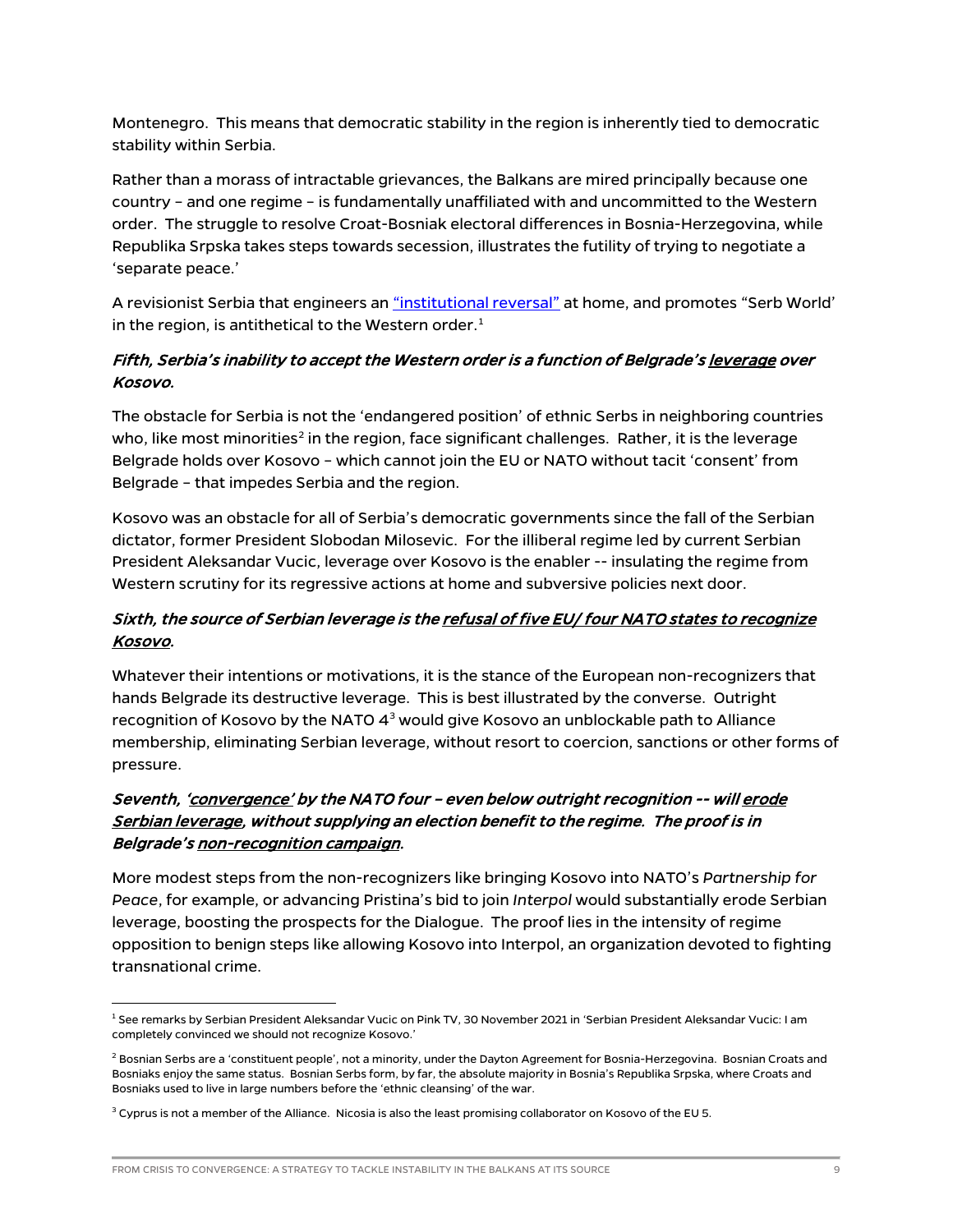Rather than an expression of power, Belgrade's obsessive *'non-recognition' campaign, reveals acute regime dependence on the Kosovo issue, unlike any predecessor government since Slobodan Milosevic*. Curbing the Vucic regime's ability to isolate Kosovo, curbs Belgrade's leverage, transforming the prospects for negotiations over Kosovo, and within Bosnia-Herzegovina as well.

Convergence demands nothing new of Serbia; it represents only a loss of Serbian leverage – something that the regime will have to explain to the opposition and the public. The regime's demonstrable anxiety over recognition suggests that it will struggle to exploit convergence prior to or after national elections this spring.

#### Eighth, convergence will moderate the inflated expectations for a Kosovo settlement across the Serbian polity, opening the door to a dignified, stabilizing settlement.

Without absolute leverage over Kosovo, expectations within the Serbian polity as to what constitutes a dignified Kosovo settlement will moderate. Unable to deliver on 'Serb World', the regime will have an incentive to dial down the revisionist rhetoric. As it has done in the past, Serbia can move towards accepting present day reality, and responsibility for Serbia's war time policies.

With relative power in the EU-led Dialogue roughly equalized – and recognized -- Belgrade and Pristina could negotiate a dignified, stabilizing settlement that fully protects Kosovo Serbs within a unified, sovereign Republic of Kosovo, independent of Albania. With EU and US mediation, the parties could negotiate effective protections for the Kosovo Serb community, including an 'Association/Community of Serb Majority Municipalities', compatible with Kosovo's full functionality.

#### Ninth, convergence opens the way for a Kosovo settlement that impedes 'Greater Albania' and 'Greater Serbia.'

The more unitary the Republic of Kosovo, with the country's north and south intact, the less feasible is any "union of Kosovo and Albania." Kosovo would move from the catalyst for the violent dissolution of Yugoslavia to the keystone for democratic stability in the region.

By contrast, outright partition of Kosovo, would lead inevitably to the [exodus](https://balkaninsight.com/2018/08/15/kosovo-serb-priest-under-fire-for-opposing-partition-08-14-2018/) of the Serb community in the south of the country, making "Union" a foregone conclusion. In turn, "Union" would spur 'Greater Albania' separatism in North Macedonia and Montenegro, reinforcing and legitimizing the pursuit of 'Greater Serbia' from Belgrade. The door to protracted instability, mass population movements and conflict across the region would be open for Russia and China to exploit. Convergence closes it.

#### Tenth, 'convergence' of the non-recognizer position with the EU and NATO majority will alter Serbia's strategic calculus, allowing Belgrade to accept the Western order.

Kosovo's clear pathway to NATO easily surmounts the pathway to UN membership blocked by Russia and China. UN membership is far less important for Kosovo, and is unnecessary for Pristina to join the Alliance. With Kosovo headed towards NATO membership, the value of Russian and Chinese political support for Belgrade would collapse.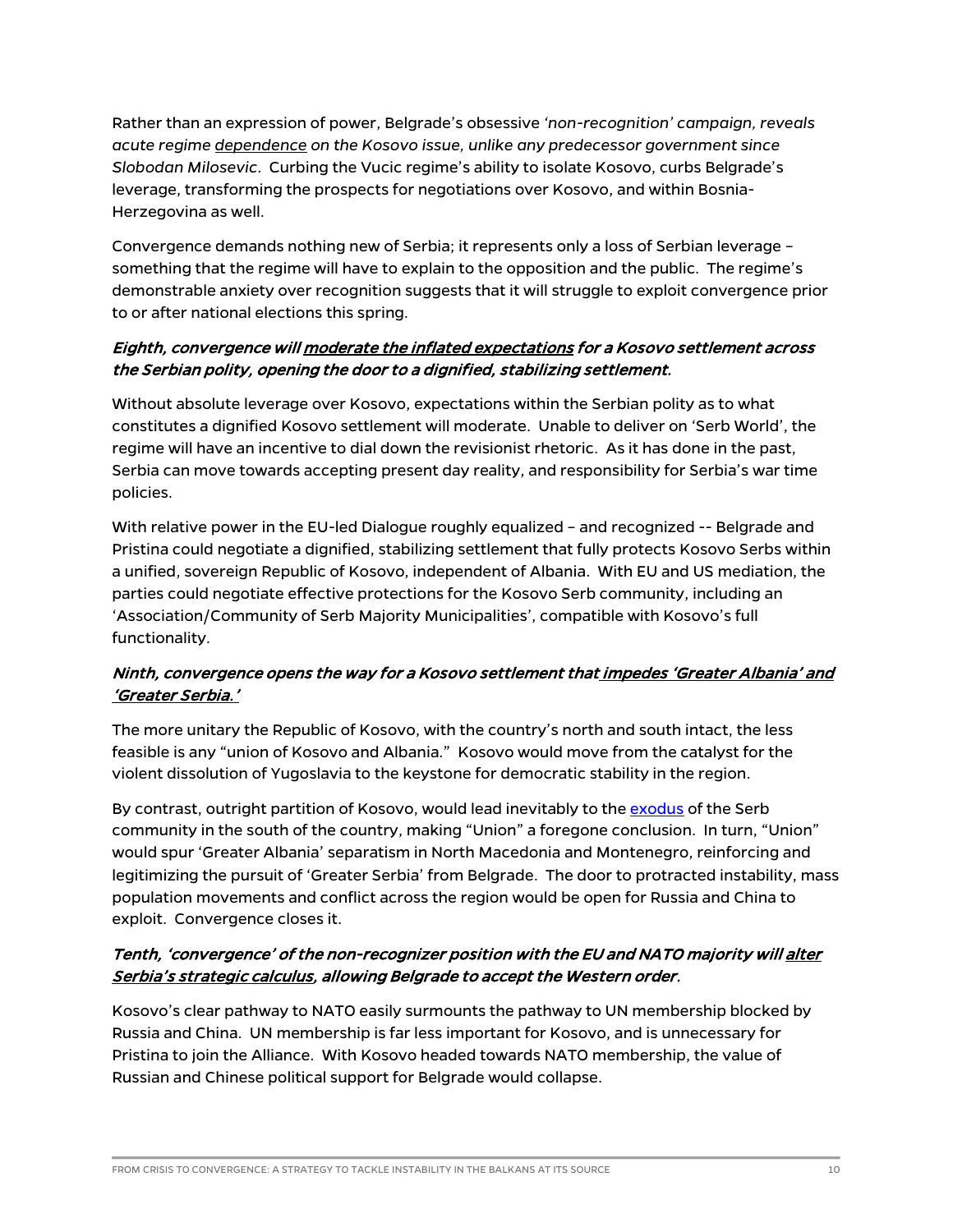Unable to fend off Western scrutiny, the regime's charade of 'balancing' between East and West would also collapse, introducing a new strategic calculus for Belgrade. Matched by new seriousness in Brussels on EU enlargement, Serbia could finally take its place in the Western order – a proud nation at peace with the other proud nations of the region.

Without the ability to revise the settlements of the 1990's, the incentive to revise the facts of the wars of the 1990's would dissipate, along with the veneration of war criminals from that era. The prospects for mediation across the region's stand-offs would improve.

#### Eleventh, Resolution of the longstanding crisis in Bosnia-Herzegovina would become feasible, as would a breakthrough in Montenegro between Serbs and Montenegrins.

The war-time and post-war record demonstrates that Croat separatism in Bosnia-Herzegovina is dependent upon Serb rejectionism. Bosniak demographic opportunism would be constrained by renegotiation of the flawed Dayton Framework, which currently incentivizes Serb separatism, and its Croat variant. US sanctions on figures like Milorad Dodik -- even if extended to others – are steps in the right direction, but will not achieve the pre-requisite for a Dayton overhaul: Serb acceptance of the permanence and viability of the Bosnian state.

The Montenegrin identity is fused with and dependent upon an independent state incorporated into Western institutions. Montenegro cannot achieve this without wholesale reform, which depends in large part on achieving a formula for coexistence between the country's two largest groups, Montenegrins and Serbs. This formula – and the reforms needed to undergird it – can only be obtained if the country is free from subversion from its much larger neighbor, Serbia. Convergence makes this condition possible.

#### Twelfth, the Biden Administration can partner with Greece, working within NATO, and seizing openings across the NATO 4, eventually bringing even Cyprus along towards convergence.

Beyond its pro-active, "constructive" policy towards Pristina, Athens has removed the main obstacle to Greek recognition of Kosovo: the feared impact on Northern Cyprus. Greek policy is driven by Greek interests in stability along its northern border region and the threat from Turkey. Athens and Washington are aligned over Turkey and on the core condition for regional stability: ending all forms of ethno-territorial fragmentation, whether through partition, union, land swaps or similar destructive devices.

Convergence advances Greek recognition by enveloping, not exposing Athens, in a wider appeal to all four NATO non-recognizers. The Alliance is the preferred vehicle for convergence as NATO:

- Leaves Cyprus out initially, a plus for both Nicosia and Athens.
- Brings the United Kingdom in, a plus for Washington.
- Holds the strongest appeal for Kosovo, a plus for the US and EU in obtaining forward movement.
- Is the strongest deterrent to Russian or Serbian adventurism.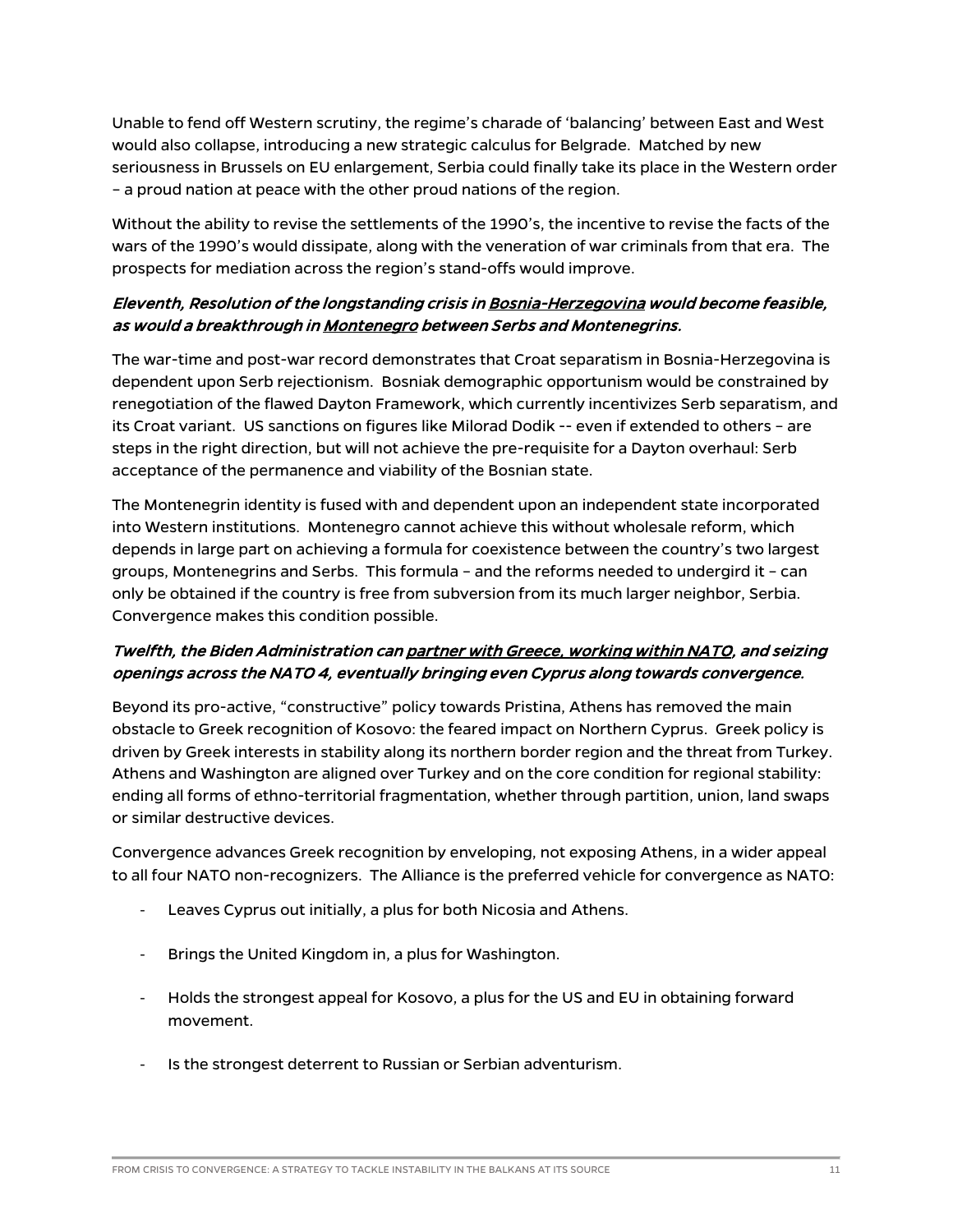Convergence builds on positive, pro-Western dynamics across the EU 5, except in Cyprus which does not see Russian influence as malign. Momentum across the other non-recognizers can moderate the hardline Cypriot stance on Kosovo, given that Nicosia typically shrinks from standing out as a lone obstacle. Nicosia could, for example, abstain instead of opposing Kosovo's application to join Interpol.

#### Thirteenth, there are ten ways the Biden Administration can advance convergence, plus two unilateral steps the US can take: appointing a Special Envoy for Kosovo Recognition, coupled with Washington's announced intention to sanction the promotion of any 'union' between Kosovo and Albania.

The two steps underscore Washington's strategic vision for the Balkans, one based on democratic co-existence, and opposed to ethno-territorial division in any form. Appointing a Special Envoy demonstrates to all parties, including the non-recognizers, the Administration's seriousness about convergence and its purpose: a dignified, stabilizing and permanent settlement of the dispute between Serbia and Kosovo, and democratic closure across in the region.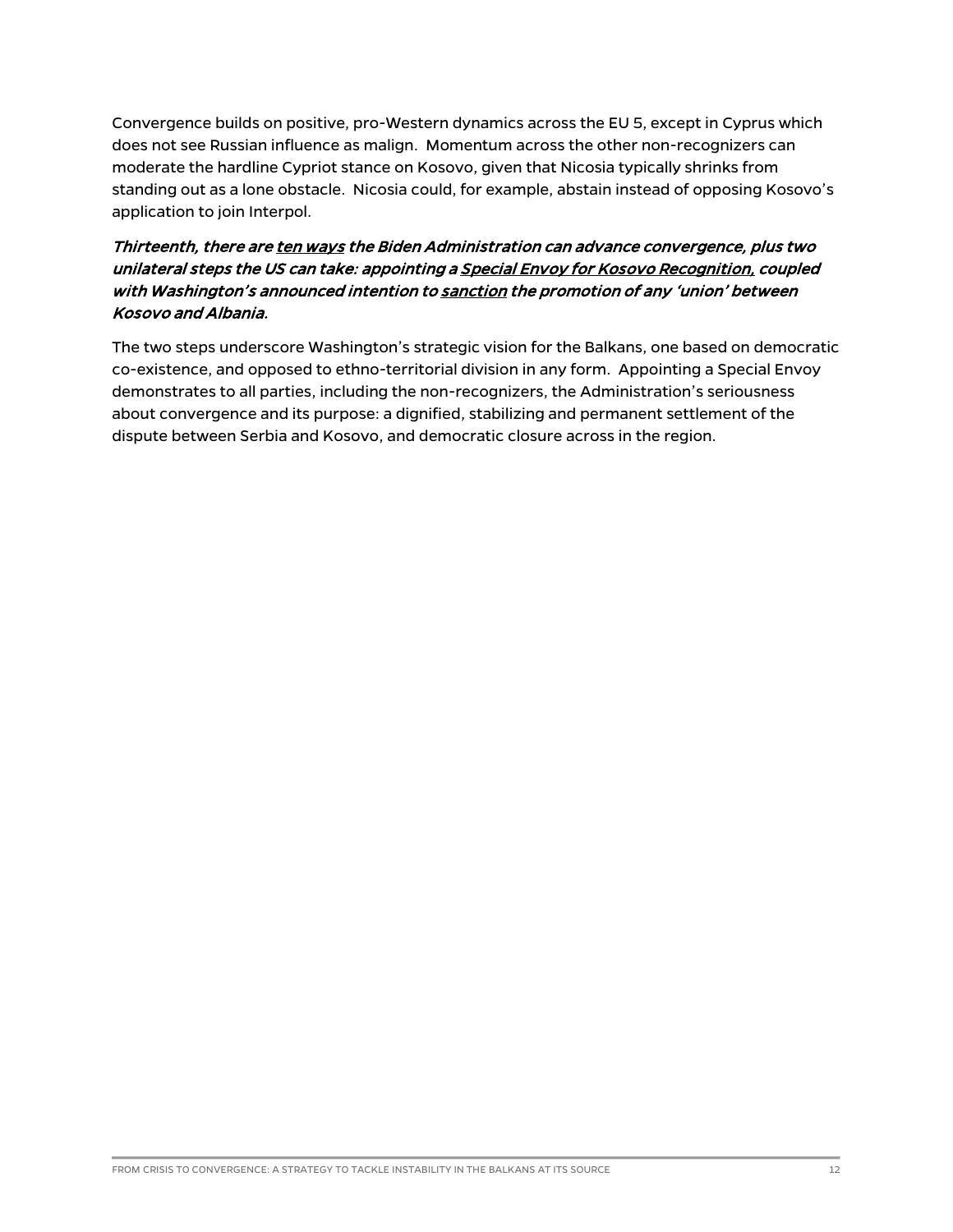## Introduction: The Case for Convergence over Kosovo

## *1. Current US and EU policy in the Balkans cannot reverse the region's alarming slide.*

Years of complacency grounded in the belief that the US does not have serious interests in the Balkans, and that the EU is serious about leading Western policy in the region, have given way to crisis. US and European officials have acknowledged the risk of renewed conflict in [Bosnia-](https://www.theguardian.com/world/2021/nov/02/bosnia-is-in-danger-of-breaking-up-warns-eus-top-official-in-the-state)[Herzegovina,](https://www.theguardian.com/world/2021/nov/02/bosnia-is-in-danger-of-breaking-up-warns-eus-top-official-in-the-state) the potential for confrontation between [Serbia and Kosovo](https://www.b92.net/eng/news/politics.php?yyyy=2021&mm=09&dd=25&nav_id=111817) amidst deadlocked negotiations, and anxiety over raw and unprecedented tensions in [Montenegro.](https://www.reuters.com/world/europe/montenegro-police-fire-teargas-protesters-incensed-over-clerics-enthronement-2021-09-05/) The region's citizens continue to pour out of the region[, fleeing](https://www.economist.com/the-world-ahead/2020/11/17/emigration-and-low-birth-rates-are-affecting-the-balkans) a miasma of corruption, nepotism and maladministration, as the prospects for joining the European Union become increasingl[y bleak.](https://carnegieeurope.eu/strategiceurope/84049)

Major priorities of the Biden Administration, such as containing Russian and Chinese influence, and reversing the slide towards autocracy, are at risk in the Balkans. Moscow and Beijing are simultaneously agents of regional deterioration, and beneficiaries of the West's inattention and ineffectiveness. Th[e Kremlin](https://www.bloomberg.com/news/articles/2021-12-03/putin-backs-bosnian-serbs-against-liberal-west-dodik-says) has brazenly promoted political separation in Bosnia-Herzegovina, military confrontation i[n Kosovo,](https://www.euractiv.com/section/politics/short_news/northern-kosovo-situation-sparks-international-response/) and [subversion](https://www.rand.org/content/dam/rand/pubs/perspectives/PE300/PE331/RAND_PE331.pdf) of Montenegro's Western orientation. China's opaque, [debt-laden,](https://balkaninsight.com/2021/12/15/china-in-the-balkans-controversy-and-cost/) often polluting 'investments' are the basis for years of corrosive sway from Beijing.

Recognizing the gravity of the situation, President Biden and Secretary of State Antony Blinken have taken several major steps, including most recently sanctioning the separatist Bosnian Serb leader Milora[d Dodik,](https://home.treasury.gov/news/press-releases/jy0549) along wit[h other](https://www.state.gov/u-s-government-takes-action-against-current-and-former-bosnia-and-herzegovina-officials-due-to-involvement-in-significant-corruption-and-destabilizing-activities/) cited corrupt and divisive figures in Bosnia-Herzegovina. In December, 2021, the Administratio[n sanctioned](https://home.treasury.gov/news/press-releases/jy0519) a notorious Kosovo Serb organized crime group. Beginning shortly after the Administration took office, Biden and Blinken have issued a number of [pointed](https://www.rtklive.com/en/news-single.php?ID=18637) [communications](https://www.rferl.org/a/bosnia-serb-blinken-/31565317.html) to regional leaders. Seasoned, accomplished former officials have been appointed to key Administration positions related to the Balkans. Experienced US officials regularly shuttle to the region and to Brussels in a joint bid to contain serial crises in the region.

*Unfortunately, these worthy efforts can at best mitigate, not reverse, the alarming slide.* Even if the Administration and its EU partners manage to prevent a new conflict in Bosnia-Herzegovina, severe damage to the three-decade Western effort in former Yugoslavia has been inflicted. The Kremlin has already scored a victory, shaking belief in Bosnia's viability and the overall Western vision for the region.

The primary sanction applied to Dodik [last week](https://home.treasury.gov/news/press-releases/jy0549) - blocking "all property and interests" of Dodik in the US – has already been in place sinc[e 2017](https://www.treasury.gov/press-center/press-releases/Pages/jl0708.aspx) along with sweeping prohibitions against "engaging in transactions" or "providing material support" to Dodik. [4](#page-13-0) Undeterred, the Bosnian Serb Member

FROM CRISIS TO CONVERGENCE: A STRATEGY TO TACKLE INSTABILITY IN THE BALKANS AT ITS SOURCE 13 AND THE SALKANS AT ITS SOURCE

<span id="page-13-0"></span><sup>4</sup> The new sanctions apply to "any entities that are owned, directly or indirectly [by Dodik or others cited]", and block "all transactions [including contributions] by U.S. persons … involving … property of [Dodik or others.]" Dodik's media outlet, Alternativa Televizija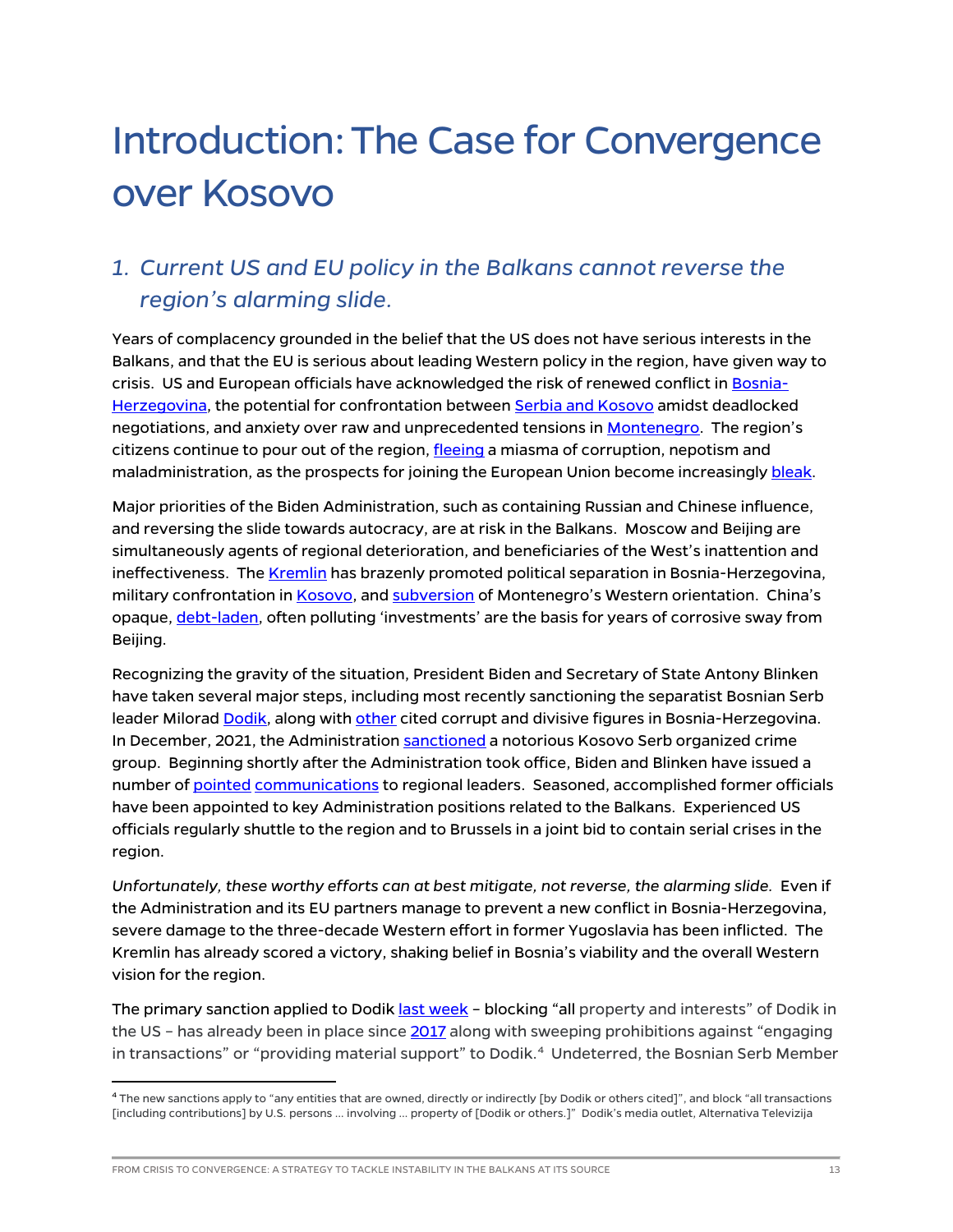of the country's Presidenc[y dared](https://www.theguardian.com/world/2021/nov/29/bosnian-serb-leader-putin-and-china-will-help-if-west-imposes-sanctions) highly experienced, senior Administration [officials](https://apnews.com/article/europe-united-states-6a816115372b79596c7b1b7c14931c1b) who visited Bosnia to impose the threatened sanctions. The new sanctions may yield new impact, but still miss the mark: Belgrade's hostility to a functional, viable Bosnian state.

As a positive inducement across the Balkans, the Biden Administration has embraced the 'economic normalization' approach of its predecessor, the Trump Administration. But *there is no evidence that initiatives to reduce barriers to commerce like 'Open Balkans' can, by themselves, overcome the region's ethno-national stand-offs*. No less an economic authority than the [European Bank for Reconstruction and Development](https://www.ebrd.com/publications/country-diagnostics) has pointed squarely to political problems – the dysfunctional legacy of the Dayton Agreement -- as the primary cause of Bosnia-Herzegovina's economic malaise, to cite only one example.

Grounded in rapprochement between Albania and Serbia, 'Open Balkans' also opens up the compatible visions of 'Greater Albania' and 'Greater Serbia', a 'solution' for the region achieved by dividing Kosovo and unifying Kosovo and Albania. This would automatically destabilize North Macedonia, Montenegro and Bosnia-Herzegovina, and the resulting strife would be a triumph for the Kremlin – while depressing foreign investment and economic growth.

The largely values-free focus on economic cooperation also imposes political costs. President Biden has made ["proving democracy works"](https://www.nytimes.com/2021/03/26/us/politics/biden-china-democracy.html) one of his Administration's overarching goals.<sup>[5](#page-14-0)</sup> By regularly touting th[e "economic leadership"](https://www.rtklive.com/en/news-single.php?ID=19004) of the illiberal Serbian regime led by President Aleksandar Vucic, US officials are proving that autocracy works, legitimizing the regime's antidemocratic rule.

The Administration's worthy bid to get the European Union to step up to its responsibilities shows few signs of success. In EU capitals, rising tensions are taken as proof that enlargement for the Balkans is folly. At the EU's October 2021 [Balkans Summit](https://www.neweurope.eu/article/enlargement-eus-turgid-brdo-declaration-seen-as-a-fail/) in Slovenia, recalcitrant member states had to be cajoled into even declarative commitment to keep the door open to EU accession for the region.

## *2. The way forward lies in recognizing why ethno-national questions in the Balkans remain open.*

There is no reason for such deterioration in a region where the West holds the strategic advantage. Unlike in Ukraine, it is NATO that holds absolute conventional superiority in the Balkans. Unlike other parts of the globe, China cannot match the EU's economic and trading dominance in South-East Europe.

*It is time for the US and the EU to recognize why a region that enjoys a unique set of advantages – and over which the West enjoys strategic superiority -- continues to stagnate and decline.*

At the core of the longstanding Western struggle in the Balkans is a basic misunderstanding. The primary threat to American and European interests in the Balkans is *political* – the unresolved and reopened ethno-national questions from the dissolution of Yugoslavia. It is these questions that

<sup>(</sup>ATV), is named as such a banned entity. But under the existing, 2017 sanctions, any U.S. citizen already would have been undertaking significant risk by engaging with ATV or other Dodik entities.

<span id="page-14-0"></span><sup>5</sup> Biden reaffirmed this point in his stirrin[g 6 January speech](https://www.usatoday.com/story/news/politics/2022/01/06/biden-jan-6-capitol-riot-speech-transcript/9115459002/) at the US Capitol: *"We're engaged anew in a struggle between democracy and autocracy…."*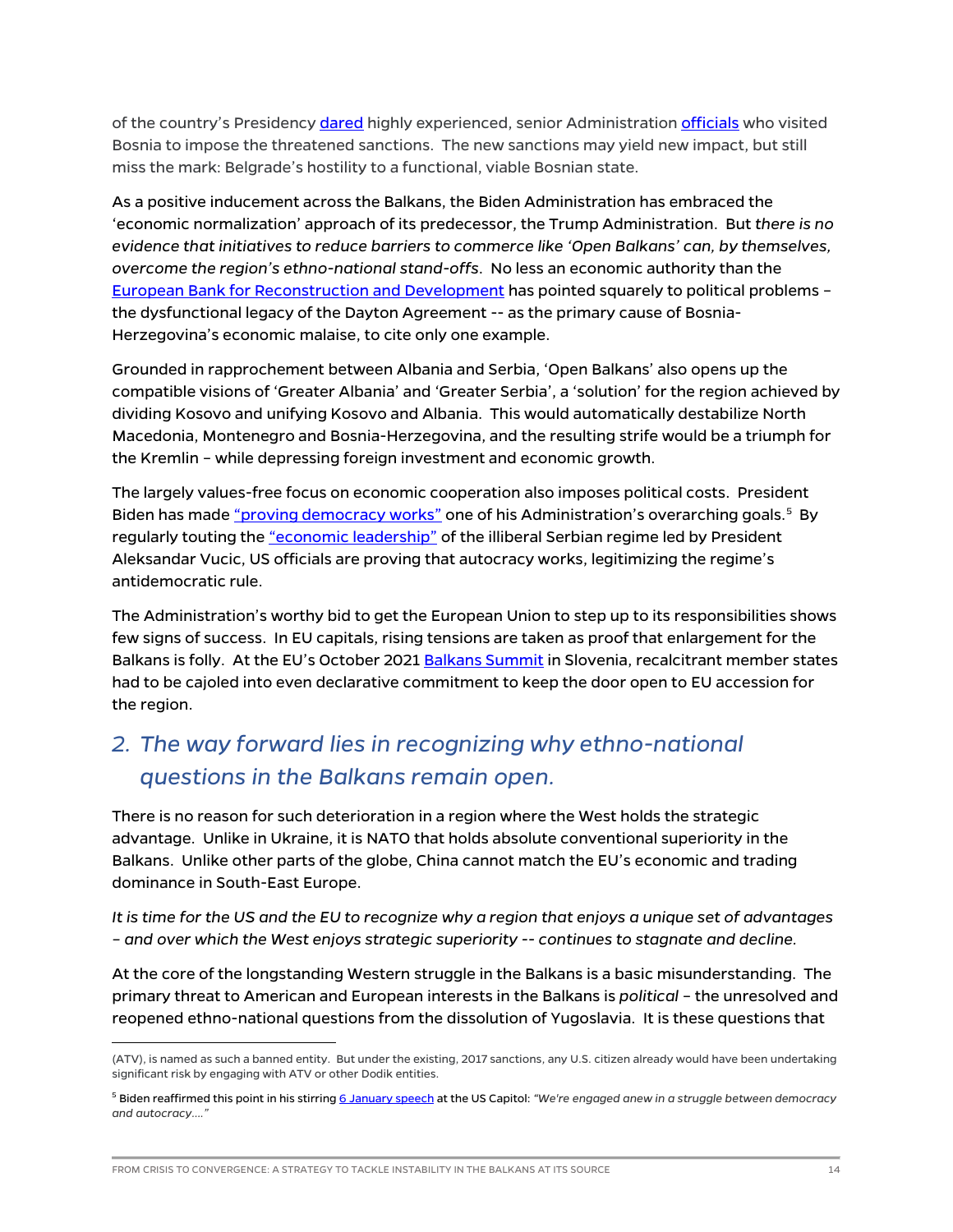most obstruct reform – standing in the way of rule of law, stymieing economic and social progress, even hindering action to combat the region's appalling air pollution. $^6$  $^6$ 

The Balkans are synonymous with these bitter ethno-national disputes. While their roots lie in complex socio-historical factors, the *exploitation* of ethno-national differences in the region is a function of something more basic: *national power and strategic orientation*. Surprisingly, the US and EU have a good record in mediating recent and centuries-old conflicts in the Balkans -- *as long as the parties accept and embrace the supremacy of the US- and EU-led Western order for the region*.

In the bid to put out fires in Bosnia-Herzegovina, Kosovo and Montenegro, what policymakers have overlooked is that *these serial crises flow from one singular challenge:* the inability of Serbia to find its place in the Western order. Serbia was the largest republic in Yugoslavia, and is the largest state among th[e Western Balkans Six.](https://clustercollaboration.eu/international-cooperation/western-balkans) Ethnic Serbs live in substantial numbers across four different states outside Serbia: Bosnia-Herzegovina; Croatia; Kosovo; and Montenegro. This means that democratic stability in the region is inherently tied to democratic stability within Serbia. The demand for 'compensation', as opposed to democratic rights within fully sovereign states, is incompatible with Western strategy.

*In other words,* rather than a morass of intractable grievances, the Balkans are mired principally because one country – and one regime – is fundamentally unaffiliated with and uncommitted to the Western order*.* The obstacle for Serbia is not the 'endangered position' of Serbs in neighboring countries who, like most minorities<sup>[7](#page-15-1)</sup> in the region, face significant challenges. Nor does Belgrade need to be 'weaned' from the 'captive influence' of Russia and China. *Instead, Serbia – and the region and the West -- are all captive to Kosovo*.

To be precise, *the* leverage *that Belgrade wields over Pristina inflates the expectations of the Serbian public as to what a dignified Kosovo settlement looks like, insulates the Vucic regime from Western scrutiny, and enables the regime to obstruct and even revise the regional order*. In the most graphic example, it was Serbian leverage over Kosovo that dre[w State Department](https://euobserver.com/enlargement/147484) and [EU](https://www.politico.eu/article/federica-mogherini-kosovo-serbia-defends-border-change-talks/) support for the 2018 ['land swap'](https://www.theguardian.com/commentisfree/2018/oct/17/kosovo-serbia-land-swap-ethnic-cleansing) over Kosovo, an acknowledgement of Serbian leverage, an admission of Western weakness and an affront to the principle of democratic coexistence in the region. The land swap was tacit endorsement of the Kremlin's vision of fragmentation, not democracy and shared EU perspective, as the answer to ethno-national differences.

While US an[d EU](https://rs.n1info.com/english/news/eus-lajcak-land-swap-between-kosovo-and-serbia-would-be-hazardous/) positions on the partition of Kosovo have changed, the structural imbalance has not. Fundamentally, Belgrade still owns the leverage over Kosovo – and the West. A Serbian regime which heaps lavish prais[e on](https://www.rferl.org/a/chinese-signage-in-serbia-sparks-eu-ire/30637889.html) [China](https://www.bloomberg.com/news/articles/2021-05-26/-comrade-xi-statue-serbia-wants-to-thank-its-friends-in-china) and [Russia i](https://exit.al/en/2021/10/07/vucic-praises-russias-support-at-eu-western-balkans-summit/)s the recipient of lavish praise from US officials: "the [leader](https://tekdeeps.com/godfrey-the-united-states-will-support-the-dialogue-between-belgrade-and-pristina-in-all-ways/) in the region"; "th[e economic leader](https://www.rtklive.com/en/news-single.php?ID=19004) in the region"; "a political and economic leader...." Instead of challenging Belgrade's subversion, diplomats claim the Vucic regime "plays a [key role in regional stability.](https://rs.n1info.com/english/news/a564653-us-wants-a-modern-democratic-serbia-ambassador-godfrey-says/)" Whil[e assailing](https://www.cnn.com/videos/tv/2021/12/17/amanpour-bosnia-serb-vote-us-envoy-gabriel-escobar.cnn) [neighboring](https://www.state.gov/public-designation-of-albanian-sali-berisha-due-to-involvement-in-significant-corruption/) [governments](https://mobile.twitter.com/usambalbania/status/1310878846095446016) over corruption, US and EU officials barely utter the word in Belgrade. Washington has slapped sanctions on prominent

<span id="page-15-0"></span><sup>6</sup> See December, 2021 *Johns Hopkins SAIS Foreign Policy Institute* and *Balkan Insider* on-line [event,](https://www.youtube.com/user/SAISevents/videos) '*The Green Agenda in the Balkans, After Glasgow.'* Expert panelists and environmentalists from Bosnia-Herzegovina and Serbia cited overarching political issues as primary obstacles to tackling environmental degradation.

<span id="page-15-1"></span><sup>&</sup>lt;sup>7</sup> Bosnian Serbs are a 'constituent people', not a minority, under the Dayton Agreement for Bosnia-Herzegovina. Bosnian Croats and Bosniaks enjoy the same status. Bosnian Serbs form, by far, the absolute majority in Bosnia's Republika Srpska, where Croats and Bosniaks used to live in large numbers before the 'ethnic cleansing' of the war.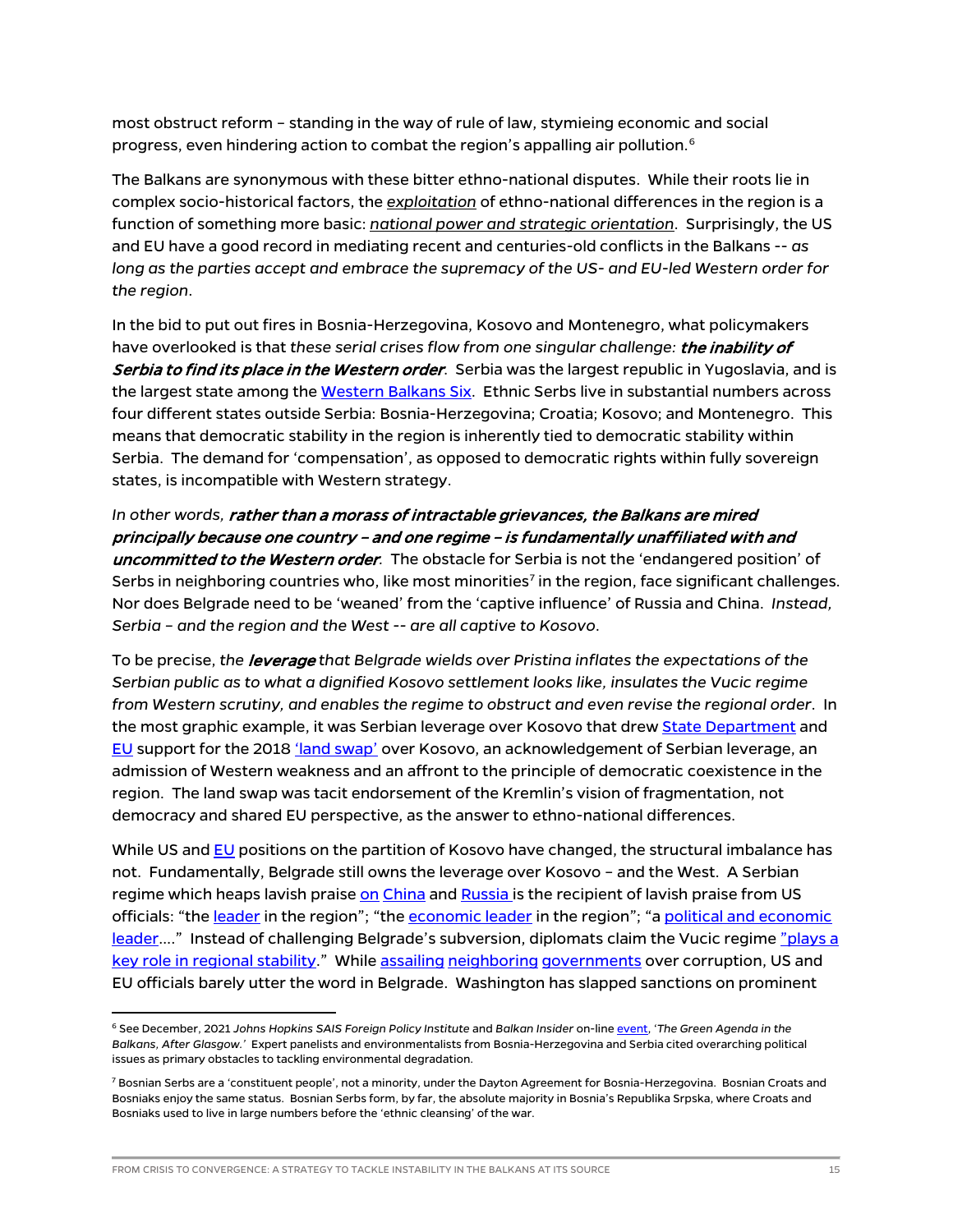figures around the region, including Serbs in Kosovo and Bosnia-Herzegovina, but avoided the regime in Belgrade.<sup>[8](#page-16-0)</sup>

Ironically, it is divisions within the EU – not divisiveness promoted by Russia and China – that hand Belgrade its paralyzing advantage. Breaking with the majority EU (and US) position, five EU countries do not recognize Kosovo: Spain, Slovakia, Romania, Greece and Cyprus. With this stance, the 'EU 5' block Kosovo's independent path to the EU, and, more critically, to NATO. This creates the fatal imbalance between Serbia and Kosovo: *the status quo (no settlement) benefits the stronger, intransigent party, Belgrade, and punishes the weaker, Pristina, leaving the Kosovo dispute 'un-ripe' for resolution*. Whatever their intentions or motivations, the EU 5 position dooms the EU-led Dialogue over Kosovo, turning the West into weak supplicants of the Vucic regime across the board.

The ramifications of EU 5 non-recognition go beyond Kosovo. Because Belgrade is 'needed' to resolve the issue, US and EU officials turn a blind eye to the regime's ["institutional"](https://www.tandfonline.com/doi/abs/10.1080/14683857.2019.1672929) corruption and methodica[l evisceration](https://freedomhouse.org/country/serbia/freedom-world/2021) of [democracy](https://rs.n1info.com/english/news/journalists-local-media-in-serbia-work-in-dire-environment-people-without-news/) at home. Belgrade's naked revisionism, the promotion of a ['Serb World'](https://europeanwesternbalkans.com/2021/07/20/call-of-minister-vulin-for-the-creation-of-the-serbian-world-provokes-condemnations/) around the region, goes largely unchallenged. Brussels and Washington have become participants in a *charade* perpetrated by Vucic, supplicating an autocratic regime that manifestly is not interested in makin[g EU reforms,](https://www.euractiv.com/section/enlargement/opinion/commission-compromising-rule-of-law-standards-in-the-interest-of-orban-vucic-axis/) and is "strategically" aligned (ever more closely) with [Russia,](https://www.ekapija.com/en/news/3510875/brnabic-new-agreement-on-strategic-cooperation-with-russia-and-signing-of-takeover) [China](https://www.mfa.gov.rs/en/press-service/statements/steel-friendship-and-strategic-partnership-between-serbia-and-china) and [Hungary.](https://www.mfa.gov.rs/en/press-service/news/strategic-partnership-agreement-signed-between-serbia-and-hungary)

The charade extends to Bosnia-Herzegovina where Vucic theatrically ['restrains'](https://www.intellinews.com/serbia-slaps-down-republika-srpska-s-secessionist-aspirations-190494/) the separatist Bosnian Serb leader Dodik, without altering the divisive trajectory of Republika Srpska. It is Belgrade, not Moscow and not Zagreb, that is the indispensable party in the bid to divide Bosnia-Herzegovina, or what is the same, to render the country permanently dysfunctional. Belgrade's leverage over Bosnia-Herzegovina comes from its leverage over Kosovo. In the succinct words of a prominent former diplomat from an engaged EU country, "when Serbia says 'Kosovo', we hear 'Republika Srpska.'"[9](#page-16-1)

## *3. The time is right to finally end the Yugoslav Crisis, through US-led Convergence over Kosovo*.

Fortunately, the core, debilitating condition is reversible. 'Convergence' by the European nonrecognizers – particularly the four that are members of NATO $10 - 10$  $10 - 10$  erodes Serbian leverage without coercion. Outright recognition of Kosovo by Greece, Spain, Slovakia and Romania would open an unblockable path for Pristina to join the Alliance. With the structural imbalance in the Dialogue gone, Belgrade and Pristina could negotiate a dignified, stabilizing settlement that fully protects Kosovo Serbs within a functional, unified, sovereign Republic of Kosovo, independent of Albania.

Kosovo's clear pathway to NATO easily surmounts the pathway to UN membership blocked by Russia and China. UN membership is far less important for Kosovo, and is unnecessary for

<span id="page-16-0"></span><sup>&</sup>lt;sup>8</sup> In December 2019, th[e US sanctioned](https://home.treasury.gov/news/press-releases/sm849) "Slobodan Tesic's Material Support Network." According to Treasury, the Belgrade-based Tesic, who is not a Serbian official, is "among the biggest dealers of arms and munitions in the Balkans." Also sanctioned in addition to Tesic and others was Esad Kapidzic, director and secretary of Cyprus-based Finrost Limited. "Finrost moved money on behalf of Tesic, and was used by Tesic for a weapons contract with a foreign government in Africa."

<span id="page-16-1"></span><sup>&</sup>lt;sup>9</sup> Prominent former diplomat from engaged EU country speaking recently under Chatham House rules.

<span id="page-16-2"></span> $10$  Cyprus is not a member of the Alliance. Nicosia is also the least promising collaborator on Kosovo.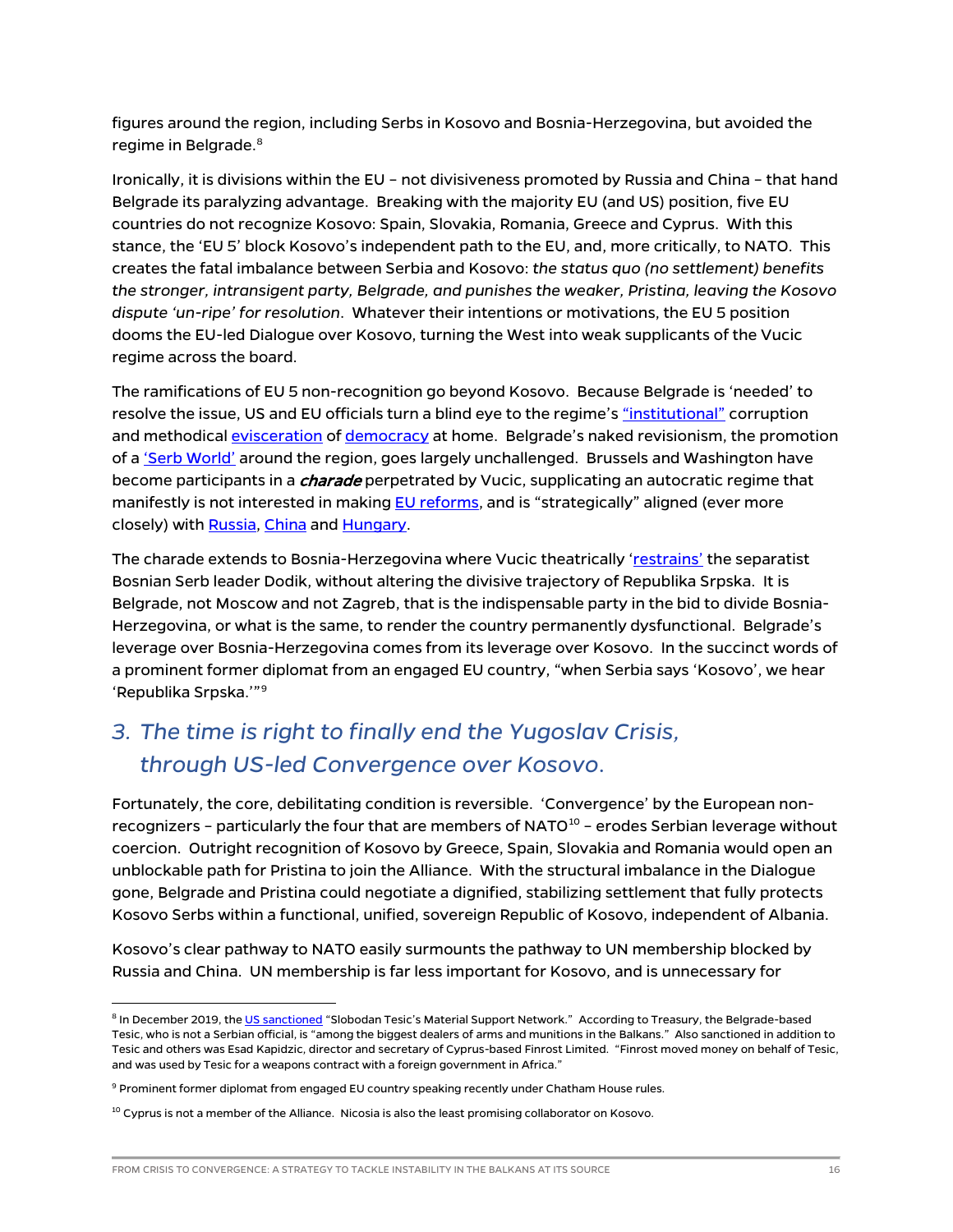Pristina to join the Alliance. With Kosovo headed towards NATO membership, the value of Russian and Chinese political support for Belgrade would collapse. Unable to fend off Western scrutiny, the regime's charade of 'balancing' between East and West would also collapse, introducing a new strategic calculus for Belgrade. Matched by new seriousness in Brussels on enlargement, Serbia could finally take its place in the Western order – a proud nation at peace with the other proud nations of the region.

Given the challenge of persuading the EU 5 or even all 'NATO 4' members to recognize Kosovo, this report also explains the compelling value of their *actions below the level of recognition*. Enabling Kosovo to join NATO's *Partnership for Peace*, for example, or advancing Pristina's bid to join *Interpol* would substantially erode Serbian leverage, boosting the prospects for a negotiated settlement in the Dialogue, including on the stumbling block of the 'Association/Community of Serb Majority Municipalities.'

The proof lies in the intensity of regime opposition to benign steps like allowing Kosovo into Interpol, an organization devoted to fighting transnational crime. Rather than an expression of power, Belgrade's obsessive 'non-recognition' campaign*, reveals acute regime* dependence *on the Kosovo issue, unlike any predecessor government since Slobodan Milosevic*. Curbing the Vucic regime's ability to isolate Kosovo, curbs Belgrade's leverage, transforming the prospects for negotiations over Kosovo, and within Bosnia-Herzegovina as well.

Without the ability to revise the settlements of the 1990's, the incentive to revise the facts of the wars of the 1990's would dissipate, along with the veneration of war criminals from that era. The long-needed overhaul of Bosnia's millstone, the Dayton Agreement, could begin. Relieved of subversion from Belgrade, Montenegrins and Serbs could also embark on the delayed process of state- and trust-building in an independent Montenegro, unconflicted about its Western orientation.

Because convergence targets the European non-recognizers – not Belgrade – President Vucic will struggle to portray himself as the 'defender of Serbs' whether in Kosovo or elsewhere. Instead, the opposition can rightly hold the autocratic Vucic accountable for misplaying his hand and squandering Serbian leverage. If Belgrade balks or walks (out of US- or EU-led initiatives including on the economy), it will prove that the regime's participation was just a charade, not the pathway to political breakthrough.

*For several reasons, including* widely-overlooked evolution in the Greek position on Kosovo*, the Biden Administration is in a strong position to foster Western convergence over Kosovo*. Athens and Washington have already forged a clos[e partnership](https://www.state.gov/joint-statement-on-third-united-states-greece-strategic-dialogue/) driven by shared concerns over Turkey. Senior Gree[k officials](https://www.mfa.gr/en/current-affairs/statements-speeches/interview-of-minister-of-foreign-affairs-nikos-dendias-in-the-newspaper-realnews-with-journalist-giorgos-siadimas-04072021.html) and prominent figures have made it clear that recognition of Kosovo serves Greek interests and does not damage Cypriot ones. [Spain,](http://www.realinstitutoelcano.org/wps/portal/rielcano_en/event?WCM_GLOBAL_CONTEXT=/elcano/elcano_in/calendar/activities/roundtable-the-eus-next-enlargement-propstects-and-pitfalls) long-considered an unreachable hardliner, has just announced coming changes in its cold posture towards Kosovo.<sup>11</sup> Visible USled and EU-embraced support for Slovakia and Romania on the shared revanchist threats they face fro[m Hungary](https://www.washingtonpost.com/opinions/2020/06/03/how-viktor-orban-turned-century-hungarian-history-into-secret-weapon/) are among the ways that the Administration can win convergence over Kosovo from Bratislava and Bucharest.

<span id="page-17-0"></span><sup>&</sup>lt;sup>11</sup> See remarks by Spanish State Secretary for the EU Juan Gonzalez-Barba beginning at 01:10 of th[e conference video.](http://www.realinstitutoelcano.org/wps/portal/rielcano_en/event?WCM_GLOBAL_CONTEXT=/elcano/elcano_in/calendar/activities/roundtable-the-eus-next-enlargement-propstects-and-pitfalls) Jadranka Joksimoivc, Serbian Minister for European Integration, follows with anxious protest and fawning praise of Spain, underscoring Belgrade's abject dependence on the non-recognizers to sustain regime strategy.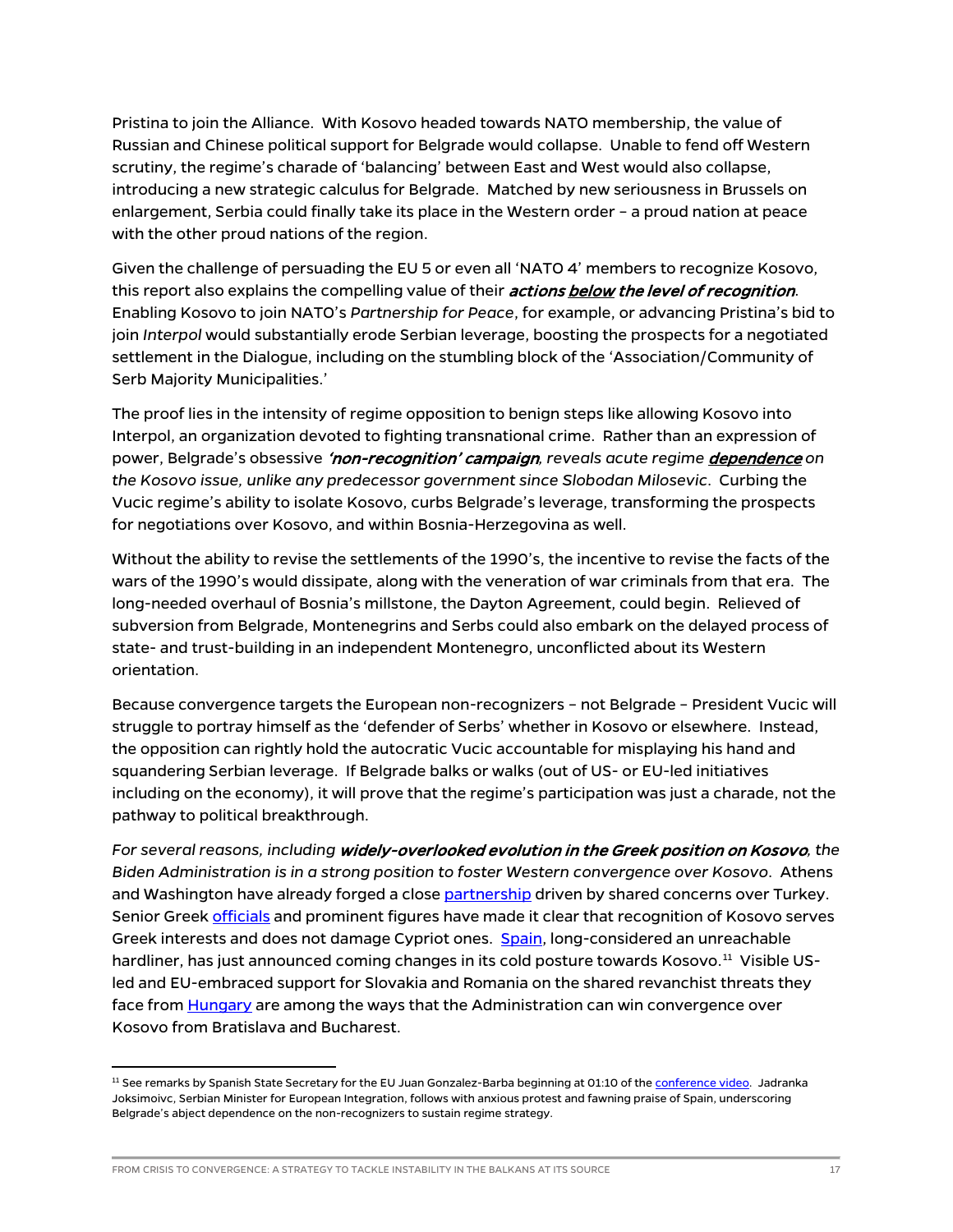Washington can engage key EU partners like th[e Netherlands](https://europeanwesternbalkans.com/2020/01/09/blok-netherlands-ready-to-assist-rule-of-law-reforms-in-albania-and-north-macedonia/) that have made rule of law their overriding priority in the Balkans. Persuading the EU 5 to help bring Kosovo into Interpol, for example, exposes no EU capital, including The Hague and Paris, to domestic backlash. Nor, as this report explains, does Interpol membership for Pristina implicate EU 5 sovereignty or territorial integrity. The United Kingdom can help the US expand Kosovo's relationship with NATO, where London is still a leading member. Th[e British](https://www.gov.uk/government/news/uk-announces-new-special-envoy-to-the-western-balkans) have appointed a Special Envoy for the Balkans, Sir Stuart Peach, who until recently chaired NATO's Military Committee.

An outspoken advocate of US-led intervention in the Balkans in the 1990s, President Biden has a compelling interest to bring the US and EU together in this way. The unifying purpose of convergence today is not humanitarian, but strategic: to stem Russia's bid to fragment Europe from Ukraine to Spain; and to check the corrosion of democratic values and Western orientation caused by China. *Kosovo is the* fulcrum *for Russian and Chinese influence in the Balkan region*. *And 'convergence' recasts Kosovo as a fulcrum for democratic stability in the region.*

Convergence is complementary to US efforts on economic cooperation, and empowers (and does not displace) the EU role in the Balkans. No change is required in formalized US or EU policy on the EU-led Dialogue, nor is any direct pressure applied to Belgrade. By no means is convergence the only step that the US and EU need to take in the Balkans; convergence is, however, the only step that tackles the central obstacle to progress.

Part I of this report sets out *why* 'convergence' is necessary and how it would be effective.

*Section 9* explains why the Vucic regime cannot be 'weaned' into the Western order, including through 'economic normalization.' This section also explains why the EU-led Dialogue between Belgrade and Pristina is mired, including by the stumbling block of the 'Association/Community of Serb Majority Municipalities.'

*Section 10* explains the impact of convergence on the crisis in Bosnia-Herzegovina, including why this approach terminates 'Greater Croatia' or, elsewhere in the region, 'Greater Albania.'

Part II sets out ten examples of *how* the Biden Administration, working with European partners and a key non-recognizing country, Greece, can foster convergence over Kosovo. Washington can also lead by example by appointing a US *'Special Envoy for Kosovo Recognition,' coupled with announced sanctions for the promotion of 'Union of Kosovo and Albania.'*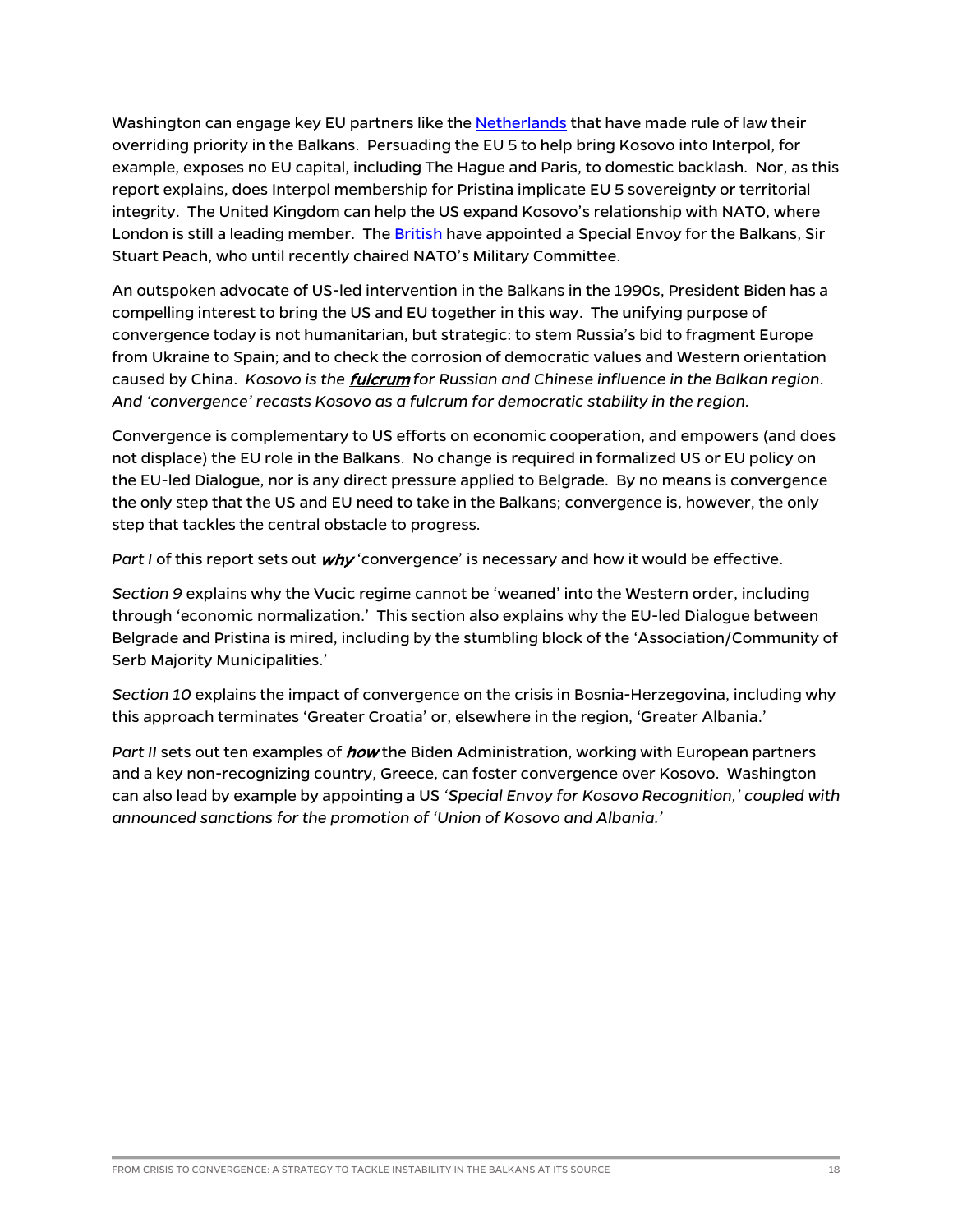

### Part I: Why the Balkans Defy Closure, and Why Convergence Supplies It

#### Contents

- 1. With US Leadership, a Breakthrough in the Balkans is Possible
- 2. The Key to Democratic Stability in the Balkans
- 3. The Western Order for the Balkans: Democratic Rights versus Ethno-national 'Compensation'
- 4. Kosovo and Serbian 'Compensation' in Bosnia-Herzegovina: Power & Vulnerability
- 5. The Swift Impact from Eroding Serbian Leverage Over Kosovo within Serbia
- 6. The Indispensable Role of the European Non-recognizers
- 7. The Indispensable Role of NATO Accession and Partnership for Peace for Kosovo
- 8. How Western Convergence over Kosovo Alters Serbia's Strategic Calculus
- 9. Strategic Confusion: The Struggles over the EU-led Dialogue and 'Economic Normalization'
- 10. The Impact of Convergence on 'Greater Albania' and 'Greater Croatia', and the Crisis in Bosnia-Herzegovina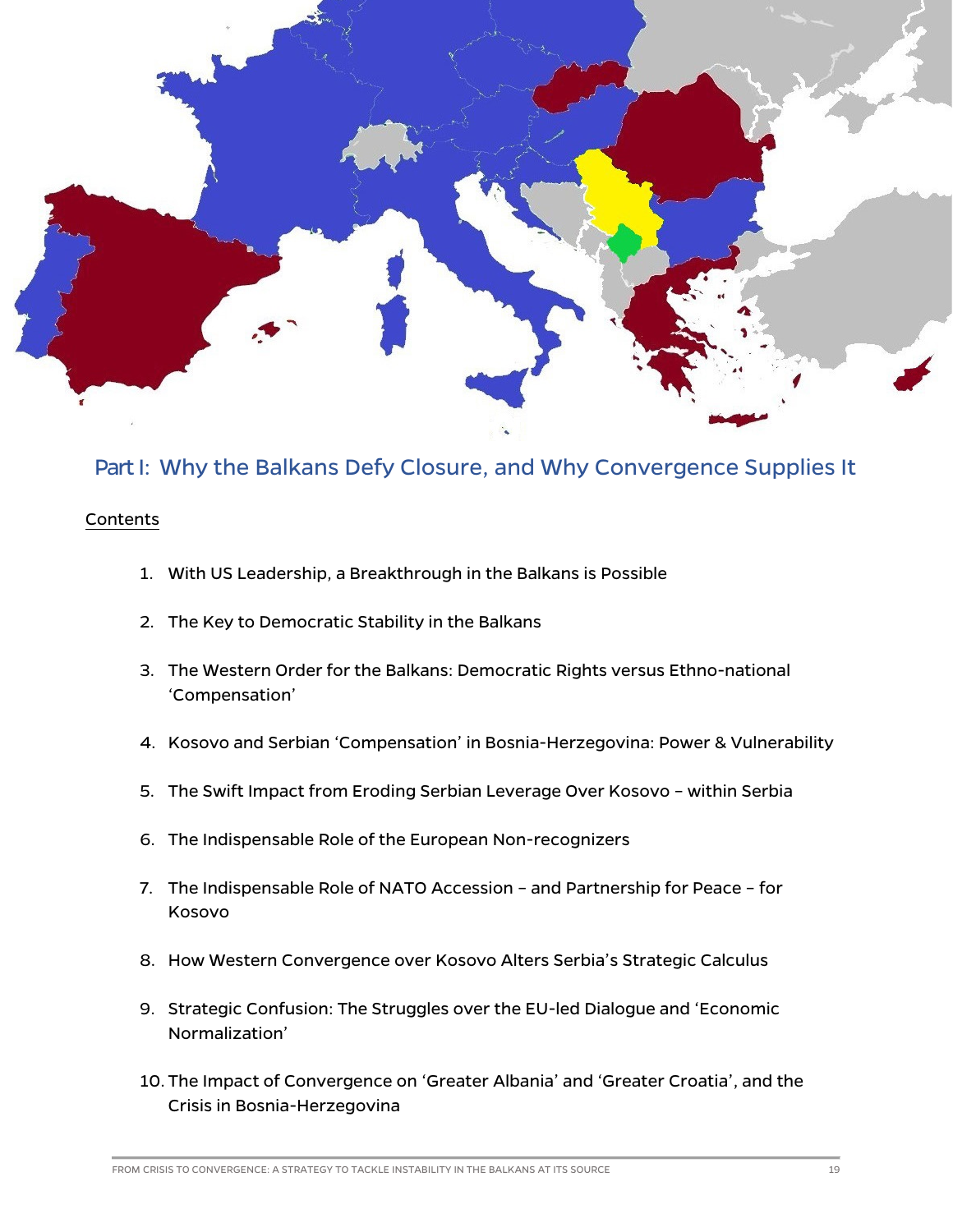## *1. With US Leadership, a Breakthrough in the Balkans is Possible*

A breakthrough in the deteriorating Balkans – one that could dramatically reduce tensions, spur EU enlargement and economic growth, and curtail Russian and Chinese influence – is possible. A single policy innovation could address the crisis now playing out in Bosnia-Herzegovina, halt the threat to Montenegro's Western orientation, and propel Kosovo to stability and security. The US and EU could finally address Serbia's headlong slide into autocracy, giving Belgrade good reason to embrace the path of reform. The alarming flight of the region's population, particularly the young and the skilled, could be begin to be checked.

This breakthrough rests wholly within the hands of the US, EU and NATO, and lies beyond the reach of any malign actor, local or external. Neither Moscow nor Beijing could block progress, once the West acts. In fact, the crux of the approach is not a direct intervention with the parties at all.

Rather, the pathway to long-sought stability in the entire region lies in re-shaping the foundation **for negotiations between Serbia and Kosovo**. The three-decade struggle over the dissolution of former Yugoslavia can be closed where it began – with *convergence across all EU and NATO* member states over their stance on Kosovo.

In practice, this means policy adjustments principally from the four EU-NATO member states that do not recognize Kosovo: Spain, Slovakia, Romania and Greece. A fifth EU non-recognizer, Cyprus, is both less promising a collaborator and less needed as one simply because Nicosia is not a member of the Alliance. The initial steps to create momentum for convergence – all of them short of outright recognition – are within NATO, the organization ideally suited to signal Trans-Atlantic resolve, particularly on Kosovo.

As the 'NATO 4' states converge with the US and the majority of European states that recognize Kosovo, even Cyprus could adjust its stance towards Kosovo, rather than stand out as an obstructionist – a posture that Nicosia generally avoids. Indeed, Cyprus's patron, Greece, took a major stride in summer 2021 towards recognition of Kosovo by categorically distinguishing the Northern Cyprus case, giving Nicosia and all the European non-recognizing capitals a sound legal basis to reconsider their positions. Full recognition of Kosovo from European non-recognizers would seal the end of Greater Serbia -- and Greater Albania and Greater Croatia as well, finally ending the three-decade-plus Yugoslav crisis.

As ever in the Balkans, achieving convergence will require US leadership. The investment required of the Biden Administration is real, but far from herculean. Convergence requires neither instant recognition of Kosovo by the EU 5, nor their participation in any coercion of Belgrade – a reassuring attribute for Brussels and Washington as well. Instead, convergence mirrors the Biden Administration's strategy towards China, described by National Security Adviser [Jake Sullivan](https://www.washingtonpost.com/opinions/2021/11/11/united-states-china-climate-agreement-challenges-competition/) as "… *shape[ing] the international environment* so that it is more favorable to the interest and values of the United States and its allies and partners to like-minded democracies."

This task is far more straightforward in the Balkans. The strategic environment shifts in the West's favor as soon as a handful of EU and NATO member states converge their positions over Kosovo with that of the wider EU and NATO majority. For several reasons, including the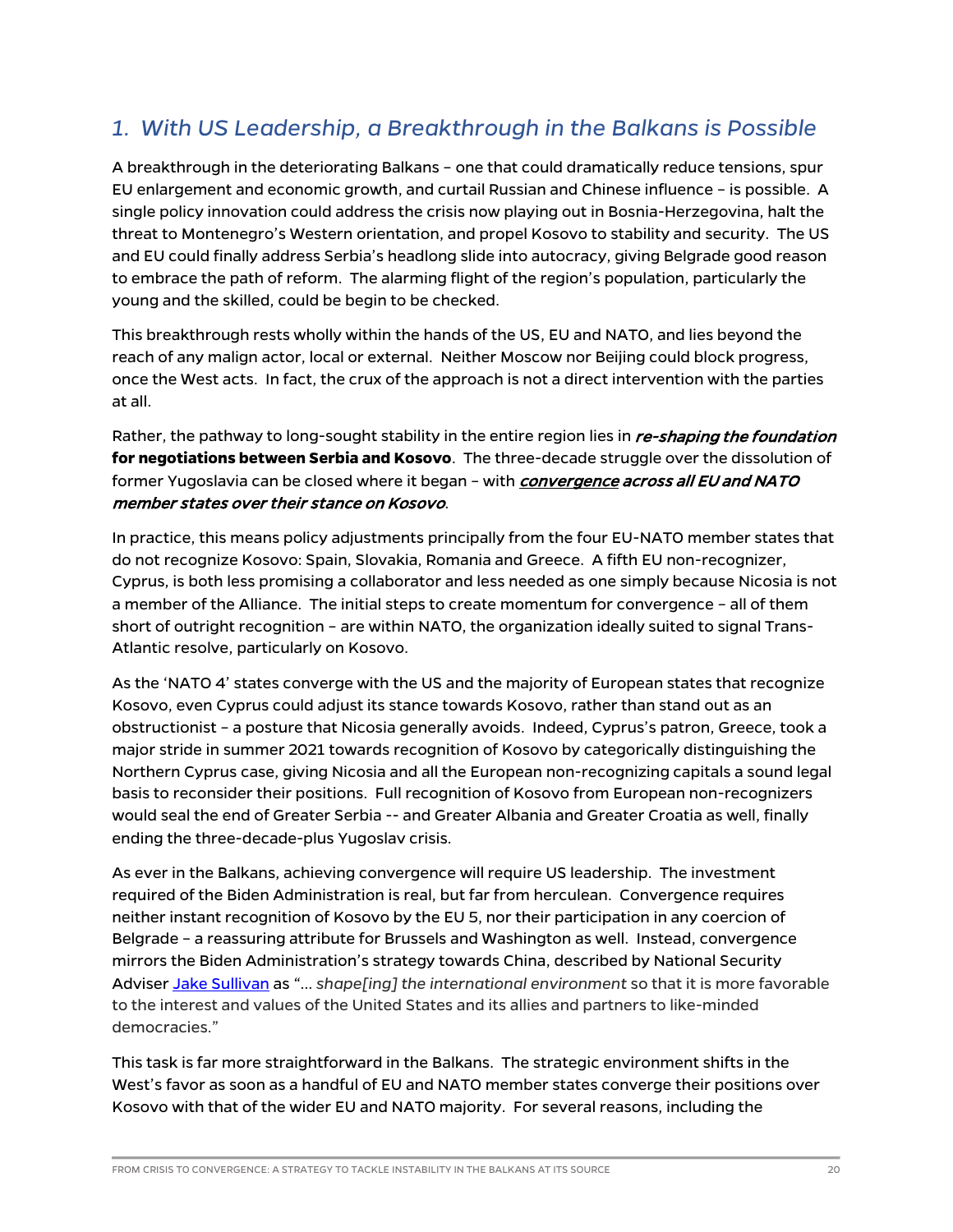remarkable evolution in Greece's strategic outlook, the Administration is well-positioned to make the central argument: convergence over Kosovo is consistent with – *and even necessary for* – protection of sovereignty and territorial integrity, across anxious EU 5 countries<sup>[12](#page-21-0)</sup> and across Europe.

The key to the new approach is *less a matter of political will than it is strategic comprehension*. Once policymakers grasp the true obstacle to democracy and stability to the Balkans – and the feasibility and benefits of surmounting that obstacle – then Washington and its key European partners can galvanize the will for convergence over Kosovo.

## *2. The Key to Democratic Stability in the Balkans*

The crux of the argument is that the crises playing out in Bosnia-Herzegovina, Kosovo, and Montenegro are connected to a central source, and cannot be resolved strictly piecemeal.

The [struggle](https://www.euractiv.com/section/politics/short_news/eu-and-us-envoy-for-electoral-law-reform-cancel-visit-to-bih/) of US and EU diplomats to address Croat-Bosniak issues, alongside existential Bosnian Serb threats against the state of Bosnia-Herzegovina, illustrates the futility of searching for a 'separate peace.' Sanctions, exhortations and mediation might contain the slide toward conflict, but the extensive reform that Bosnia-Herzegovina requires will remain elusive if addressed solely in isolation from the perpetual source of the region's instability.

The same is true for the EU-led Dialogue between Belgrade and Pristina. [US](https://balkaninsight.com/2021/11/16/kosovos-kurti-has-hill-to-climb-in-us-relations-experts-warn/) and [EU](https://rs.n1info.com/english/news/eus-borrel-to-kosovos-kurti-agreement-on-csm-vital/) frustration with Kosovo Prime Minister Albin Kurti is a by-product of the long stasis over Kosovo's status – an issue that the Dialogue, as presently structured, cannot resolve.

Montenegro's ability to remain a loyal NATO ally and a viable EU candidate depends on finding a formula for the country's Serbs and Montenegrins to live together in a fully independent, Western state – a goal that cannot be achieved unless Podgorica is allowed to chart its own destiny.

#### In fact, the morass of crises threatening the region flow from the same, unanswered challenge presented by the dissolution of Yugoslavia: defining the place of Serbs – and Serbia – in the

Western order for the region. Serbia was the largest republic in Yugoslavia, is the largest state among the Western Balkans Six.<sup>[13](#page-21-1)</sup> Ethnic Serbs live in four different states outside Serbia: Kosovo, Montenegro, Bosnia-Herzegovina, and Croatia. That means democratic stability in the region is inherently tied to democratic stability within Serbia. Democratic stability within Serbia brings the country into alignment with the Western order for the region, making resolution of ethno-national grievances possible without resort to partition or de facto partition (subversion.) The opposite is also true. Pursuit of the Vucic regime'[s 'Serb World',](https://europeanwesternbalkans.com/2021/07/20/call-of-minister-vulin-for-the-creation-of-the-serbian-world-provokes-condemnations/) will render Kosovo, Montenegro and Bosnia-Herzegovina unstable, and will burden relations with Croatia.

In other words, the core problem is that Serbia, along with its proxies in neighboring states with substantial Serb populations, does not accept the Western order for the region – and the

FROM CRISIS TO CONVERGENCE: A STRATEGY TO TACKLE INSTABILITY IN THE BALKANS AT ITS SOURCE **1999 THE SALL ASSAULT** 

<span id="page-21-0"></span> $12$  Athens' anxieties pertain to Turkey, to regional insecurity as a result of leaving the Kosovo issue unresolved, and to the Northern Cyprus question, not to any threat to Greece's borders via Kosovo.

<span id="page-21-1"></span><sup>&</sup>lt;sup>13</sup> "The Western Balkans are a group of countries that are targeted by the European Union enlargement policy. This group is originally constituted by Albania, Croatia, North Macedonia, Montenegro, Bosnia and Herzegovina, Serbia and Kosovo. Croatia joined the European Union in 2013, and hence is no longer targeted by the Western Balkan EU policy. Among the six remaining countries – also referred as th[e Western Balkan 6](https://clustercollaboration.eu/international-cooperation/western-balkans) (WB6) - four are candidate countries to enter the EU (Montenegro, Albania, Serbia and North Macedonia) and two (Bosnia and Herzegovina and Kosovo) are potential candidates."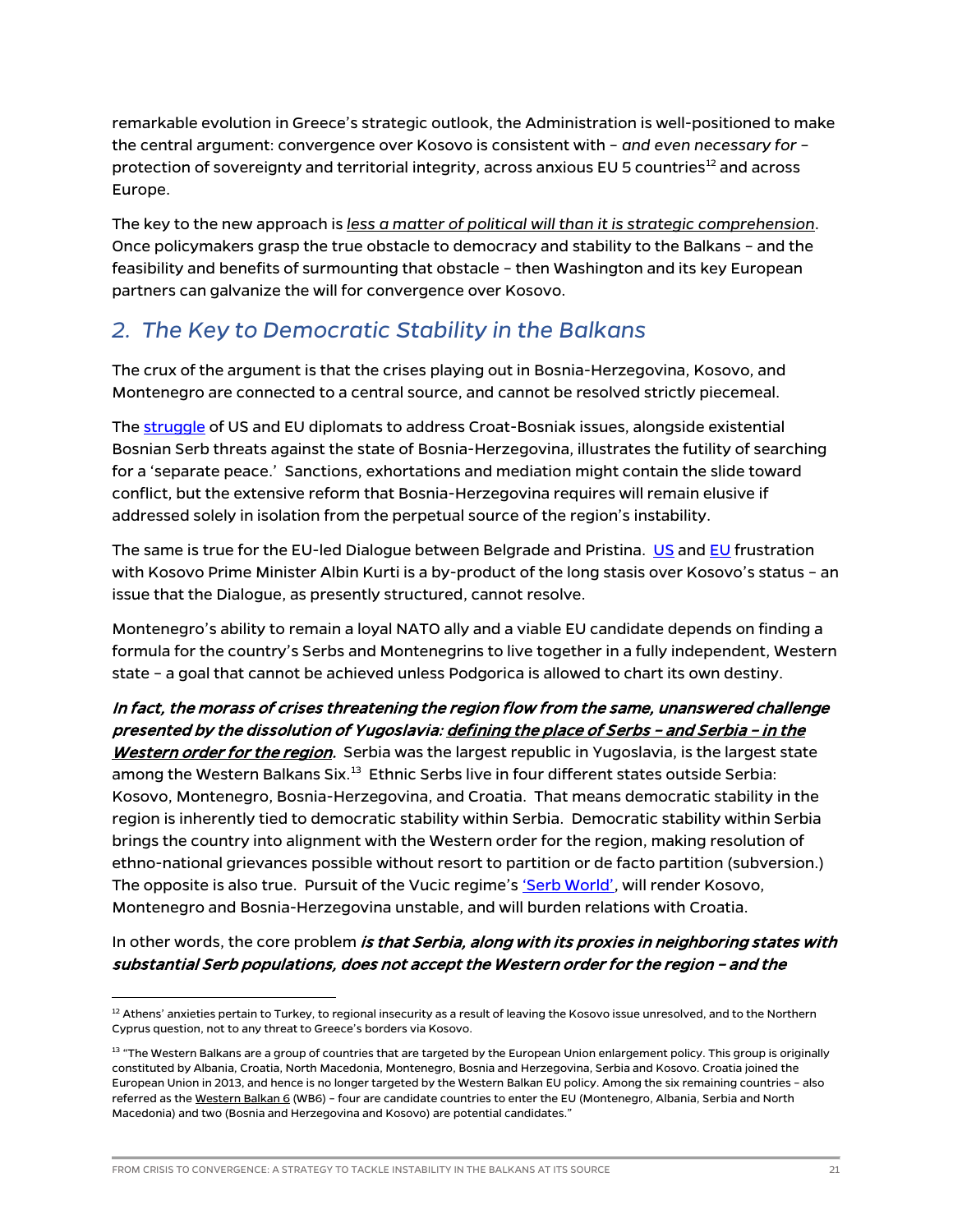reason is Serbia's leverage over Kosovo. It is Belgrade's wholesale leverage over Pristina that keeps the Kosovo question open – and the Bosnia question, and the re-opened question of Montenegro's strategic orientation and even that country's territorial integrity. Speaking at a conference recently, a prominent former diplomat from an EU neighbor put the nexus this way: "when Belgrade says 'Kosovo', we hear 'Republika Srpska'."[14](#page-22-0)

#### The key to democratic stability in the Balkans lies in eroding Belgrade's leverage over Kosovo:

- It is the wholesale power imbalance over Kosovo, a country that suffers from incomplete international recognition, that allows Serbia to demand 'compensation' over the loss of its former province – and to revise the 'unjust' outcome of the dissolution of Yugoslavia.
- It is Belgrade's ability to press for compensation and the inability of the West to do anything about it – that distorts the entire Western posture towards Serbia, turning Washington and Brussels into weak supplicants of an anti-democratic and subversive regime.
- It is through an illiberal, ideologically-aligned Serbia that Russia and China advance their regional agendas.

*In sum, Serbia's ability to demand for 'compensation' represents the structural obstacle to progress in the region*. Corruption, maladministration, the chronic exodus of the young and skilled from the region are simultaneously severe contributing factors and symptoms of the region's deterioration. Yet none of these pathologies can be addressed effectively without tackling the ethno-national political questions. As explained in section 9 of this Part, not even 'economic normalization' is a substitute for the core political requirement: acceptance of the Western order across the region.

## *3. The Western Order for the Balkans: Democratic Rights versus Ethno-National 'Compensation'*

The Western order rests on respect for *existing* borders and the sovereignty of all states in the Balkans. Ethno-national grievances, including those of minority Serbs<sup>15</sup>, are addressed through the exercise of democratic rights, not compensatory ethno-territorial separation (whether overt partition or de facto control of neighboring territories and states.) The NATO security and EU economic, institutional, legal, and values umbrellas – and the possibility to join the foundational Euro-Atlantic organizations as full members – supply the confidence to accept the Western bargain.

*The surprising truth about the flagging thirty-year US, EU and NATO effort to stem the region's fragmentation is that it works – as long as the parties accept the Western order*. The twentyyear-old Ohrid Agreement in North Macedonia, the full political and societal reconciliation achieved between Montenegro and Croatia, and the role that the independent Croatian Serb

<span id="page-22-0"></span><sup>&</sup>lt;sup>14</sup> Prominent former diplomat speaking recently under Chatham House rules.

<span id="page-22-1"></span><sup>&</sup>lt;sup>15</sup> Under the Dayton Agreement, Serbs, Croats and Bosniaks are each a "constituent people"; none is a minority. Minority in this case refers to the fact that Bosnian Serbs form a minority of the overall population in BiH.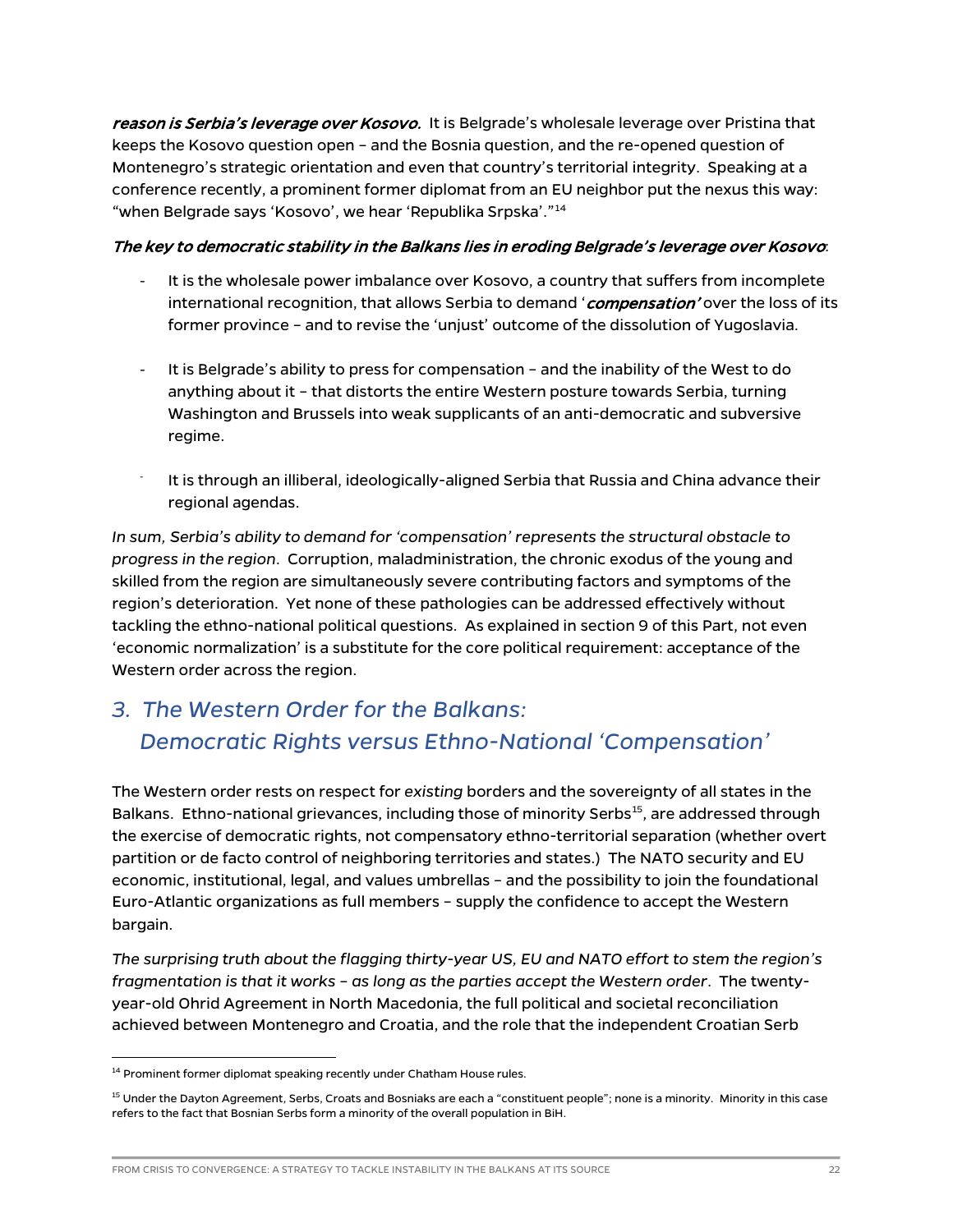polity plays in Croatia are proof that ethno-national and ethno-religious differences – even when scarred by recent fighting – can be overcome. Wide gaps of trust<sup>16</sup>, aggravated by corruption and maladministration, may still plague these countries, *but ethno-national differences no longer stand as insurmountable obstacles to progress*.

By contrast, the tense stand-off in Montenegro shows that sharing a religion, and having no recent history of fighting, is no guarantee of ethno-national harmony – where there is no consensus on the over-arching order. The independent identity of Montenegrins, and the country's sovereignty, rest wholly on incorporation into the institutions of the West. Without the Western anchor, Montenegrins can become a regional subset of the massively larger Serbian Orthodox population.

Montenegro's destiny, including its reform process, hinges on whether the two dominant groups, ethnic Montenegrins and ethnic Serbs, can devise a formula to live together in a sovereign, Western-oriented state. As long as Montenegro's far more powerful and larger neighbor, Serbia, actively seeks to undermine the Western order, Montenegro will never achieve the thorough reform it needs – no matter how sincere (or not) the current government in Podgorica may be about its agenda and its NATO and EU commitments.<sup>[17](#page-23-1)</sup>

*The point is that while the region's ethno-national tensions are rooted in complex socio-historical factors, the exploitation of those differences is a function of national power and strategic orientation*. To illustrate, Bulgaria and Serbia are each locked in similar campaigns to subvert the identities of their smaller, co-religionist neighbors, the Macedonians and Montenegrins. The campaigns are propelled not by arcane, emotional questions of history, language and state church, but as a function of state power. In Bulgaria's case, power flows from Sofia's membership in the consensus-based European Union; in Serbia's case, power flows from Belgrade's grip on Kosovo, which allows Serbia, uniquely among other EU aspirants in the region, to rebuff and hinder the Western order.

*But even the exercise of national power can be constrained by acceptance of the Western order*. Like Bulgaria, Greece held wholesale leverage over then-Republic of Macedonia (or, 'FYRoM', as the country was also, humiliatingly, called.) In 2008, Athens blocked the Alliance's offer of NATO membership to Skopje. A decade later, former Greek Prime Minister Alexi[s Tsipras](https://www.nytimes.com/2018/06/17/world/europe/greece-macedonia-name-dispute.html) grasped that the growing Turkish threat required closer alignment with the US and its Western allies. Instead of demanding one-way 'compensation' from its northern neighbor, Athens engaged in serious, UN- and US-mediated negotiations with Skopje, ultimately ceding use of the all-important word, 'Macedonian' to newly-named North Macedonia. For its part, Skopje was led for the first time in a decade by a Western-oriented figure, former Prime Minister Zoran Zaev. The result of this shared

<span id="page-23-0"></span> $^{16}$  The dispute between Croatia and Montenegro over the Prevlaka Peninsula is still not resolved, yet poses no bar to open collaboration and warm relations between the two countries.

<span id="page-23-1"></span><sup>&</sup>lt;sup>17</sup> Many Serbian citizens, not just the country's leaders, have excoriated the long-time rule of Milo Djukanovic, President of Montenegro. The systemic corruption, cronyism and nepotism of Djukanovic's ruling Democratic Party of Socialists alienated many of Montenegro's citizens, not just Serbs, from Western institutions. But Djukanovic's Western orientation is what turned Montenegro on the path of reform in the first place, beginning in 2000 with the apology to Croatia for the bombing of Dubrovnik. Djukanovic's rule has depended on coalitions with other parties following competitive elections – which do not exist anymore in Serbia. Even Djukanovic's over-reach in the 2019 Law on Religious Property was the subject of effective mediation by the EU. In contrast, EU mediators have been ineffective in bridging differences between the ruling parties in Serbia and the opposition.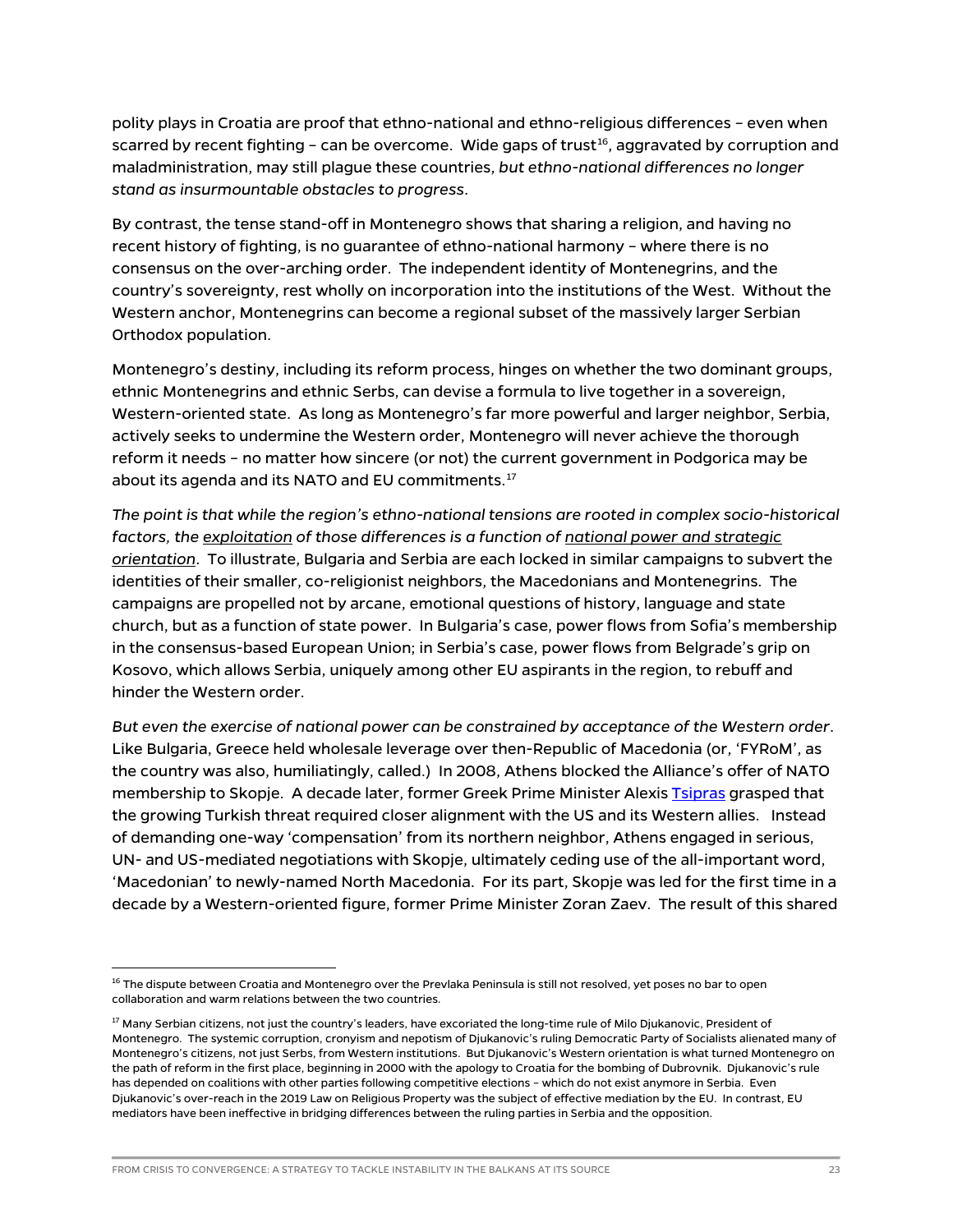embrace of the Western security, economic, regulatory and values order for the region was the 201[8 Prespa Agreement.](https://www.tandfonline.com/doi/abs/10.1080/00396338.2018.1495426)

The Western alignment of Albania and Croatia also impose strong constraints on their respective ability to promote 'Greater Albania' and 'Greater Croatia,' as explained in the final section of Part I.

Unfortunately, Belgrade, an ersatz EU candidate, is estranged from the Western order, while Sofia, a weak, corrupt and Russia-oriented EU member, exploits the Western order. Fundamentally, the West lacks leverage – or the will to mobilize it – over either capital.

## *4. Kosovo and Serbian 'Compensation' in Bosnia-Herzegovina[18](#page-24-0): Power & Vulnerability*

The difference between the Bulgaria and Serbia cases is that the West is aware of Bulgaria's abusive leverage over North Macedonia, while the Vucic regime has persuaded the US and EU that is a 'partner.'

In one sense, Belgrade's manipulation of Western capitals is puzzling. The Serbian President has made the demand for compensation over Kosovo an express feature of policy. Following a meeting with Russian Foreign Minister Sergei Lavrov in June 2020, Vucic [stated,](https://www.reuters.com/article/us-serbia-russia-kosovo/serbia-ready-to-sacrifice-eu-membership-over-kosovo-deal-idUSKBN23P2G0) "In reply to a possible offer (to Serbia) to recognize Kosovo and that Kosovo enters the UN, *and we receive nothing in return*, except EU membership, our answer would be 'no.'" Vucic's equally explicit rejection of a compensatory offer of EU membership – which the EU cannot grant – reinforces the point. Belgrade insists on compensation for Kosovo, within in the region, not in Brussels.

The demand for compensation is a function of leverage, not the well-known provisions in Serbia's [Constitution](https://www.ilo.org/dyn/natlex/docs/ELECTRONIC/74694/119555/F838981147/SRB74694%20Eng.pdf) asserting sovereignty over Kosovo or Belgrade's dubious 'legal claim' over its former province.[19](#page-24-1) Without the absolute leverage it holds over Kosovo – the ability to block Kosovo's path to wider international recognition – Constitutional, legal and even political obstacles evaporate. This centrality of Kosovo to regime power and objectives explains why Belgrade has made the isolation of Pristina its top policy priority. "The issue of *Kosovo is the main politicalsecurity challenge for Serbia*," declared Serbian Foreign Minister Nikol[a Selakovic](https://rs.n1info.com/english/news/belgrade-to-athens-kosovo-main-political-security-challenge/) in a recent meeting with the Greek Army Chief of Staff Konstantinos Floros.

During 2021 alone, Belgrade's bid to isolate Kosovo has taken senior Serbian officials on an odyssey from *Iran* to [Suriname,](https://www.mfa.gov.rs/en/press-service/activities/washington-ambassador-djuric-handed-over-his-credentials-president-suriname) as well as acros[s Africa,](https://www.mfa.gov.rs/en/press-service/statements/selakovic-colleagues-africa-expressed-admiration-and-respect-successes) mainly in the service of the 'nonrecognition campaign.' In October, anxiety over the evolving Greek position on Kosovo, brought Ivica Dacic, the former Prime Minister and Foreign Minister and now Speaker of Parliament, to [Athens](http://www.tanjug.rs/full-view_en.aspx?izb=691936) in a bid to shore up support. Dacic was unequivocal about the stakes: "Our job is to keep that topic [non-recognition of Kosovo] active all the time and ask that kind of question *because it is of great significance to us*."

<span id="page-24-0"></span><sup>&</sup>lt;sup>18</sup> For simplicity, this report uses 'Bosnia-Herzegovina' instead of the official 'Bosnia and Herzegovina.'

<span id="page-24-1"></span><sup>&</sup>lt;sup>19</sup> Kosovo's 2008 declaration of independence was adjudicated by the International Court of Justice in a[n Advisory Opinion](https://www.icj-cij.org/en/case/141) issued in 2010. As noted in Part II of this report, Serbia's continuing legal claim rests chiefly on the argument that the ICJ 'narrowly' ruled that Kosovo's declaration of independence – not its statehood – violated neither international law nor the relevant UN Security Council resolution. As noted in Part II of this report, the 'narrowness' argument overlooks an array of questions.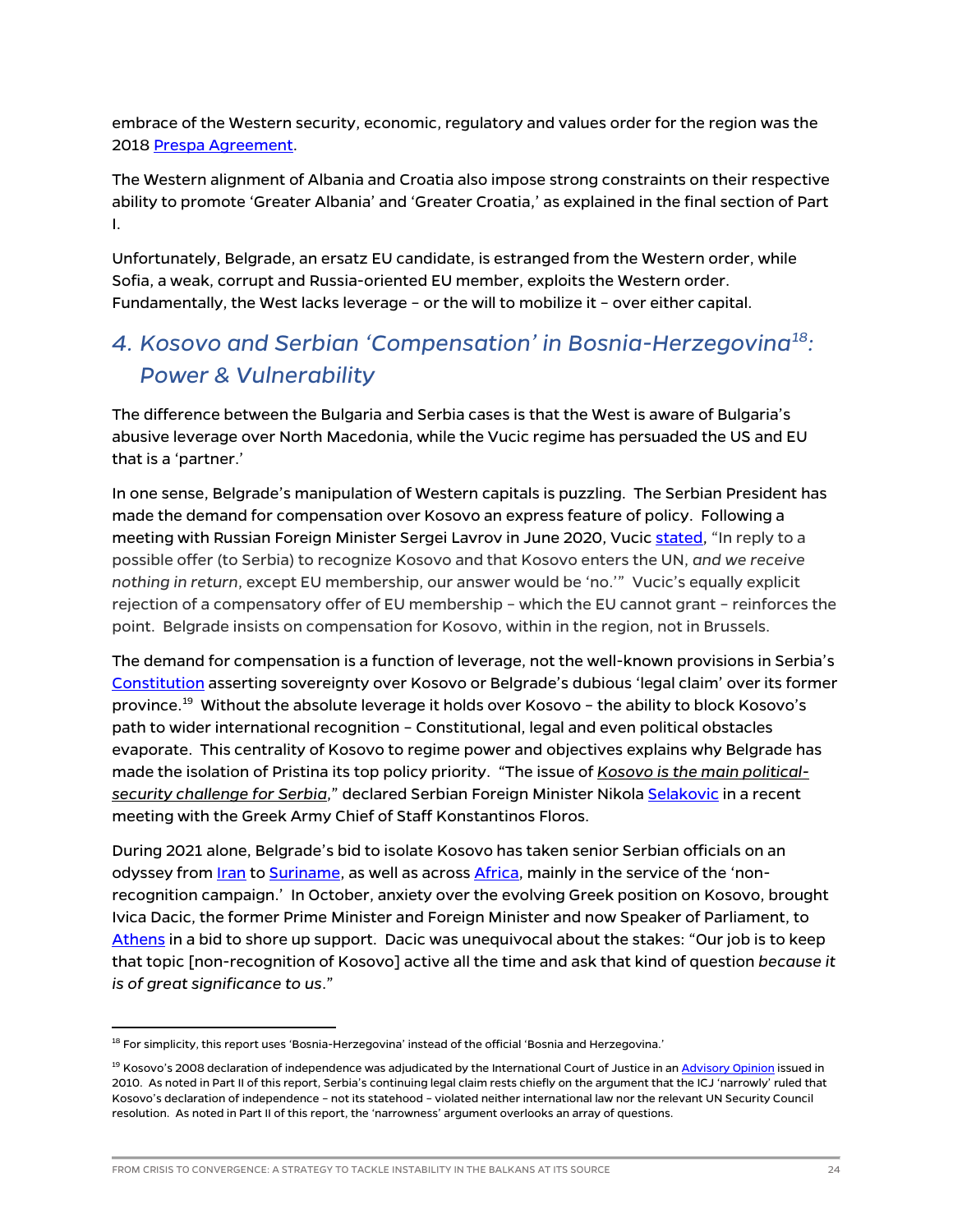#### *The question is what is the real significance of Kosovo to the regime?*

As the historio-mythic cradle of the Serbian nation, Kosovo has served varying roles for all post-Yugoslav Serbian governments. Former Serbian President Slobodan Milosevic exploited Kosovo as an *opportunity* for the dictator to seize power in Serbia and spark the violent dissolution of Yugoslavia.

For the successor Serbian governments, Kosovo was an *obstacle* to the full embrace of the Western order. It was the Prime Minister Vojisla[v Kostunica](https://www.aljazeera.com/news/2006/10/1/serbia-tightens-grip-on-kosovo) who proclaimed, "Kosovo is ours", and who engineered the change to Serbia's Constitution in order to "defend Kosovo with all democratic and legal means." In the wake of Kosovo's 2008 independence, pro-Western President Boris [Tadic](https://balkaninsight.com/2008/12/23/serbs-clinch-better-sale-terms-for-nis/) turned to Moscow, engineering the sale of Serbia's state oil company to Russia's Gazprom the same year. Even the slain Serbian Prime Minister Zora[n Djindjic,](https://www.rferl.org/a/1101935.html) a courageous and dedicated reformer, appeared to support the partition of Kosovo.

The difference from the current regime ruling Serbia is that all of the (post-Milosevic) predecessor governments envisioned Serbia as a democracy, and sought to preserve Serbian dignity on Kosovo while advancing Serbia's integration into the West. Djindic, for example, wanted to accelerate the resolution of the Kosovo issue to speed Serbia's emergence from war into the Western democratic order. None of these leaders, including the hardline Kostunica, sought to take Serbia backwards, reviving the Milosevic 'Greater Serbia' agenda.

For Vucic, Kosovo is the crucial *enabler* for the regime to revise the Western order, allowing Belgrade to evade Western scrutiny, and eviscerate the fledgling, weak democracy that his predecessors left Vucic. Rather than a display of regime power, *Belgrade's virulent 'nonrecognition campaign' exposes its unique dependence on Kosovo*. As Foreign Minister, Dacic had explained that accumulating non-recognitions was essential to keep Kosovo out of the UN. Indeed, in October 2021, Serbia[n media](https://www.blic.rs/vesti/politika/kako-nam-nesvrstani-pomazu-u-borbi-za-kosovo-120-drzava-clanica-je-120-glasova-u-un-a/3k69w7g) boasted that the Belgrade-hosted convention of nonaligned countries offered up "*120 votes [against Kosovo membership] in the United Nations …!*" as part of the "battle for Kosovo."

In fact, this quest is unnecessary to protect the Serbian position. As Dacic, Vucic and other officials know, there can be [no vote](https://www.un.org/en/about-us/about-un-membership) on Kosovo's membership in the UN General Assembly until the Security Council approves Kosovo's application, where Serbia has the ironclad veto of two Permanent Members, Russia and China. The Russian and Chinese blockade of Kosovo is no 'favor' to Belgrade, subject to whim; rather, freezing out Kosovo freezes Western strategy in Kosovo and the region, a core interest shared by Moscow and Beijing. If anything, Vucic has to worry that Russian President Vladimir Putin will continue to block Kosovo's entry into the UN, even after a settlement.

*Belgrade's non-recognition campaign is both proof of the regime's aggressive revisionism and its vulnerability.* On the one hand, Serbia's intention to block Kosovo in the UN even after a settlement – which is what Belgrade has implied – amounts to bad faith in the EU-led Dialogue. The non-recognition campaign also violates the spirit of Serbia's commitments as an EU candidate and the letter of its [Berlin Process](https://berlinprocess.info/wp-content/uploads/2017/11/Regional-Cooperation-and-the-Solution-of-Bilateral-Disputes.pdf) commitments. The campaign is worthy of Western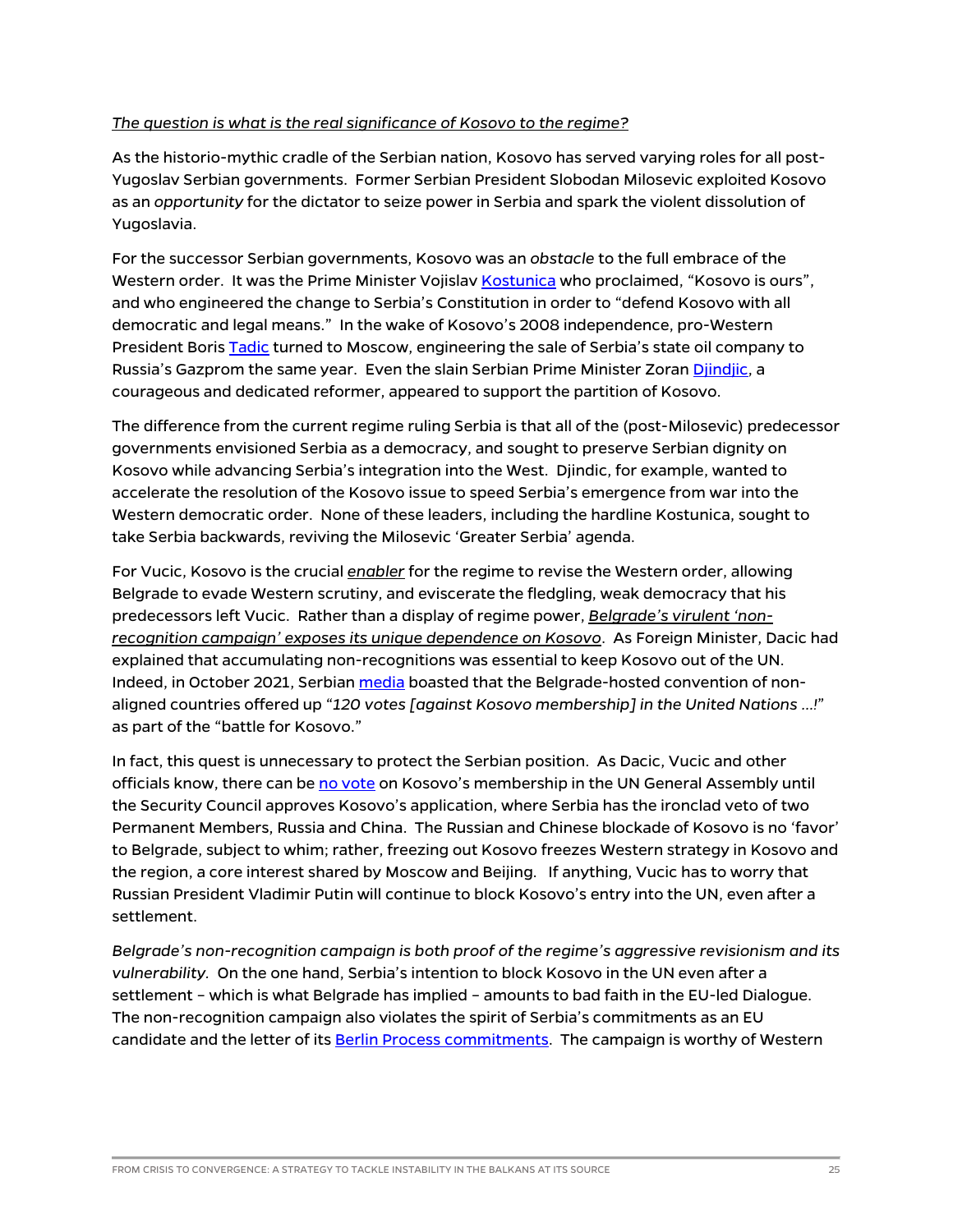[sanction,](https://www.wilsoncenter.org/article/way-out-balkans-morass-restoring-us-and-eu-leverage-serbia-kosovo-dialogue)<sup>[20](#page-26-0)</sup> not the tacit legitimacy accorded the non-recognition campaign under the 'Washington Agreement.'<sup>[21](#page-26-1)</sup>

On the other hand, Vucic, Dacic, Selakovic all grasp that *without leverage over Kosovo, the regime's multifaceted charade is not sustainable.* Without the means to confound the West, the regime no longer gets a free pass, and instead, finally becomes accountable to the same standards on its regional and domestic activities as its neighbors.

The same mix of Kosovo-based opportunism (revising the 'unjust' outcomes of the wars) and anxiety (over losing the required leverage) drives the Serb posture towards Bosnia-Herzegovina. Without any basis in law or fact,<sup>[22](#page-26-2)</sup> long-time Bosnian Serb leader Dodi[k has](https://www.reuters.com/article/latestCrisis/idUSL22859447) [repeatedly](http://www.europeanaffairs.it/eng/2017/11/22/dodik-links-kosovos-independence-with-the-the-serb-republics-independence-kosovo-separated/) [linked](https://balkaninsight.com/2018/08/03/bosnian-serbs-seek-same-un-status-as-kosovo-08-03-2018/) [secession](https://ba.n1info.com/english/news/a388467-dodik-republika-srpska-and-kosovo-want-the-same-thing-independence/) [of R](https://www.reuters.com/article/us-bosnia-serbia-kosovo/bosnian-serbs-ask-vucic-to-tie-their-regions-independence-to-kosovo-talks-idUSKCN24O2KC)epublika Srpska to the independence of Kosovo. It is no coincidence that Dodik has, from the outset, zeroed in o[n recognition](https://web.archive.org/web/20080413235454/http:/www.b92.net/eng/news/region-article.php?yyyy=2008&mm=03&dd=09&nav_id=48307) of Kosovo by third-countries (as opposed to Pristina's declaration) as the animating factor for Republika Srpska's own independence.

Unlike Kosovo, a separate Republika Srpska can exist only in connection, formal or informal, to Serbia. The war-time Republika Srpska was carved out through the purposeful, even genocidal attempted destruction of the multi-ethnic Bosnian state, as part of the 'Greater Serbia' project, not a serious vision for self-standing existence. [23](#page-26-3) This is fundamentally different from the Kosovo case.[24](#page-26-4) Kosovo did, can and does exist without a parallel attachment to Albania. Pristina's independence emerged without 'Greater Albania' orchestration from Tirana.<sup>[25](#page-26-5)</sup>

No matter how much independent support Dodik receives from the Kremlin, neither Banja Luka nor even Moscow can effect a separatist agenda without the complicity of Belgrade. Vucic's theatrical ['restraint'](https://www.intellinews.com/serbia-slaps-down-republika-srpska-s-secessionist-aspirations-190494/) over Dodik's repeated threats to secede is evidence: a demonstration of

<span id="page-26-0"></span><sup>&</sup>lt;sup>20</sup> See Wilson Cente[r article](https://www.wilsoncenter.org/article/way-out-balkans-morass-restoring-us-and-eu-leverage-serbia-kosovo-dialogue) by Edward P. Joseph, A Way Out of the Balkans Morass: Restoring US and EU Leverage in the Serbia-*Kosovo Dialogue* for a parallel EU and NATO means of confronting Serbia's non-recognition campaign and Kosovo's promotion of union of Kosovo and Albania.

<span id="page-26-1"></span> $21$  The Trump Administration brokered a "moratorium" in which Belgrade would suspend the campaign in exchange for Pristina halting new applications to join international organizations. Effectively, the US established an equivalence between the two utterly incomparable acts, effectively making Washington the guarantor of Kosovo's international isolation.

<span id="page-26-2"></span> $^{22}$  Among the reasons why there is no link between Kosovo's independence and the secession of Republika Srpska: first, Kosovo was never a part of Bosnia-Herzegovina, so Republika Srpska, which is in Bosnia-Herzegovina, has no standing to make any claim related to Kosovo; second, Serbia also has no basis to impute a linkage between Kosovo and Republika Srpska, as Belgrade is a signatory to the Dayton Agreement, which includes no reference whatsoever to Kosovo in the text o[r UN transmittal documents.](https://peacemaker.un.org/sites/peacemaker.un.org/files/BA_951121_DaytonAgreement.pdf) Nor was Kosovo part of the negotiations at or in the run-up Dayton, unlike for example, the status of Eastern Slavonia in Croatia. Third, Dodik has never offered to rescind the claim to secession of Republika Srpska, if Kosovo withdraws its independence. Fourth, unlike the Bosnian Serbs, Kosovar Albanians were never offered commensurate political rights within Serbia, as part of offers to restore Kosovo's autonomy, nor do ethnic Albanians in the Presevo Valley enjoy special rights remotely comparable to those of Bosnian Serbs. The only parallel between Bosnia-Herzegovina and Kosovo is the war-time effort by Serbia to subjugate both countries, and regime effort to subvert the independence of both countries.

<span id="page-26-3"></span> $^{23}$ The break-away Republika Srpska in Bosnia and its fraternal twin, Republika Srspka Krajina in Croatia, provided distance and deniability for former Serbian President Slobodan Milosevic, while advancing 'Greater Serbia.'

<span id="page-26-4"></span><sup>&</sup>lt;sup>24</sup> While Kosovar Albanians meted out disgraceful, eve[n organized](https://www.hrw.org/report/2004/07/25/failure-protect/anti-minority-violence-kosovo-march-2004) post-wa[r violence,](https://www.theguardian.com/world/2001/feb/16/balkans) the ferocity, scale and organization cannot be compared to war-time Serb actions i[n Bosnia-Herzegovina](https://www.hrw.org/legacy/summaries/s.bosnia9510.html) o[r Kosovo.](https://www.hrw.org/reports/2001/kosovo/) Inter-communal relations have improved since the 2008 declaration of independence. In its latest five-year 'Community Rights Assessmen[t Report,](https://www.osce.org/files/f/documents/6/f/493675.pdf) released in June 2021, OSCE states: "Interethnic relations have improved since the last reporting period. Significant divisions continue to exist between the Kosovo Albanian and Kosovo Serb community, but social and institutional interaction has been enhanced and no cases of collective or major interethnic violence has occurred."

<span id="page-26-5"></span><sup>&</sup>lt;sup>25</sup> Weak Albania could do virtually nothing to support its ethnic kin in Kosovo during the years of Serbian repression under Milosevic. It was only accidentally, following the riots over the pyramid scheme in 1997, that arms flowed privately from Albania to the Kosovo Liberation Army.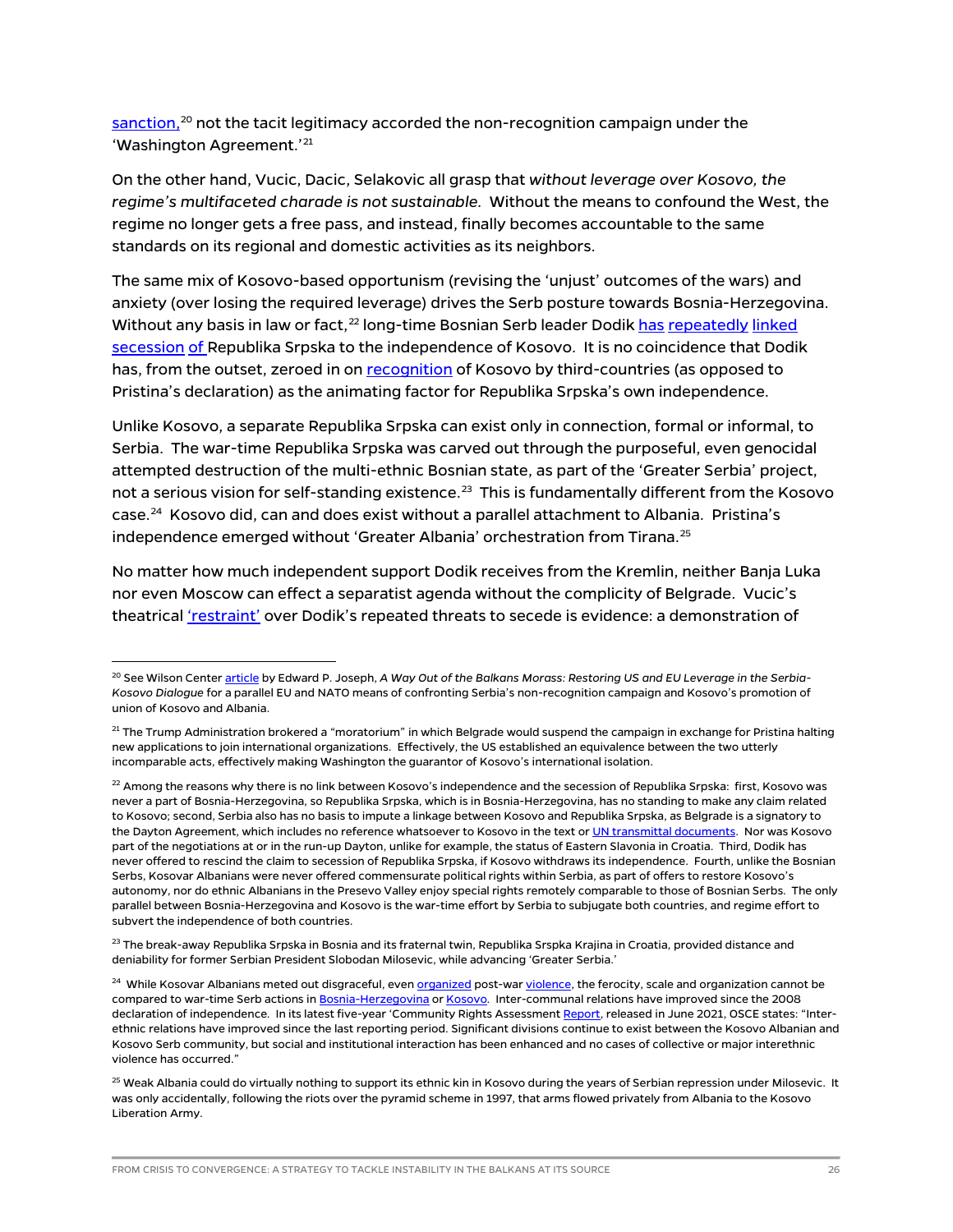Belgrade's authority over the Serb entity; and a charade meant to burnish the Serbian autocrat's credentials as a 'needed partner', without altering Bosnia's trajectory. Whatever their [differences](https://www.euractiv.com/section/politics/short_news/serbian-president-vucic-is-offering-to-help-remove-bih-serb-member-dodik/) in ego and tactics, Vucic and Dodik are [aligned](https://ba.n1info.com/english/news/a406845-dodik-vucic-no-differences-between-serbs-in-bosnia-and-in-serbia/) on the strategy to keep Bosnia-Herzegovina divided and dysfunctional.<sup>[26](#page-27-0)</sup> This is why US sanctions on Banja Luka alone, not Belgrade, have limited effect. (Vucic ha[s criticized](https://rs.n1info.com/english/news/serbian-president-concerned-over-sanctions-against-bosnian-serb-politician/) the sanctions Washington imposed last week on Dodik.)

## *5. The Swift Impact from Eroding Serbian Leverage on Kosovo*

*Convergence removes Serbian leverage by eroding the regime's ability to isolate Kosovo.* As the non-recognizers join their fellow NATO and EU colleagues in opening Pristina's access to, for starters, NATO's Partnership for Peace or membership in Interpol – and ultimately to NATO and the EU themselves – Serbian leverage evaporates. Instead of Western pressure or threats, convergence means that Belgrade will no longer be unilaterally 'needed', either to 'resolve' Kosovo or to 'prevent' the dissolution of Bosnia-Herzegovina – while Belgrade does the opposite in both cases.

Even partial forward movement by the non-recognizers, particularly in NATO, would signal to Belgrade that the foundation for its charade is weak and that time is no longer on its side. The prospects for the EU-led Dialogue between Belgrade and Pristina would be transformed, as would those for ending the crisis in Bosnia-Herzegovina.

Convergence would also finally expose the Vucic regime to scrutiny for its "electoral authoritarianism" at home, and its related promotion of Russian and Chinese interests, in the region and internationally. Convergence would swiftly diminish Moscow's and Beijing's ability to protect the Serbian position on Kosovo, drawing the curtains on Belgrade's charade of 'non-alignment.' Instead of its putative ['balance'](https://www.reuters.com/article/us-serbia-president-interview/serbia-to-keep-balancing-west-russia-and-china-president-says-idUSKBN23I21E) between East and West, Belgrade would be presented with the long-avoided reckoning over its strategic orientation.

Facing no sanctions over or demand to recognize Kosovo, Vucic would not be able to play the 'national defender' card. Instead, the Serbian President would be pilloried by the opposition for having squandered Serbian leverage over Kosovo. In turn, without the paralyzing expectations fueled by that leverage, $^{27}$  $^{27}$  $^{27}$  the Serbian public could begin to accept the need for painful compromise – as every one of its neighbors already has, including a much more powerful neighbor, Greece. This would be a true compromise – based on concessions that fully protect the Kosovo Serb minority in Kosovo – not a fake compromise based on dividing Kosovo, outright or akin to Bosnia-Herzegovina.

Sooner than many imagine, the denial across [Serb](https://exit.al/en/2020/07/10/serbian-mps-leave-kosovo-parliament-during-moment-of-silence-for-srebrenica-genocide/)ian media and Serb [polities](https://www.euractiv.com/section/politics/short_news/montenegrin-minister-who-denied-srebrenica-genocide-dismissed/) of the [genocide](https://www.bbc.com/news/world-europe-58001974) perpetrated in Eastern Bosnia, and th[e veneration](https://www.rferl.org/a/mladic-mural-defaced-restored-belgrade/31562679.html#:%7E:text=A%20mural%20of%20Bosnian%20Serb,only%20to%20be%20quickly%20restored.) of Bosnian Serb war criminals would fade away – not out of conviction or pressure, but out of necessity. Without the leverage to revise the

<span id="page-27-0"></span><sup>&</sup>lt;sup>26</sup> Reportedly, former Trump Special Envoy for Serbia and Kosovo Peace Negotiations, Richard <u>Grenell</u>, met with the Serbian Ambassador to the United States Marko Djuric. Ambassador Djuric reportedly conveyed an offer from President Vucic to 'replace' Dodik with Republika Srpska President Zelka Cvijanovic. Cvijanovic herself has been at the forefront of Dodik's separatist agitation. In October, she issued [a decree](https://balkaninsight.com/2021/10/13/bosnian-serb-decree-rejecting-genocide-denial-law-sparks-uncertainty/) against the decision by the former International High Representative banning genocide denial. In December, Cvijanovic joined Dodik in strong advocacy of highly controversia[l laws](https://www.euronews.com/2021/12/11/bosnian-serb-entity-holds-vote-on-withdrawing-from-central-institutions-in-bosnia) to withdraw from Bosnian state institutions.

<span id="page-27-1"></span> $^{27}$  A Serbian think-tank, the Belgrade Center for Security Policy (BCSP), has labeled the common Serbian position on in Kosovo (heavily influenced by the official narrative) as ["cognitive dissonance"](https://bezbednost.org/en/publication/kosovo-what-do-citizens-know-think-and-feel/): *"[Serbian …] citizens have a strong desire of returning Kosovo [to Serbia], but would not accept Kosovo Albanians having any prominent roles in public life in Serbia."*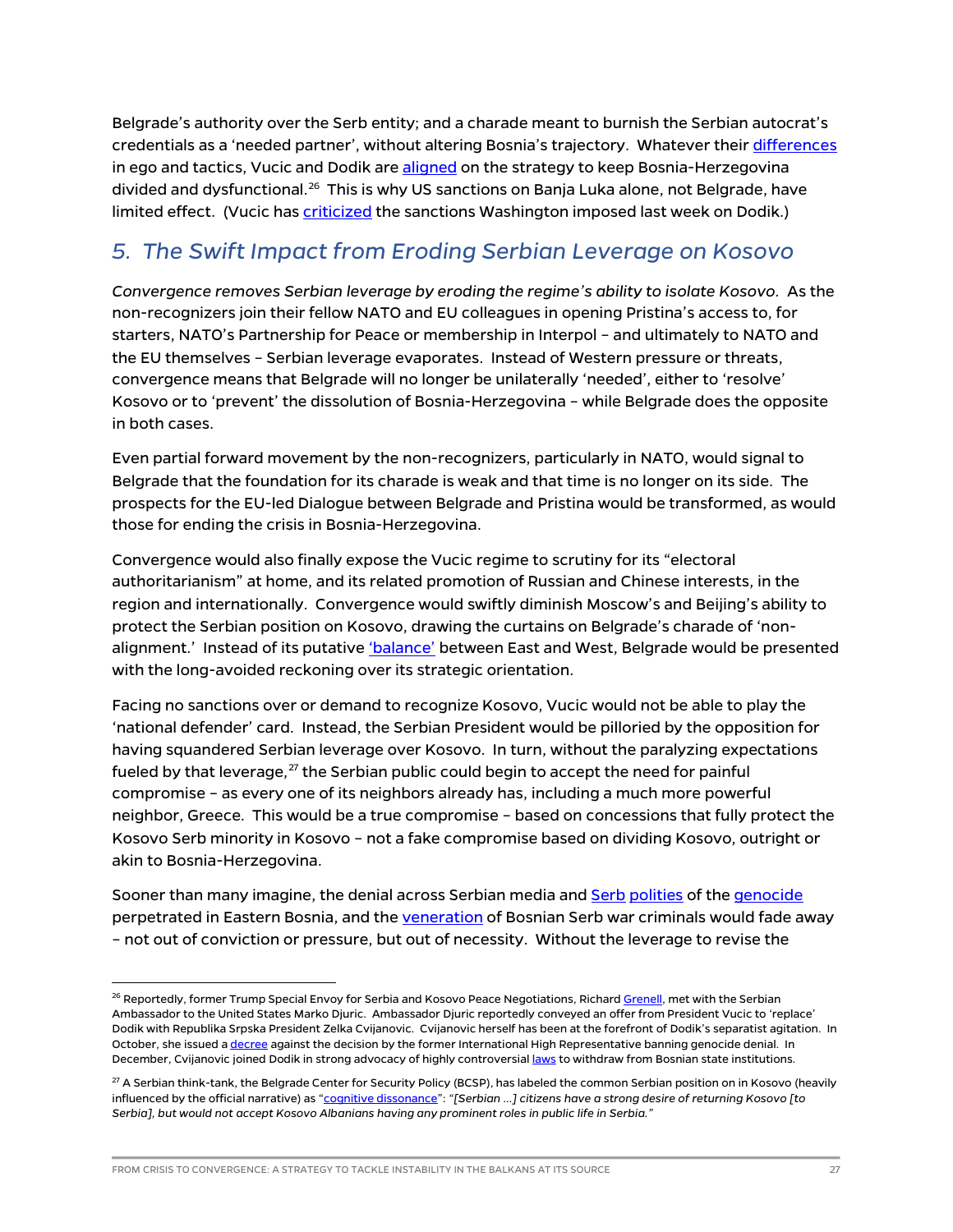outcomes of the wars, there would be no more profit for the regime in stoking the demand to do so. Continued promotion of 'Serb World' would become an exercise in dangerous self-parody.

As proven at other junctures in Serbia's post-war experience, pragmatic realism would triumph over illusory revisionism.[28](#page-28-0) In place of compensation, Belgrade and Pristina could negotiate – with EU and US mediation - a dignified, stabilizing settlement.<sup>[29](#page-28-1)</sup> As a consequence, Serbia - the government and the population at large – could finally accept the country's rightful place in the Western order, as a proud nation at peace with the other proud nations of the region, including all those where Serbs reside. The three-decade drama over the dissolution of Yugoslavia could end where it began.

## *6. The Indispensable Role of the European Non-recognizers*

Many EU countries – and the five non-recognizers themselves – do not see the EU 5 as the principal obstacle to Western aims in the Balkans. To the contrary, it appears as if other EU capitals are the real problem, like Paris, which alone blocked North Macedonia from opening EU accession negotiations in 2019 after Skopje had taken heroic steps to comply with EU demands. Nor are the EU 5 countries -- Spain, Slovakia, Romania, Greece and Cyprus – the ones that deny Kosovo visa liberalization. Nor are the EU 5 leading the fight against EU enlargement.

Even on the issue of Kosovo itself, senior EU officials note that all EU 5 capitals support the Dialogue between Belgrade and Pristina.<sup>[30](#page-28-2)</sup> Formally, the EU 5 (except for Greece) share the Russian position on 'international law' concerning Belgrade's 'rights', and, like Moscow and Beijing refuse to recognize Pristina; informally, the EU 5 differ from Russia and China in seeking a settlement of the Kosovo issue.

Nonetheless, the good intentions of the EU 5 only obscure their negative role. It is the *effect* of the non-recognizers' stance, not their intentions, that blocks the EU-led Dialogue by creating the paralyzing structural imbalance. *Distilled to its essence, the dispute between Serbia and Kosovo pivots on the* status quo:

- The *status quo* partial recognition, widespread isolation of Kosovo is *abhorrent to Pristina*, inflicting severe political, economic and social costs and insecurity on the country, no matter which government is in power in Pristina.
- The *status quo* an isolated and weak Kosovo is *beneficial to Belgrade*, both insulating Belgrade from Western scrutiny over its domestic and regional agendas, and ensuring that

<span id="page-28-0"></span> $^{28}$  As noted above, the record shows that the Serbian narrative on war crimes oscillates. When Serbia is aligned with the Western order, Serbian leaders have shown willingness to acknowledge the facts of the wars, and responsibility for the actions taken by wartime Serb figures. is subject to substantial change. In addition to the 2004 apology by former President of Republika Srpska Dragan Cavic, noted above, the Serbian Parliament in 2010 issued an apology for Srebrenica that tacitly recognized the genocide perpetrated there. According to the respected human rights lawyer, Natasa Kandic: "This state ha[s recognized the genocide](https://www.rferl.org/a/Serbian_Parliaments_Srebrenica_Apology_Hailed_Criticized/1999079.html) and accepted responsibility for it under the condition that it does not use the word 'genocide,' but rather, camouflaged it with a reference to the ruling of the International Court of Justice."

<span id="page-28-1"></span><sup>&</sup>lt;sup>29</sup> As Vice-President, Biden went far to demonstrate US interest in positive relations with Serbia. In an August, 2016 visit to Belgrade, then VP Biden offered *condolences* for Serbs killed in the 1999 NATO air campaign. The US and EU have strongly backed the creation and effectiveness of th[e Specialist Chambers](https://www.scp-ks.org/en) in the Hague, particularly as a means of justice for Serb victims of war crimes committed by ethnic Albanians.

<span id="page-28-2"></span><sup>&</sup>lt;sup>30</sup> Private meeting of Edward P. Joseph with senior EU officials in October, 2021.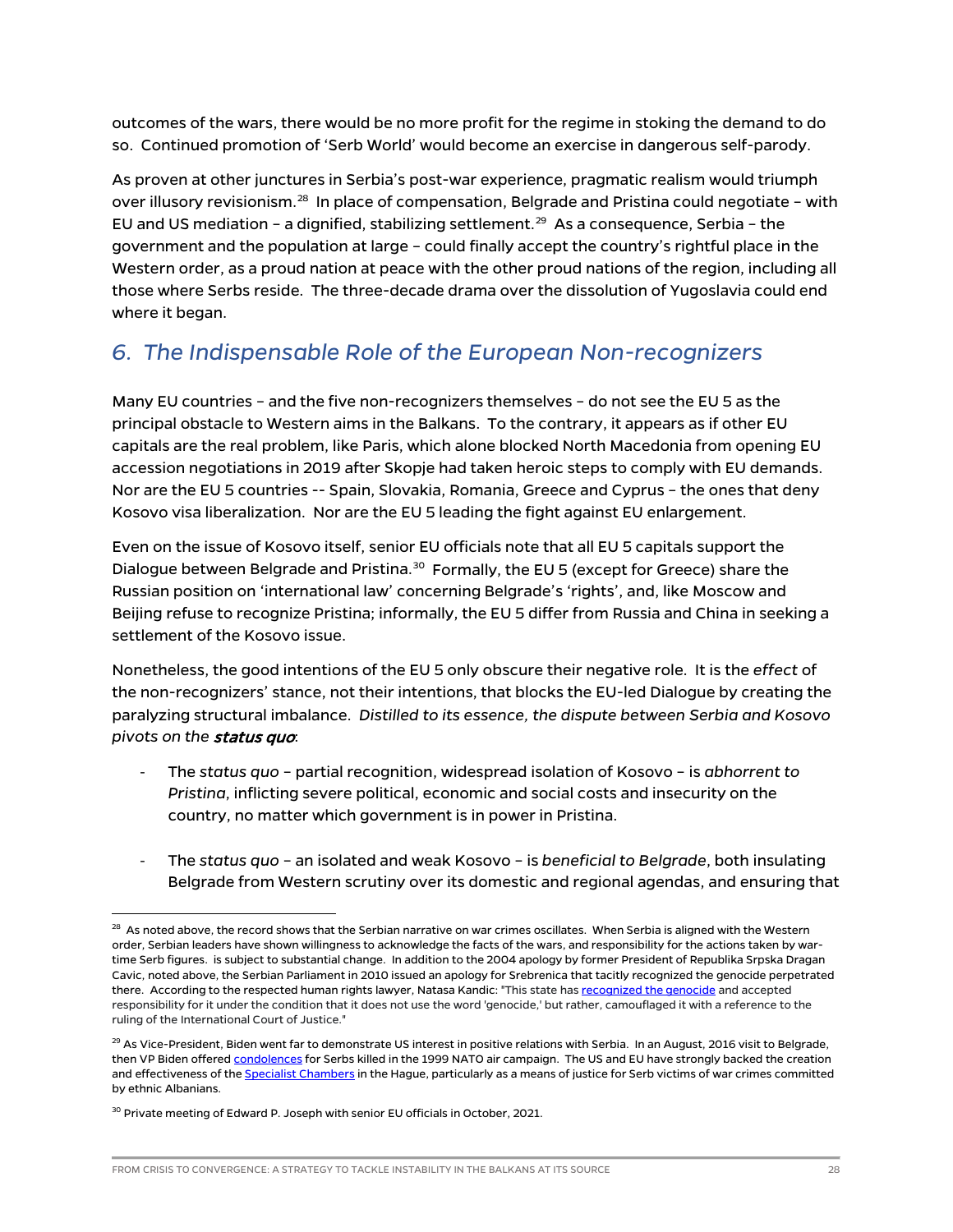any Kosovo settlement – or settlement in Bosnia-Herzegovina or Montenegro – is on terms favorable to the regime. Indeed, having no settlement at all with Pristina, is the optimal outcome for Belgrade, as long it is not blamed for the deadlock.

In conflict management terms, the Kosovo dispute is not 'ripe' for resolution because there is n[o](http://pure.iiasa.ac.at/id/eprint/6073/) ['mutually hurting stalemate.'](http://pure.iiasa.ac.at/id/eprint/6073/) Serbia simply does not have the same interest in a negotiated outcome as Kosovo, because it is Pristina that bears the pain of the stand-off. Like the stand-off between Bulgaria and North Macedonia, it is one side that bears nearly all the cost of having no settlement. The fact that the weaker side – whether Pristina or Skopje – bears the cost *is* the leverage.

It is true that the *status quo* – no settlement – also imposes a cost on Kosovo Serbs. But Belgrade does not care about this cost; if it did, it would not tolerate organized crime in the north of Kosovo, as it does. Nor would President Vucic have negotiated Kosovo's partition that citizens in the south of Kosovo, such as the longtime leader of the Serbian Orthodox community, **Father** [Sava Janjic,](https://balkaninsight.com/2018/08/15/kosovo-serb-priest-under-fire-for-opposing-partition-08-14-2018/) vocally opposed.

Because "normalization" of relations between Kosovo and Serbia is a requirement for EU membership, Western officials assert that Belgrade also has an interest in a settlement. As explained below, the reforms needed to join the EU are inimical to the regime's character and its interest.

The reversal of this destructive dynamic – Serbia's wholesale leverage advantage fueling exalted expectations and extortionate demands that debilitate the West, and leave Kosovo and the region in perpetual stagnation – is in the hands of the European non-recognizers. They, not Russia and China with their UN vetoes, control Serbian leverage. The utility of the Russian and Chinese vetoes largely evaporates with a change in stance of the non-recognizers.

At present, the EU 5 and NATO 4 block Kosovo's path to much more important institutions: the EU and particularly, NATO. UN membership is not a precondition to joining either the EU or NATO (under either the EU's Lisbon Treaty or NATO's Atlantic Charter) but consensus is. EU candidacy status, the opening of accession negotiations with Brussels and accession as an EU member require a unanimous decision by all EU member states. Similarly, within the Alliance "the principle of consensus is applied at every committee level, which implies that [all NATO decisions](https://www.nato.int/cps/en/natolive/topics_49178.htm) are collective decisions made by its member countries."

On the EU side, full EU 5 recognition of Kosovo would provide Pristina with the same pathway to accession that Belgrade enjoys. The stalemate would no longer inflict serious costs on only one side; instead, there would be equilibrium in the Dialogue, as Kosovo emerged from Serb-, Russianand Chinese-imposed isolation. The EU and US could finally play the role of honest broker as Serbia and Kosovo would each have an interest in a negotiated outcome, making the dispute 'ripe' for settlement. Serbia and Kosovo could 'attain good neighborly relations', and after completing required EU reforms, join the Union.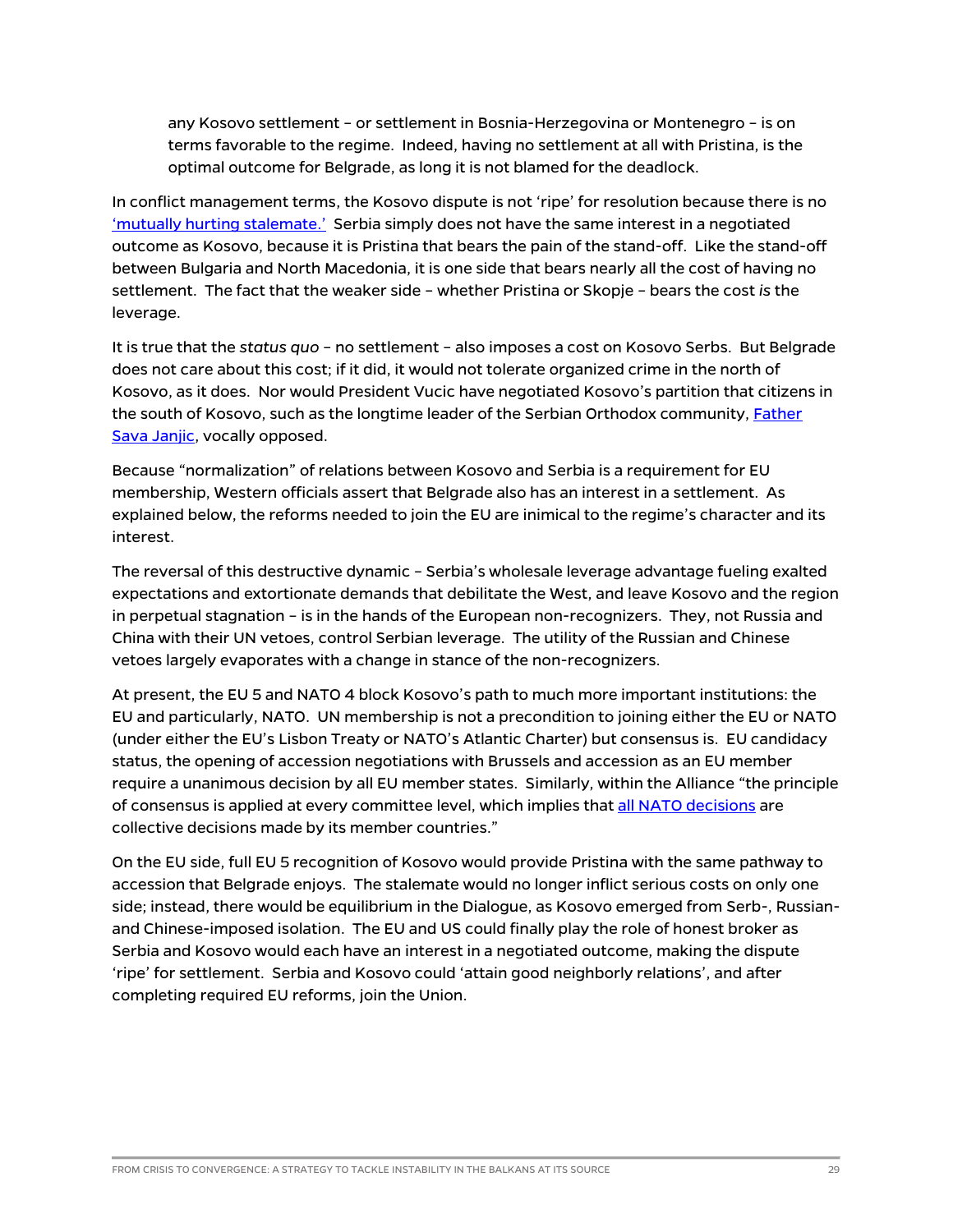## *7. The Indispensable Role of NATO Accession– and Partnership for Peace – for Kosovo*

For seven reasons, **NATO accession for Kosovo** is even more critical for Kosovo – and for the US and its allies – than either UN or EU membership. Even inclusion of Kosovo into NATO's Partnership for Peace (PfP), would immediately stabilize the unstable Serbia-Kosovo disequilibrium.

#### First, a pathway to NATO membership provides Kosovo with what it needs most: security and international personality.

Kosovo's immediate challenge is not 'lack recognition from Serbia'; it is escape from the insecurity that Serbia's isolation inflicts. At present, a cloud of uncertainty hangs over the country, burdening relations between the majority Kosovar Albanians and the minority Kosovo Serb community, as well as with neighbors like Bosnia-Herzegovina, with regional, European and international organizations, and with foreign investors. [Organized crime](https://home.treasury.gov/news/press-releases/jy0519) thrives in the north of Kosovo, an area over which Pristina does not have effective control, exacerbating the organized problem in the south as well.

The insecurity inflicted by Serbia is not only political and economic. Serbia's largest military base is in the Presevo Valley of Southern Serbia, bordering Kosovo. Serbia's is undergoing a prodigious [military build-up.](https://www.economist.com/europe/2021/10/30/serbia-is-on-a-shopping-spree-for-weapons) Belgrade's September 2021 show of force, in response to Pristina's special police deployment to the north, may not always be just show. Despite the presence of the KFOR mission, the incentive for a limited incursion in the north of Kosovo grows as Serbia's springtime elections approach. The Russian Ambassador, Alexander Botsan-Kharchenko, can again be expected to provide voluble [support](https://www.euractiv.com/section/politics/short_news/northern-kosovo-situation-sparks-international-response/) for Belgrade, and to again issue a challenge to NATO.

NATO membership supplies security to Kosovo as a sovereign state, defended by its own Army backed up by the Article 5 guarantee. Instead of international limbo, Kosovo would enjoy the status, security and sovereignty of membership in the world's most powerful military alliance, dwarfing the benefits of UN membership. Kosovo would no longer face existential uncertainty, aggressed by a larger and more powerful neighbor. Partition scenarios would be rendered moot.

The positive repercussions would be felt years before Kosovo joined the Alliance. As soon as the four non-recognizers lift their blockade of Kosovo's pathway to NATO, Serbia's policy of isolating and weakening Kosovo would be defunct. The intense, pervasive desire to join NATO across the Kosovar Albanian polity would accelerate the pace of reform, as Pristina raced to meet NATO membership criteria. Kosovo's bilateral relations would expand, also expanding its ability to trade and attract investment.

Bringing Kosovo into *[Partnership for Peace](https://www.nato.int/cps/en/natohq/topics_50349.htm)*, a "programme of bilateral cooperation … [with] NATO," would be a significant interim step, not requiring recognition by the NATO 4. PfP membership would send a strong signal of the Alliance's growing relationship with Kosovo, and inject a sense of confidence and resilience among citizens and officials alike. This would minimize the need for uncoordinated actions like the deployments of special police units to the north, boosting confidence among Kosovo Serbs as well, diminishing Belgrade's wholesale grip on the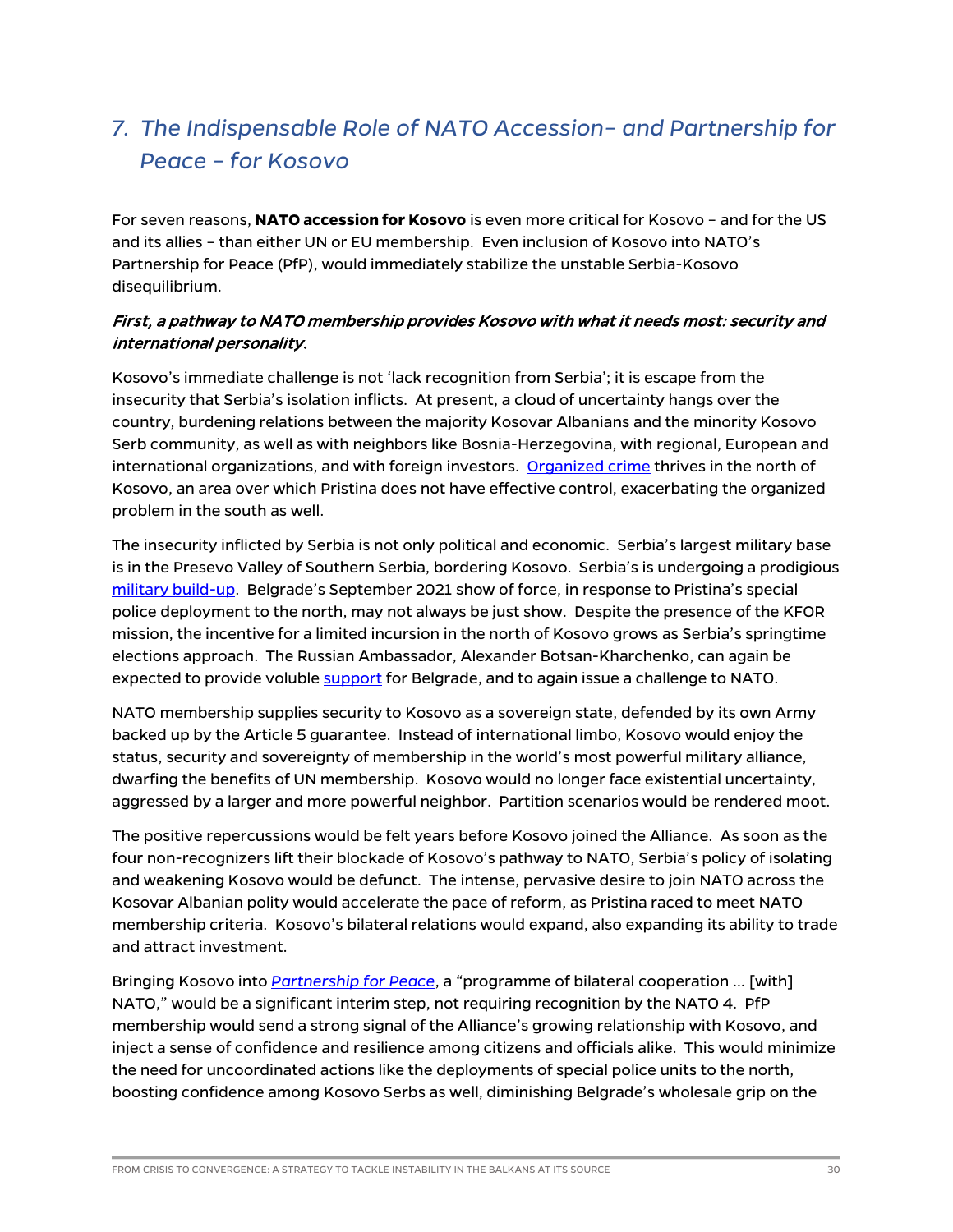Serb polity. Precisely because it depends on the assent of the NATO 4, Kosovo's membership in PfP would erode Belgrade's leverage within the Dialogue, improving negotiating dynamics.

#### Second, a NATO pathway for Kosovo addresses an existing Alliance vulnerability, without compromising KFOR's mission**.**

As the September license plate stand-off demonstrated, NATO credibility is already on the line in Kosovo. Any steps towards convergence by the NATO 4, including bringing Kosovo into PfP or the redeployment of troops from Spain and Slovakia to KFOR, would boost Alliance deterrence.

KFOR's mission would continue unchanged by convergence. NATO states that the KFOR mandate "derives from UN Security Council Resolutio[n 1244](https://peacemaker.un.org/kosovo-resolution1244) and the Military-Technical Agreement between NATO, the Federal Republic of Yugoslavia and Serbia [\['the Kumanovo](https://peacemaker.un.org/kosovoserbia-militarytechnicalagreement99) Agreement']." Neither document specifically invokes the term 'status neutrality,' although NATO and KFOR officials have stated that the mission is "status neutral vis a vis the [institutions](https://jfcnaples.nato.int/kfor/media-center/archive/news/2017/comprehensive-approach-and-unity-of-intent-eu--nato-and-kfor-working-alongside-to-ensure-peace-and-stability-in-kosovo-and-across-the-balkans) of Kosovo."

In practice, KFOR has steadily increased its cooperation with those institutions, crossing a threshold in 2011 with the deployment of logistical support for Kosovo customs agents – backed by armored Kosovo special police units – at the border with Serbia. Belgrad[e protested](https://undocs.org/pdf?symbol=en/S/2011/482) the decisions as "outside the status neutral framework of the United Nations." A similar deployment by Pristina this fall, drew the noted furious Serbian, and Russian-backed, response. KFOR was again able to deploy, this time without Serbian protest.

In 2018, Kosovo passed a law establishing a national army, with a specific territorial defense mandate that went beyond the current mandate of the Kosovo Security Forces [KSF.] Former NATO Secretary-General Jens [Stoltenberg](https://www.clingendael.org/sites/default/files/2020-12/Kosovos_NATO_future_Correct.pdf) stated that "the change of mandate [would force] … the North Atlantic Council to re-examine the level of NATO's engagement with [KSF.]" Despite NATO's political reaction, active KFOR support to KSF has continued. The US has been a strong supporter of the new Kosovo Army. Most significantly, there has been no change in KFOR's trusting relationship with the Kosovo Serb community.

With Kosovo in PfP or even with NATO candidacy and a Membership Action Program, KFOR could continue initially to collaborate with the existing KSF support only, before eventually working with the Kosovo Army. The only true barrier to a growing relationship between the Alliance and Kosovo is the NATO 4.

#### Third, Russia cannot block renewal of the KFOR mandate**.**

Unlike the original IFOR and follow-on SFOR and EUFOR mandates in Bosnia-Herzegovina, the NATO KFOR mandate is neither time-limited nor subject to Security Council review. Moscow cannot leverage a veto threat over the KFOR mandate as Russia (and China) recently did over the [EUFOR mandate](https://www.reuters.com/world/china/un-extends-eu-force-bosnia-after-russia-china-appeased-2021-11-03/) in Bosnia-Herzegovina, extracting concessions related to the High Representative authority in the country.

#### Fourth, unlike the EU experience, there is precedent for NATO accession without UN membership**.**

Italy and Portugal (in 1949), and West Germany (in 1955), all joined the Allianc[e before](http://www.kipred.org/repository/docs/DECONSTRUCTION_OF_THE_IDEA_OF_UNIFICATION_THE_FUTURE_OF_RELATIONS_BETWEEN_KOSOVO_AND_ALBANIA_40775.pdf) they were members of the UN. The three precedents bolster Washington's appeal to its allies over Kosovo.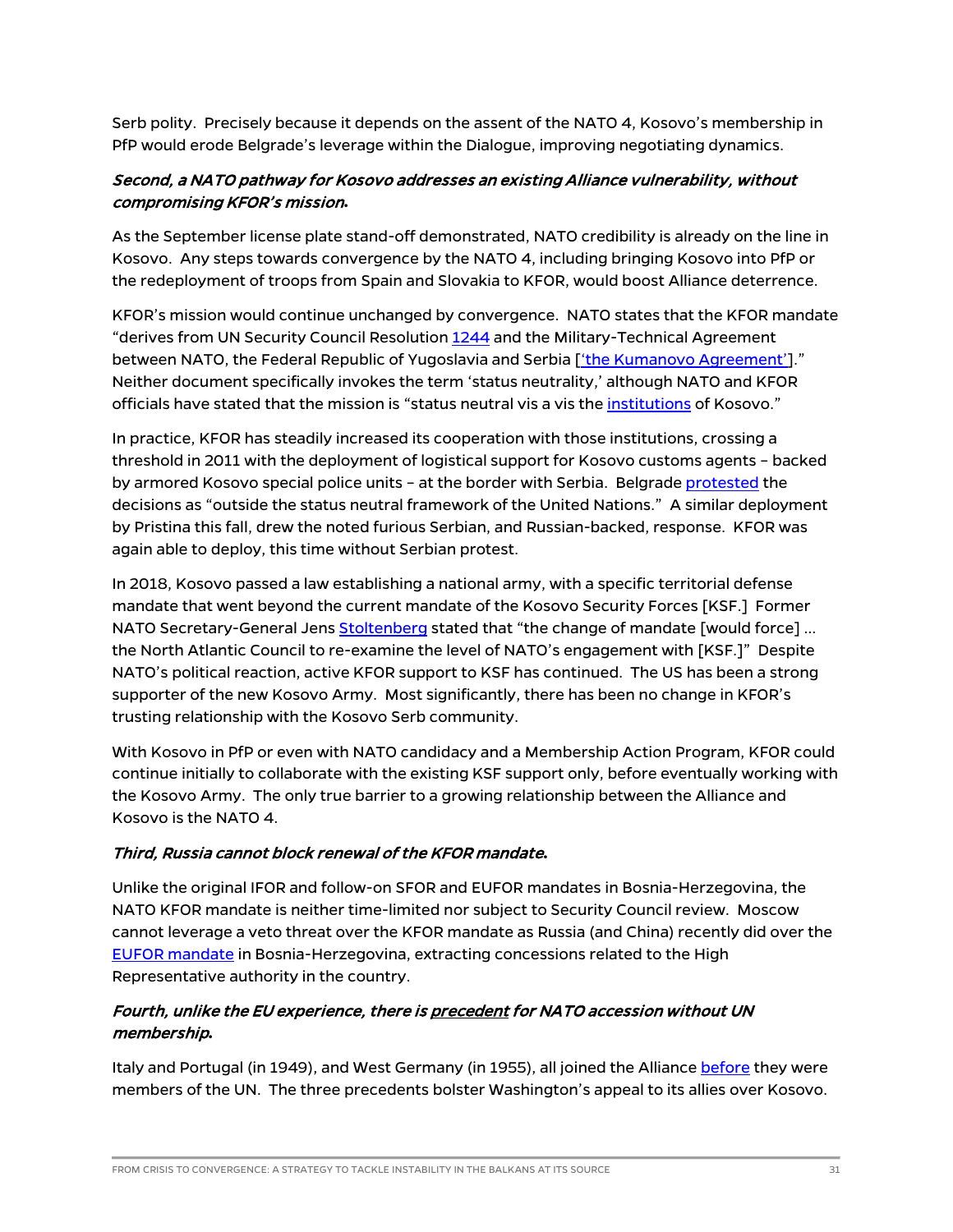Given Russia's and China's staunch anti-NATO positions stemming from the 1999 air campaign, Putin's constant insistence on UN Security Council supremacy over Kosovo, and the shared Sino-Russian interest in blocking Kosovo today, it is in Alliance interests to jettison any notion of UN primacy. [31](#page-32-0) 

Fifth, NATO accession for Kosovo is more feasible than EU accession – and a catalyst for wider EU enlargement**.** *Forward movement by the NATO 4 does not create complications for the fifth European non-recognizer, Cyprus.*

Addressing Kosovo in NATO, as opposed to the EU, reduces the number of required nonrecognizers from 5 to 4, as Cyprus is not a member of the Alliance. NATO's decision-making process is much less cumbersome than at the EU. Decisions can be taken at any time, as "there is [no voting at NATO"](https://www.nato.int/cps/en/natolive/topics_49178.htm) and the "negotiation process [between members] is [generally] rapid…."

An invitation for Kosovo to join PfP is a decision of NATO governments, requiring no ratification by member parliaments.

NATO membership for Kosovo would catalyze the moribund EU stance on enlargement for the region. NATO has served as the de facto precursor for every country that has joined the EU since the fall of the Berlin Wall, except for Malta and Cyprus. Kosovo's entry, first into PfP, and eventually into the Alliance would stabilize the region, and restore the lost sense that the region's destiny is in near-term EU membership. As noted below, convergence would open the possibility for Serbian membership in NATO.

A positive decision for Kosovo at NATO, even on membership, is not a negative outcome for Cyprus. Nicosia's own pathway to NATO is blocked by Ankara. Turkey, unlike Russia, is a strong supporter of Kosovo, and competes with the US for influence in Pristina, Sarajevo and across the Muslim polities in the Balkans. Ankara recently announced its own bid to boost international [recognition](https://exit.al/en/2021/07/20/erdogan-seeks-bidens-collaboration-to-increase-kosovos-international-recognition/) of Kosovo, despite Pristina's recognition of Jerusalem as the capital of Israel, under the Washington Agreement. Turkey's unshakable alignment with Kosovo constrains Ankara from even attempting to exploit in Northern Cyprus, recognition of Kosovo by Athens or even Nicosia.

This means any abuse of convergence by Turkey would immediately damage its relations with Pristina and Tirana, as well as its influence in Sarajevo. Instead of 'neo-Ottoman' aspirations, Turkey will have aligned itself with Russia and Serbia, severely alienating the Western-oriented Muslim polities in the region.

#### Sixth, the time-frame for joining NATO is far shorter than to join the EU**.**

In contrast to the EU, NATO expressly states that "there is no fixed or rigid list of [criteria](https://www.nato.int/cps/en/natohq/official_texts_24733.htm) for inviting new members to join the Alliance." Instead, NATO sets out a broad list of expectations including, notably, "shared democratic values and thereby curbing the countervailing tendency towards disintegration along ethnic and territorial lines."[32](#page-32-1)

<span id="page-32-0"></span><sup>&</sup>lt;sup>31</sup> The 201[0 ICJ](https://www.icj-cij.org/en/case/141) Advisory Opinion "... concluded that the [Kosovo] declaration of independence did not violate [UNS Security Council] resolution 1244."

<span id="page-32-1"></span><sup>32</sup> NATO'[s Enlargement Fact Sheet](https://www.nato.int/nato_static_fl2014/assets/pdf/pdf_2016_07/20160627_1607-factsheet-enlargement-eng.pdf) sets out broad criteria including "a functioning democratic political system based on a market economy" and "fair treatment of minority populations."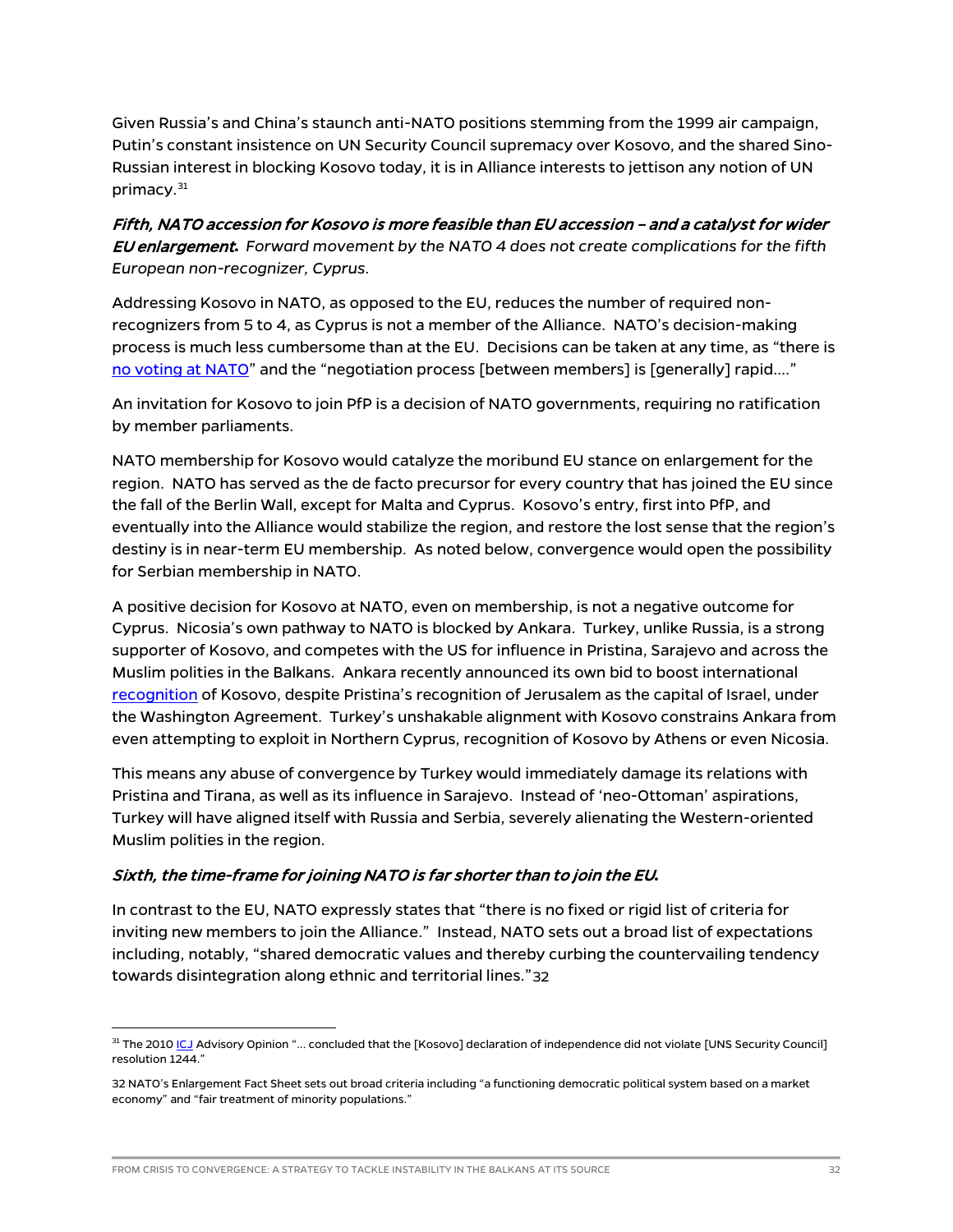Even on military criteria alone, the Alliance states that "new members will not be required to achieve ful[l interoperability](https://www.nato.int/cps/en/natohq/official_texts_24733.htm) with NATO before joining the Alliance …." Further, NATO membership is a stepping stone to EU membership. All states that have joined NATO after the fall of the Berlin Wall, have also gone on to join the EU. The two exceptions, Albania and North Macedonia, are awaiting their turn, having been blocked by Bulgaria.

Seventh**, unlike the EU, NATO includes the US and the UK as members, an inherent advantage in advancing the case for convergence.** Bot[h Washington](https://abcnews.go.com/International/wireStory/us-donates-55-military-vehicles-kosovo-79721064) an[d London](https://rs.n1info.com/english/news/a443455-great-britain-supports-kosovo-in-forming-its-army-advising-it-to-keep-in-touch-with-nato/) are already strong backers of Kosovo's nascent army. The [British Special Envoy for the Balkans, Sir Stuart Peach,](https://www.gov.uk/government/news/uk-announces-new-special-envoy-to-the-western-balkans) recently stepped down as Chair of NATO's Military Committee. London can partner with Washington on Kosovo-related efforts within the Alliance.

## *8. How Western Convergence over Kosovo Alters Serbia's Strategic Calculus*

Once the NATO 4 agree to on a pathway to membership for Kosovo, the value of Russian and Chinese political support to Serbia collapses. No matter how many weapons or how much Moscow or Beijing fulminate against NATO, Belgrade will be left with few countermeasures, including to foment unrest, or to use force to separate the north of Kosovo.

*First*, there would be no triggering event. Instead of an aggressive, uncoordinated display of force by Pristina (as witnessed recently), convergence is driven by the four states that have been stalwart supporters of Belgrade. Two of them, Greece and Romania, are co-religionists. Their sovereign decisions to recognize Kosovo – unaccompanied by any demand whatsoever for Serbia to do the same – do not supply a pretext for violent or aggressive Serbian reaction. Two other Orthodox majority states, North Macedonia and Montenegro, have recognized Kosovo, without producing any severe reaction from Serbia. Each of the four NATO non-recognizers is more powerful than those two small, neighboring states.

*Second*, open use of force would be a brazen challenge to an increasingly united Alliance. Belgrade would have to carefully calculate the type of response it would get when its four crucial backers in the Alliance move closer towards recognition of Kosovo. An attack could result in at least one of them moving towards outright recognition, to name one contingency. The possibility of a kinetic confrontation with NATO could not be excluded either. The Alliance would have ample justification to respond, as even fomenting protests is a blatant violation of Serbia's obligations.

*Third*, the same is true of any attempt to promote 'spontaneous' violent or even non-violent reaction in the North of Kosovo. Under the [Kumanovo Agreement](https://peacemaker.un.org/sites/peacemaker.un.org/files/990615_MilitaryTechnicalAgreementKFORYugoslaviaSerbia.pdf) Belgrade may "not encourage, organise or support hostile or provocative demonstrations." The Agreement gives the KFOR Commander "the final authority to interpret." Belgrade thoroughly controls the Serb polity in Kosovo, a fact demonstrated in the local elections held in October 2021 which saw 'Srpska Lista' (the party list answerable to the ruling SNS party in Belgrade) sweep to first-round mayoralty victories in nine of ten municipalities.

*Fourth*, transferring the violence to Bosnia-Herzegovina, with preemptory moves in Republika Srpska or 'spontaneous' incidents would also carry significant political risk for Belgrade. Its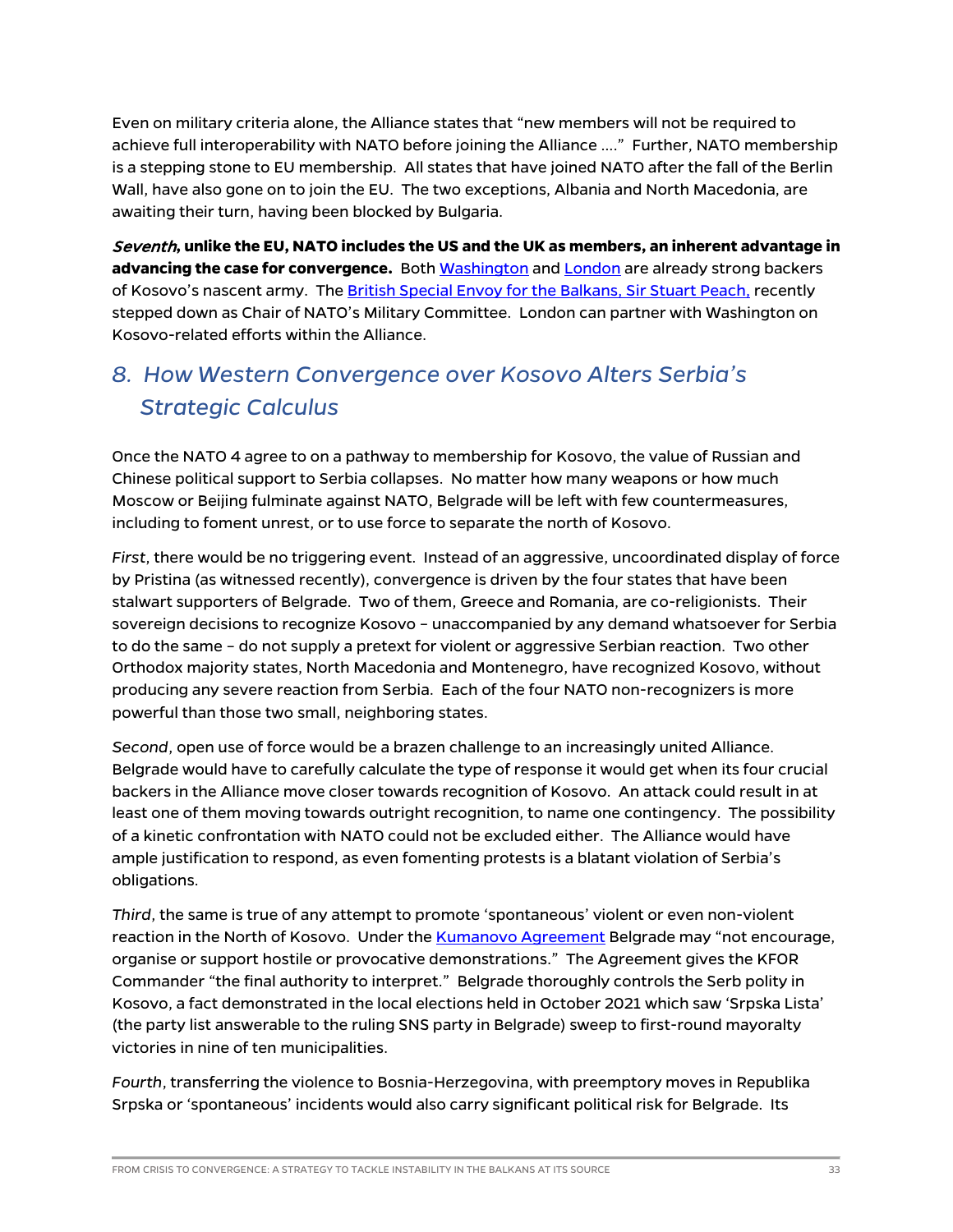strategy up to now has been, like Milosevic, to act as if the Bosnian Serb leadership is independent from Belgrade, which can provide 'helpful restraint' over its worst intentions. That game is over in the case of outright escalation in Bosnia. NATO is still engaged in Bosnia-Herzegovina as EUFOR's over the horizon support. Croatia and Montenegro border Bosnia, and both are NATO allies, hampering Serbian (and Russian) options.

*Most importantly*, violent or subversive reaction by Belgrade – not least over steps by European countries friendly to Serbia – does not suit President Vucic's interests. It would represent deliberate isolation of Serbia from the West, a highly problematic choice for the Serbian President. The majority of Serbs do not want their country to become the Belarus of the Balkans.

A united NATO (and EU) position on Kosovo would make Vucic's pretense of ["balancing"](https://www.reuters.com/article/us-serbia-president-interview/serbia-to-keep-balancing-west-russia-and-china-president-says-idUSKBN23I21E) ties between the West, and Russia and China, untenable. With [two-thirds](https://europa.rs/trade/?lang=en#:%7E:text=The%20EU%20is%20traditionally%20Serbia) of Serbia's trade based in the EU, surrounded by EU and NATO members and aspirants, becoming *'Belarus of the Balkans'* is not a viable option for the regime. Without leverage over Kosovo, Vucic would become simply another corrupt Balkan leader, shorn of the West's legitimizing praise. The dream of entering the EU as an ersatz democracy like Hungary would be finished, boosting genuine democratic forces in Serbia. In short, the Vucic charade would be over.

In its place, the superior option of embracing the Western order would come into focus. In time, Kosovo's NATO membership would have a paradoxical effect on Serbia, encouraging Belgrade to also consider joining the Alliance and ditching its far less useful benefactors in Moscow and Beijing. NATO membership would benefit Serbia's prodigious [arms industry,](https://balkaninsight.com/2018/12/13/serbian-guns-have-consequences-for-balkans-and-beyond-12-12-2018/) and increase the sophistication of its Army, building on existing NATO- and US-Serbian military cooperation. Instead of a regional threat, Serbia would become a full partner in the Western-led framework for security.

With Serbia moving towards NATO, [Russian influence](https://www.ekapija.com/en/news/3510875/brnabic-new-agreement-on-strategic-cooperation-with-russia-and-signing-of-takeover) would be largely extinguished, whil[e China](https://www.mfa.gov.rs/en/press-service/statements/steel-friendship-and-strategic-partnership-between-serbia-and-china) would lose the benefit of having Serbia as its strategic partner and chief regional promoter. Serbia's evolution to the West would expose any continuing recalcitrance on the part of the EU over enlargement to unsustainable glare. With Serbia gravitating towards the West, the burden on the US would finally be diminished. The Balkans would be transformed.

## *9. Strategic Confusion: The Struggles over the EU-led Dialogue and 'Economic Normalization'*

*Instead of strategic clarity about the prerequisite for democratic stability in the Balkans, Western policy in the Balkans – including notably over Kosovo – continues to be clouded by strategic confusion*.

Belgrade has successfully played a multifaceted charade on Brussels and Washington, leading policymakers to believe that the regime is a 'partner' that can be 'weaned' from 'captive' Russian and Chinese influence through supplication, economic collaboration, and dialogue, animated by the carrot of EU membership. In turn, the conviction that there is a pathway to partnership with Belgrade has contributed to mounting frustration with Pristina. Increasingly to Western policymakers, it appears that the defiant Kosovo Prime Minister Albin Kurti is the impediment to progress, not the Serbian President.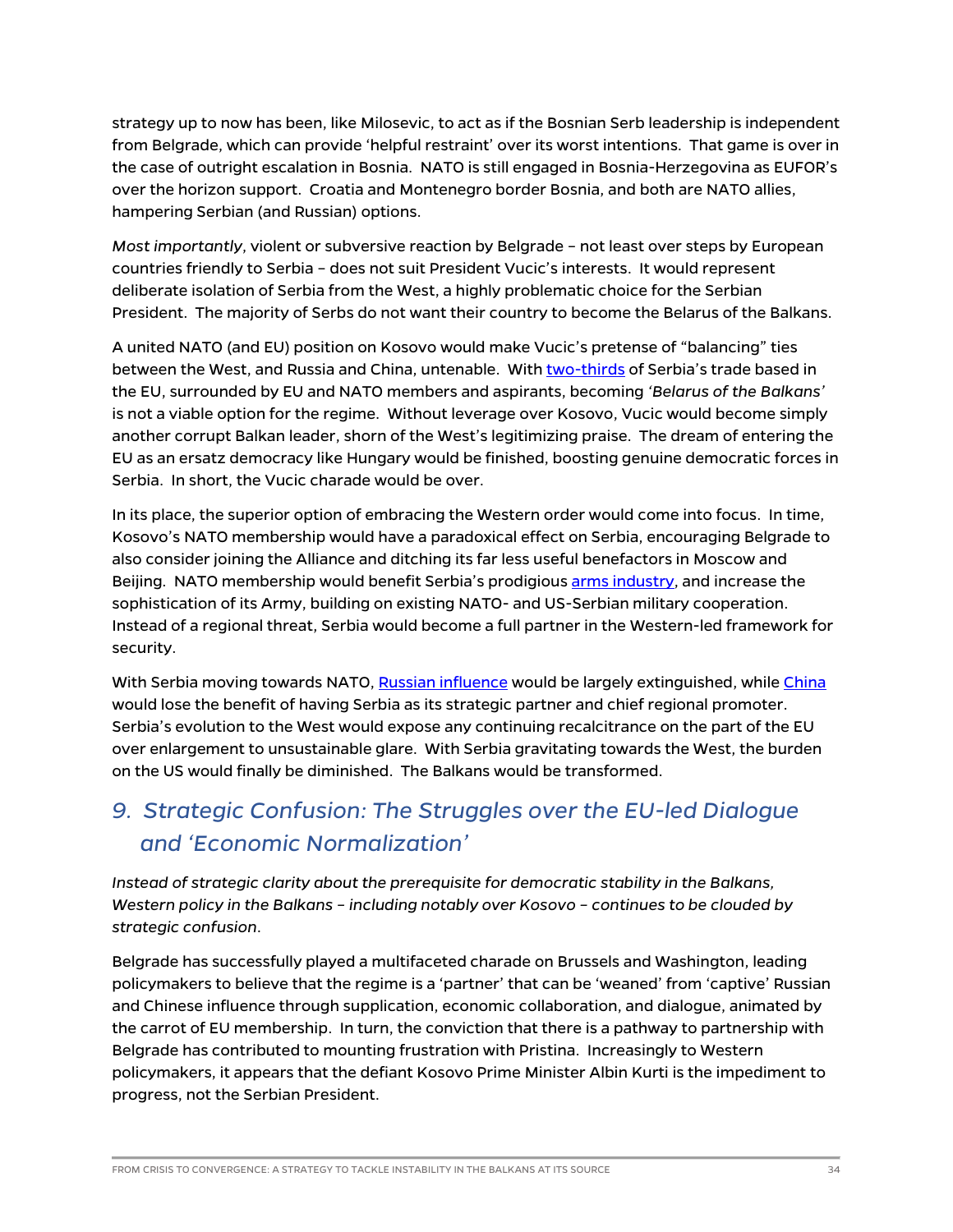Kurti has given policymakers ample reason for irritation by, among other things:

- categorically [rejecting](https://exit.al/en/2021/06/01/kosovo-prime-minister-refuses-association-of-serbian-only-municipalities/) the 'Association/Community of Serb Majority Municipalities' that Pristina accepted under EU mediation in 2013 and again in 2015.<sup>[33](#page-35-0)</sup>
- promoting a different type of association – ['Union of Kosovo and Albania' –](https://politiko.al/english/kosova/kurti-pro-bashkimit-shqiperi-kosove-do-te-votoja-per-po-jane-dy-shtete-po-i448123) in flagrant contravention to the Western order, and the Kosovo Constitution, as noted above.
- suspending development of the Trans-Adriatic [gas pipeline](https://balkangreenenergynews.com/kosovo-shelves-us-backed-gas-pipeline-project/) that would challenge Russian gas dominance in the region. Kurti has snubbed other economic projects, including the 'Open Balkans' initiative contained in the 2020 Trump-brokered 'Economic Normalization' deal (Washington Agreement), that the Biden Administration has embraced.
- blatantly failing to implement the May 2016 [Constitutional Court decision](https://balkaninsight.com/2016/05/26/protest-against-court-s-ruling-on-land-case-in-decani-05-26-2016/) on returning real property belonging to the Decani Monastery. (This is a failure of the current and predecessor governments.)
- not following through on the electoral promise of conducting an internal dialogue with the Serb community to address its concerns.

In September 2021, Kurti charged the atmosphere inside Kosovo and with Serbia by [deploying](https://www.usnews.com/news/business/articles/2021-09-20/kosovo-deploys-police-serbs-protest-amid-border-tension) armored special police units to the north, without adequate coordination with the NATO peacekeeping force, KFOR. Vucic [responded](https://www.b92.net/eng/news/politics.php?yyyy=2021&mm=09&dd=25&nav_id=111817) by deploying fighter jets and armored vehicles, including tanks, near the NATO-protected border between Serbia and Kosovo. Belgrade's forceful response to this event – and the [hyperbolic](https://balkaninsight.com/2021/10/15/kosovo-serb-ministers-sacking-unlikely-despite-krystallnacht-accusation/) [reaction](https://balkaninsight.com/2019/05/28/serbian-forces-on-full-alert-after-kosovo-police-raids/) to a properly-coordinated special policy deployment by Pristina in October – is a reminder of the volatility of the situation in Kosovo, as well as in Bosnia-Herzegovina. With Serbian elections slated for next Spring, it is easy to imagine escalation scenarios that would suit Belgrade – and Moscow, and inflict damage on NATO credibility and unity.

Given Kurti's' recalcitrance, 'convergence' – galvanizing support for Kosovo among the five EU non-recognizers – looks like a 'reward' for bad behavior, when punishment seems appropriate. To wit, the EU's top diplomat, Josep Borrell, the High Commissioner for Foreign Affairs and Security Policy, has [repeatedly](https://prishtinainsight.com/brussels-kosovo-must-implement-deal-on-serbian-association/) [criticized](https://twitter.com/josepborrellf/status/1448246518037745665) Pristina. Other diplomats in Brussels and in some nonrecognizing capitals have insisted that Pristina needs to demonstrate good will in the EU-led Dialogue before consideration of any change in posture towards Kosovo. There is speculation that Washington could even sanction Pristina, along with Belgrade, as part of a wider bid to reverse the alarming slide in the region.

*While understandable, this perspective of Western policymakers is non-strategic on both elements: punishing Pristina and 'weaning' Belgrade through supplication and economic incentive. The former is unnecessary and the latter is futile.*

*What Western policymakers have failed to grasp is that the obstacle to a Kosovo settlement is not intractable divisions between Pristina and Belgrade, but divisions within the EU itself. It is the* 

<span id="page-35-0"></span><sup>&</sup>lt;sup>33</sup> These pledges were incorporated into the EU-led 201[3 'Brussels Agreement'](http://library.fes.de/pdf-files/bueros/belgrad/17009.pdf) between Belgrade and Pristina, mediated by the former EU High Representative for Foreign Affairs and Security Policy, Catherine Ashton. The US supported the EU-led effort.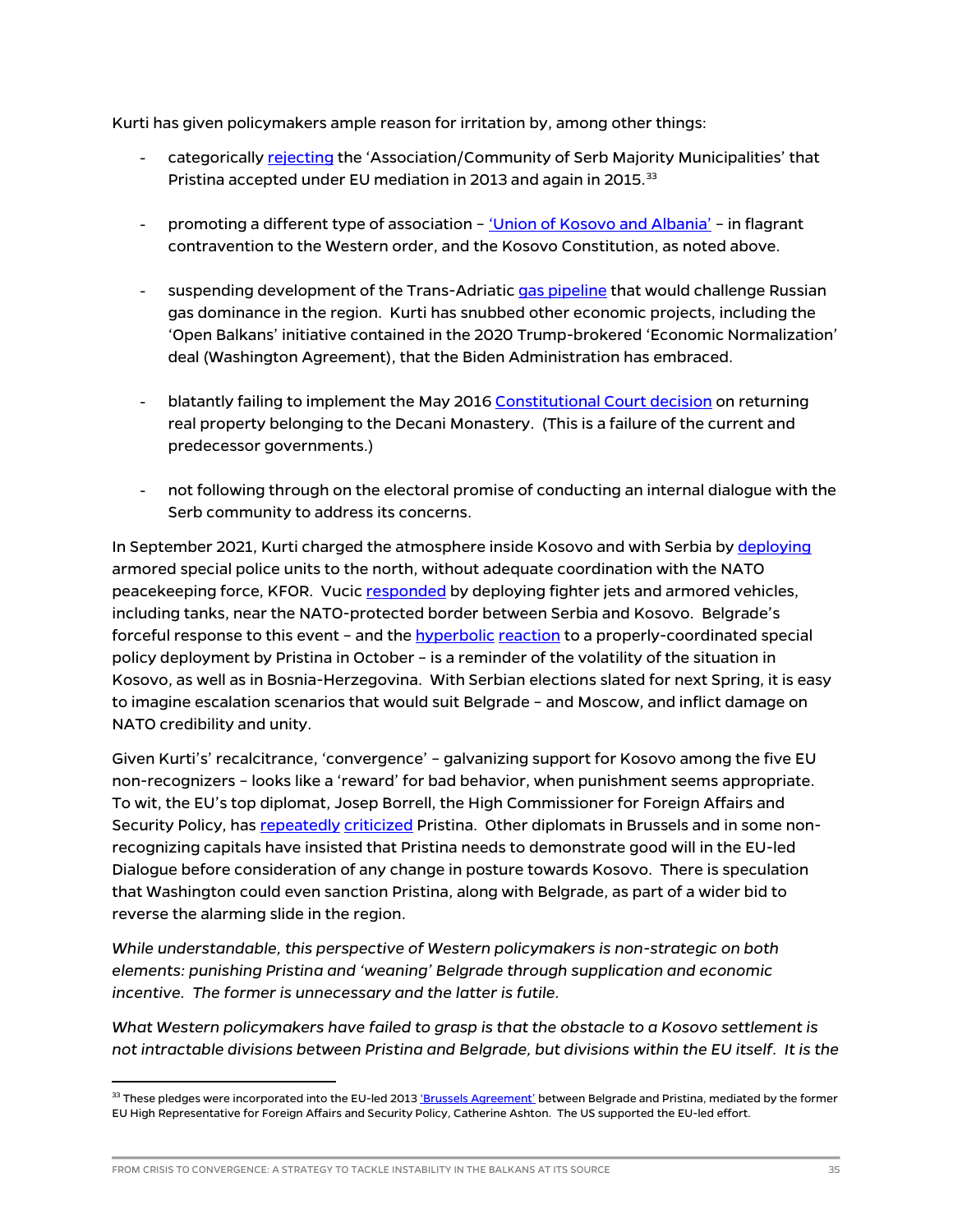*five EU non-recognizers – regardless of their intentions – that skew the dynamics underlying the Dialogue, guaranteeing its failure, and perpetuating regional stagnation.*

#### *9.1 Coercing Pristina into collaborating with Belgrade is unnecessary*.

*Any government in Pristina, including the Kurti government, can readily collaborate on the Western agenda with Serbia and with Kosovo Serbs, including in the north, and including on the long-stalled 'Association/Community of Serb Majority Municipalities.'*

The combination of Kosovo's international isolation, the hostility it faces from Russia and China,<sup>[34](#page-36-0)</sup> and the pervasive affection for the United States makes Pristina's Western orientation unquestionable. The opposition is currently exacting a political cost on Prime Minister Kurti over his open differences with Washington.

By his own words, Kurti is every bit the Balkan ethno-nationalist who sees 'Greater Albania' as the 'correction' of an historical injustice against the Albanian people.<sup>[35](#page-36-1)</sup> Kurti's irresponsible and provocative promotion of 'Union of Kosovo and Albania' is worthy of Western sanction.[36](#page-36-2) While his actions on inter-ethnic relations have been a disappointment, Kurti's words also suggest that when it comes to the Serb polity, the Kosovo Premier's animus is not with Kosovo Serbs but with Belgrade – the capital that imprisoned and beat him during the war, and brutally expelled the majority of the population.

In stark contrast to the democratic backsliding in Serbia and other countries in Europe, Kosovo is a functioning, multi-party democracy that is advancing. Elections of February 2021 saw the Kurti government elected on a 'jobs and justice' platform, and the emergence of a new, reform-minded political elite, including the country's President [Vjosa Osmani.](https://www.youtube.com/watch?v=6z_q-Dp54ZI) A primary focus of the new government is the fight against corruption, a [struggle](https://balkaninsight.com/2021/03/05/kosovos-courts-struggle-to-hold-corrupt-officials-to-account/) hindered by the legacy of nepotistic appointments of public officials and protracted court cases.

Evidence of the country's growing maturity came in November 2020, when former President [Hashim Thaci](https://balkaninsight.com/2020/11/05/kosovo-president-thaci-resigns-to-face-war-crimes-charges/) resigned to face war crimes charges in the Hague. Few Kosovars bothered to protest Thaci's resignation, even though the former President was the long-time face of the Kosovo Liberation Army and Kosovo's struggle for independence.

Most importantly, the overall trajectory of Kosovar Albanian and Kosovo Serb relations since Pristina declared independence in 2008 is positive. International organizations with extensive field presence like OSCE have documented substantial improvement in the relations between the minority Kosovo Serb community and the vastly larger Kosovar Albanian in the years since

<span id="page-36-0"></span><sup>&</sup>lt;sup>34</sup> Kosovo is the only country in the region with virtually no Chinese 'investment' (opaque, debt laden projects). Even Albania has significant investment from China.

<span id="page-36-1"></span><sup>35</sup> In a February 2021 [interview](https://www.jutarnji.hr/vijesti/svijet/umjesto-da-se-od-milosevica-distanciraju-srbi-sada-kazu-dajte-nam-nesto-zauzvrat-15052079) with the Croatian newspaper *Jutarnji List*, Kurti stated that the Versailles Conference left "one nation … united, i.e. the Serbs, while the other two were divided: Albanians and Bulgarians." Kurti added that, "As Kosovo, we cannot unite with Albania without changing the Constitution, which is very difficult. On the other hand, we do not have a referendum law. But *the historical idea of the Albanian people on the one hand and the interest and the will and the interest is for national unification*."

<span id="page-36-2"></span><sup>&</sup>lt;sup>36</sup>See Wilson Center <u>article</u> by Edward P. Joseph, A Way Out of the Balkans Morass: Restoring US and EU Leverage in the Serbia-*Kosovo Dialogue* for a parallel EU and NATO means of confronting Serbia's non-recognition campaign and Kosovo's promotion of union of Kosovo and Albania.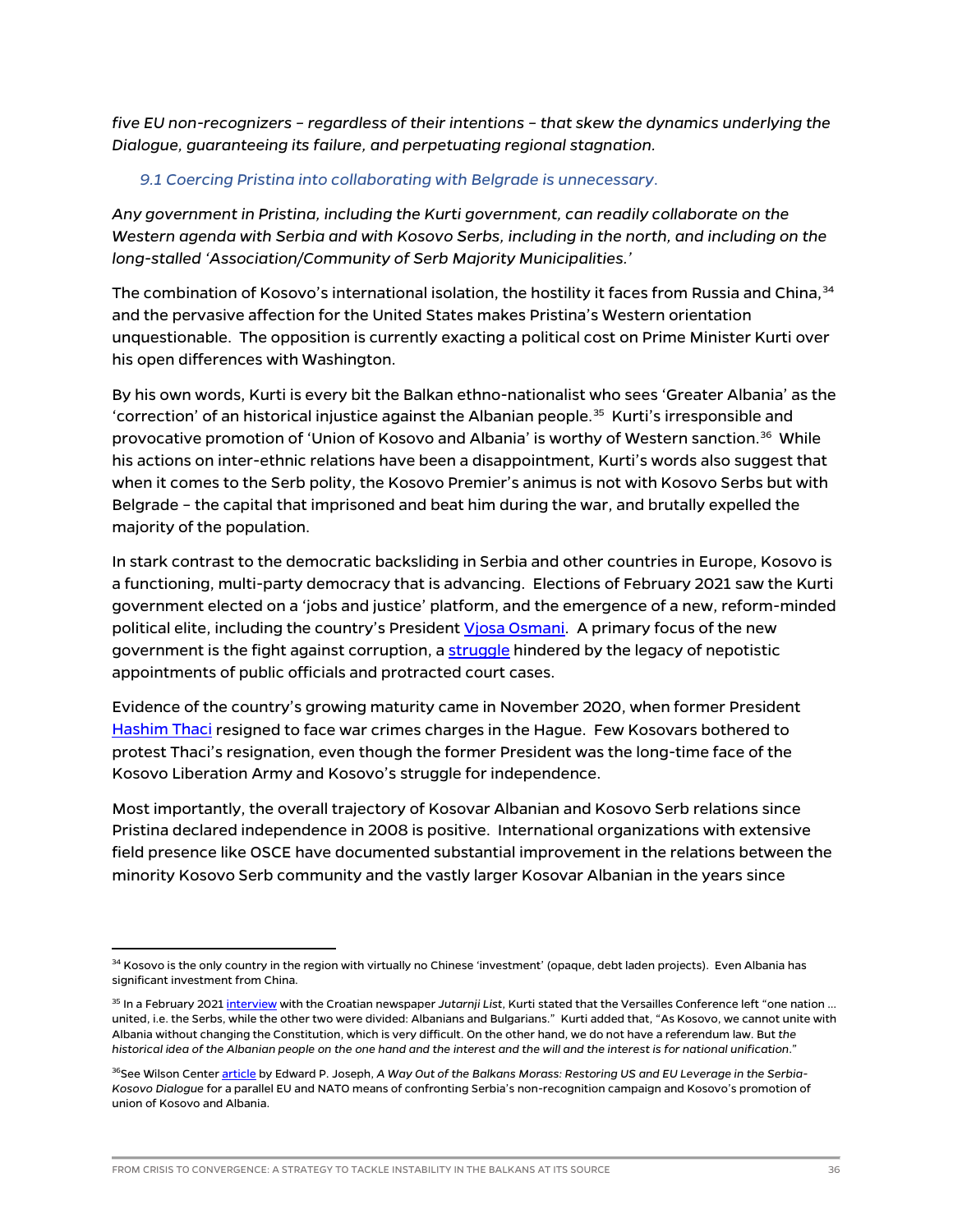independence.[37](#page-37-0) Unlike in Bosnia-Herzegovina, Serbs in Kosovo still live outside of compact territory; the majority of Kosovo Serbs still live south of the Ibar River 'surrounded' by Kosovar Albanians. In short, the ingredients needed for today's Kosovo Serb-Kosovar Albanian *modus vivendi* to become tomorrow's formalized settlement are in reach, except one: equalized power of the two parties in the Dialogue.

Western frustration with Pristina is addressed by alleviating Pristina's isolation, not by punishment (other than for promotion of ['union.](https://www.wilsoncenter.org/article/way-out-balkans-morass-restoring-us-and-eu-leverage-serbia-kosovo-dialogue)') Convergence addresses Pristina's strategic concern – its isolation – and the tactical disadvantage it faces in the EU-led Dialogue with Belgrade. Steps like bringing Kosovo into NATO's Partnership for Peace are equalizing, swiftly and simultaneously boosting Pristina's international personality while diminishing Belgrade's leverage. Diminished leverage puts the goal of mutual recognition in sight, enabling the Kurti or any Kosovo government to negotiate even the contentious 'Association/Community of Serb Majority Municipalities.'

By contrast, continuing to exhort (or even coerce) Kosovo to implement the 'Association/Community' is unlikely to bring results. The truth is that the EU made a mistake in 2013 and 2015 by front-loading this final status issue. *No country can finalize the status of a separatist minority that controls territory, without baseline assurance of its sovereignty and territorial integrity from the neighboring state promoting separation. None of the nonrecognizing countries would entertain such a notion at home, not least Cyprus.*

Even Kosovo's former Prime Minister, the mild-mannered Avdullah Hoti, struggled with the issue of the 'Association/Community.' Around the region, not just in Kosovo, the 'Association/Community' is seen as another Republika Srpska – a device not for building inter-ethnic trust, but perpetual dysfunction and ethno-territorial separation.<sup>[38](#page-37-1)</sup> There are several ways for Kosovo Serbs to enjoy administrative association fully consistent with Kosovo's functionality<sup>[39](#page-37-2)</sup>, but not while the Serb polity is under control of a hostile capital, leaving Kosovo under existential uncertainty.

At present, Kosovo faces uncertainty about even the nominal goal of the EU-led Dialogue. Brussels cannot even employ the term 'mutual recognition' between Belgrade and Pristina, because of the position of the EU 5. Pristina has no guarantee that even in the wake of a settlement with Pristina, the five non-recognizers will recognize Kosovo, even though the five have insisted on Belgrade's prior assent as a pre-condition.

<span id="page-37-0"></span><sup>&</sup>lt;sup>37</sup> In its latest five-year 'Community Rights Assessmen[t Report,](https://www.osce.org/files/f/documents/6/f/493675.pdf) released in June 2021, OSCE states: "Inter-ethnic relations have improved since the last reporting period. Significant divisions continue to exist between the Kosovo Albanian and Kosovo Serb community, but social and institutional interaction has been enhanced and no cases of collective or major interethnic violence has occurred. Relations among the majority Kosovo Albanian community and other non-majority communities have remained functional and positive."

<span id="page-37-1"></span><sup>&</sup>lt;sup>38</sup> The fact that the EU-led Dialogue operates on the principle that 'nothing is agreed until everything is agreed' does not change this point. That principle is only relevant where each party has an interest in a negotiated outcome. As Serbia does not, and as Serbia holds leverage over all parties including Brussels, Belgrade can pocket concessions on the 'Association/Community' and continue to avoid concluding a settlement.

<span id="page-37-2"></span><sup>&</sup>lt;sup>39</sup> Concessions from Belgrade and Pristina could yield an 'Association/Community' that fits into Kosovo's legal, administrative and Constitutional structure. Inter-municipal collaboration between Kosovar Albanian- and Kosovo Serb-majority municipalities could foster closer inter-communal relations.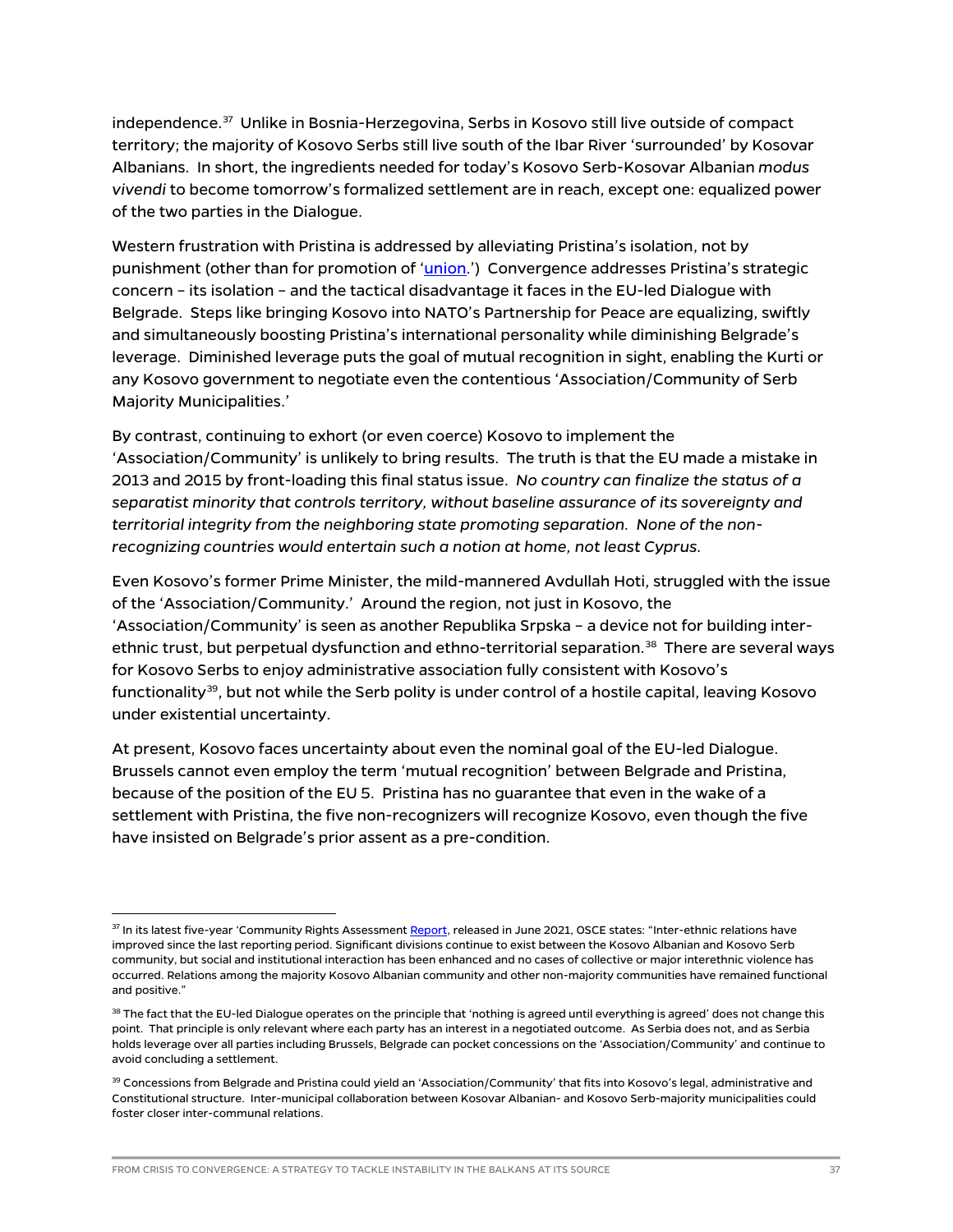Convergence – along with an express commitment by the EU 5 for full and immediate recognition in the event of a settlement – replaces uncertainty with emerging clarity and confidence. As the non-recognizers align with the EU majority on Kosovo, Pristina is able to emerge from Belgrade's isolation, opening up resolution of the Association/Community stumbling block and the full agenda.

#### *9.2 Continued supplication of Belgrade and promotion of its economic prowess alone (without tackling its leverage) is counter-productive*.

*The Vucic regime cannot be 'weaned' to support the Western agenda; the regime's policies reflect its character, and are not 'tactical choices', subject to alteration through incentives. The regime can become a true partner by removing the basis for its multi-faceted charade, accomplished through Western convergence over Kosovo. Facing a unifying EU-NATO-US, the regime's strategic calculus changes and it becomes possible for Serbia to accept the Western order.*

#### First, the formative aims of the regime are revisionist, the formation of the regime's leaders is anti-democratic, and the formative means for the regime's power are corrupt.

According to University of Belgrade [Professor](https://www.tandfonline.com/doi/abs/10.1080/14683857.2019.1672929) Dusan Pavlovic, the regime came into power in 2012 with the aim of "start[ing] an institutional reversal … [in order] … to go back to the 1990s, towards a more radical version of electoral authoritarianism." The leaders of the new government, including Vucic, themselves were veteran "political agents from the Milosevic era."

The purpose of 'electoral authoritarianism' is perpetual rule, achieved by amassing control over democratic pillars of oversight and control, such as the media, the court system and the political opposition. In order to subvert competing power centers, a regime needs resources. According to Pavlovic, the Vucic regime has methodically assembled the resources to subvert competing power centers through "institutional extraction," the systematic and corrupt diversion of state revenue streams not solely for personal enrichment, but for coopting and controlling competing bases power of power. The 'Belivuk Affair' exposed this summer, has shed light on the regime's relationship with organized crime elements, a product of its systematically corrupt rule.

'Serb World', the bid to revive and update Milosevic's 'Greater Serbia' is the extension of the regime's formative revisionism. Delegating the promotion of 'Serb World' to former Defense Minister, current Interior Minister Aleksandar Vulin is a transparent tactic designed to sustain Vucic's image a 'partner' of the West.

Mirroring its domestic strategy, the regime has attempted to monopolize the Serb polity in neighboring states, most extensively in Kosovo. Reversing the deference shown by his predecessors, Vucic has consolidated Kosovo Serbs in the north and south of the country in an obedient and uniform political entity known as 'Srpska Lista.'

Reversing significant steps towards recognizing the Srebrenica genocide, Serb politicians across 'Serb World', including Kosovo and Montenegro, have vocally denounced application of the term, genocide. Instead of letting Serb war criminals be singled out for responsibility, Belgrade has promoted a climate for their rehabilitation and open veneration. Revisionism of the war narrative is essential to revising the settlements of that era.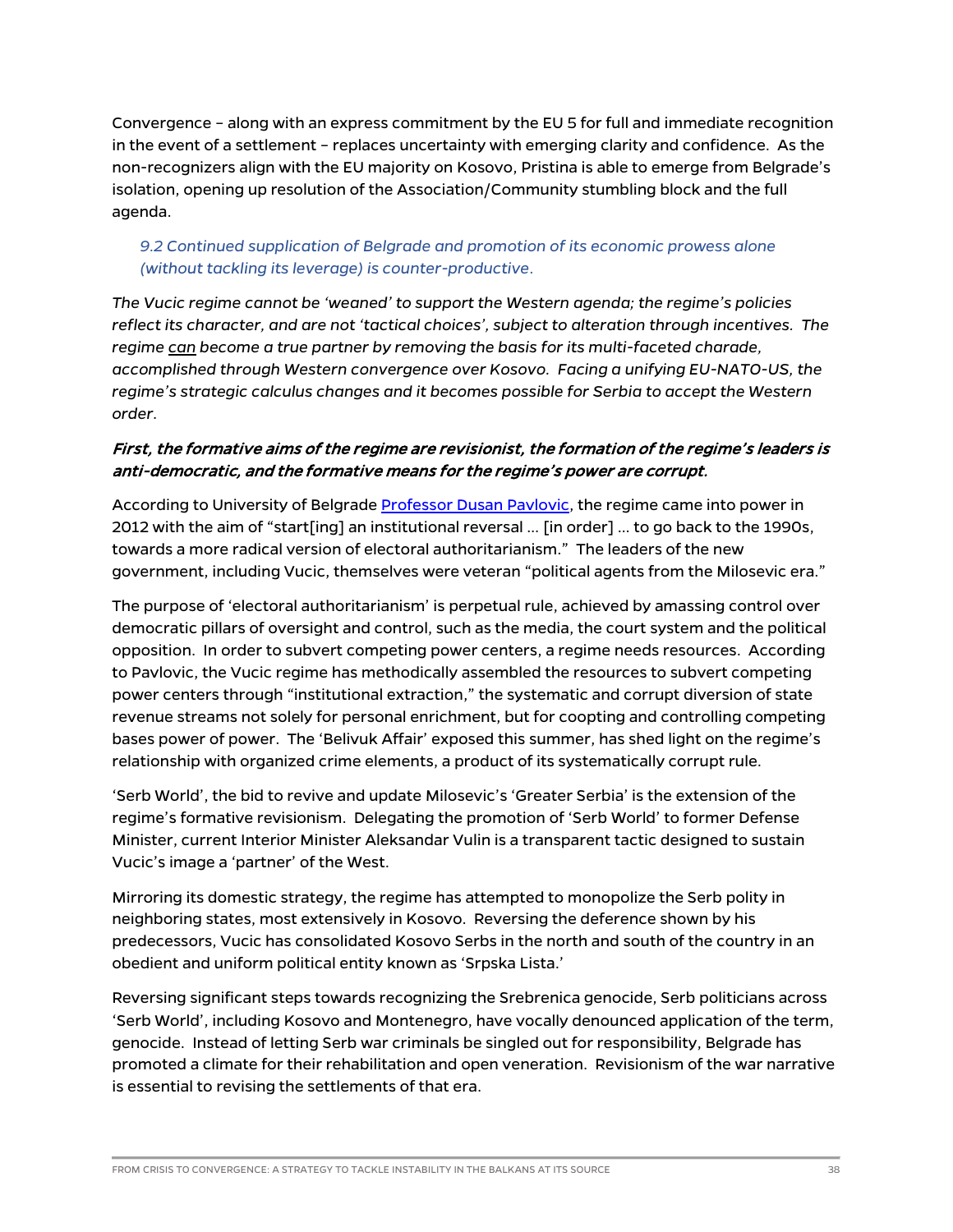In other words, the regime's authoritarianism, nationalism and corruption are not just tactics, they are its raison d'etre.<sup>[40](#page-39-0)</sup> The entire basis for 'weaning' – positive incentives – fails, as long as *the regime is insulated from scrutiny for its corrupt, autocratic rule*. The reforms demanded by the EU as the price for membership, for example, are inimical to the regime, no matter the prosperity associated with them. The regime cannot afford to openly spurn EU membership or partnership with the West. Its optimal position is what it has now: being needed by the West, thanks to its leverage over Kosovo.

#### Second, charade is an essential component of the regime's rule. Instead of 'weaning' the regime with praise, Brussels and Washington are validating the charade -- legitimizing regime rule.

The "illusion of democracy" is central to hybrid-regimes, as evidenced in the rule of Vucic's EU patron, Prime Minister Viktor Orban of Hungary. Beneath the veneer, such regimes are actually "a [travesty of democracy](https://www.tandfonline.com/doi/abs/10.1080/14683857.2019.1672929) [where] … elections are rigged, … media are censored (or self-censor), judges and prosecutors are blackmailed and at risk … if they apply the law impartially, and … corruption runs rampant."

The particular challenge for regimes like Orban's and Vucic's is that they operate in a geostrategic context dominated by the US, NATO and EU. Budapest has exploited its membership in the EU and NATO while propagating the values of Moscow and Beijing. Hungary's protection inside the EU helps Belgrade carry out its own charade, supplying the ['Euro Realism'](https://www.reuters.com/article/us-serbia-president-interview/serbia-to-keep-balancing-west-russia-and-china-president-says-idUSKBN23I21E) model that Vucic embraces.

According to Viola von Cramon, the Rapporteur for Kosovo in the European Parliament, the European Commission deliberately ["water\[ed\] down](https://www.euractiv.com/section/enlargement/opinion/commission-compromising-rule-of-law-standards-in-the-interest-of-orban-vucic-axis/) the Serbian 2021 Progress report on the rule of law standards in particular." Von Cramon blamed EC Commissioner for Enlargement Oliver Varhelyi, a Hungarian an[d "absolute loyalist"](https://eu.boell.org/en/2019/10/08/wrong-man-wrong-place) of Prime Minister Viktor Orban. It was at Varhelyi's behest, according to von Cramon, that the Commission bent critical standards for Serbia – "a blatant example of how the European Commission became politicized for the interest of *the Orbán-Vučić axis*…."

The Vucic regime has managed to persuade Western officials that it is serious about its EU candidacy (as it draws extensive benefits from Brussels), and is an overall partner for the West. This has a triple effect of:

- Legitimizing the regime's anti-democratic rule.
- Demoralizing the democratic opposition.
- Reinforcing the leverage that the regime holds over the West.

Despite Vucic's adoring [praise](https://news.cgtn.com/news/2020-03-22/Serbian-president-kisses-Chinese-flag-as-support-team-arrives--P3FlpiEMBa/index.html) of Russian President Vladimi[r Putin](https://exit.al/en/2021/10/07/vucic-praises-russias-support-at-eu-western-balkans-summit/) and Chinese President Xi Jin [Ping,](https://www.rferl.org/a/chinese-signage-in-serbia-sparks-eu-ire/30637889.html) US officials have repeatedly hailed the regime as "the political and economic leader in the region." The US Ambassador to Serbia drew criticism from activists and the opposition after

<span id="page-39-0"></span> $^{40}$  See, for example, Branislav Radeljic, "What Europeanization? Getting Away with Corruption in the Progressivists-Dominated Serbia," in Vladimir Djordjević and Vladimir Vučković (eds), *Balkanizing Europeanization: Fight against Corruption and Regional Relations in the Western Balkans*, Berlin: Peter Lang, 2019, 129–150.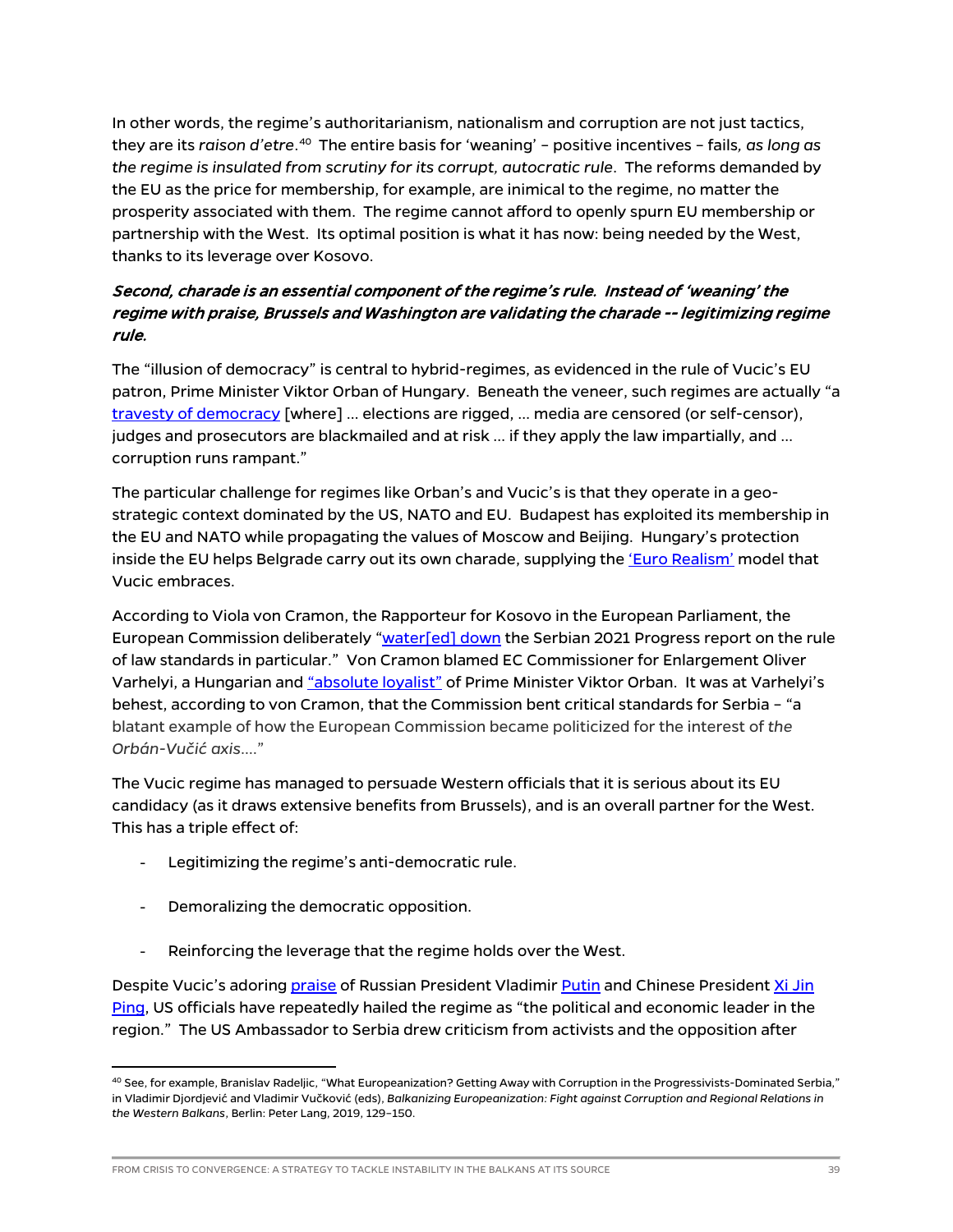telling Interior Minister Vulin how well the Serbian police handled protests during the summer of 2020.<sup>[41](#page-40-0)</sup> US officials have repeatedly urged the opposition to participate in structurally unfair Serbian elections, undermining the only leverage that opposition leaders hold to extract concessions: the threat of another election boycott. Washington could simply have stayed silent, boosting European Parliament mediation between governing and opposition parties. [42](#page-40-1)

The Vucic regime's pervasive "institutional extraction" has been the beneficiary of deafening silence from the US. Meanwhile, officials do not hesitate to call out and even [sanction](https://www.voanews.com/a/europe_us-sanction-former-albanian-pm-sends-message-raises-questions/6206085.html) Serbia's neighbors for corruption, a top Biden Administration priority. On a visit to the region this month, the US Special Envoy to the Western Balkans, Gabriel Escobar, lashed out at Bosnian officials, stating categorically that "the problem in Bosna-Herzegovina is not ethnic, but systemic [corruption](https://ba.n1info.com/vijesti/escobar-za-hinu-hrvati-se-moraju-osjecati-ugodno-bez-toga-dayton-nece-uspjeti/) …."

EU officials also habitually praise the same Belgrade regime that routinely lambastes the EU – by far Serbia's largest donor and the bloc responsible for two-thirds of Serbia's trade – while lionizing the contributions of Russia and China. In the most notorious example, Belgrade slammed the EU for its stumbles at the outset of the pandemic and during the rollout of the vaccine, while shrewdly acquiring a host of vaccines and offering them around the region – all while accepting generous EU assistance.

The prospect that behind the scenes, officials are 'getting tough' with Vucic, giving the autocrat 'one last chance to prove himself', is dubious. As Brussels gave Serbia a pass on core rule of law standards, Washington reversed its publicly-declared position on excluding Serbia from the December 'Summit for Democracy. The about-face came immediately after the Administration relented on the exclusion of Kosovo, reinforcing the message that the West 'needs' Belgrade over Kosovo.' The 'Summit' afforded the autocratic Vucic an international platform to tout his government's "[full] commit[ment] to European values[, democratic principles](https://www.b92.net/eng/news/politics.php?yyyy=2021&mm=12&dd=09&nav_id=112489) and the rule of law." In the regime's latest anti-democratic move, Serbia's Interior Minister Aleksandar Vulin justified police response to recen[t environmental protests](https://www.axios.com/environmental-protest-serbia-lithium-mining-pollution-0c751af9-5f0e-45b7-8e13-bd03722ad1b9.html) by likening the growing citizen movement to ["color revolutions"](https://rs.n1info.com/english/news/serbias-int-min-we-avoided-coloured-revolution-trap/) - a stock phrase of the Kremlin.

#### Third, the Vucic regime is not interested in joining the EU, except on Hungary-like terms. Nor is the regime influenced by its military cooperation with the US and NATO**.**

In the eight years since it opened its EU [candidacy,](https://ec.europa.eu/neighbourhood-enlargement/serbia-report-2021_en) the ruling regime now led by Vucic has opened only about half of the thirty-five Acquis Communautaire chapters required for membership. It has been two years since the regime has opened any new chapters. In comparison, [Montenegro](https://ec.europa.eu/neighbourhood-enlargement/montenegro-report-2021_en) has opened thirty-three chapters in the nine-plus years since it opened its EU accession negotiations. In contrast with Belgrade's indifference, Tirana and Skopje remain desperate for the right to open their EU candidacies, despite serial EU betrayal. Kosovo remains committed to the EU and NATO paths despite the fact that its population has been denied the same rights to travel within the EU as its neighbors, even after having fulfilled the criteria for visa liberalization.

<span id="page-40-0"></span><sup>41</sup> See articles in Beta News Agency published on 9 November 2020: *US Ambassador Asked to Clarify Alleged Statements on Serbia's 'Police Restraint'*; and *Serbia's Opposition to US Envoy: Where Did You See Police Restraint During Protest?*

<span id="page-40-1"></span><sup>&</sup>lt;sup>42</sup> The value of creating space for the democratic opposition in Serbia was illustrated this month whe[n demonstrations](https://www.theguardian.com/world/2021/dec/05/rio-tinto-lithium-mine-thousands-of-protesters-block-roads-across-serbia) against the environmentally dubiou[s Rio Tinto](https://www.startribune.com/serbia-moves-to-defuse-protests-over-rio-tinto-lithium-mine/600125007/) lithium mining project caused the regime to, at least temporarily, drop the project.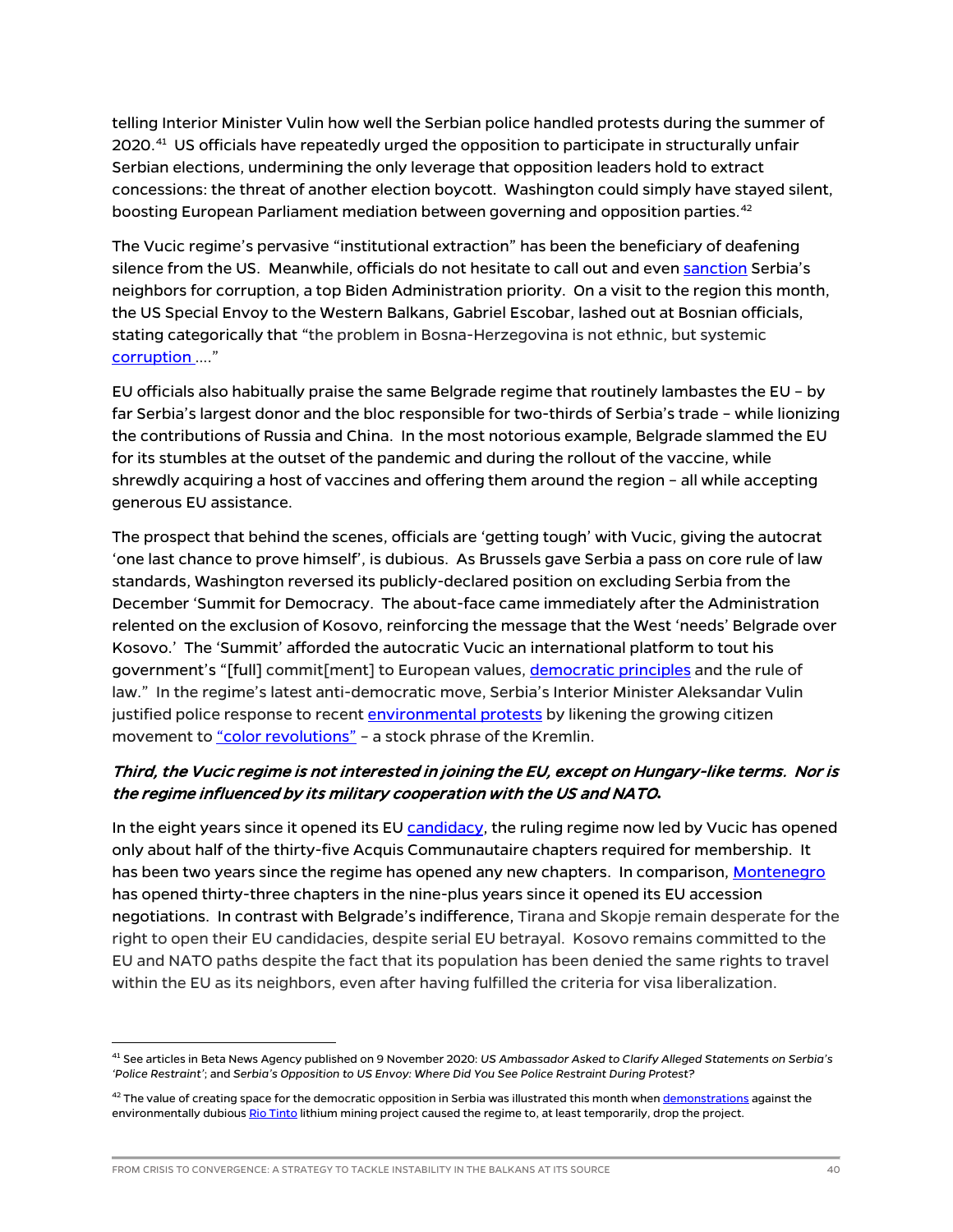Serbia continues to flout the EU's common and foreign security policy, most egregiously by its support for Russia over Ukraine, its hesitancy over Belarus, and its enthusiasm over China's actions in Hong Kong and Xinjiang. In addition to voluble public support for Moscow and Beijing from President Vucic, Serbia has repeatedly joined the likes of Venezuela, Syria and Iran i[n voting](https://balkaninsight.com/2020/12/08/serbia-backs-russia-again-in-un-vote-on-crimea/) against a UN resolution calling for Russian withdrawal from Crimea.

The US and NATO have long-standing military cooperation with Serbia, which is a member of NATO's Partnership for Peace. The Ohio National Guard ha[s trained](https://www.state.gov/u-s-relations-with-serbia/) with Serbian military counterparts for over 15-years. When US troops deploy to Serbia, they enjoy immunity that Russian troops, on extended deployment, do not receive. US and NATO officials sometimes boast that Belgrade has conducted more exercises annually with NATO members than with Russia.

Yet, when tensions erupted in the north of Kosovo in September 2021, Belgrade brought [Russian](https://www.theguardian.com/world/2021/oct/02/tensions-rise-at-kosovo-serbia-border-as-number-plate-row-escalates)  [Ambassador](https://www.theguardian.com/world/2021/oct/02/tensions-rise-at-kosovo-serbia-border-as-number-plate-row-escalates) Alexander Botsan-Kharchenko near the border with Kosovo, to speak to Serbian troops and challenge NATO, as fighter jets and armor were deployed near the border. Serbia is undergoing a prodigiou[s military buildup](https://www.economist.com/europe/2021/10/30/serbia-is-on-a-shopping-spree-for-weapons) thanks to Russia, Belarus and, more recently, China.

#### Fourth, **t**he regime is not 'balancing' between the West, and Russia & China. The regime is aligned with Moscow and Beijing. The alignment is stable, grounded in shared authoritarian values, and not merely a tactic to extract benefits like vaccines or Chinese 'investment.'

Contrary to reports of a 'rupture' between Moscow and Belgrade<sup>[43](#page-41-0)</sup>, Vucic has assiduously nurtured the relationship with the Kremlin, evidenced by the meeting in [Sochi](https://rs.n1info.com/english/news/serbias-vucic-talks-with-putin-about-gas-kremlin-about-kosovo-and-bih/) in November 2021 between the Serbian President and Vladimir Putin - Vucic's 19<sup>th</sup> meeting with the Russian leader. Belgrade continues to heap praise o[n Putin,](https://exit.al/en/2021/10/07/vucic-praises-russias-support-at-eu-western-balkans-summit/) as well as on Chinese Presiden[t Xi Jinping,](https://apnews.com/article/europe-xi-jinping-serbia-coronavirus-pandemic-aleksandar-vucic-d80f48c1fd69c819715ba3a17c7fc208) whose image features on billboards around Serbia. Belgrade has consistently accommodated Russia on [sanctions](https://apnews.com/article/russia-serbia-europe-government-and-politics-3bae844d1f7c483be0109eeaac00ba15) and other major issues, particularly in President Vucic's mutually [supportive](https://www.youtube.com/watch?v=WIxaUYqAhuY) [appearances](https://www.youtube.com/watch?v=YVrbMcKBDSI) with Russian Foreign Minister Sergei [Lavrov.](https://www.euractiv.com/section/politics/short_news/lavrov-says-serbia-and-russia-have-a-confidential-dialogue/)

The concept that Vucic is a 'new Tito', executing an updated 'non-alignment' policy is false. Tito promoted his own model; Vucic promotes the Hungarian model of authoritarianism aligned with Moscow and Beijing. To underscore the point, Belgrade gav[e Lavrov](https://tass.com/politics/1347753) a prominent speaking slot at the 'meeting of the non-aligned' that Serbia hosted in October.

Belgrade has forged a stable understanding with the Kremlin on Serbia's relations with the West, including its 'interest' in joining the EU and, crucially, on Kosovo. Moscow evidently sees no threat from Serbia's position on Kosovo. Following a meeting with Lavrov in July 2020, Vucic declared that any solution to the Kosovo dispute would have to be acceptable to Moscow and Belgrade. Putin, and other Russian officials, Ambassador Botsan-Kharchenko have repeatedly voiced support for Serbia's position on Kosovo, and for the EU's Dialogue.[44](#page-41-1) This uncharacteristic [Russian support](http://www.xinhuanet.com/english/europe/2020-06/19/c_139149938.htm) for a Western-led diplomatic venture in which the Kremlin is not a party is

<span id="page-41-0"></span> $^{43}$  Analysts have cited Belgrade's criticism of 'pro-Russian groups' during anti-government demonstrations in the summer of 2020, and Moscow's humiliation of Vucic after his sycophantic performance in former US President Donald Trump's Oval Office in September of that year as examples of a putative 'rupture.'

<span id="page-41-1"></span><sup>44</sup> See, for example, *Foreign Minister Selakovic: 'Serbia strongly committed to development of relations with Russia'*, FoNet News Agency, 13 March 2021.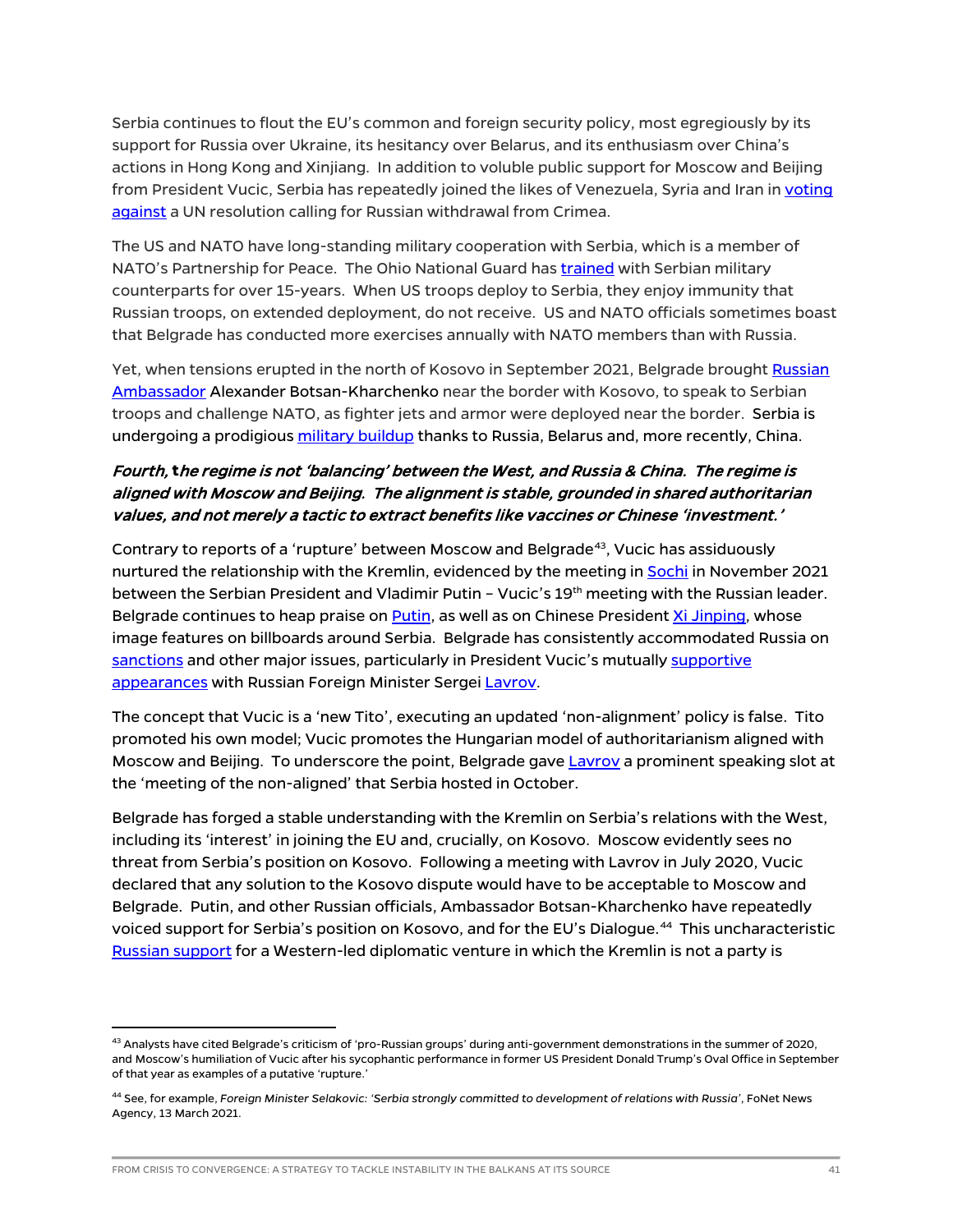perhaps the strongest proof that the Dialogue, as currently structured, cannot achieve its stated goal.

The Vucic regime has also forged a stable relationship with China. As Beijing's declared "strategic [partner",](https://www.mfa.gov.rs/en/press-service/statements/steel-friendship-and-strategic-partnership-between-serbia-and-china) Sino-Serbian cooperation goes far beyond large Belt and Road infrastructure projects. At its own behest, not Beijing's, Belgrade is avidly pursuing military, security, and even cultural cooperation. Following the Trump-brokered Washington Agreement, Belgrade suspended its 5G cooperation with [Huawei](https://exit.al/en/2020/09/16/serbia-opens-huawei-tech-center-days-after-pledging-to-ban-untrusted-vendors/) -- while announcing [expansion](https://e.huawei.com/cz/news/ebg/2020/serbia-office-egovernment-agreement) of Serbia's relationship with the Chinese technology giant. Vucic has openly defied his Washington Agreement commitment to "diversify energy supplies," completing a key section of pipeline for Russian gas, and winning a pledge from Putin i[n Sochi](https://rs.n1info.com/english/news/serbias-vucic-talks-with-putin-about-gas-kremlin-about-kosovo-and-bih/) on gas pricing.

#### Fifth, the center-piece of 'weaning' -- 'economic normalization' -- cannot succeed without convergence**.**

At his first press conference, President Biden defined the central challenge for his Administration: ["proving democracy works."](https://www.nytimes.com/2021/03/26/us/politics/biden-china-democracy.html) By frequently touting the economic prowess – and "economic leadership" of the Vucic regime, Administration diplomats are proving that autocracy works.

Serbian economist, Professor Goran Radosavljevic believes that much of the ballyhooed growth of his country's economy under Vucic is a charade: "Distribution of billions of euros from the budget without meaningful economic criteria in the last two years, large growth of debt accompanied by non-transparent spending of that money, and huge subsidies for new jobs aim to [show the economic situation is better than it is.](https://novimagazin.rs/iz-nedeljnika-nm/254737-intervju-goran-radosavljevic-pod-vucicem-srbija-zaostaje)"

Embracing the 'economic normalization' theory of the Trump Administration, Biden Administration officials have joined with President Vucic in enthusiasticall[y promoting](https://europeanwesternbalkans.com/2021/08/13/state-department-us-wholeheartedly-supports-regional-economic-integration-in-the-balkans/) 'Open Balkans,', the initiative to reduce trade and related barriers previously known as 'Mini-Schengen.' Economists affirm that cross-border economic integration could yield significant growth in a region that is hemorrhaging its young and skilled citizens.

What 'Open Balkans' cannot do, as presently configured, is produce 'trust', as proponents claim and as these examples refute:

- Bosnia-Herzegovina long ago removed barriers to movement of people, goods, services and capital internally, leading to no increase in trust.
- [Montenegro's](https://oec.world/en/profile/bilateral-country/srb/partner/mne#:%7E:text=During%202019%2C%20Serbia%20had%20a,%2C%20and%20Foodstuffs%20(%2411M).) number one export and import partner is Serbia, the country with which Podgorica has the lowest levels of trust.
- By contrast, Montenegro and *Croatia* are economic *competitors*, vying for tourist revenue along the Adriatic Coast, yet they enjoy high-levels of trust (having resolved their core political issues.)
- Despite being among the top investors in what is now called North Macedonia, Greece defied its economic interest by inflicting nearly three decades of trust-battering political isolation on its northern neighbor.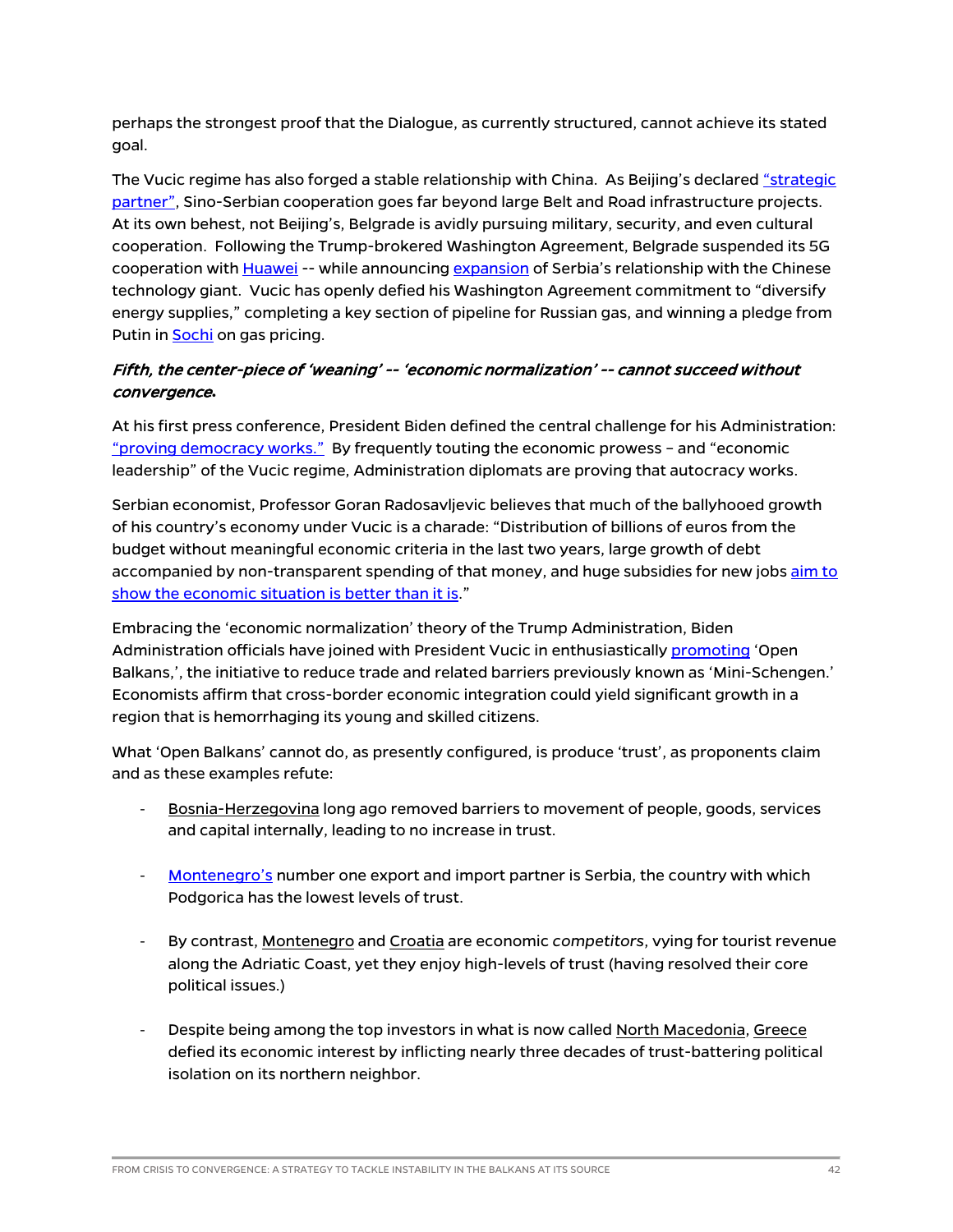Without trust – obtained by overcoming bedrock political obstacles – it is not clear whether 'economic normalization' can even achieve economic results. No less an authority than the [EBRD](https://www.ebrd.com/publications/country-diagnostics) pointed squarely to a political obstacle – the gridlock of the Dayton Agreement – as the main source of longstanding economic malaise.

The fact that three countries – Bosnia-Herzegovina, Kosovo and Montenegro – have spurned a benign, revenue-generating consortium suggests that it is not so benign.<sup>[45](#page-43-0)</sup> 'Open Balkans' is widely seen as a device to increase Serbia's comparative economic – and political – advantage. *Without a framework conducive to trust*, 'Open Balkans' opens the way for Serbian mercantilism, expanding Belgrade's economic power at the expense of neighbors like Kosovo that run substantial trade deficits with Serbia, and cannot compete in production of higher value goods.

All six Western Balkans Six countries have already agreed on a [common regional market](https://www.rcc.int/docs/544/declaration-on-common-regional-market) in the inclusive 'Berlin Plus' format, at the Sofia summit in 2020. Political disputes, chiefly over Kosovo, stymie progress. Convergence over Kosovo supplies the political balance – and political confidence – needed to make much-needed regional economic integration feasible. With Serbia's leverage over Kosovo eroded, all countries in the region can confidently reduce barriers, without fear that it will simply advance Belgrade's malign agenda.

## *10. The Impact of Convergence on 'Greater Albania' and 'Greater Croatia', and the Crisis in Bosnia-Herzegovina*

The recent record of the Western-aligned leaders in Albania, Croatia and Kosovo at times makes their countries' ethno-nationalist agendas appear no different from Serbia's. Prime Ministers (and rivals) Ed[i Rama](https://exit.al/en/2021/11/26/albanian-prime-minister-says-he-would-vote-for-unification-with-kosovo/) of Albania and Albi[n Kurti](https://politiko.al/english/kosova/kurti-pro-bashkimit-shqiperi-kosove-do-te-votoja-per-po-jane-dy-shtete-po-i448123) of Kosovo have both, again, openly promoted 'Union of Albania and Kosovo' – a violation of Kosovo's Constitution, an affront to the Kosovo Serb community, and a step that would destabilize North Macedonia and Montenegro.

Last month, Croatian President Zoran [Milanovic](https://www.aa.com.tr/en/europe/croatian-president-makes-controversial-statements-on-srebrenica-genocide/2442617) questioned application of the term genocide to Srebrenica, and made [bigoted](https://www.fena.news/bih/sda-milanovics-statement-is-cultural-racism-and-insult-for-everyone-in-bih/) remarks about Bosniaks. Milanovic's derisive comments are redolent of those also made in December, 2021 by Hungarian Prime Minister Vikto[r Orban,](https://abcnews.go.com/Business/wireStory/hungarys-pm-denounced-bosnia-anti-muslim-rhetoric-81895817) who questioned "how [the EU will] manage the security of a state [with] 2 million Muslims …." Orban also led a high-profile December [visit](https://balkaninsight.com/2021/12/21/orban-hungary-gives-e100-million-support-to-bosnian-serbs/) to Milorad Dodik in Banja Luka, pledging financial and political support to the separatist Serb leader.<sup>[46](#page-43-1)</sup>

Milanovic and Croatian Prime Minister Andrej [Plenkovic](https://balkaninsight.com/2020/09/17/croatian-leaders-criticised-for-inviting-dodik-to-zagreb/) each received Dodik, visiting without fellow members of the Bosnian Presidency, in prominent meetings in Zagreb in September, 2020. Angered by "manipulation" of the Bosnian electoral process, Zagreb has avidly supported Dragan [Covic,](https://www.euractiv.com/section/politics/short_news/dodik-and-covic-attack-inzko-at-un-security-council/) the leader of the Bosnian Croat HDZ party, who is in open collusion with Dodik. In a different vein, Croatian diplomacy, under Foreign Minister Gora[n Grlic-Radman,](https://hr.n1info.com/english/news/croatian-fm-says-non-paper-on-bosnia-was-well-accepted-among-eu-ministers/) offered an anodyne reform *proposal* for Bosnia-Herzegovina, in March, 2021.

For its part, the Bosniak polity, the main victim of the war, has repeatedly exploited changes to the electoral law that enable Bosniaks to elect the Croat member of the country's tri-partite

<span id="page-43-0"></span><sup>&</sup>lt;sup>45</sup> Macedonian President Stevo <u>Pendarovski</u> recently stated that 'Open Balkans' cannot survive without the participation of all six Western Balkans countries.

<span id="page-43-1"></span><sup>&</sup>lt;sup>46</sup> In a reminder of Serbia's authority over Republika Srpska, Orban's plane first <u>stopped in Belgrade</u> before Banja Luka.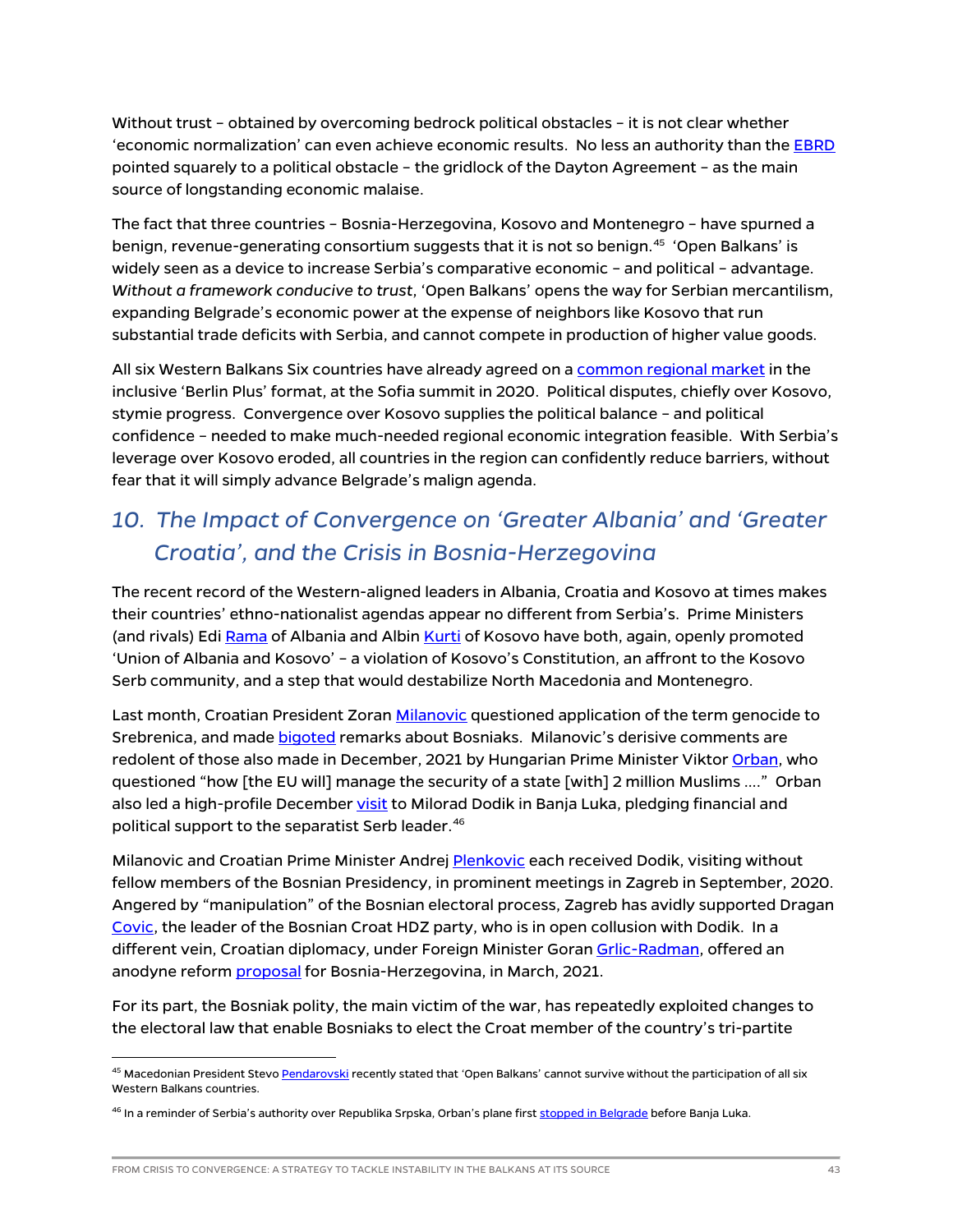Presidency. Though legal, the practice is "clearly against the [spirit](https://www.pssi.cz/download/docs/8604_western-balkans-at-the-crossroads-ways-forward-in-analyzing-external-actors-influence.pdf) of the Washington and Dayton Agreements."<sup>47</sup> Seizing the demographic advantage undermines growing calls in Sarajevo to make Bosnia a 'civic state,' and triggers the foundational question about 'control' of the central government in a country comprising three main, divided groups along with citizens who identify with none of them. The insistence of Bosniak nationalists like the leader of the SDA party, Bakir [Izetbegovic,](https://www.euractiv.com/section/politics/short_news/civic-unitary-model-only-acceptable-solution-for-bih-says-bosniak-party-leader/) that "the unitary and civic model is the only one" that Bosnia can be based on, undermines the concept as an equitable way of implementing rulings by the **European Court of** [Human Rights.](https://www.echr.coe.int/Documents/CP_Bosnia_and_Herzegovina_ENG.pdf)

Given all of the above, how does recognition of Kosovo by four NATO states address the complex stand-off in Bosnia-Herzegovina, and stymie naked appeals to Greater Albanian nationalism? Why is Serbian acceptance of the Western order crucial, if Albanians and Croats – who accept that order – openly ply their own ethno-national agendas?

*The answer is that acceptance of the Western order does not extinguish nationalist agendas and aspirations; it constrains the ability of governments to advance and exploit them.* For one, as members of NATO, any change to Albania's or Croatia's borders would require [approval](http://www.kipred.org/repository/docs/DECONSTRUCTION_OF_THE_IDEA_OF_UNIFICATION_THE_FUTURE_OF_RELATIONS_BETWEEN_KOSOVO_AND_ALBANIA_40775.pdf) across the Alliance.<sup>48</sup> Albania and Croatia would face sweeping opposition within NATO, a consensusbased organization, to changing their respective borders.

In practical ways, Greater Albania and Greater Croatia are feasible only through – and dependent upon -- Greater Serbia. 'Union of Kosovo and Albania', for example, cannot be accomplished without the assent of Kosovo Serbs, who obey Belgrade. The first article of Kosovo's Westerndrafted [Constitution](https://www.constituteproject.org/constitution/Kosovo_2016.pdf?lang=en) expressly prohibits "union … with … any State or part of any State." Amending the Constitution to permit union requires approval by two-thirds of the Kosovo Serb deputies in Parliament (holding seats "reserved and guaranteed" for the Serb community.)<sup>[49](#page-44-2)</sup>

On the other hand, Serbia has no Constitutional bar to pursuing secession or another form of 'compensation' in Kosovo. The Serbia[n Constitution](https://www.ilo.org/dyn/natlex/docs/ELECTRONIC/74694/119555/F838981147/SRB74694%20Eng.pdf) defines Kosovo as an integral part of Serbia, imposing no similar constraint on what Belgrade may do to protect its territorial integrity. Ethnic Albanians in Serbia have no reserved right to block an amendment or action on Kosovo. By definition, secession of the Serb-controlled north implies rejection of restrictions in the Kosovo Constitution.

A settlement between Belgrade and Pristina that would effectively and fairly integrate the Serbcontrolled north into the Republic of Kosovo (achievable with NATO 4 recognition) supplies a strong impediment to any union or confederation with Albania. In the Balkans, mixed populations

<span id="page-44-0"></span><sup>&</sup>lt;sup>47</sup> In [a letter](https://balkaninsight.com/2018/12/06/former-bosnia-governors-condemn-croatia-s-meddling-in-bosnia-12-06-2018/) criticizing Croatian interference and defending the Bosniak out-voting practice, three forme[r High Representatives](https://www.aljazeera.com/features/2018/12/18/is-croatia-undermining-bosnias-sovereignty) in Bosnia-Herzegovina wrote that the, "electoral rules … provide a rare crossing-voting mechanism aiming to incentivize moderation over divisive, fear-mongering platforms." The problem is that only one group – the Bosniaks – can take actual advantage of this mechanism. It is the absence of *reciprocity*, not the practice of cross-voting, that violates the spirit of any peace agreement.  $^{48}$  As Lulzim Peci observes, "Albania as a member of NATO, and Kosovo which is not its member … [could] unite [only] … if … members of NATO [would extend] th[e guarantees of Articles 5 and 6](http://www.kipred.org/repository/docs/DECONSTRUCTION_OF_THE_IDEA_OF_UNIFICATION_THE_FUTURE_OF_RELATIONS_BETWEEN_KOSOVO_AND_ALBANIA_40775.pdf) of the North-Atlantic Treaty in the entire territory of this enlarged state."

<span id="page-44-2"></span><span id="page-44-1"></span><sup>49</sup> 'Union of Kosovo and Albania' is a form of aggression against the Kosovo Serb community because it would force a small, isolated (in the south of Kosovo) and vulnerable minority to countermand the express wish of the majority on a strategic issue. 'Union' would make Serbs even a smaller minority, in a larger Albanian community which has no history of living with Serbs and no knowledge at all of their language.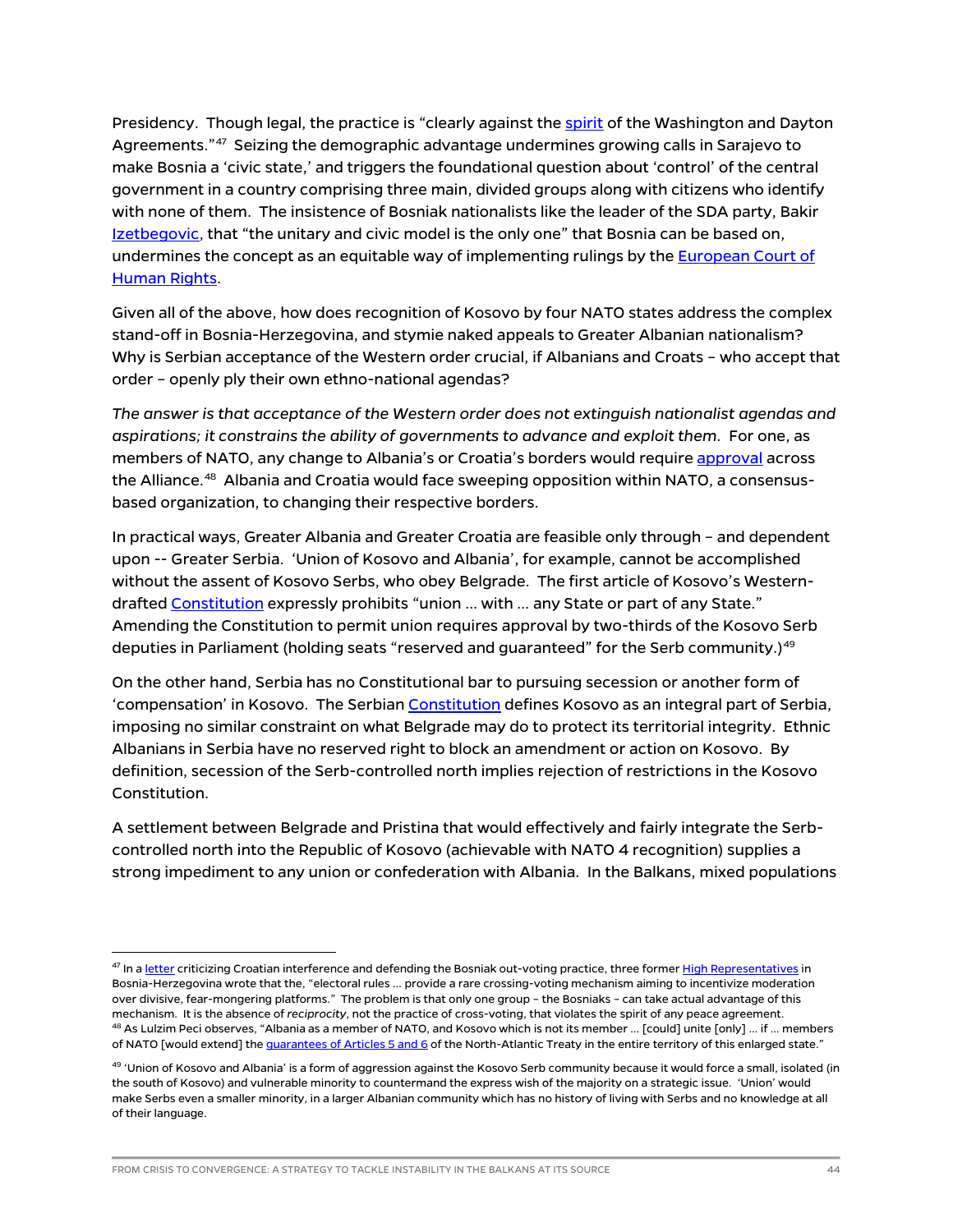complicate ethno-territorial consolidation, a fact which explains the severity of 'ethnic cleansing' from the war-time Republika Srpska in Bosnia.

The more integral Kosovo is, the greater the obstacle to any 'union.' The more equal that Belgrade and Pristina are in the Dialogue, the more likely the settlement will fully and fairly integrate the Kosovo Serb community. Conversely, the more Serbia retains leverage, the more fragmented the country and the region remain.

The link between territory and demographics explains the opposition to the Kosovo *'land swap'* by the longtime leader of the Serbian Orthodox community in Kosovo[, Father Sava Janjic.](https://balkaninsight.com/2018/08/15/kosovo-serb-priest-under-fire-for-opposing-partition-08-14-2018/) Janjic understands that partition of the north of Kosovo would propel Serb flight from the south. This would make 'Union of Kosovo and Albania' inevitable, and open up centrifugal dynamics among ethnic Albanians in North Macedonia and Montenegro. Macedonian President Stevo Pendarovski also grasped this link, which is why he (and other officials) have lambasted the 'land swap.'

Proponents of the 'land swap' insisted that the because the border changes were 'consensual', there would be no regional contagion. But consent from Washington and Brussels would have removed the Western proscription on border changes, automatically opening up 'nonconsensual' demands for territory or territorial autonomy in neighboring states.

A Dialogue with equalized – or at least less unequal – parties, could see Pristina accept a welldesigned 'Association/Community of Serb Majority Municipalities' that detaches Kosovo Serbs from Serbia, and fosters economic and other association between Serb- and Kosovo Albanianmajority municipalities. Wider 'economic normalization' in this context – free of Serbian mercantilism – would propel relations between the two communities and the two states, and mitigate the impulse to join Albania.<sup>[50](#page-45-0)</sup>

As with Greater Albania, there is a comparable one-way, dependent link between Greater Croatia and Greater Serbia in Bosnia-Herzegovina. While Bosnian Serbs are consolidated in compact territory, contiguous (through the Brcko Corridor) with Serbia, Croats outside of Herzegovina are more dispersed. While Serbs have their own entity, Croats share the Federation entity with Bosniaks. Creating a Croat-own entity is highly implausible, if not impossible without sustained Serb pressure on Sarajevo. Croatia is too integrated in the network of Western institutions and bilateral relationships to sponsor a unilateral and futile assault on the US architecture for Bosnia-Herzegovina. Not even the war-time Croatian government led by former Croatian President Franjo Tudjman attempted to divide Bosnia-Herzegovina without Serbia.

In contrast, Serbia has been willing to act alone on Bosnia-Herzegovina, as it has on Croatia and Kosovo. It was Serbia that unilaterally removed Kosovo's autonomy in 1989, before the fall of the Berlin Wall and before any declaration of independence by any party in former Yugoslavia. Belgrade ignited and sponsored the Bosnian Serb war effort, including the strategic link between breakaway, 'cleansed' Serb-held territories in Croatia and Bosnia. Serbia failed to exercise its authority over the Bosnian Serbs to [prevent genocide](https://news.un.org/en/story/2007/02/210142-un-world-court-acquits-serbia-genocide-bosnia-finds-it-guilty-inaction) in Srebrenica, according to the ICJ. At Belgrade's direction, Croatian Serbs in 1995 summarily rejected the **autonomy plan** prepared and

<span id="page-45-0"></span> $^{\rm 50}$  As challenging as it is, the single biggest step towards enduring stability between Serbia and Kosovo would be to generate some Serb returns to Kosovo's south.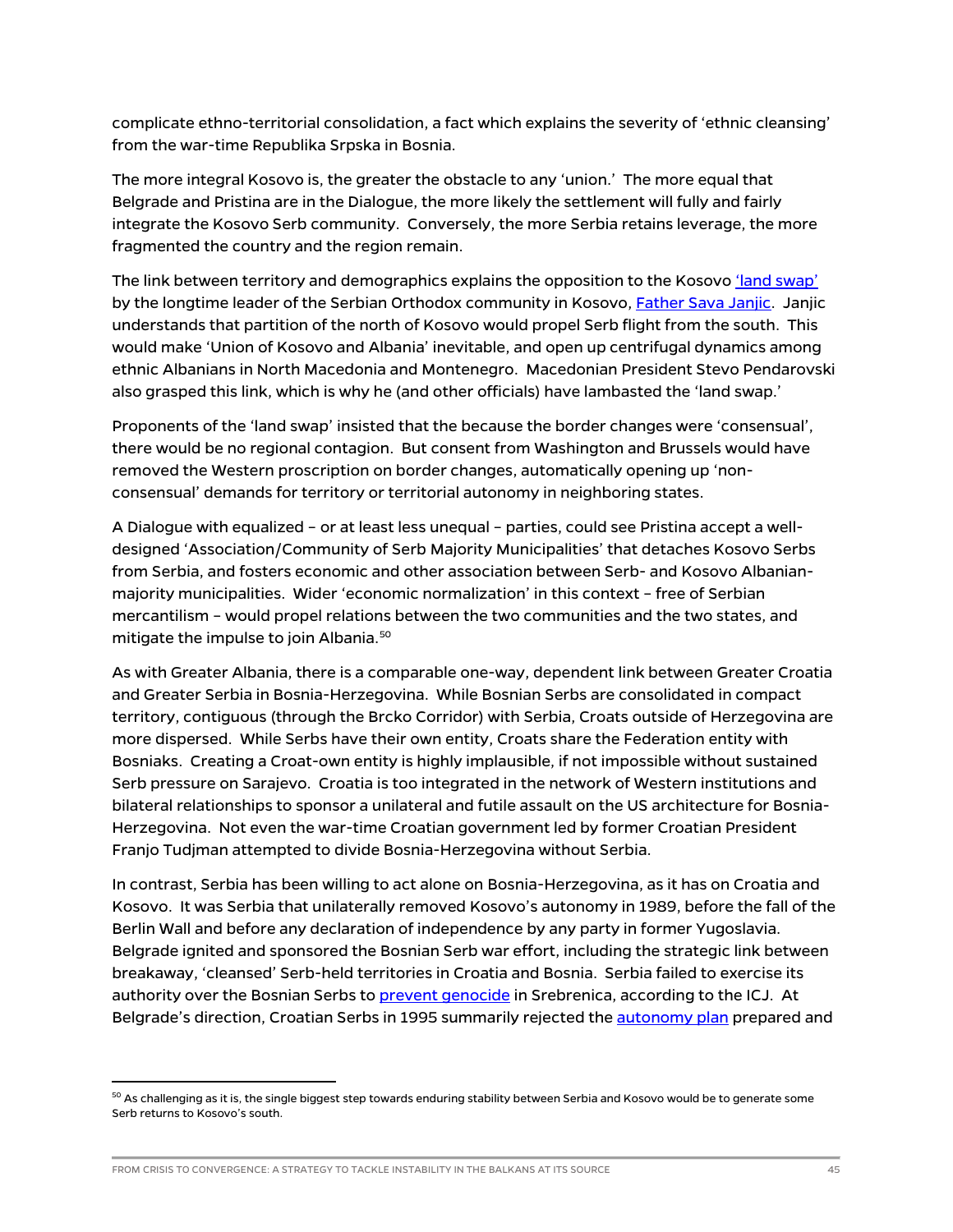presented by the United States and Russia, along with the EU and UN, setting the stage for the tragic mass exodus of Serbs following Operations 'Flash' and 'Storm.'

Unlike Zagreb, which forged a war-ending alliance with Sarajevo under US leadership, Belgrade has not partnered with Sarajevo, nor has Banja Luka.<sup>[51](#page-46-0)</sup> Bosnian Croats, the only one of the three main groups to alter its strategic alignment, have aligned with Sarajevo under Washington's guidance.

While aided by collusion with Croats, the Serbian ethno-national agenda in Bosnia-Herzegovina does not depend on it. The 1995 Dayton Agreement legitimized the ethnically-cleansed (of Bosniaks *and* Croats) Republika Srpska, creating a proto-state in structural tension with the central government in Sarajevo. US, European and international officials compounded Bosnia's ethno-territorial division after the war, with the disastrous 1996 transfer of Sarajevo – leaving the country's capital, and the Federation of Croats and Bosniaks, bereft of Serbs and therefore bereft of any Serb interest in power-sharing.<sup>52</sup> The two-entities, three-peoples asymmetry enshrined in Dayton permanently burdens relations between Croats and Bosniaks as well as between Serbs and Bosniaks.

*In short, the viability of Bosnia-Herzegovina remains principally a Serb question, not a Croat or Bosniak one.* The formula for resolving the country's vexing dilemmas is not straightforward, but the prerequisite for a breakthrough is: removing Serbian leverage over Kosovo, thereby restoring Serbia's place in the Western order. The record shows that all actors in the region, including the Bosnian Serbs, are amenable to mediation on even the most neuralgic issues, when the Western order has been uniformly accepted.

With his authority uniformly accepted, in 2004 the former High Representative in Bosnia-Herzegovina, Paddy Ashdown, goaded a Bosnian Serb leader into expressing contrition over Srebrenica. Instead of a perfunctory statement, the emotional televised speech by former Republika Srpska President Draga[n Cavic,](http://news.bbc.co.uk/2/hi/europe/3831599.stm) was widely accepted even by Srebrenica survivors.<sup>[53](#page-46-2)</sup>

As Rife[t Hodzic,](https://www.ictj.org/news/karadzic-bosnia-herzegovina-criminal-justice) a native of Prijedor in Bosnia's Republika Srpska and a former official of the International Criminal Tribunal in the Hague, wrote, "This unprecedented act of public acknowledgement [by Cavic] stemmed from an [inquiry](http://balkanwitness.glypx.com/srebr_final_e.pdf) into the events surrounding the fall of Srebrenica conducted and paid for by the RS. During these years, its public broadcaster RTRS regularly screened [SENSE Agency](http://www.sense-agency.com/home/home.4.html?verz=2) reports from the ICTY trials. … *Things were going in the right*  direction." [Emphasis added.]<sup>[54](#page-46-3)</sup>

<span id="page-46-0"></span><sup>&</sup>lt;sup>51</sup> An exception that proves the rule occurred in August 2009, when, according to analys[t Srecko Latal,](https://www.pssi.cz/publications/47-bih-s-decisive-electoral-reform-strikes-new-divisions-among-internal-and-external-actors) "Bosniak and Serb ministers (mainly from the leftist Socialist Democratic Party, SDP) outvoted their Croat colleagues on changes to a key international development project, the Herzegovinian portion of the Trans-European Corridor Vc." The SDP is a party with no influence in Republika Srpska. There are few, if any, examples of Bosniak and Serb alignment while, beginning with the war, there are examples of strategic alignment of Croats and Bosniaks.

<span id="page-46-1"></span><sup>&</sup>lt;sup>52</sup> No significant effort was made by any Western entity, or by former President of the Republic of Bosnia-Herzegovina, Alija Izetbegovic, to oppose the mass departure of Sarajevo Serbs, organized by the Bosnian-Serb leadership in Pale. The NATO implementation force, IFOR, assisted in the mass exodus of the Sarajevo Serbs.

<span id="page-46-2"></span><sup>53 &</sup>quot;Some of th[e victims of Srebrenica,](https://balkaninsight.com/2010/01/21/half-hearted-war-crime-apologies-leave-victims-unmoved/) like Munira Subasic, appreciated [Cavic's] gesture. 'He really meant it when he said he was sorry…He was honest when he said he was sorry, and he lost out politically [as a result]', she said."

<span id="page-46-3"></span><sup>&</sup>lt;sup>54</sup> More proof Serbia's ability to reckon, sporadically, with the past: in 2010, the Serbian Parliament in Belgrade issued a[n apology](https://balkaninsight.com/2010/03/31/serbia-adopts-resolution-condemning-srebrenica-massacre/) for Srebrenica that tacitly recognized the genocide perpetrated there. According to the respected human rights lawyer, Natasa Kandic: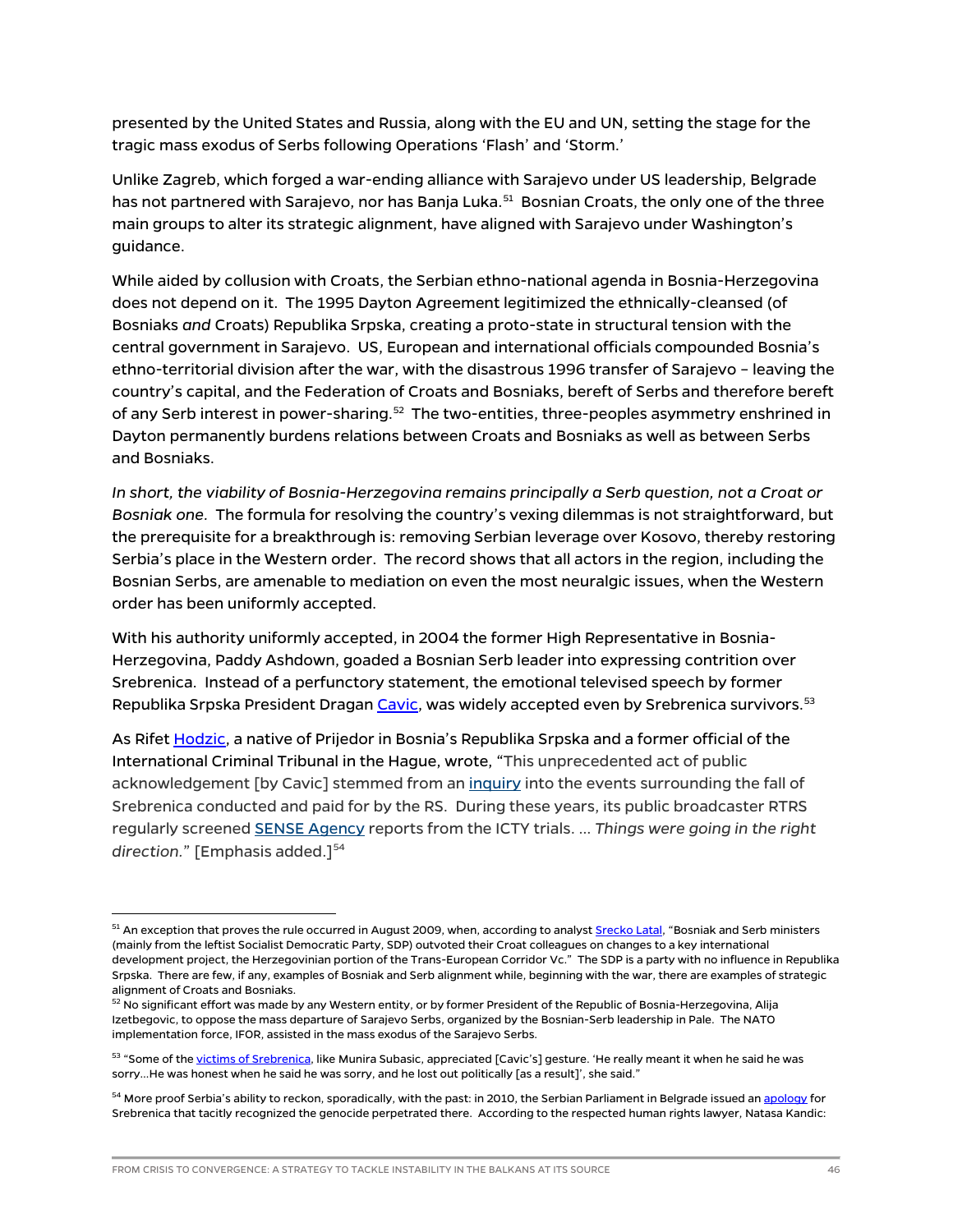They can again go in the right direction in Bosnia-Herzegovina, but it will take more than strengthened US [sanctions](https://home.treasury.gov/news/press-releases/jy0549) on Milorad Dodik (along with other officials.) As noted, sanctions imposed on Dodik i[n 2017](https://www.treasury.gov/press-center/press-releases/Pages/jl0708.aspx) are already quite broad and have had little effect. While the new sanctions may yet yield impact given different political dynamics, the fact that Dodik repeatedly [defied](https://www.theguardian.com/world/2021/nov/29/bosnian-serb-leader-putin-and-china-will-help-if-west-imposes-sanctions) credible threats for new sanctions by [senior](https://www.state.gov/counselor-chollets-travel-to-bosnia-and-herzegovina/) [Administration officials](https://apnews.com/article/europe-united-states-6a816115372b79596c7b1b7c14931c1b) is not a good sign.

Neither the new US sanctions nor the crisis in Bosnia-Herzegovina, which has been unfolding in current form since [July,](https://www.rferl.org/a/bosnia-inzko-genocide-ban-dodik/31378719.html) seem to have exercised President Vucic. The Serbian President has directly [challenged](https://rs.n1info.com/english/news/serbian-president-concerned-over-sanctions-against-bosnian-serb-politician/) the sanctions on Dodik's television station and categorically ruled out applying sanctions on "the legitimate and legal representatives of the Serb people in the RS", adding that there is no urgency on the issue. Vucic, who sporadically pretends to ['restrain'](https://www.intellinews.com/serbia-slaps-down-republika-srpska-s-secessionist-aspirations-190494/) Dodik, also shrugged off US [sanctions](https://home.treasury.gov/news/press-releases/jy0519) imposed last month on a notorious Kosovo Serb organized crime gang, reputed to be backed by Belgrade.

Efforts to divine 'the true relationship' between Vucic and Dodik miss the point: Vucic holds the same fundamental position on Bosnia-Herzegovina. Enduring progress in Bosnia requires relieving Serbia of the leverage it wields, courtesy of the divided European stance on Kosovo.

Instead, the US Embassy in Belgrade continues to supplicate the Serbian President. The US Ambassador to Serbia Anthony Godfrey late last month pressured Kosovo, a country to which he is not accredited, to meet what are effectively Serbian demands in the Dialogue. At a time of open threats against Bosnia-Herzegovina, Ambassador Godfrey reportedly called Pristina's failure to implement the agreed 'Association/Community', "the biggest obstacle to creating greater stability in the region."<sup>55</sup>

Beyond vindicating Joe Biden's legacy in Bosnia-Herzegovina, the Administration has no better option than to tackle the country's instability at its source. At a minimum, continued stagnation in Bosnia will continue to chase out the country's citizens, lead to renewed, Russian-spiked tensions, and inevitably revive European [calls,](https://balkaninsight.com/2021/05/03/slovenias-non-paper-is-no-stunt-but-a-worrying-omen/) voiced in the spring of this year, to divide the country. Dissolution of Bosnia-Herzegovina would result in a land-locked rump state in SouthEast Europe that: EU states, with thei[r bigotry](https://abcnews.go.com/Business/wireStory/hungarys-pm-denounced-bosnia-anti-muslim-rhetoric-81895817) against [Muslims,](https://www.haaretz.com/world-news/.premium-orban-s-sinister-anti-muslim-hatemongering-now-threatens-lives-in-bosnia-1.10504479) would never accept as a member; and that Turkey would dominate. After the Afghanistan debacle, the rump Bosnian state would be seen as another American betrayal.

Rather than struggle to hammer out 'compromises' that leave the Dayton contradictions intact, or invest in weaning a Serbian regime aligned with Western adversaries, Washington should persuade four European capitals, each a member of NATO, to alter their stance on Kosovo.<sup>[56](#page-47-1)</sup>

<sup>&</sup>quot;This state ha[s recognized the genocide](https://www.rferl.org/a/Serbian_Parliaments_Srebrenica_Apology_Hailed_Criticized/1999079.html) and accepted responsibility for it under the condition that it does not use the word 'genocide,' but rather, camouflaged it with a reference to the ruling of the International Court of Justice."

<span id="page-47-0"></span><sup>&</sup>lt;sup>55</sup> See 'U.S. Ambassador to Serbia Anthony Godfrey: We call on Kurti to adhere to the Brussels Agreement', Prva TV, 30 December 2021.

<span id="page-47-1"></span><sup>&</sup>lt;sup>56</sup> Serbian acceptance of the Western order across the region will encourage Croatia to more fulsome reckoning with the past. In 2020, Presiden[t Milanovic](https://www.dw.com/en/croatian-president-milanovic-protests-wwii-ustasha-slogan/a-53305754) and Prime Ministe[r Plenkovic](https://balkaninsight.com/2020/09/28/croatia-commemorates-wartime-massacre-of-serb-civilians-in-varivode/) made positive gestures, but Zagreb's effort is far from complete, particularly on the war in its neighboring country.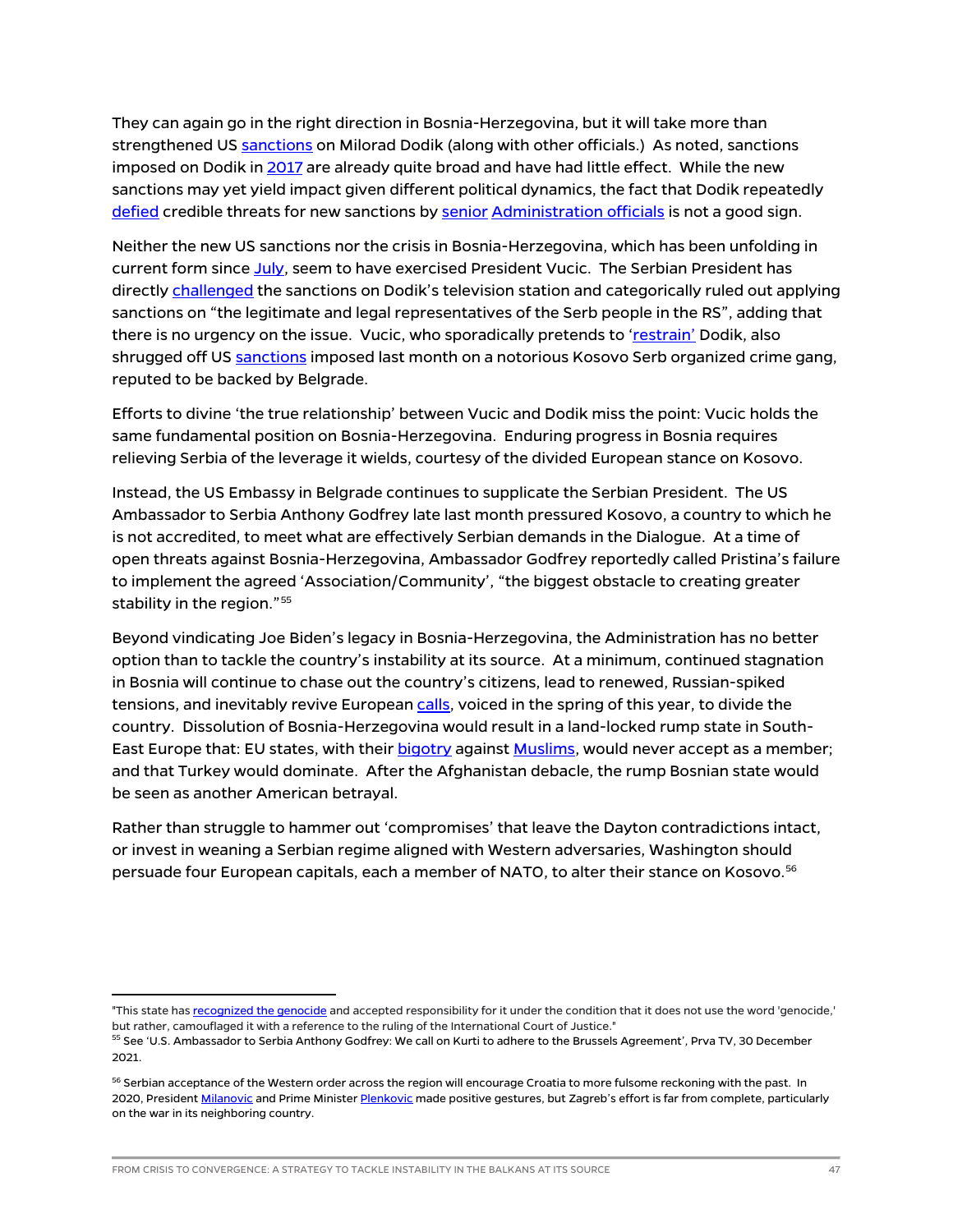

## *Part II: How the Biden Administration Can Attain Convergence on Kosovo*

#### **Contents**

- 1. Overcoming the Challenges to Convergence
- 2. Four Main Appeals for Convergence
- 3. Greek-American Convergence on Kosovo and the Balkans
- 4. Ten Ways the Biden Administration can Achieve Convergence
- 5. Unilateral Steps by the Biden Administration: a 'Special Envoy for Kosovo Recognition' & Sanctions for 'Union of Kosovo and Albania'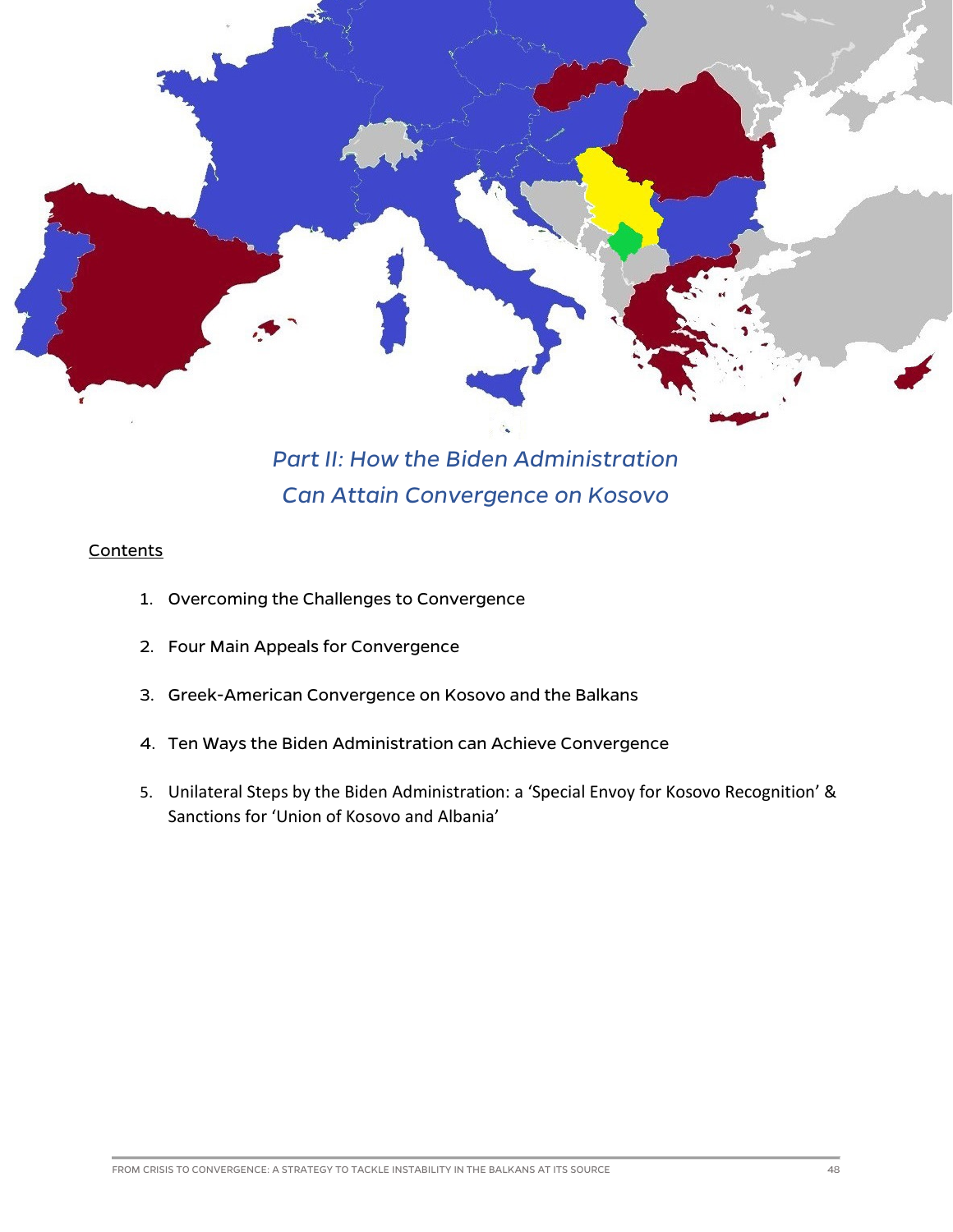## *1. Overcoming the Challenges to Convergence*

The US faces three primary challenges in attaining convergence:

- *Inertia along with resistance across the EU 5, except in Greece, over longstanding Kosovo policy.*

In Spain and Cyprus, anxiety over a 'Kosovo precedent' for Catalonia and Basque country (for Madrid), and the implications for negotiations over Northern Cyprus (for Nicosia), drive strong resistance to recognition in each EU capital. In Slovakia and Romania, inertia is a function of outdated policy along with active threats of ethnic Hungarian decoupling driven by Budapest.

Cyprus, the only EU 5 member confronted with an actual (not potential) case of secession, is a particular obstacle. Nicosia's preoccupation with Northern Cyprus situation and UNled negotiations [ ], its disinterest in the Balkans, and the Cypriot perception of Russian influence as benign, reinforce the hardline position on Kosovo in Cyprus.

- *Detachment, disagreement and confusion within the EU.*

As a bloc, the EU is detached and conflicted over the Balkans in general, and Kosovo and Serbia in particular. Deep anti-migration sentiment in EU states like France, which holds elections this year, and the Netherlands drive hostility to enlargement. Key EU capitals like Paris are invested in their political and economic relationships with Belgrade (and the personal relationship between French President Emmanuel Macron.) The EU broadly holds sees Kosovo and Kosovar Albanians as a font of migration and criminality – and, increasingly, seeing the Kurti government as 'the problem' in the Dialogue.

The inverse perceptions of Serbia and Kosovo crystalized last month when the EU agreed to open accession chapters with Belgrade that it did not earn - while continuing to deny Kosovo the visa liberalization which it has earned. $57$ 

The singular, obstructive role of the EU 5 – which consistently proclaim their support for the EU-led Dialogue – is poorly understood across the EU. The fact that both key EU officials on Balkans policy are from non-recognizing states presents an additional complexity. (High Commissioner for Foreign Affairs and Security Policy, Josep Borrell was Spain's Foreign Minister; Special Representative for the Belgrade-Pristina Dialogue and other Western Balkan regional issues, Miroslav Lajcak was Slovakia's Foreign Minister.)

- *Washington's own promotion of the Vucic regime as a 'partner' that can be 'weaned' through supplication and economic cooperation.*

<span id="page-49-0"></span><sup>57 &</sup>quot;In 2018, it was estimated that Kosovo met the two las[t visa liberalization requirements.](https://www.google.com/search?q=european+commission+kosovo+visa+liberalization&oq=european+commission+kosovo+visa+liberalization&aqs=chrome..69i57.11815j0j4&sourceid=chrome&ie=UTF-8) Furthermore, in July the same year, the European Commission confirmed that all criteria regarding the agreement on visa-free travel with the EU were met."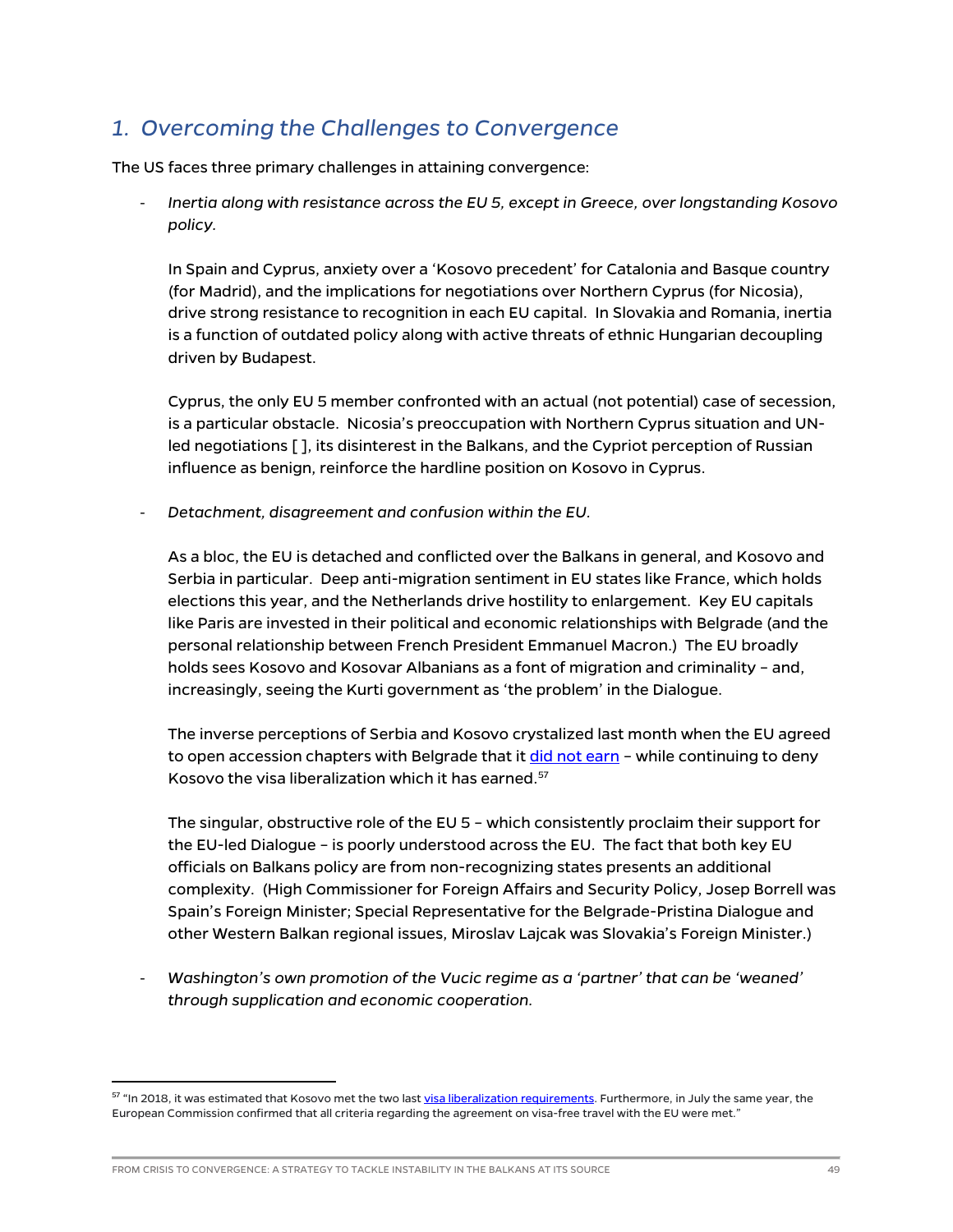The fact that US officials have largely continued not just to avoid criticism, but t[o praise](https://www.rtklive.com/en/news-single.php?ID=19004) the illiberal Serbian regime. While convergence is compatible with building a regional common market, the US must demonstrate to its EU partners that it is has jettisoned supplication of the illiberal Vucic regime. The Administration's appointment of several highly capable officials to key Balkans-related positions is a sign of policy evolution.

Washington can overcome these challenges with a *strategy* comprising:

- Tailored *appeals* grounded in alignment of interest, not pressure, and emphasizing the necessity, viability and pragmatic nature of convergence.
- Momentum across the EU 5 generated in partnership with *Greece* which, in turn, will protect Athens and elicit the steps from Pristina needed for Greek recognition. Washington should work closely with Athens and Pristina to produce a "Friendship Treaty" that influential Gree[k voices](https://www.kathimerini.gr/politics/561506680/i-ellada-pro-ton-pylon-tis-dimokratias-toy-kosovoy/) have cited as the prerequisite for Greek recognition of Kosovo.
- Concrete steps related to Kosovo within *NATO*, below the level of membership.
- Unilateral steps from *Washington*: appointing a Special Envoy for Kosovo Recognition coupled with [sanctions](https://www.whitehouse.gov/briefing-room/presidential-actions/2021/06/08/executive-order-on-blocking-property-and-suspending-entry-into-the-united-states-of-certain-persons-contributing-to-the-destabilizing-situation-in-the-western-balkans/) for leaders in Albania or Kosovo who promote any 'union' of the two independent countries. Such aspirations are a direct threat to US interests and Western strategy for the region.

## *2. Four Main Appeals for Convergence*

To enlist support from key European recognizing states, as well from the non-recognizers, the Biden Administration can make the following appeals:

#### The moment is ripe for the non-recognizers to change their positions on Kosovo.

While Belgrade holds leverage over Pristina, Brussels and Washington, when it comes to the nonrecognizers, the Vucic regime is the supplicant. Despite fawning praise from Belgrade, there is growing awareness in the EU 5 of the burden associated with carrying Serbia's water on Kosovo.

In September, 2021, *Greece's* longtime former lead diplomat on the Balkans, and former Ambassador to the US, Ambassador ad Honorem [Alexandros Mallias,](https://pedis.uop.gr/?teaching=alexandros-mallias) wrote that [Greek](https://www.b92.net/eng/news/politics.php?yyyy=2021&mm=09&dd=24&nav_id=111810)  [recognition](https://www.b92.net/eng/news/politics.php?yyyy=2021&mm=09&dd=24&nav_id=111810) of Kosovo is largely inevitable, "despite warnings from Serbian officials who have obviously forgotten that Greece has spent large amounts of diplomatic capital in the past to support Yugoslav and Serbian policies."

In other EU 5 countries, the stance on Kosovo has long since become anachronistic, a legacy of political forces and issues that are no longer salient. The three parties responsible for *Slovakia's* 2005 resolution against Kosovo's then-pending independence are no longer in Parliament. (One of the parties is no longer exists.) Neighboring *Romania* shares the Orthodox faith with neighboring Serbia, but there is limited pan-Orthodox solidarity these days linking Romanians to Serbs. To the contrary, Bucharest is highly focused on the ["aggressive",](https://balkaninsight.com/2020/06/09/proposed-romanian-defence-strategy-defines-russia-as-aggressive/) multifaceted threat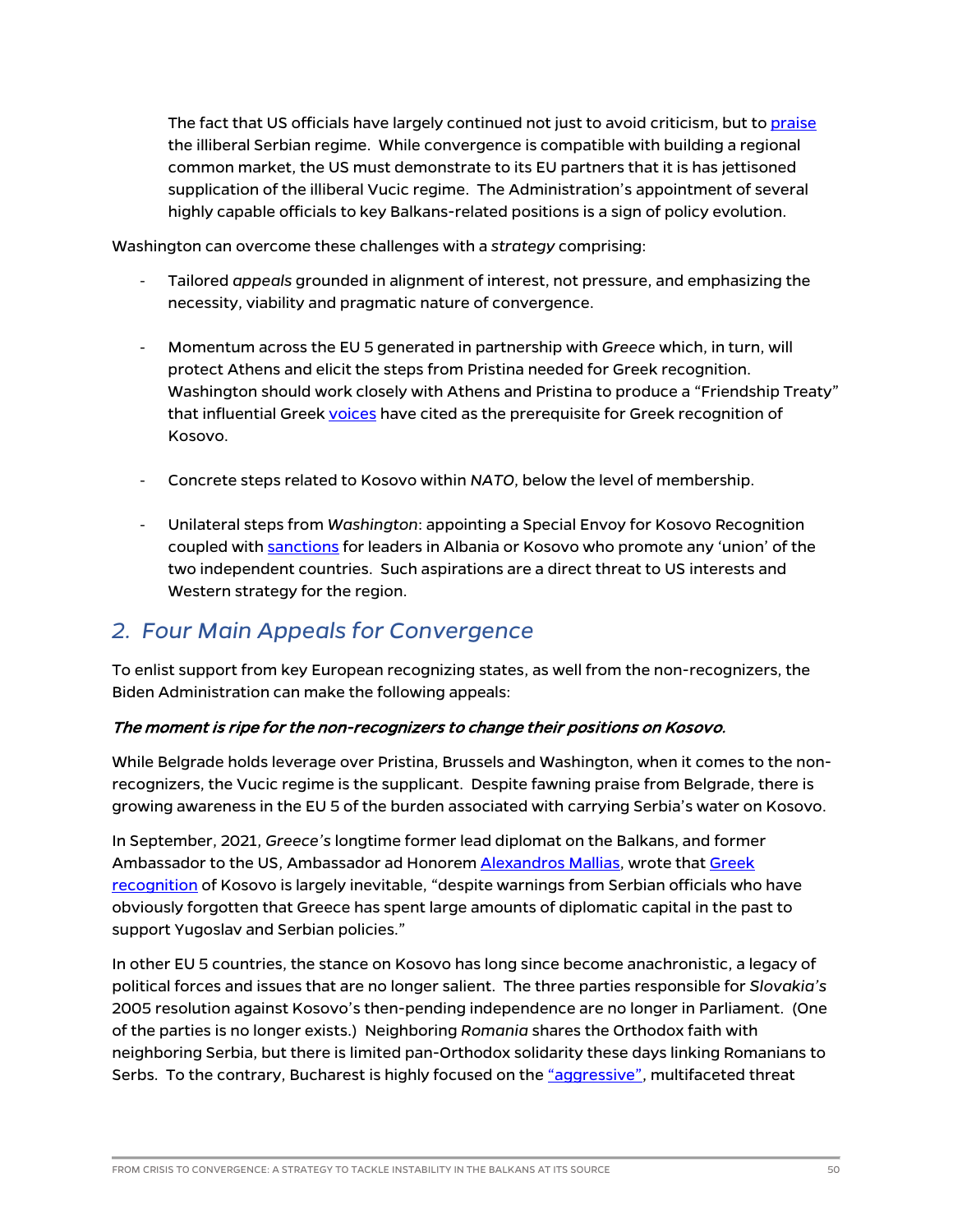Romania faces from Russia – Serbia's strategic partner. Slovakia and Romania face a common revanchist threat from Serbia's ally, Hungary.

Reports of significant [Russian assistance to Catalan separatists](https://www.nytimes.com/2021/09/03/world/europe/spain-catalonia-russia.html) increasingly align *Spain* and Kosovo Pristina as fellow victims of Kremlin-backed hostility. Pristina has consistently rejected any parallel between Catalonia and Kosovo, even pledging ["never"](https://balkaninsight.com/2018/04/30/kosovo-would-never-recognise-the-independence-of-catalonia-pm-says-04-30-2018/) to recognize a breakaway Catalonian state. On the other hand, it is Belgrade that facilitates the subversive Russian agenda in Bosnia, Montenegro and Kosovo – as Moscow targets Spain as well.

Often seen as the hardest-line non-recognizer, Spain is rapidly softening its position on Kosovo as Madrid seeks to play a larger role in EU affairs. At a conference in Madrid in November 2021, Juan González-Barba, State Secretary for the European Union, announced an imminent, public ch[ange](http://www.exteriores.gob.es/Portal/gl/Ministerio/SecretariosDeEstado/SecretarioDeEstadoParaLaUE/Paginas/Inicio.aspx)  [in Spain's stance](http://www.exteriores.gob.es/Portal/gl/Ministerio/SecretariosDeEstado/SecretarioDeEstadoParaLaUE/Paginas/Inicio.aspx) towards Kosovo.<sup>[58](#page-51-0)</sup> While Madrid has not changed its stance on recognit[ion,](http://www.realinstitutoelcano.org/wps/portal/rielcano_en/event?WCM_GLOBAL_CONTEXT=/elcano/elcano_in/calendar/activities/roundtable-the-eus-next-enlargement-propstects-and-pitfalls) [Gonzalez-Barba p](http://www.realinstitutoelcano.org/wps/portal/rielcano_en/event?WCM_GLOBAL_CONTEXT=/elcano/elcano_in/calendar/activities/roundtable-the-eus-next-enlargement-propstects-and-pitfalls)ledged that Spain would jettison its "aloofness from Kosovo" and become "more involved in the region" through a set of policy decisions to be taken soon. The senior Spanish official made the announcement in the presence of Serbia's Minister for EU Affairs, Jadranka Joksimovic, who reacted predictably -- with visceral anxiety and nervous praise of Spain.

With the exception of *Cyprus*, which does not view Russian influence as malign, geopolitics have made Washington a more important partner across the EU 5. [59](#page-51-1) US-led movement by any of the non-recognizers creates momentum across all of them. Even Cyprus, the most detached from the Balkans and the most anxious over a Kosovo 'precedent', would be affected by convergence among the other EU 5 countries, particularly Greece. Unlike Madrid, Nicosia generally shrinks from taking an obstructive role and prefers not to stand out – a stance that convergence would make far less tenable. Recognition by Greece would be a game-changer across the EU 5, eviscerating flimsy arguments about "international law" or a "Kosovo precedent" that require deference to Belgrade's position.

The Vucic regime would incur substantial risk if it entered into the domestic politics of the nonrecognizers in a bid to counter American-led diplomacy over Kosovo. Attempting to mobilize anti-recognition sentiment in non-recognizing capitals could lead to a backlash, potentially accelerating outright recognition. The 'loss' of the European countries most closely aligned with Serbia on its signature issue would be a setback for the regime, not a weapon to exploit domestically.

#### Convergence aligns with the aspirations and positions of key EU members.

French President Emmanuel Macron's vision for Europea[n 'strategic autonomy'](https://www.economist.com/the-world-ahead/2021/11/08/the-eu-will-try-to-work-out-what-strategic-autonomy-means) is moribund as long as the EU depends on Washington to sort out serial crises in Europe's South East corner.

<span id="page-51-0"></span><sup>&</sup>lt;sup>58</sup> State Secretary Gonzalez-Barba's remarks appear beginning at 01:10 of the video, followed immediately by Minister Joksimovic's reaction.

<span id="page-51-1"></span><sup>&</sup>lt;sup>59</sup> Cyprus needs the US over threats from Turkey, but Nicosia has not embraced Washington as Athens has. According to experts consulted for this project, Cyprus "balances" relations with the US and Russia, in part due to carry-over mistrust and resentment of US policy in the Cold War, blamed for the 1974 Turkish invasion.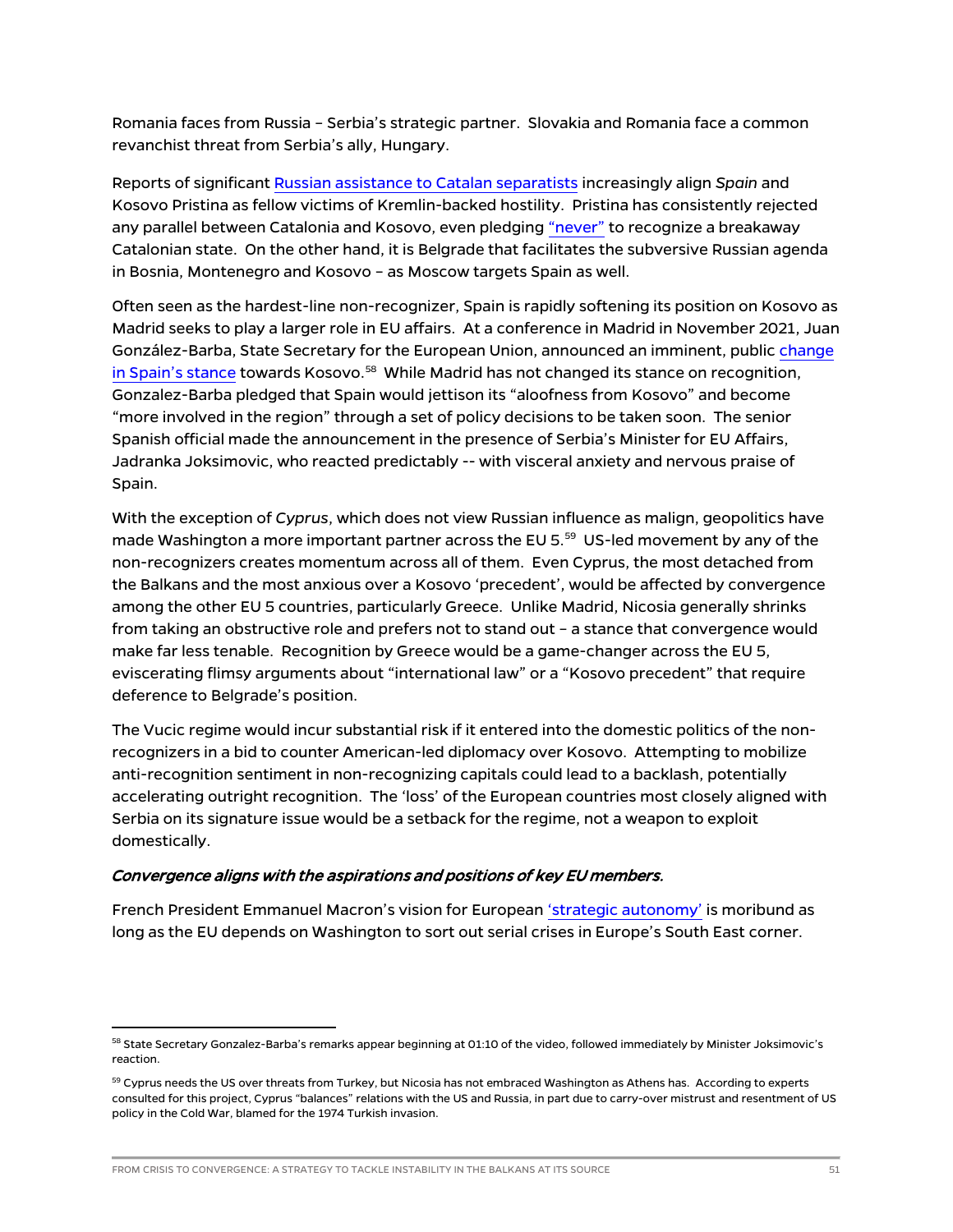Convergence makes it possible for Brussels can take its rightful leadership role in the Balkans, and perhaps more widely.

[France,](https://www.ceps.eu/macrons-non-to-eu-enlargement/) along with th[e Netherlands,](https://www.euractiv.com/section/enlargement/news/netherlands-to-veto-the-opening-of-accession-negotiations-with-albania/) has invoked rule of law as the reason to block the EU candidacies of North Macedonia and Albania. Even in an election year, Paris can join with The Hague and Washington to advance Kosovo's membership in Interpol – an organization that lies outside the EU and outside the concern of French or Dutch voters concerned about migration. Macron can explain to any French voters who care, that Interpol membership for Kosovo serves French interests. The French President can tell his friend, President Vucic, that helping Kosovo clamp down on transnational crime also serves Serbian interests.

The ne[w German](https://www.dw.com/en/who-is-germanys-annalena-baerbock/a-59935970) Foreign Minister Annalena Baerbock is already seized of the [Russian threat](https://www.wsj.com/articles/germanys-greens-get-tougher-on-russia-china-as-they-move-closer-to-power-11628677802) to Europe. Berlin – a leader on the Balkans under former Chancellor Angela Merkel – could be a strong Administration partner on convergence.

Having just appointed a highly experienced Special Envoy for the Balkans, Sir Stuart Peach, the [United Kingdom](https://www.gov.uk/government/news/uk-announces-new-special-envoy-to-the-western-balkans) can play a vital role in advancing convergence in NATO, where London is still a leading member. Peach is ideally suited to boost Kosovo's relationship with the Alliance, given that Air Chief Marshal Peach recently stepped down as Chairman of NATO's Military Committee. Across NATO member states in Europe, expanding the Alliance relationship with Kosovo is less neuralgic politically than are corresponding measures with respect to the EU.

#### Convergence is non-coercive and allows for continuity in Brussels and Washington.

Convergence is a corrective for the region, not a punishment of Serbia. As explained in Part I, convergence *restores balance* that does not exist, allowing Serbia to negotiate a dignified - not humiliating – final settlement with Kosovo, with wider, transformative ramifications. The focus is on *alignment* of sovereign EU and NATO states with each other, and on positive steps towards Kosovo – not negative ones towards Serbia. Effectively, the non-recognizing countries are *returning to the norm* of political alignment across the European Union and the Alliance.

Intentionally broad and benign, the term, 'convergence', can be deployed anywhere, including in Belgrade or in any non-recognizer capital. While the regime will fulminate over this threat to its stated number one priority, there is nothing inherently provocative about calling for 'closer policy positions across EU and NATO member states.'

Convergence allows for continuity. The EU will continue, with US support, to lead the Dialogue between Belgrade and Pristina. There is no need for EU officials like Borrell or Lajcak, to lead the bid for convergence. That task is primarily for US officials working with key European counterparts.

As the senior foreign policy officials in the EU and as former Foreign Ministers of a nonrecognizing country (Spain and Slovakia, respectively), Borrell and Lajcak have a critical role behind the scenes. When consulted by EU member states, including Madrid and Bratislava, each senior EU official can informally convey the reality: *the EU-led Dialogue is going nowhere, the region is going downhill, and convergence would create the conditions for a transformative Kosovo settlement.*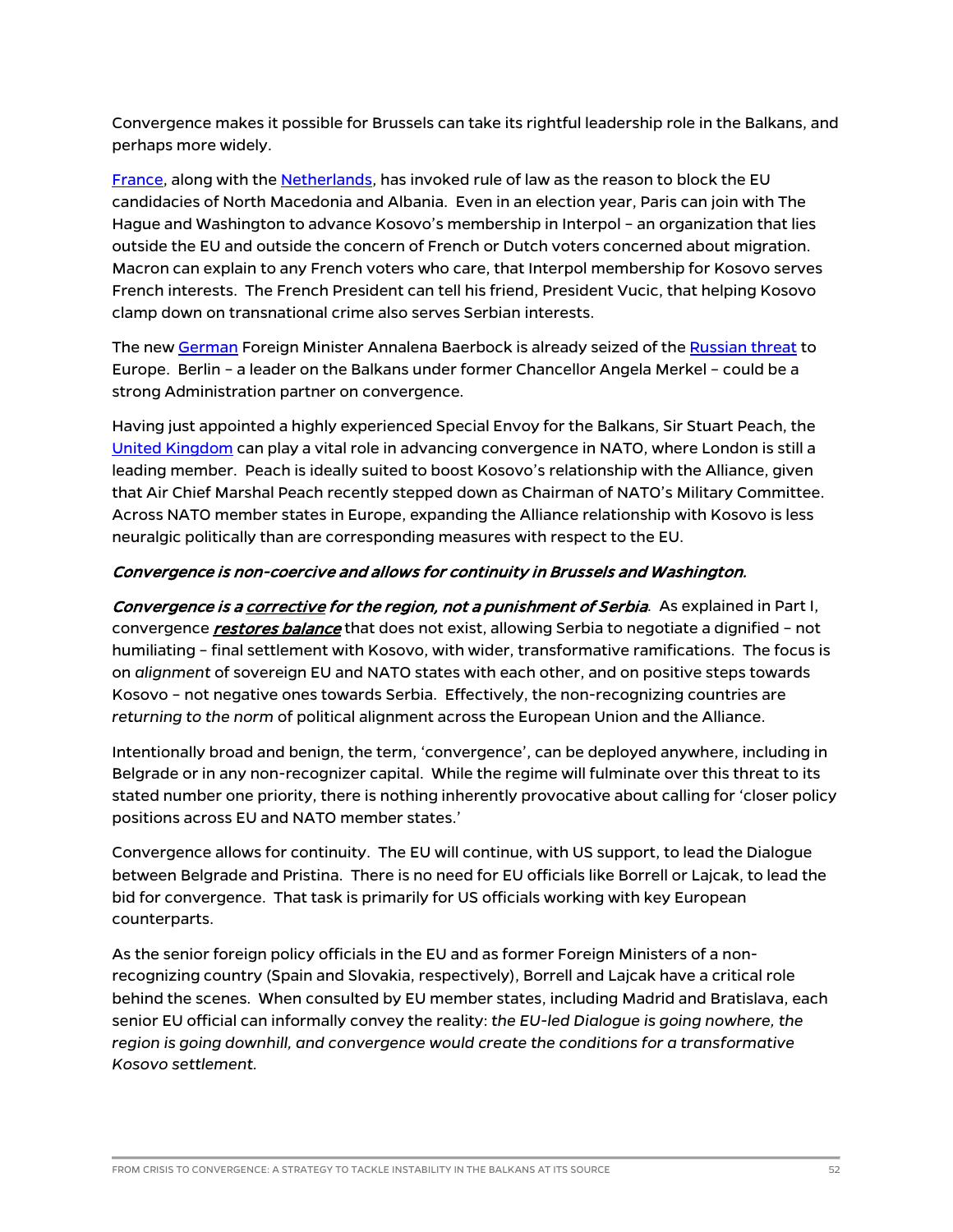For its part, the Biden Administration can continue, with greater confidence, its signature economic [projects](https://seenews.com/news/us-govt-development-finance-institution-opens-office-in-serbia-714487) with Belgrade, including promotion of [a common regional market.](https://europeanwesternbalkans.com/2021/08/13/state-department-us-wholeheartedly-supports-regional-economic-integration-in-the-balkans/) Regional economic integration can only be achieved if all Western Balkans Six states participate – a prospect made possible by convergence. As Serbia's leverage erodes, Pristina's confidence increases. As Kosovo enters NATO's Partnership for Peace or Interpol, Pristina's reticence on a range of initiatives would abate. Shifts in Belgrade's strategic calculus will likewise alter perspectives on economic collaboration in Bosnia-Herzegovina and Montenegro as well.

With the largest economy of the Western Balkans Six, Serbia has the most to gain from a common regional market – and the most to lose if it were to storm out in protest as the full EU and US converged their positions on Kosovo.

#### Convergence is stabilizing, curtailing both Greater Albania and Greater Serbia, and advancing resolution of the crisis in Bosnia-Herzegovina and the stand-off in Montenegro.

As explained in Part I, convergence removes Serbia's leverage over Kosovo, creating the possibility for the only stabilizing settlement: mutual recognition based on a fully sovereign, unitary and functional Republic of Kosovo, with full protections for the Kosovo Serb community.

This solution – made possible through convergence by the NATO 4 – impedes both 'Greater Albania' and 'Greater Serbia.' Without the leverage to sustain its isolation of Kosovo, Belgrade's strategic calculus will change. The Western order for the Balkans which Belgrade has stubbornly resisted – and actively undermines – will finally become uniformly accepted. The pre-condition for Western strategy will be satisfied.

### *3. Greek-American Convergence on Kosovo and the Balkans*

The threat from Turkey has pulled Athens and Washington into [close partnership,](https://foreignpolicy.com/2021/10/26/us-greece-erdogan-turkey-defense-security-nato-russia/) including an expanded defense cooperation agreement between the two capitals. Sophisticated Greek diplomacy in the Balkans offers the potential for a Greek-American condominium over Kosovo, potentially transforming the positions of all the non-recognizers.

With a border only two hours from Kosovo, no EU country, recognizer or not, has a greater interest in regional stability in the southern Balkans than Greece. The center point of alignment with the US lies in stemming further border changes in the region, whether partition, 'union', confederation or other Balkan territorial ploys, whether in Kosovo or Bosnia-Herzegovina. Athens has a shrewd grasp on how Belgrade leverages Kosovo for its revisionist aims in Bosnia and the region.

The Biden Administration should work carefully with Athens to build support within the Greek Parliament and public for recognition of Kosovo, by:

- Advancing the direct relationship between Athens and Pristina, laying the groundwork for a ['Friendship Treaty'](https://www.kathimerini.gr/politics/561506680/i-ellada-pro-ton-pylon-tis-dimokratias-toy-kosovoy/) between the two capitals that would be the precursor to recognition. An increasingly public and firm stance against 'union' by Washington would aid this effort. Finding ways to expand commercial contacts between Greece and Kosovo will also be productive.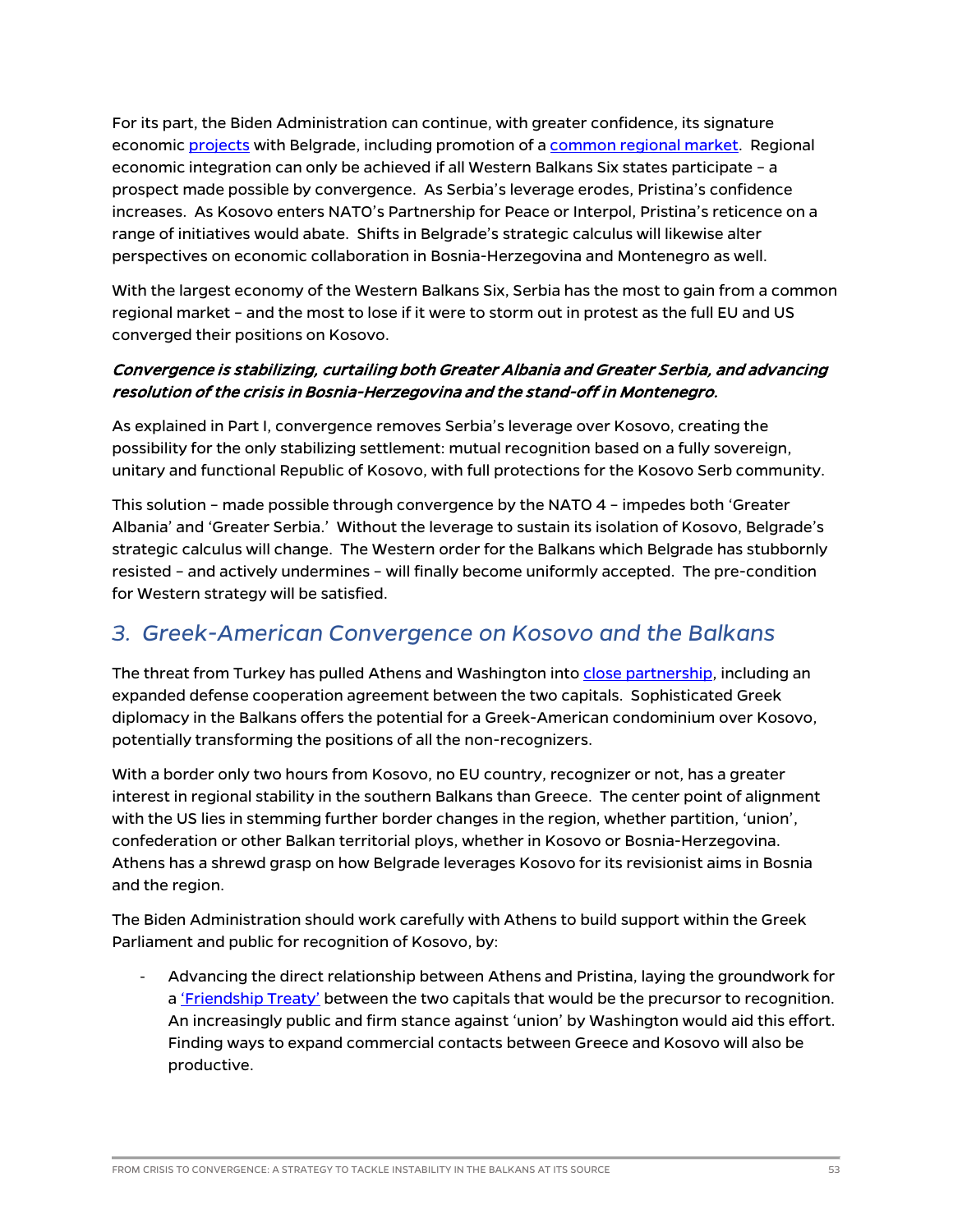- Removing irritants from the Greece-Albania relationship, without in any way compromising the direct relationship between Athens and Pristina, or in any way suggesting that Tirana holds the key to recognition.
- Protecting Athens, as it believes this is necessary, by not focusing exclusively on Greece, but reaching across the NATO 4, and working in multilateral fashion over Kosovo in the Alliance. Leaving Cyprus out of the initial convergence equation, should ease the Administration's approach in both Athens and Nicosia. The Administration can appeal to Madrid, Bratislava and Bucharest by citing the constructive steps taken by Greece already – including a seminal statement on international law and the implications of recognition for Cyprus by Greek Foreign Minister Nikola[s Dendias.](https://www.mfa.gr/en/current-affairs/statements-speeches/interview-of-minister-of-foreign-affairs-nikos-dendias-in-the-newspaper-realnews-with-journalist-giorgos-siadimas-04072021.html) In turn, movement by Spain, Slovakia and Romania can advance the day for Greek recognition.

Under Prime Minister Kryiakos Mitsotakis, Athens has taken an openly "constructive" position towards Kosovo, centered in a "high-level dialogue" with Kosovo. In July 2021, Mitsotakis [hosted](https://euronews.al/en/kosovo/2021/07/09/kosovo-pm-kurti-meets-greek-counterpart-mitsotakis/) Kosovo Prime Minister Kurti in Athens. Belgrade has expressed open anxiety about potential Greek recognition of Kosovo, and senior Serbian officials have visited Athens, but there is no discernable change in the Greek position.

In a July, 2021 [interview](https://www.mfa.gr/en/current-affairs/statements-speeches/interview-of-minister-of-foreign-affairs-nikos-dendias-in-the-newspaper-realnews-with-journalist-giorgos-siadimas-04072021.html) posted on the Foreign Ministry web-site, Foreign Minister Dendias effectively removed the longstanding obstacle to recognition – feared impact on Northern Cyprus. In one paragraph's words, Dendias cut through years of 'legalistic' hair-splitting by the EU 5 and Serbia. Instead, the Foreign Minister embraced the 2010 ICJ Advisory [Opinion](https://www.icj-cij.org/en/case/141) on Kosovo, discarding arguments that the Court affirmed the legality 'only' of Kosovo's declaration of independence, not its statehood. $60$  Ignoring this dubious contention, Dendias cited the Court's Opinion to *distinguish Kosovo from the case of Northern Cyprus*. The Greek Foreign Minister noted that only the latter case, not Kosovo, was the "product of an illegal use of force condemned by the Security Council," a key criterion in international law.

Along with this legal rationale, in his September, 2021 [article,](https://nam02.safelinks.protection.outlook.com/?url=https%3A%2F%2Fwww.kathimerini.gr%2Fpolitics%2F561506680%2Fi-ellada-pro-ton-pylon-tis-dimokratias-toy-kosovoy%2F&data=04%7C01%7Cejoseph%40jhu.edu%7C943f1082ee2d4a9de17e08d9c8a91965%7C9fa4f438b1e6473b803f86f8aedf0dec%7C0%7C0%7C637761450877946447%7CUnknown%7CTWFpbGZsb3d8eyJWIjoiMC4wLjAwMDAiLCJQIjoiV2luMzIiLCJBTiI6Ik1haWwiLCJXVCI6Mn0%3D%7C3000&sdata=6vOfcGIvHVsBw2ymexCpOm1FV4bn3Lou2ivMzCch%2BNE%3D&reserved=0) widely circulated among [Serbs](https://www.b92.net/eng/news/politics.php?yyyy=2021&mm=09&dd=24&nav_id=111810) and [Albanians,](https://politiko.al/english/rajoni/ish-ambasadori-malias-greqia-do-te-njohe-pavaresine-e-kosoves-por-me-disa-i444197) former diplomat Ambassador Mallias supplied the strategic rationale and the specific condition for what he termed as virtually inevitable Greek recognition of Kosovo. Mallias recommends "an explicit … commitment [from Pristina] to exclude … the exchange of territories and the change of borders with Serbia, and tomorrow the exclusion of the union of Kosovo with Albania." In line with US interests, the former Greek Ambassador states that this "exclusion of a new border change, partition and exchange of territories (with Serbia) and a possible future union (with Albania) ... [is] the fundamental condition for the [stability of the] wider region." $61$ 

In other words, a non-recognizing state, Greece, is rapidly transforming the perspective of Kosovo's independence from an alien, frightening and 'illegal' development to one that is stabilizing and reassuring. This has implications across the EU 5. Fears that Turkish Cypriots –

<span id="page-54-0"></span><sup>&</sup>lt;sup>60</sup> In the case brought by the UN General Assembly at Serbia's behest, the Cour[t decided](https://www.icj-cij.org/en/case/141) that Kosovo's unilateral declaration of independence violated neither international law nor the governing UN Security Council Resolution, 1244. As noted in this report, the Court's decision was based on the question put before it as drafted by Serbia.

<span id="page-54-1"></span> $61$  Mallias's views on the utility of recognition, a "High Level Dialogue with Pristina" and a Treaty between Greece and Kosovo go back a decade to [a speech](http://www.eliamep.gr/wp-content/uploads/2012/04/Greece-and-Albania1.pdf) he delivered in Tirana. The fact that sophisticated Greek diplomats have embraced his views illustrates his influence.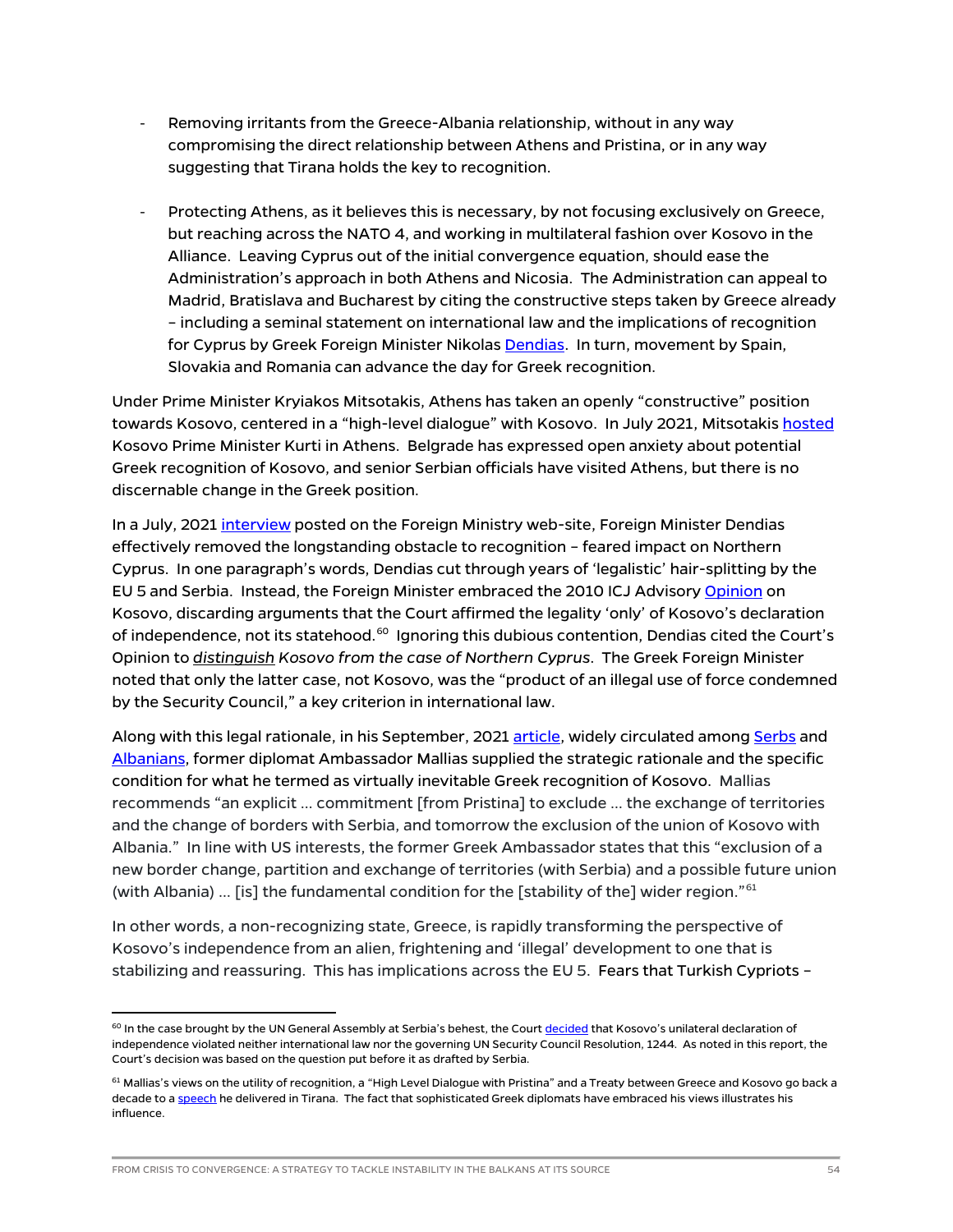and Catalan and Basque separatists, as well as ethnic Hungarian separatists - will [exploit](https://www.nytimes.com/2007/09/24/world/europe/24iht-balkans.4.7622427.html) Kosovo's independence have been at the root of non-recognizer reticence on Kosovo even before independence.

Serbia and Russia have doggedly stoked these fears, predicting that Kosovo's independence would be a ["deeply problematic precedent"](https://www.un.org/press/en/2008/ga10764.doc.htm) (former Serbian Foreign Minister Vuk Jeremic), and that "recognition of [Kosovo's] independence will ... create [a chain reaction](https://www.telegraph.co.uk/news/worldnews/1572126/Russia-warns-of-consequences-for-Kosovo.html) throughout the Balkans and other parts of the world" (Russian Foreign Minister Sergei Lavrov.)

Russian President Vladimir Putin has repeatedly invoked the Kosovo case over Crimea, both as [pretext](https://balkaninsight.com/2014/03/18/crimea-secession-just-like-kosovo-putin/) (ahead of the 2014 annexation) and as after the fact [rationalization.](http://en.kremlin.ru/events/president/news/page/220) More recently, Moscow and Belgrade have accused Brussels o[f "hypocrisy"](https://www.rt.com/news/405452-vucic-kosovo-catalonia-eu-hypocrisy/) (Serbian President Vucic) and ["double standards"](https://www.politico.eu/article/vladimir-putin-catalonia-accuses-eu-of-double-standards-on-catalonia-and-kosovo/) (Russian President Vladimir Putin) because Brussels rejects independence for Catalonia while most EU states recognize Kosovo. The leaders o[f Catalan](https://www.google.com/books/edition/Kosovo_and_the_Collateral_Effects_of_Hum/qCZxDwAAQBAJ?hl=en&gbpv=1&dq=puigdemont+%22kosovo%22&pg=PT196&printsec=frontcover) independence have at times invoked Kosovo as a precedent for their cause to secede from Spain. (Kosovo has rejected any comparison of its independence to Catalonia. Former Prime Minister Ramush Haradinaj stated that Kosovo would ["never" recognize Catalonia.](https://balkaninsight.com/2018/04/30/kosovo-would-never-recognise-the-independence-of-catalonia-pm-says-04-30-2018/))

*The record shows that 'the Kosovo precedent' has had no real-world consequence.* Few countries have accepted Putin's rationale over Crimea, or of the 2008 'independence' of South Ossetia (also publicly linked to Kosovo.) The two countries with the most risk of ethnic Albanian separatism, North Macedonia and Montenegro, both recognized Kosovo soon after its independence without any negative consequence.

[Palestinians](https://www.sfgate.com/news/article/Palestinian-Kosovo-comparison-made-3227283.php) have at times claimed Kosovo as a precedent for its own independence, yet Israel recently recognized Kosovo.<sup>[62](#page-55-0)</sup> Kosovo's independence played no part in the Kurdish Regional Government's (failed) referendum on independence from Iraq in 2017, to cite another nonexample of a 'Kosovo precedent.'

In sum, Athens and Washington are closely aligned on Kosovo – and the overriding imperative to prevent fragmentation of the region. Policymakers in Athens grasp that the Serbian claim to Kosovo is incompatible with this imperative, as is any 'union' of Kosovo and Albania. Foreign Minister Dendias is on record embracing the authority of the ICJ Advisory Opinion on Kosovo – and relying on it to distinguish the case of Northern Cyprus. This represents a clear challenge to non-recognizer claims on 'international law' and fears of a 'Kosovo precedent.' While Greek policy has not yet formally changed, the Greek posture is with the majority [EU](https://europeanwesternbalkans.com/2017/10/03/eu-kosovo-sui-generis-case-no-double-standards/) (and US) position that Kosovo's independence is *sui generis*.

The Greek government led by former Prime Minister Alexis Tsipras proved to be a reliable partner in the negotiations and follow through for the Prespa Agreement with North Macedonia. The Mitsotakis government is even more closely engaged with Washington, driven by shared concerns over Turkey. The Administration should work with Athens in ways that build support, among political parties and the public, for near-term recognition of Kosovo.<sup>63</sup> Galvanizing

<span id="page-55-0"></span> $62$  As part of the Washington Agreement between Serbia and Kosovo, negotiated by the Trump Administration, Kosovo agreed to mutual recognition with Israel. Separately, Kosovo also agreed to put its Embassy in Jerusalem. Serbia accepted the same commitment for its existing Embassy and, although it has placed official offices in Jerusalem, it has not moved its Embassy there.

<span id="page-55-1"></span> $63$  The effort on Kosovo could spur greater, needed focus on advancing cooperation between Athens and Skopje.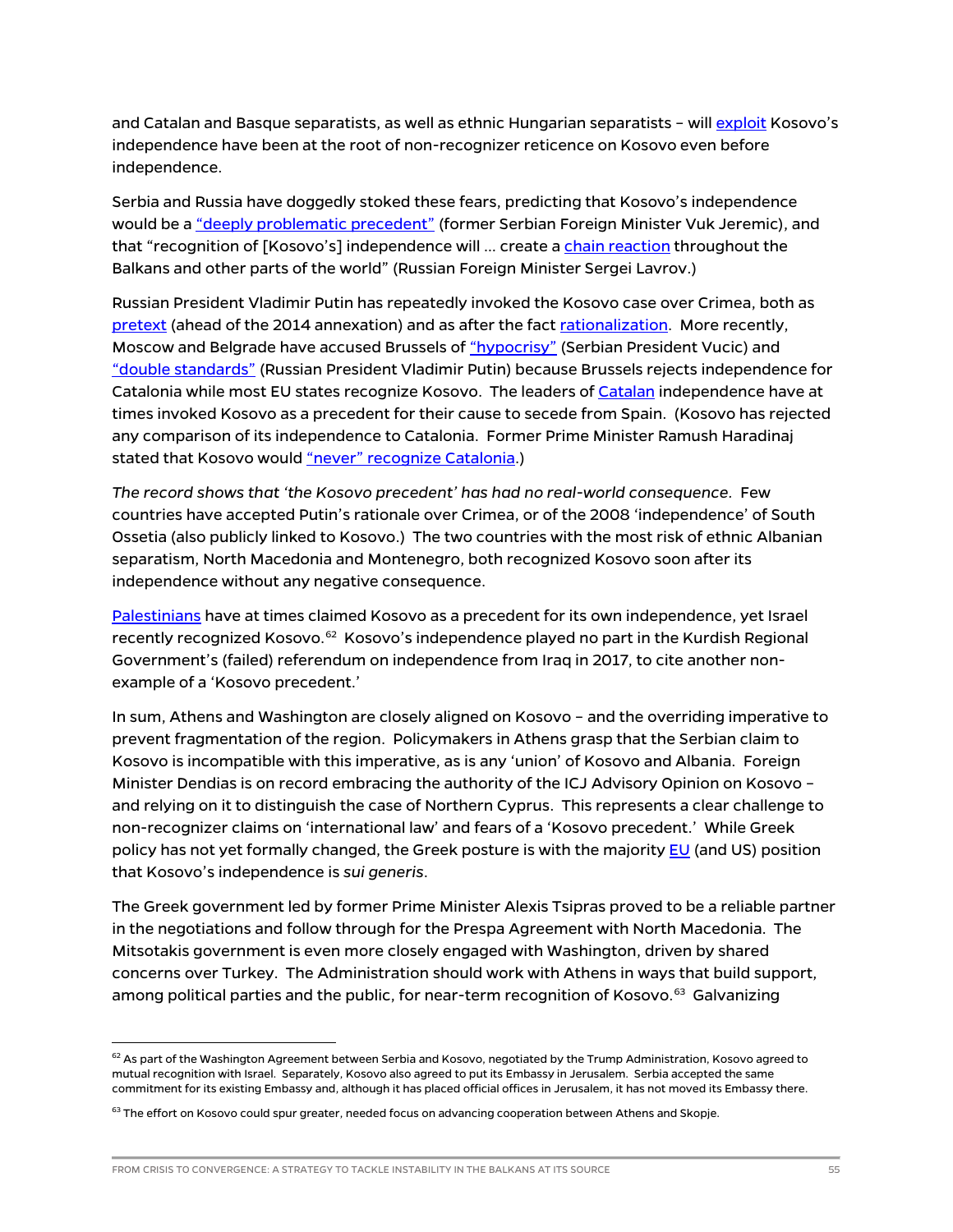movement across the NATO 4 can accelerate the prospects for recognition in Greece which, in turn, would catalyze closer convergence on Kosovo.

There are multiple ways that the Biden Administration can advance this symbiotic process, particularly (but not only) through NATO. The Administration can also take two unilateral steps to lead by example.

## *4. Ten Ways the Biden Administration Can Achieve Convergence*

#### First, set an expectation of policy change by the EU 5 that is compelling and appealing, across Europe.

The appeal for 'convergence' – steps below the level of recognition – opens the conversation between the US and the individual EU 5 states, without shutting it reflexively over an immediate call for recognition of Kosovo. Washington's mantra is *alignment*, not coercion: 'convergence is what enables us to achieve our shared goal of a negotiated final settlement between Serbia and Kosovo, curtailing Russian and Chinese influence, and stabilizing the entire region.'

#### Second, encourage Slovakia and Spain to return forces to KFOR.

One of the most plausible and effective asks by Washington is simply for NATO allies *Slovakia and Spain to return a small contingent of their respective forces to KFOR*, rejoining Greece and Romania which never withdrew ceased participation. Slovakia and Spain each withdraw its participation in KFOR around the time Kosovo declared independence. The decision has present day ramifications. Slovakia recently refused to deploy elements to NATO's high readiness joint task force (VJTF) on the recent [mission](https://jfcnaples.nato.int/newsroom/our-afghan-evacuation-mission/nato-afghan-evacuees-begin-journey-to-resettlement) to transport Afghan refugees (former employees of NATO and their families) from Kosovo to the United Kingdom.

The Biden Administration has a strong case to make to Bratislava and Madrid. First, the evenhanded KFOR mission plays a vital role for Kosovo Serbs, who consistently praise the mission in surveys, along with Kosovar Albanians. KFOR again displayed its value in the recent crises in the north of Kosovo. KFOR actions on the ground supported the successful efforts of the EU Special Representative Miroslav Lajcak, to de-escalate the tense situation. Second, Serbian officials have repeatedly called for KFOR to be reinforced – and have never sought the removal of the mission. These explicit Serbian appeals provide an open, completely defensible avenue for Bratislava and Madrid to return their respective troop contribution to KFOR, as against any complaint from Belgrade or from domestic actors within Slovakia or Spain.

There is simply no credible way to link national KFOR deployments to tacit recognition of Kosovo. The same holds true for deployments to EULEX – a mission that Spain withdrew from. Madrid should also be asked to return civilians to the EULEX mission, focused on building rule of law within Kosovo.

At the same time, the fact that the rationale for the Slovak and Spanish decisions to withdraw from KFOR were tethered to independence will sending a clear and constructive message that these non-recognizers are prepared to reconsider their hardline positions.

#### Third, support Romania and Slovakia in their struggle against Hungarian revisionism and decoupling.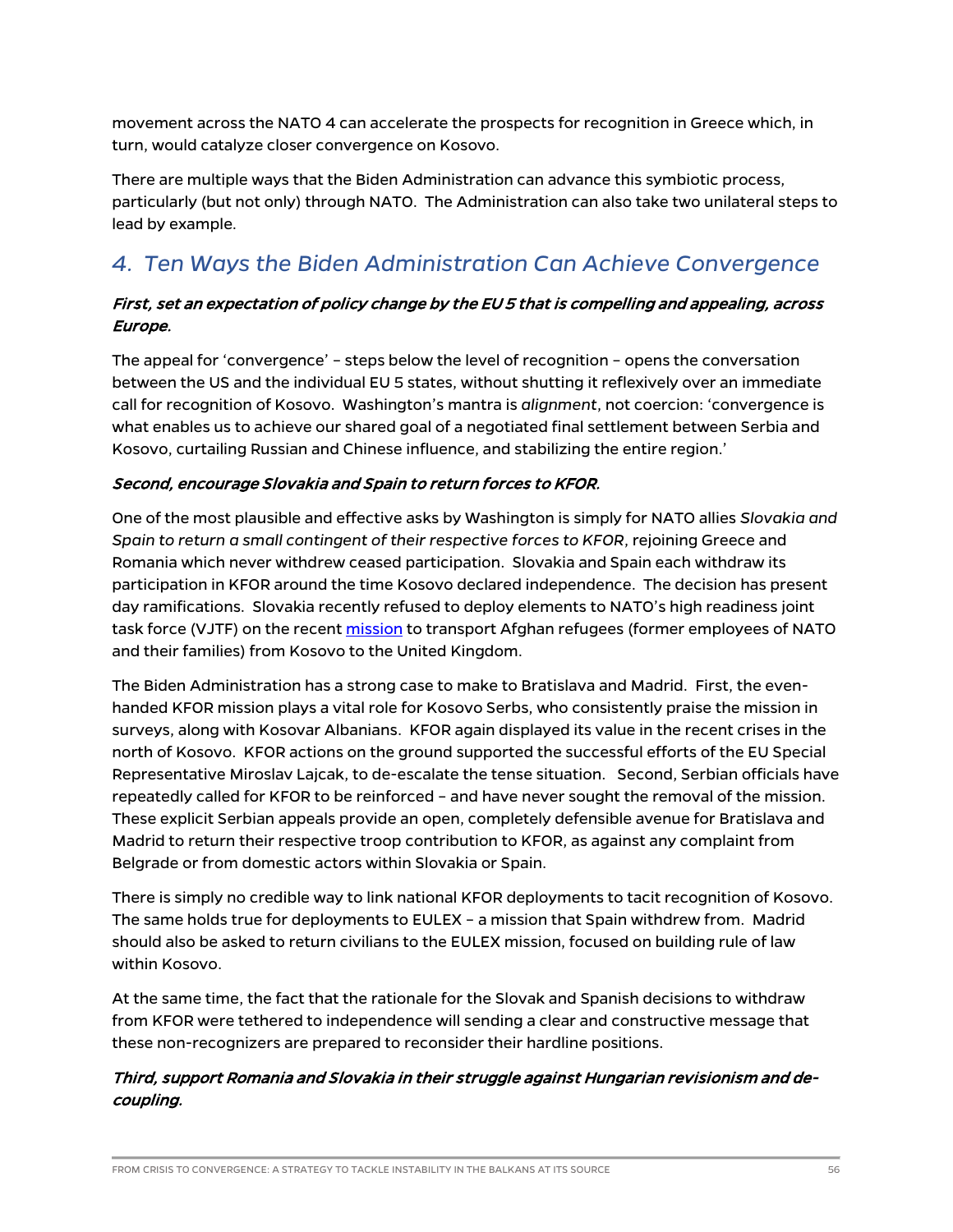Hungarian revisionism of the century-old Treaty of Trianon destabilizes Slovakia, Romania and Ukraine. Tellingly, Serbia appears to have much less to fear over separatism in the Vojvodina region from its main ally in the EU, Hungary.<sup>64</sup> The potential fragmentation of Slovakia and Romania (and Ukraine) would suit shared Hungarian and Russian agendas.

What's been missing is concerted Trans-Atlantic support for Bratislava and Bucharest over the noxious threat they face. Bucharest, with its larger ethnic Hungarian population is bitterly disappointed at being left exposed to provocations from Budapest – including the recent, provocative comparison to the annexation of Crimea – without any response from Brussels. The threat from Hungary is perceived as a real danger across the political spectrum in Romania, and from elites across society.

With a smaller population of ethnic Hungarians and a tradition of good relations between ethnic Hungarians and Slovaks, the separatist threat in Slovakia has typically been confined to nationalists on both sides. But Bratislava is increasingly concerned about Hungary's role in fomenting separatism, a point raised openly by Slovak Foreign Minister Ivan Korcok in his September 2021 meeting with his Hungarian counterpart, Foreign Minister Peter Szijjarto. Slovakia and Romania share fully the justified conviction that their respective records on the ethnic Hungarian minority has been exemplary – a fact unacknowledged by their EU partners and exploited by Budapest.

In contrast to its predecessor, the current Slovak government led by Prime Minister Eduard Heger is significantly more pro-US, pro-NATO and anti-corruption -- and more detached from the Visegrad 4 grouping (that includes illiberal Poland and Hungary). Under the direction of the strongly pro-NATO Minister of Defense Jaroslav Nad, Slovakia is modernizing its Armed Forces, which includes the approved purchase of F-16 Block70 jet fighters from the US, with other significant procurement in the pipeline.

Romania's over-riding preoccupation is Russia. The pan-Slavic affinity for Russia that still has a hold in Slovakia is not matched by pan-Orthodox feeling either for Russia or Serbia in Romania. Under the Trump Administration, Bucharest concluded its biggest-ever economic deal with Washington, and welcomed the opening of a third US military base in the country.

In sum, Washington has a clear opening to engage Western-oriented governments in Slovakia and Romania – addressing their *latent* concerns about a parallel to Kosovo by helping them confront the *active* threat they face from Hungary. Washington can prompt its EU partners to join in fulsome backing of Bratislava and Bucharest on provocations and subversion from Budapest – underscoring the consistently strong Slovak-Romanian record of respect for ethnic Hungarian rights.

#### Fourth, engage Slovakia as a second lead partner on convergence, in addition to Greece.

With its strong record of engagement in the Balkans, and its constructive stance towards Kosovo, Slovakia is a second potential leader on convergence, with a calibrated approach by the Administration. Consecutive Slovak governments have declared the Balkans one of the main foreign policy priorities. Despite its non-recognition, Bratislava recognizes Kosovo documents,

<span id="page-57-0"></span> $<sup>64</sup>$  About 50,000 ethnic Slovaks also live in Vojvodina, where they have special language rights.</sup>

FROM CRISIS TO CONVERGENCE: A STRATEGY TO TACKLE INSTABILITY IN THE BALKANS AT ITS SOURCE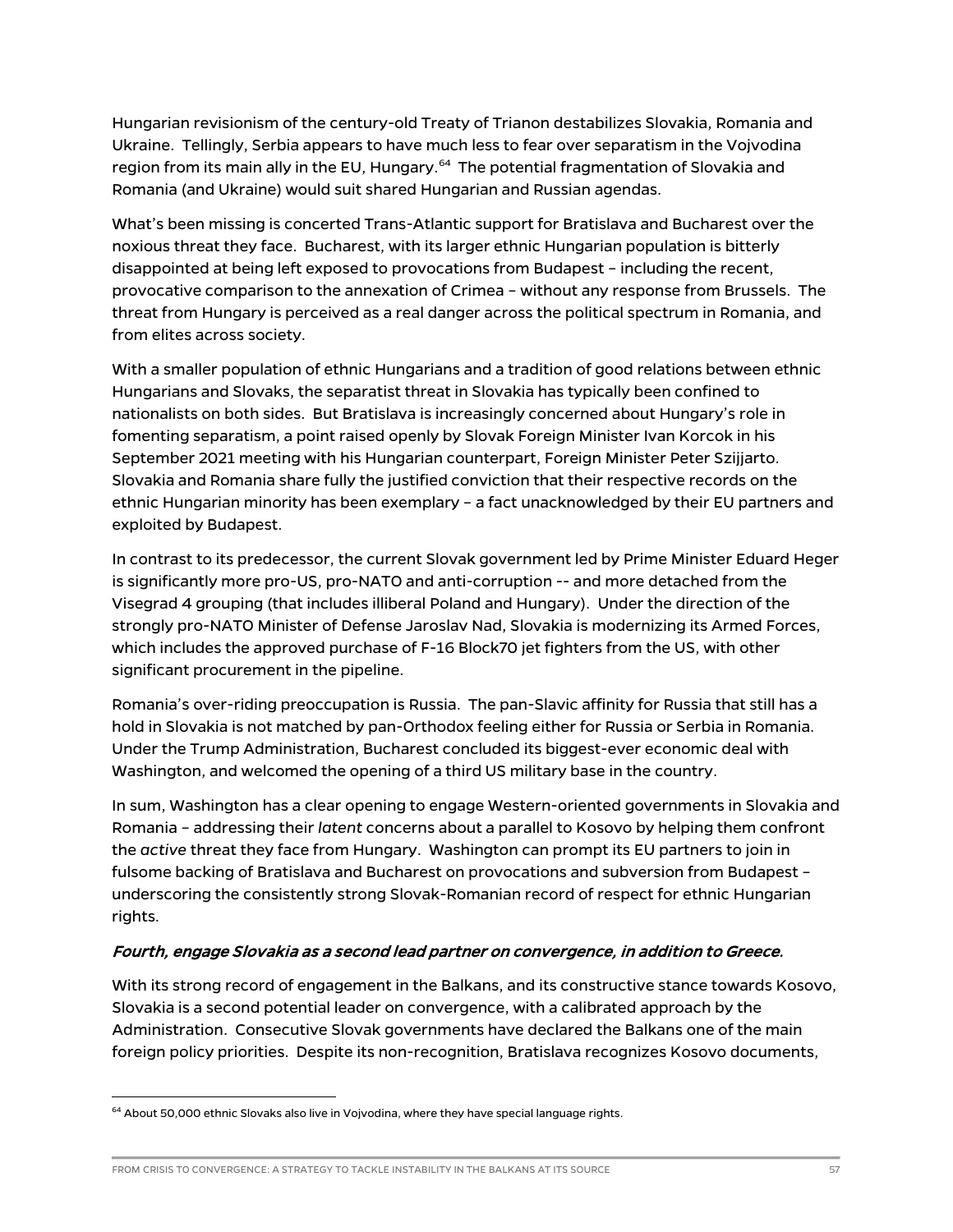including the Kosovo passport, and issues visas in its Liaison Office in Pristina. Externally, Slovakia actually *supported* Kosovo's membership in Interpol in 2017, before reverting to an abstention in 2018. (Kosovo withdrew its 2017 candidacy at the last minute before the General Assembly of Interpol in China.)

The Slovak government strongly supports strengthening of economic ties with both Serbia and Kosovo, creating the opening for Washington. Slovakia has not allowed Kosovo to open up an office of interest in Bratislava, the way that Athens has done. Among the reasons is that Slovakia does not see the value in such a commercial office, given the lack of bilateral trade and business connections with Kosovo until so far.

Slovakia's non-recognition position is formalized in a Parliamentary resolution (No. 563/2007), requiring another resolution for the government to formally change it. While only one of the parties responsible for the resolution in 2007 is in Parliament now, the will to recognize Kosovo has not yet been mobilized.

The view is generally shared in Bratislava that Slovak recognition should follow after the final steps of the process of normalization of relations between Belgrade and Pristina. The foreign policy-makers share also the view, that 'Kosovo needs to make a constructive gesture in the Dialogue before Slovakia will." Like all EU 5 countries, Bratislava supports the Dialogue, led by former Slovak Foreign Minister, now EU Special Representative Miroslav Lajcak. (Current Foreign Minister Ivan Korcok was Lajcak's Deputy.)

Washington can elicit the requested 'gesture' from Pristina – on the 'Association/Community of Serb Majority Municipalities' – by eliciting Slovak support for Kosovo's membership in Partnership for Peace, and by returning Slovak troops to KFOR. Slovakia and Kosovo can expand economic contacts, working through chambers of commerce and other networks – as the US has been promoting in Belgrade – leading to the promised establishment of the Kosovo liaison office in Bratislava.

#### Fifth, challenge the 'legal' basis for non-recognition by appealing to international law expert, Romanian Foreign Minister Bogdan Aurescu.

Bucharest is largely constructive in its posture towards Kosovo, retaining its KFOR continent (unlike Slovakia) and joining Bratislava in maintaining a liaison office in Pristina. As in Slovakia, the Romanian position on Kosovo is more of an outdated legacy (a carry-over from Bucharest's opening of airspace to NATO for the air campaign) than an active preoccupation. The Kosovo issue has not surfaced for years in Romanian politics.

What is palpable is the Romanian quest for status. The leadership and public have labored for years under the country's reputation for corruption. Bucharest has a limited voice in EU and global affairs, as a result.

As it bolsters Romania over the Hungarian threat, the Administration can show Romanians that they are valued allies by offering Bucharest a leadership role within NATO on Partnership for Peace for Kosovo. As the bulwark of defense against Russia, NATO is the appropriate locus to address Romania over Kosovo. Coupled with high level meetings at the State Department and White House, Romania can attain the status it craves, while working 'safely' on PfP for Kosovo,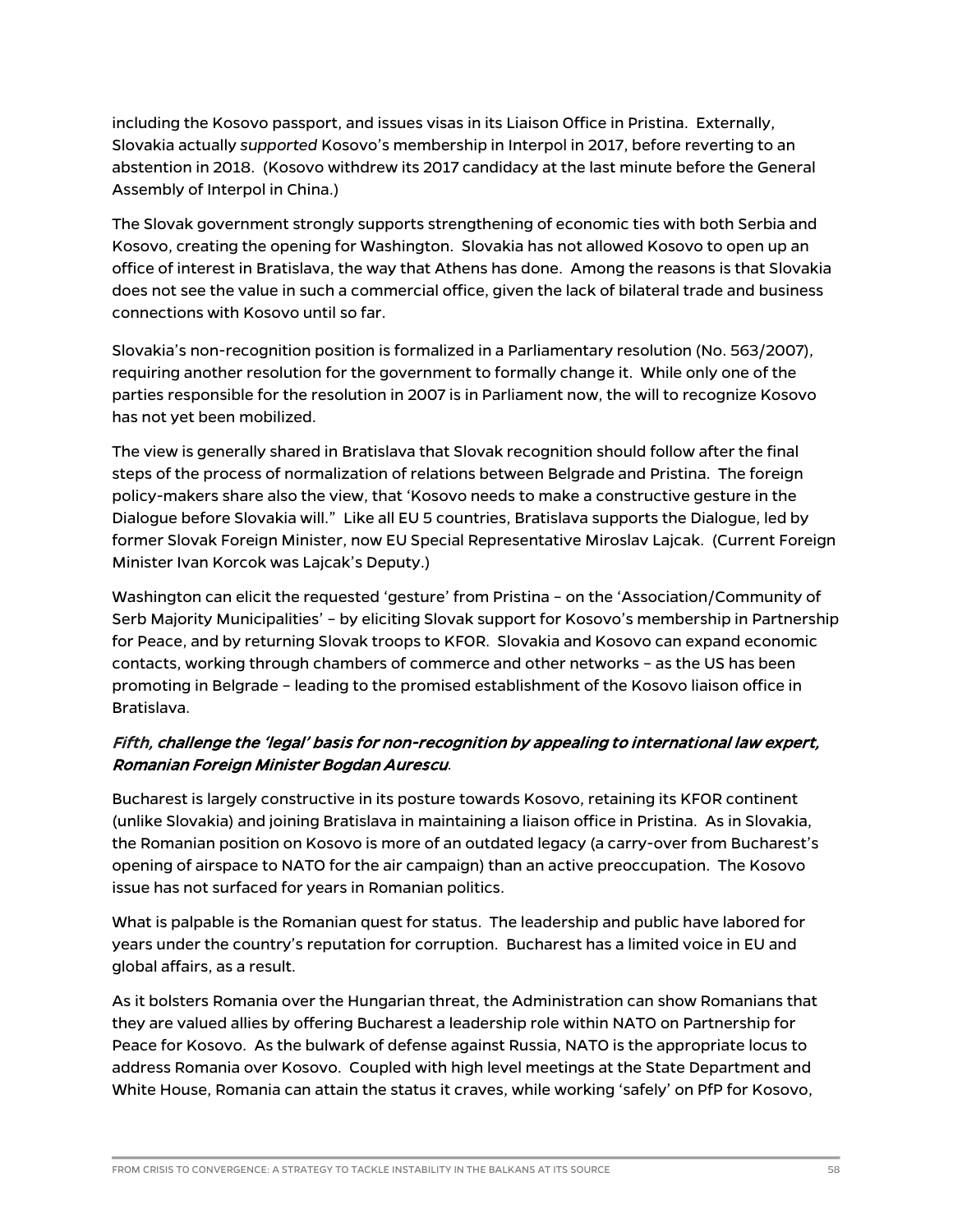alongside fellow Orthodox majority Greece, and fellow victim of Hungarian revisionist policies, Slovakia.

Conferring further status on Romania, the Biden Administration can appeal directly to Foreign Minister Bogdan Aurescu over the central contention of the non-recognizers: that *"Kosovo's independence violates international law."* Aurescu is a recognized expert in international law, and one of the few foreign ministers of EU members who has successfully argued a case before the International Court of Justice (resolving the dispute with Ukraine over Serpent's Island.)

Aurescu could help Washington foster convergence between the EU 5 position, and the position held by the US and the majority of EU states: that *'Kosovo's independence is sui generis in international law.'* Athens has opened the door for Washington on this critical topic; Bucharest – with the aid of Aurescu's expertise – can expand the opening across the rest of the EU 5. Just as Romania is infuriated by comparisons of the Treaty of Trianon with the annexation of Crimea, so Bucharest should reject the equally baseless claims by the Kremlin of a Crimea parallel with Kosovo.

The 'legal' position of the non-recognizers rests on the putative 'narrowness' of the 2010 ICJ Advisory Opinion. The Court's answer was the result of the 'narrow' question was posed to the Court by the UN General Assembly in 2008, [at Serbia's behest.](https://www.un.org/press/en/2008/ga10764.doc.htm) Diplomats can engage with the Romanian Foreign Minister and international law expert on the array of legal questions that challenge the 'narrow' interpretation, such as:

- Why did Belgrade frame the question so narrowly?
- Why hasn't Belgrade gone back to the Court with a wider challenge to Kosovo's statehood, pursuing the avenue that North Macedonia used against Greece, for example?<sup>[65](#page-59-0)</sup>
- In the event of such a challenge, how likely is it that the Court would rule that Kosovo's declaration of independence does not violate international law, but its statehood does? Wouldn't the Court grasp that such a ruling would create a muddle in international law, forcing states to divine the difference between 'legal declarations of independence' and 'illegal secessions'?
- Why have there been no serious imitations of Kosovo's independence, contrary to the [warning](https://www.un.org/press/en/2008/ga10764.doc.htm) of former Serbian Foreign Minister Vuk Jeremic, who told the UN General Assembly that challenging Kosovo's independence in the Court was necessary "to prevent the Kosovo crisis from serving as a deeply problematic precedent in any part of the globe where secessionist ambitions are harboured"?

<span id="page-59-0"></span> $65$  Even though the ICJ's jurisdiction in "contentious matters" extends only to "states," there are several ways that Serbia could challenge Kosovo's statehood without conceding that Kosovo is a state. The ICJ's main concern is that the state parties "have access to the Court and have accepted its jurisdiction." Belgrade could claim that Kosovo has access and has accepted the Court's jurisdiction through UNMIK, a vehicle Serbia has routinely accepted.

FROM CRISIS TO CONVERGENCE: A STRATEGY TO TACKLE INSTABILITY IN THE BALKANS AT ITS SOURCE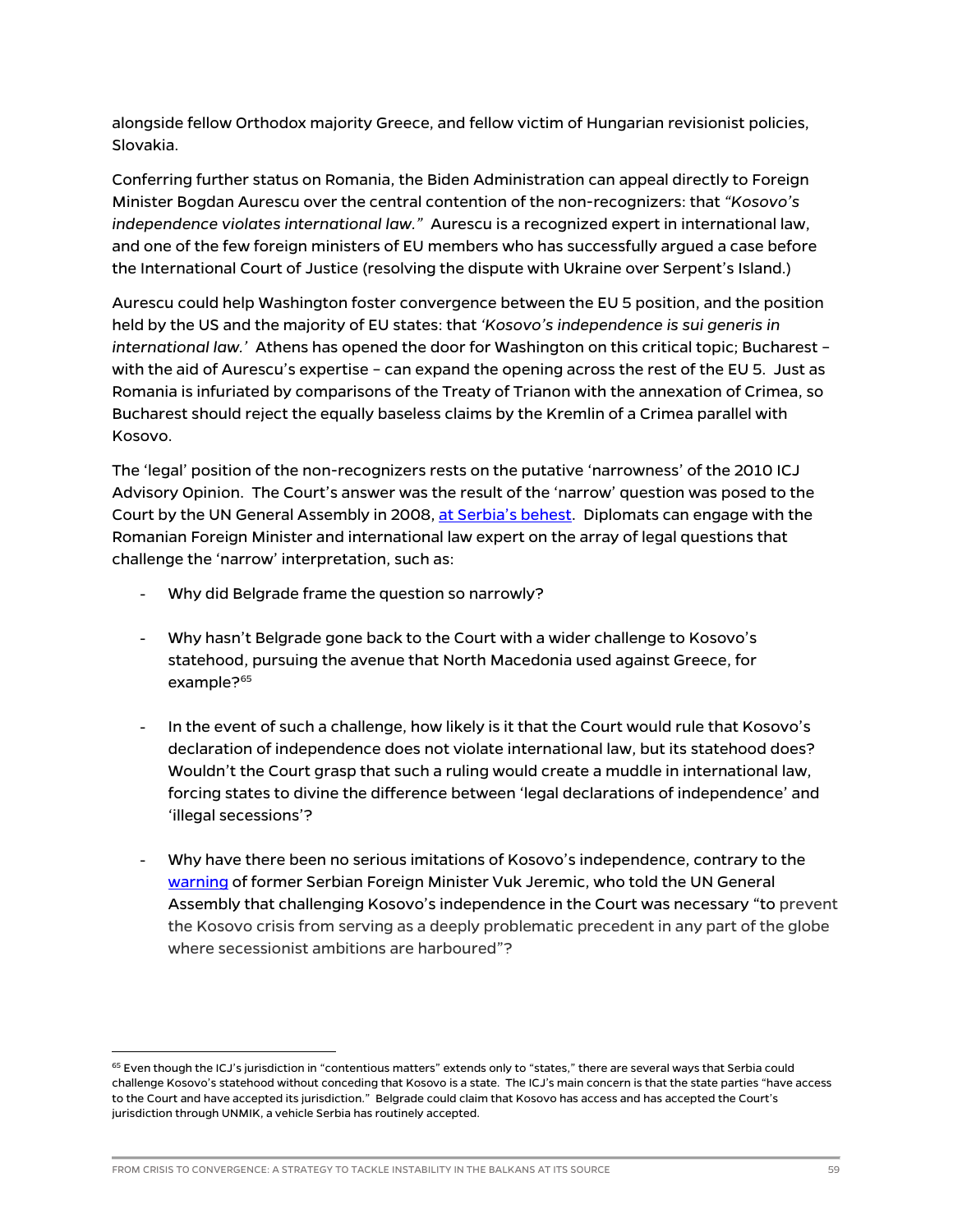- Why hasn't the United Nations, or the UNMIK Mission, challenged the ICJ's decision that Kosovo's declaration of independence does not violate UN Security Council Resolution 1244?

As Arescu knows – and as Belgrade knows and knew at the time the General Assembly request was sent to the Hague – any challenge to Kosovo's statehood would require the Court to consider the *facts* that led to Kosovo's 2008 declaration of independence, including Serbia's 1989 decision to unilaterally revoke Kosovo's autonomy under Yugoslavia before any movement toward independence in any republic or in Kosovo, and Belgrade's imposition of a decade of repression.<sup>[66](#page-60-0)</sup>

In sum, Washington has a good case to challenge the 'international law' argument for nonrecognition – and potential allies in Athens and Bucharest to help make that case.

#### Sixth, build on the thaw in Spain's relations with Kosovo.

Five distinct features combine to make the Spanish position on Kosovo a formidable challenge:

- The fact that it faces an actual case of attempted secession in Catalonia, and that separatists in Barcelona have tried to exploit Kosovo's independence for their aims.
- Spain is willing to block EU decisions over Kosovo, even if Madrid is standing alone. For example, Madrid blocked the 2018 EU Western Balkans strategy, insisting that the draft terminology elevated Kosovo to the level of is partners, and amounted to recognition.
- Spain's distance and detachment from the Balkans.
- The traditional affinity for the Serbian cause, aided by Serbian flattery.
- The insistence, particularly within Spain's Foreign Ministry, that Kosovo's independence is a breach of international law.

The extreme measures Madrid has taken to avoid any remote hint of tacit recognition of Kosovo creates impediments for ordinary and commercial contacts between Kosovars and Spaniards. Even Cyprus recognizes Kosovo travel documents, but Madrid does not. To travel to Spain, a Kosovar has to apply for a visa at a Spanish Embassy, the nearest being in Skopje, and apply for a visa. And only under limited circumstances is the visa granted.

The harsh Spanish position has permeated culture and sports. In a March 2021 World Cup qualifying match, Spain referred to Kosovo as a ["territory,](https://www.france24.com/en/live-news/20210331-spain-world-cup-qualifier-against-kosovo-overshadowed-by-diplomatic-row)" and Kosovo's name was printed in lower case on the Spanish public broadcast of the match.

Until recently, Spanish diplomats have had the practice of leaving a meeting if a Kosovo official showed up. Although unrecognized Taiwan has a liaison office in Madrid, Kosovo does not – nor does Madrid have such an office in Pristina (unlike Greece, Slovakia and Romania.)

All this makes it imperative for the Administration to seize the [opportunity announced](http://www.realinstitutoelcano.org/wps/portal/rielcano_en/event?WCM_GLOBAL_CONTEXT=/elcano/elcano_in/calendar/activities/roundtable-the-eus-next-enlargement-propstects-and-pitfalls) by Spanish State Secretary for the European Union Gonzalez-Barba at a conference in Madrid in November.

<span id="page-60-0"></span><sup>&</sup>lt;sup>66</sup> See points on the Serbian narrative noted in Section 10 of Part I of this report.

FROM CRISIS TO CONVERGENCE: A STRATEGY TO TACKLE INSTABILITY IN THE BALKANS AT ITS SOURCE 60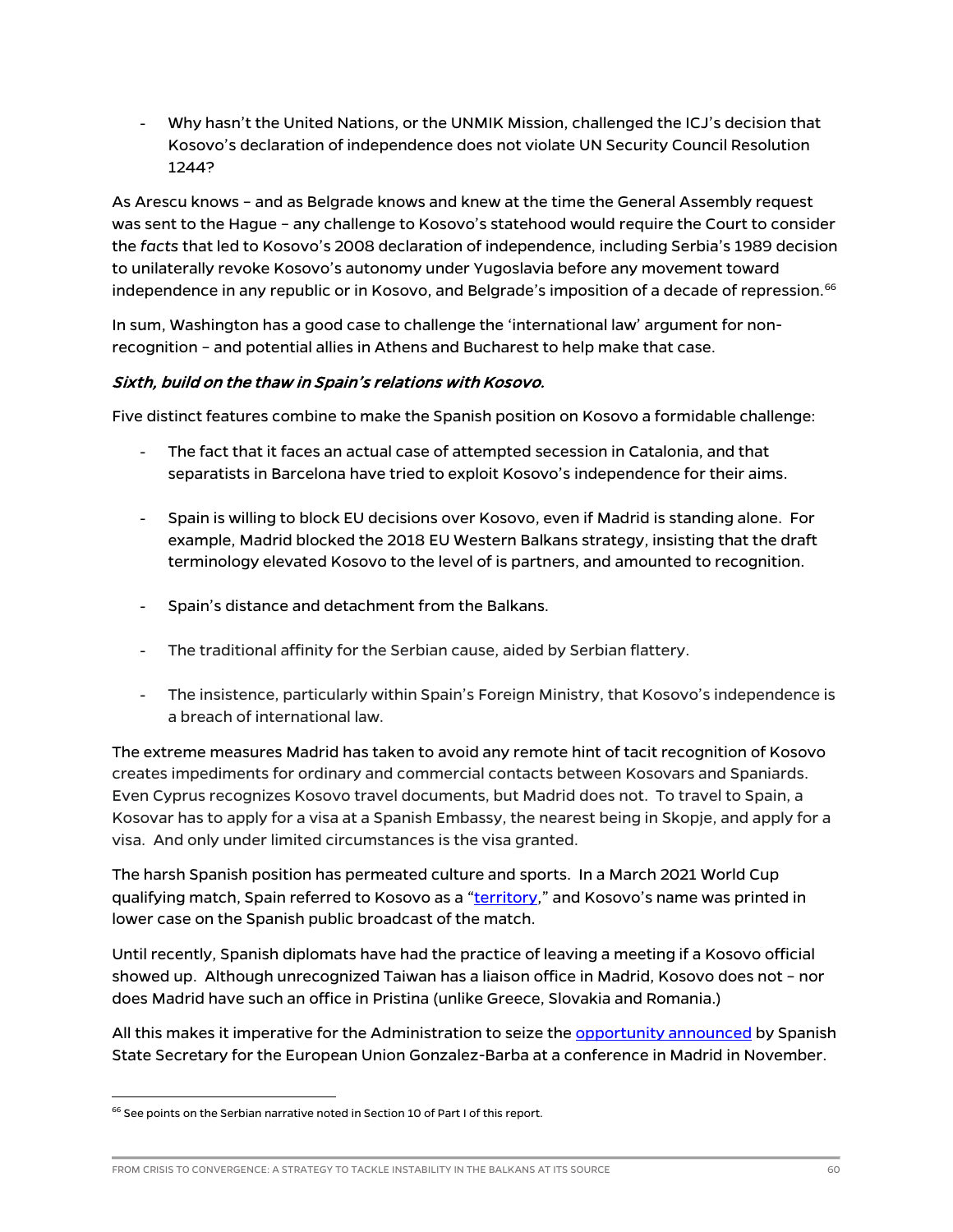Driving this policy change is Spain's ambition to play a more significant role in EU affairs. Madrid is beginning to realize that Spain cannot be a driver of EU foreign policy while remaining disengaged from the Western Balkans. And Madrid cannot be engaged in the Western Balkans without engaging with all counterparts, including representatives of Kosovo.

'Convergence' – a broad, non-threatening concept – is a vehicle to meet Spanish ambitions without imposing demands that the Spanish government is not ready to meet. The point is to sharpen the implicit line between Madrid's *formal non-recognition of Kosovo* -- and its *informal contacts with Kosovo* which expand.

In addition to working with NATO allies on PfP for Kosovo, and sending a contingent of its own troops back to the KFOR mission, Spain could take three additional steps to advance the relationship:

- Devise a work-around to stamp the Kosovo passport, as Greek authorities managed for Macedonian nationals, prior to the 2018 Prespa Agreement with North Macedonia.
- Spain could follow the practice of Greece, Romania and Slovakia and open a liaison office in Pristina, expanding the quality and extent of dialogue with Kosovo.
- Madrid could allow Kosovo also to open a liaison office in Spain. Spain has allowed Taiwan to open such an office, without any prejudice to its stance on not recognizing Taipei.

Along with a more liberal visa policy, these steps would expand contacts between Kosovars and Spaniards, something that Spain and Kosovo could each encourage. Contacts in the commercial sector could create demand for easier issuance of an array of documents enabling business done. In the event that the EU finally grants Kosovo the visa liberalization it has long-ago qualified for, Spain could jettison the sheet of paper and recognize Kosovo's travel documents.

#### Seventh, bring Kosovo into 'Partnership for Peace' (PfP).

As explained in Part I, bringing Kosovo into NATO's Partnership for Peace will have a range of positive effects, including a significant deterrent effect. Because Cyprus is not a member of the Alliance, the diplomatic requirement for PfP comprises only four non-recognizers, not five.

Washington has a strong case for Kosovo's entry into PfP:

- Kosovo is deserving of a reward after its alacrity in welcomin[g Afghan refugees](https://balkaninsight.com/2021/08/30/kosovo-leaders-welcome-first-afghan-refugees-fleeing-taliban/) from the Alliance – one of the earliest countries to accept the urgent American appeal.
- Partnership for Peace in no way constitutes an offer of Alliance membership for Kosovo. Proof is supplied by the fact that Serbia participates in Partnership for Peace – and President Vucic has repeatedly pledged to Moscow that Belgrade has no intention to join  $NATO<sup>67</sup>$  $NATO<sup>67</sup>$  $NATO<sup>67</sup>$

<span id="page-61-0"></span><sup>67</sup> *TASS,* "Serbia will not join NATO as long as Vucic remains president, says defense minister," 13 May 2019, [https://tass.com/defense/1057929.](https://tass.com/defense/1057929)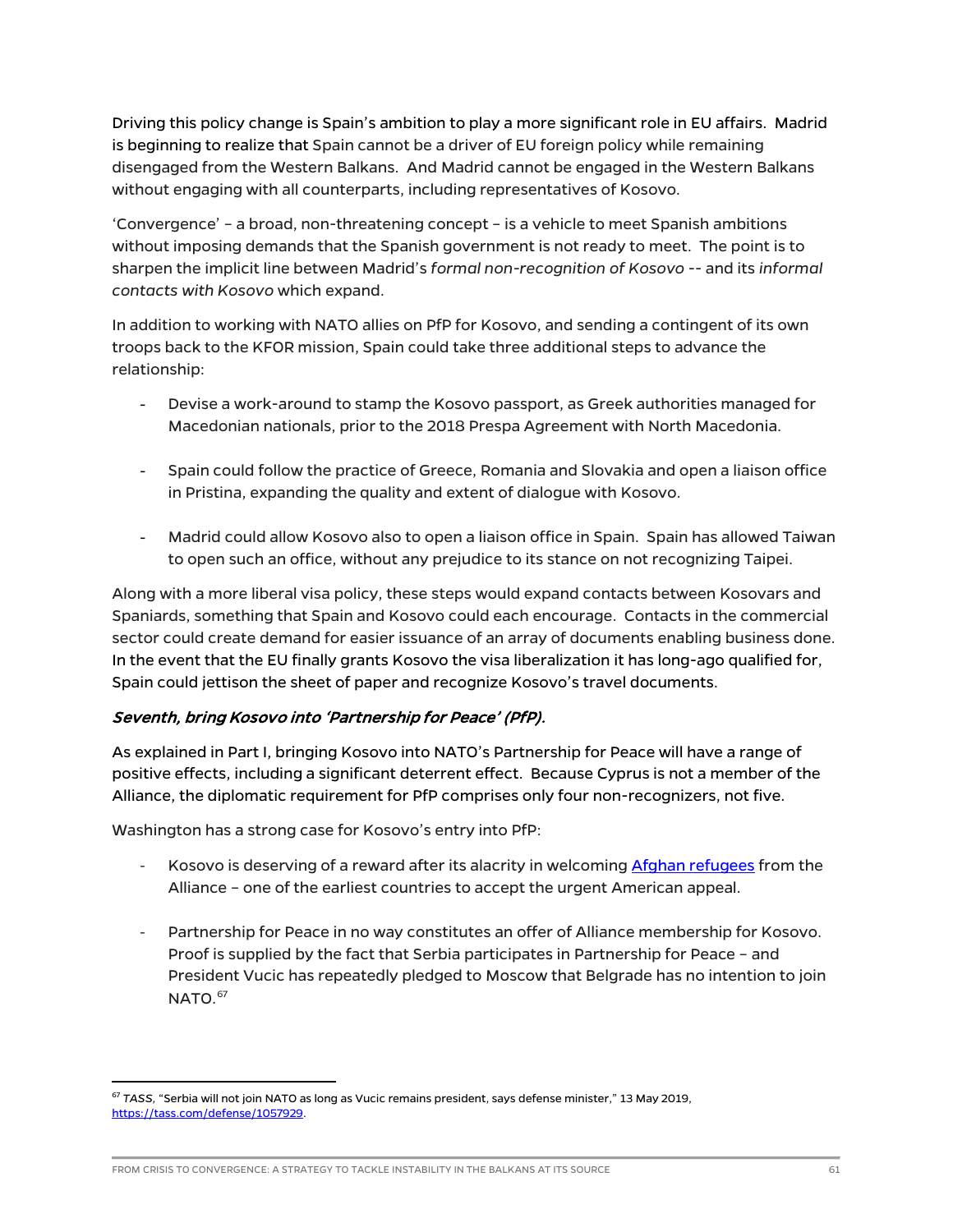- An offer of PfP would restore confidence among wildly pro-NATO Kosovars and their regional neighbors -- in the overall Euro-Atlantic vision for the region. This would have immediate positive effect on the EU-led Dialogue, empowering Brussels and Washington in their entreaties to Pristina over the long-stalled 'Association/Community of Serb Majority Municipalities.'
- The signal to Belgrade, Moscow and Beijing would be unmistakable. Washington would be generating options on Kosovo that none of the three can block.

The Alliance can offer PfP for Kosovo by emulating the EU's work-around for granting Kosovo its Stabilization and Association Agreement (SAA.) At non-recognizer behest, Brussels scrubbed the SAA document of any terminology that could suggest tacit recognition. The EU itself is a signatory of the SAA, along with Kosovo, a convention that NATO could also apply.

The [SAA](https://eur-lex.europa.eu/legal-content/EN/TXT/PDF/?uri=CELEX:22016A0316(01)&from=EN) and the [Council decision](https://eur-lex.europa.eu/legal-content/EN/TXT/HTML/?uri=CELEX:32016D0342&from=EN) promulgating it include a short disclaimer easily adapted by the Alliance: *"… the [Agreement] [Decision] is without prejudice to Member States' position on the status of Kosovo …."* References to Kosovo in the SAA-related documents include an asterisk denoting: *"This designation is without prejudice to positions on status, and is in line with UNSCR 1244/1999 and the ICJ Opinion on the Kosovo declaration of independence."* Other organizations, including the Regional Cooperation Council apply the same asterisk formulation, as could NATO.

#### Eighth, bring Kosovo into Interpol.

The Biden Administration has a strong case to make for Kosovo's membership in Interpol – and the EU 5 have a weak case for their current position.

According to [a report](https://www.ispionline.it/en/pubblicazione/fight-against-organized-crime-balkans-eus-push-and-pull-31875) issued in October 2021 by the IPSI think-tank, "the Balkans remain at the center of the global organized crime nexus..." Kosovo is often seen as a [center](https://exit.al/en/2020/12/28/organized-crime-emerged-in-kosovo-after-the-war-global-initiative-finds/) of Balkans organized crime. [Borrell,](https://twitter.com/JosepBorrellF/status/1468869857219383310?ref_src=twsrc%5Etfw) the EU's top foreign policy official, has stated that "[t]he EU is fully engaged … in dismantling transnational criminal networks [in the Balkans] …"

And yet thanks to intense opposition from Serbia, backed by Russia and tacitly by the EU 5, Kosovo has been kept out of Interpol, an organization charged with "enabling police around the world to work together to prevent and fight international crime." Besides eroding Serbian leverage, allowing Kosovo into Interpol would boost the country's crime-fighting capacity. Kosovo Serbs would be among the beneficiaries of this step.

As noted above, Washington can enlist the support of Paris, The Hague and other EU capitals focused on rule of law in the effort to bring Kosovo into Interpol. Unlike the EU and NATO, Interpol is not a consensus organization, nor does any member have a veto as Permanent Members of the UN Security Council do. According to the Interpol constitution, a member may raise an objection to an application, but resolving the objection is up to the organization's Assembly. Membership requires a two-thirds majority in the Assembly, a threshold that a US, and EU converging over Kosovo, can muster.

Article 4 of the Interpol constitution requires a member to be a "country" but the organization has never defined the meaning of the word. Interpol has never amended Article 4, despite having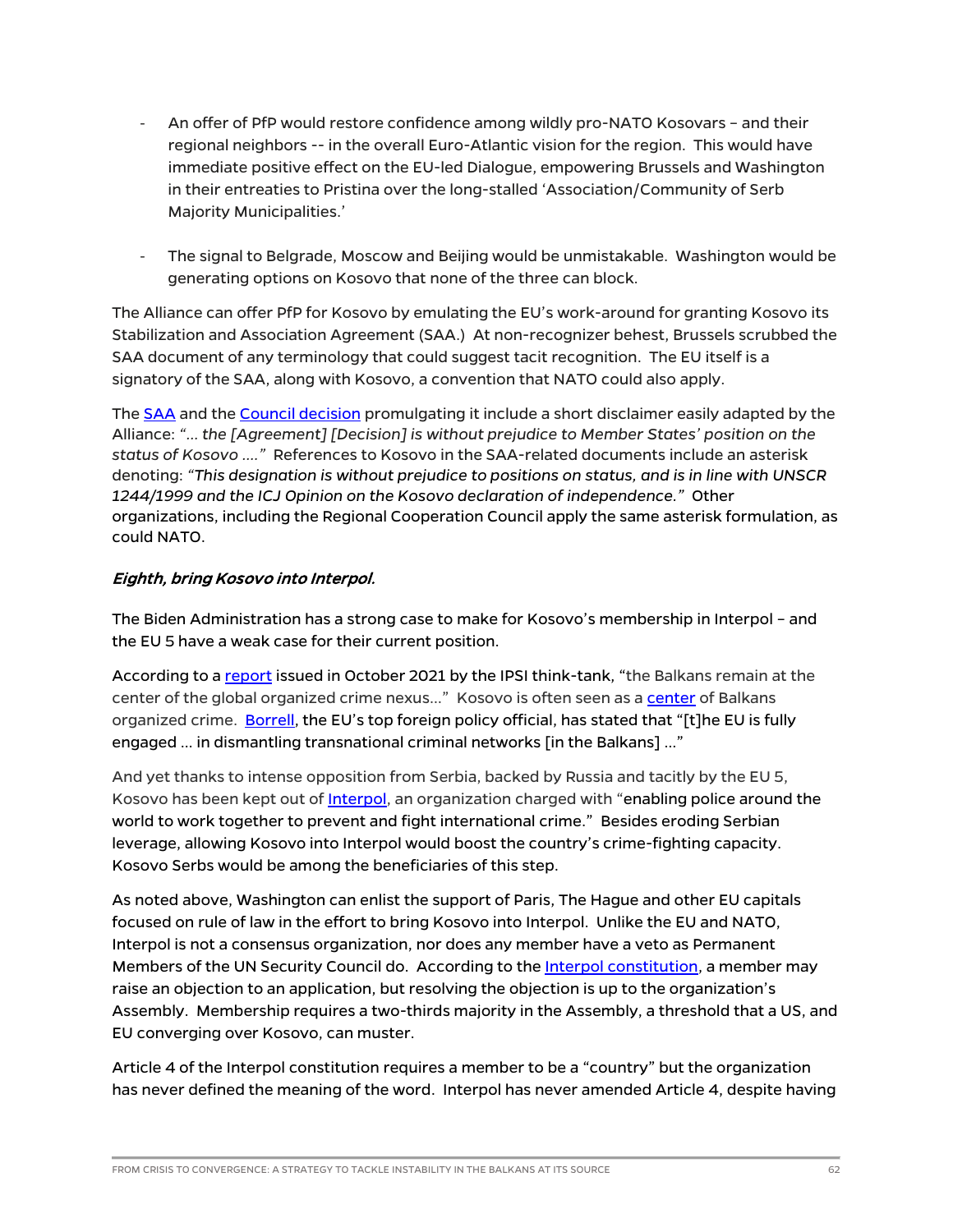made other amendments to its charter and despite "several attempts to have Interpol officially define 'country' … to mean 'sovereign state.'" Kosovo has featured directly in these debates. Nonetheless, Interpol "continues to handle membership requests on a case-by-case basis."<sup>68</sup>

In other words, Interpol membership for Kosovo is not even a putative 'precedent' that separatists in Spain, Cyprus or elsewhere could exploit. Madrid, Nicosia can abstain from a vote on Kosovo membership in the organization, or even support Kosovo's application as Slovakia once had done, without any 'implicit recognition.'

#### Ninth, complement 'economic normalization' with Serbia with EU 5 commercial contacts with Kosovo.

As noted in several examples above, economic contacts between Kosovo and EU 5 countries can create the impetus for significant administrative and political change. With its close physical proximity to Kosovo, and a track record of private sector investment in the region, Athens is the natural partner in this endeavor. Facilitating 'economic normalization' between Kosovo and the non-recognizers is also a natural step for Washington. Opening up Pristina's trade and related links with the EU 5 can complement US support for 'Open Balkans' and other initiatives begun under the Trump Administration that have been eagerly embraced by Belgrade – and looked at warily by Pristina, Sarajevo and Podgorica.

For example, Athens and Washington could work together to get Kosovo accepted in the 'Green Card' system, overcoming the obstacles that Greek businesses face in obtaining every day documents. This would facilitate investment in Kosovo across all EU countries. In turn, expanded commercial contacts between Slovakia and Kosovo would encourage Bratislava to allow Pristina to open a commercial representational office in the Slovak capital.

Kosovo's economy would grow as result of expanded commercial contacts, increasing its ability and interest in trading with its neighbors, including Serbia. This would improve the prospects for building a true Regional Common Market among [all six](https://www.euractiv.com/section/politics/short_news/north-macedonias-president-warns-open-balkans-cannot-survive-without-other-members/) Western Balkans countries, instead of just three.

Closer economic and political links between Kosovo and the EU 5 would erode wholesale Serbian leverage in the EU-led Dialogue, increasing the prospects for a final settlement – the biggest single step towards realizing the region's economic potential.

#### Tenth, obtain express EU 5 commitment for full and immediate recognition of Kosovo in the event of a settlement.

Each EU 5 capital insists that it fully supports the EU-led Dialogue between Belgrade and Pristina. It is time for the Biden Administration, working with key EU partners, to test that claim.

The central EU-led diplomatic effort in the Balkans – the Dialogue between Belgrade and Pristina – labors under uncertainty due to the demands of the non-recognizers. While the US has consistently posited "mutual recognition" between Serbia and Kosovo as the bedrock goal, the EU employs the ambiguous term, ["comprehensive normalization."](https://eur-lex.europa.eu/legal-content/EN/TXT/PDF/?uri=CELEX:32020D0489&from=EN) The difference is more than semantic. Ambiguity over the outcome of the talks favors one side, Serbia. As long as

<span id="page-63-0"></span><sup>68</sup> There is also no requirement for an Interpol member to be a member of the United Nations. Interpol's own Constitution is not registered with the United Nations.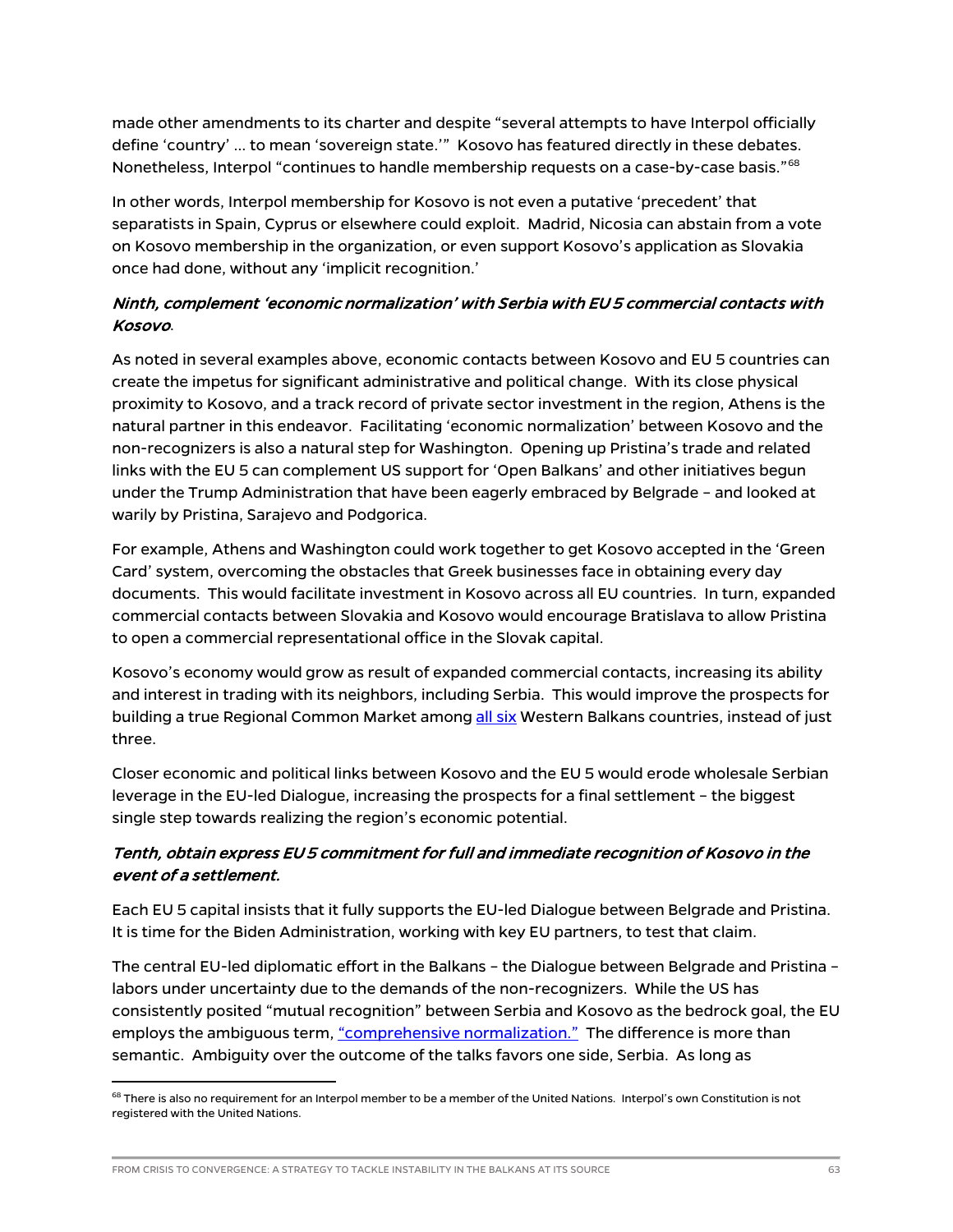recognition is formally off the table, then the possibility remains for Serbia to retain leverage over Kosovo. [Vucic](https://www.reuters.com/article/us-kosovo-serbia-france/serbia-kosovo-peace-deal-is-possible-vucic-says-idUSKBN24B1DQ) has underscored this point, stating, *"No one can guarantee what will happen at the end of the process…."*

The EU 5 have compounded the uncertainty of the negotiations by refusing uniformly to commit to recognizing Kosovo even *after* a settlement. EU Special Representative for the Belgrade-Pristina Dialogue [Lajcak](http://www.dtt-net.com/en/news/2770/15/No-one-can-guarantee-to-Kosovo-that-it-will-be-recognized-by-5-EU-non-recognizers-if-there-is-a-deal-with-Serbia-according-to-EU-envoy/) has openly acknowledged this in a similar vein: *"No one can guarantee that"* Kosovo will be recognized by Slovakia, Spain, Romania, Greece and Cyprus in the event that Pristina and Belgrade agree on terms for 'comprehensive normalization.'

Given the abject deterioration in the region, EU 5 duplicity on this fundamental point is no longer tolerable. The EU 5 are undermining Lajcak's determined efforts, effectively requiring Kosovo to make final status concessions without any certainty that Pristina's own status will be finalized. Without clarity about the implications of a settlement, the EU 5 burden the talks – and keep open the possibility for Belgrade to continue to wield leverage over Kosovo even in the wake of a settlement.

The Biden Administration should couple its overall appeal on EU enlargement for the region, with a frank, concerted, and coordinated 'ask' of the EU 5 to expressly commit to recognizing Kosovo in the wake of a settlement. Such a commitment, premised on Serbia's consent to 'comprehensively normalize' its relations with Kosovo, imposes no impact on any EU 5 national question.

## *6. Unilateral Steps by the Biden Administration: a 'Special Envoy for Kosovo Recognition' & Sanctions for 'Union of Kosovo and Albania'*

The Biden Administration can spur the bid for convergence by the simultaneous appointment of a new Special Envoy devoted to Kosovo Recognition, along with announcement of US sanctions for leaders in Albania or Kosovo who promote any 'union' of these two independent countries.

In addition to a [Special Envoy for the Balkans,](https://www.state.gov/biographies/gabriel-escobar/) Secretary Blinken has appointed another experienced State Department official with the highly specialized title of 'Special Envoy for [Electoral Reform in Bosnia-Herzegovina'.](https://www.rferl.org/a/bosnia-election-reform-palmer/31581890.html) Similarly, a US-appointed *'Special Envoy for Kosovo Recognition'* could advance the ten-point agenda set out above, galvanizing support for convergence in European capitals, within NATO, within Interpol and more widely.

The Special Envoy could also work with US and EU country Ambassadors in countries that have been persuaded by Belgrade to lift their recognition of Kosovo. [Ghana](https://www.aa.com.tr/en/africa/ghana-withdraws-recognition-of-kosovo-report/1643753) is a promising example, given its close relationship with the US and the array of American programs in the country.

The appointment of a Special Envoy for Kosovo Recognition would underscore the American expectation of long-overdue change from the European countries that do not recognize Kosovo.

While virtually all US support carries some implicit conditionality, it is imperative – and in Kosovo's interests – that Washington couple its efforts on convergence with the explicit threat of sanctions for promotion of 'union.' Western strategy in the Balkans rests on democratic coexistence within